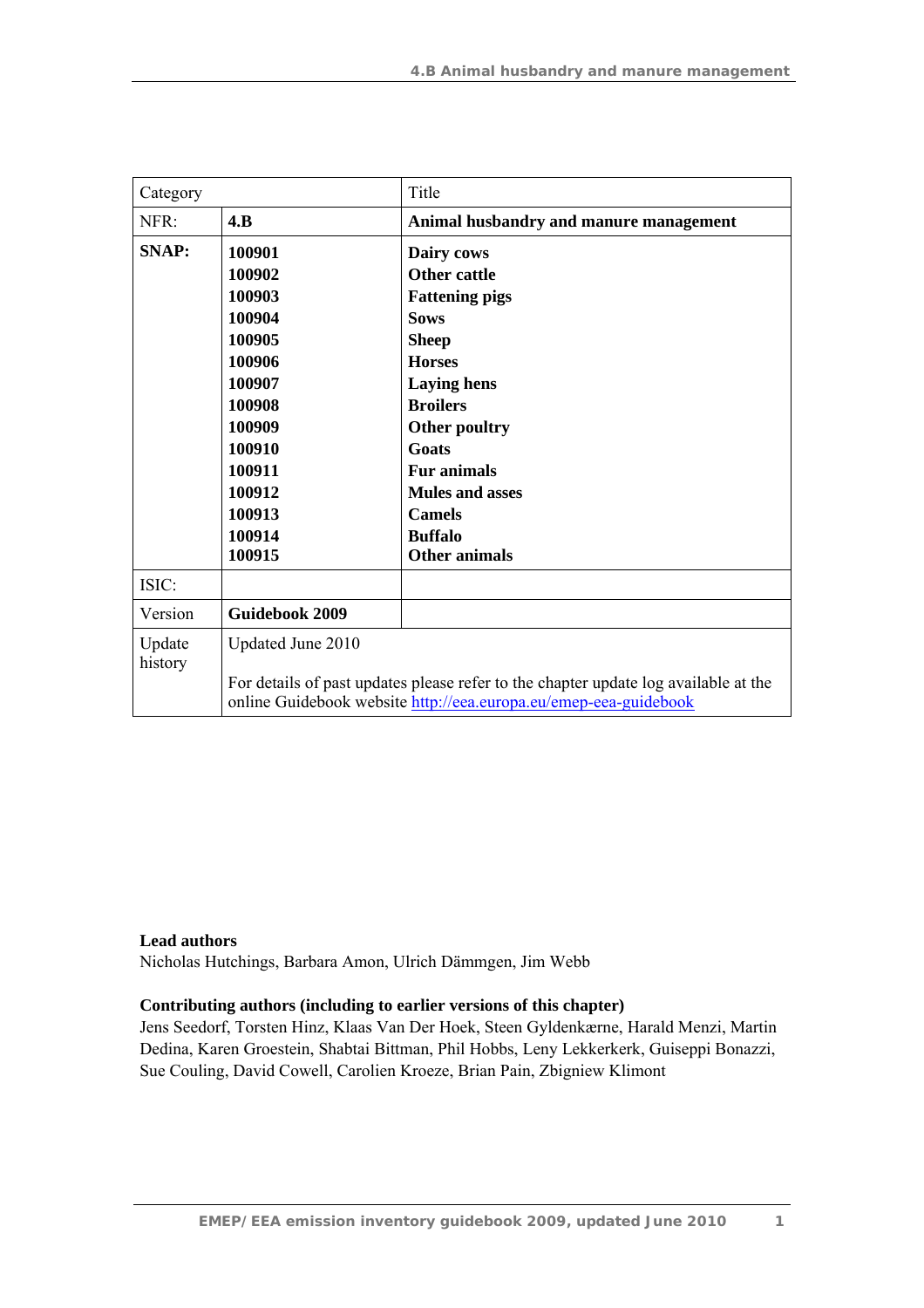# **Contents**

| 1              |                |  |  |
|----------------|----------------|--|--|
| 2              |                |  |  |
|                | 2.1            |  |  |
|                | 2.2            |  |  |
|                | 2 <sub>3</sub> |  |  |
|                | 2.4            |  |  |
| $\mathcal{E}$  |                |  |  |
|                | 3.1            |  |  |
|                | 32             |  |  |
|                | 3.3            |  |  |
|                | 3.4            |  |  |
| $\overline{4}$ |                |  |  |
|                | 4.1            |  |  |
|                | 4.2            |  |  |
|                | 43             |  |  |
|                | 4.4            |  |  |
|                | 4.5            |  |  |
|                | 4.6            |  |  |
|                | 4.7            |  |  |
|                | 4.8            |  |  |
| 5              |                |  |  |
| 6              |                |  |  |
|                |                |  |  |
|                |                |  |  |
|                |                |  |  |
|                |                |  |  |

 $\overline{2}$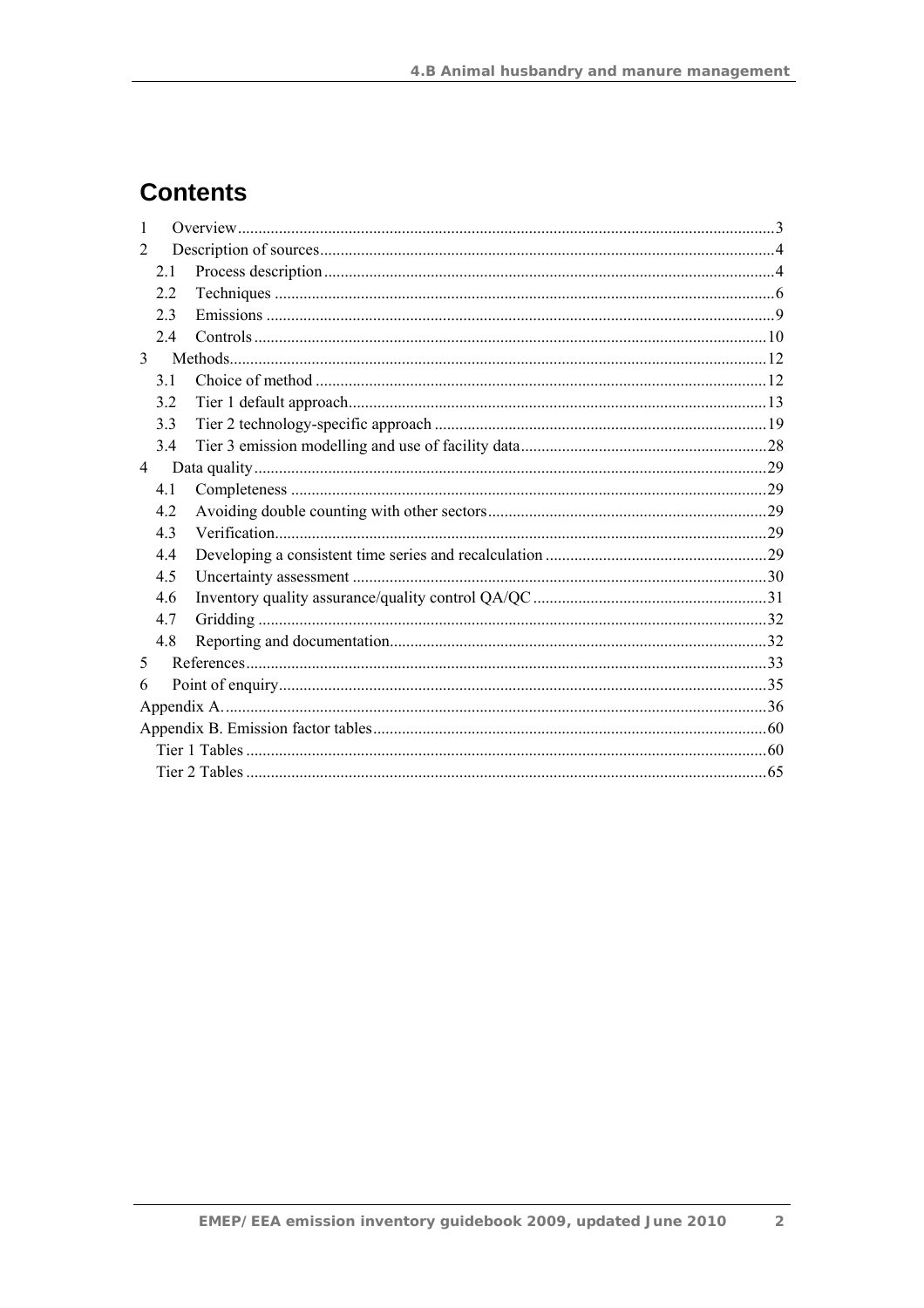# **1 Overview**

Ammonia  $(NH_3)$  emissions lead to the acidification and eutrophication of natural ecosystems. Ammonia may also form secondary particulate matter (PM). Nitric oxide (NO) and non-methane volatile organic compounds (NMVOCs) are involved in the formation of ozone, which near the surface of the Earth can have an adverse effect on human health and plant growth. Particulate emissions also have an adverse impact on human health.

Emissions of NH<sub>3</sub>, NO and NMVOCs arise from the excreta of agricultural livestock deposited in and around buildings and collected as liquid slurry, solid manure or litter-based farmyard manure (FYM). In this chapter solid manure and FYM are treated together as solid. Those emissions take place from buildings housing livestock and outdoor yard areas, from manure stores, following land spreading of manures and during grazing. Emissions of PM arise mainly from feed, and also from bedding, animal skin or feathers, and take place from buildings housing livestock. Emissions of nitrous oxide  $(N_2O)$  also occur, and are accounted for here where necessary for accurate estimation of NH<sub>3</sub> and NO, but are not reported here, being a greenhouse gas.

Livestock excreta accounts for more than 80 % of  $NH<sub>3</sub>$  emissions from European agriculture. There is, however, a wide variation among countries in emissions from the main livestock sectors: cattle, sheep, pigs and poultry. This variation from country to country is explained by the different proportions of each livestock class and their respective nitrogen (N) excretion and emissions, by differences in agricultural practices such as housing and manure management, and by differences in climate.

Livestock excreta and manures are currently estimated to account for only *ca*. 2 % of total NO and NMVOC emissions. However, there is considerable uncertainty concerning the NMVOC emissions from this source; Hobbs et al. (2004) estimated emissions from livestock production could be *ca*. 7 % of total UK emissions. No methodology is presented for estimating NMVOC emissions from this source, although it is hoped that a methodology can be developed in the near future. Consequently, the descriptive material and tables have been included as placeholders.

Emissions from pig and poultry houses represent around 30 and 55 % respectively of agricultural PM<sub>10</sub> emissions; the remainder is mainly produced by arable farming. Livestock housing is estimated to produce between 9 and 35 % of total emissions as  $PM_{10}$ .

This chapter covers emissions from animal husbandry and manure management, including emissions following application of manures to land. Emissions of greenhouse gases from excreta deposited in fields by grazing animals are dealt with by Intergovernmental Panel on Climate Change (IPCC) under Agricultural Soils. However, in this Guidebook, emissions from this source are calculated in this chapter. This is because the Tier 2 methodology developed to calculate  $NH<sub>3</sub>$ emissions from livestock production treats those emissions as part of a chain of sources, enabling the impact of  $NH_3$  and other N emissions at one stage of manure management on  $NH_3$  emissions from subsequent sources to be estimated (see Appendix A1). Nevertheless, grazing emissions are still reported in NFR category 4.D.2.c 'N-excretion on pasture range and paddock'. Calculation and reporting are separate processes, and hence calculation methods can be carried out together for several reporting categories. Where methods do not allow separation of the necessary reporting categories, a country can report all emissions under one category and use IE ('included elsewhere') for the other. Such an approach will be necessary when emissions are calculated using the Tier 1 approach.

In the remainder of this chapter, the comment 'see Appendix A', indicates that further information is provided in the Appendix under the same section heading prefixed A.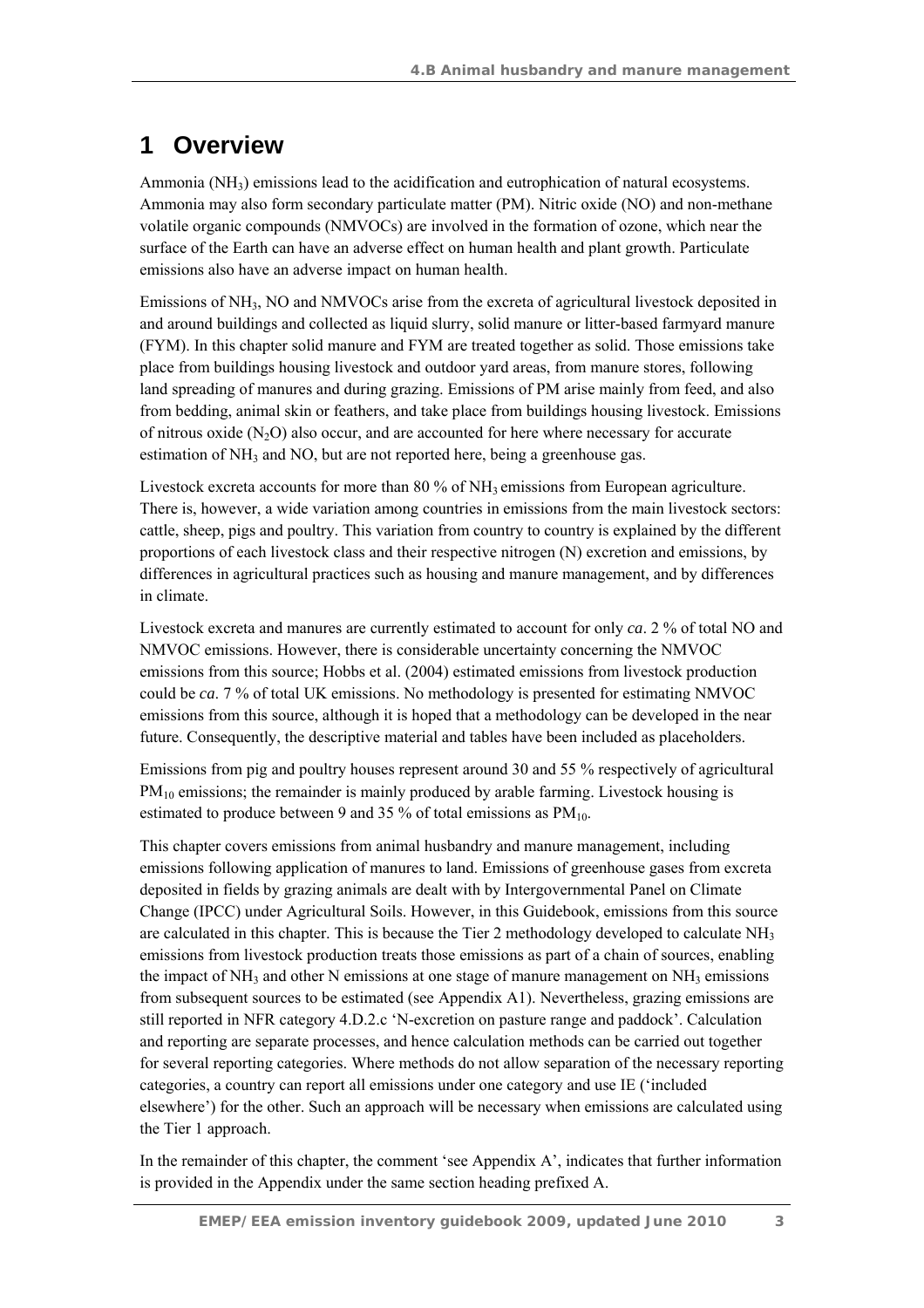# **2 Description of sources**

There are five main sources of emissions from animal husbandry and manure management:

- livestock feeding (PM)
- livestock housing and holding areas  $(NH_3, PM, NMVOCs)$
- manure storage (NH<sub>3</sub>, NO, NMVOCs)
- field-applied manure  $(NH_3, NO, NMVOCs)$
- manure deposited during grazing (NH<sub>3</sub>, NO, NMVOCs)

## **2.1 Process description**



**Figure 2-1 Process scheme for source category 4.B, Animal husbandry and manure management**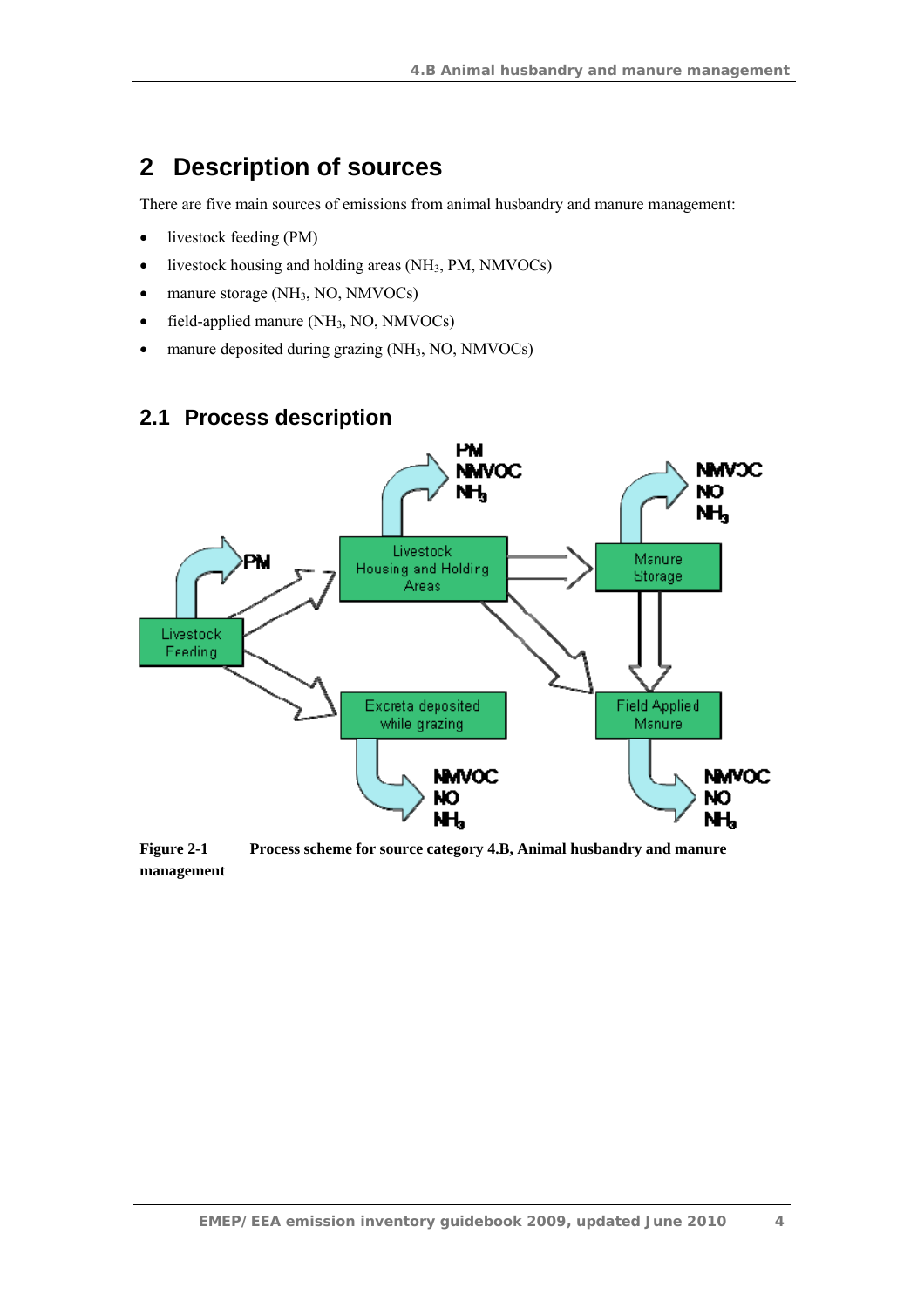## *2.1.1 Ammonia*

Ammonia volatilisation occurs when  $NH<sub>3</sub>$  in solution is exposed to the atmosphere. The extent to which NH<sub>3</sub> is emitted depends on the chemical composition of the solution (including the concentration of  $NH<sub>3</sub>$ , the temperature of the solution, the surface area exposed to the atmosphere and the resistance to  $NH<sub>3</sub>$  transport in the atmosphere.

The source of  $NH_3$  emission from manure management is the N excreted by livestock. Typically, more than half of the N excreted by mammalian livestock is in the urine, and between 65 and 85 % of urine-N is in the form of urea and other readily-mineralised compounds (ruminants: Jarvis et al*.*, 1989; pigs: Aarnink et al*.*, 1997). Urea is rapidly hydrolysed by the enzyme urease to ammonium carbonate ((NH<sub>4</sub>)<sub>2</sub>CO<sub>3</sub>) and ammonium (NH<sub>4</sub><sup>+</sup>) ions provide the main source of NH<sub>3</sub>. Ammonium-N (NH<sub>4</sub><sup>+</sup>-N) and compounds, including uric acid, which are readily broken down to NH4 + -N, are referred to as total ammoniacal-N (TAN). In contrast, the majority of N in mammalian livestock faeces is not readily degradable (Van Faassen and Van Dijk, 1987); only a small percentage of this N is in the form of urea or  $NH_4^+$  (Ettalla and Kreula, 1979) so NH<sub>3</sub> emission is sufficiently small (Petersen et al*.*, 1998) for estimates of total ammoniacal N (TAN) at grazing or in buildings to be based on urine-N, albeit TAN may be mineralised from faecal-N during manure storage. Poultry produce only faeces, a major constituent of which is uric acid and this, together with other labile compounds, may be degraded to  $NH_4^+$ -N after hydrolysis to urea (Groot Koerkamp, 1994).

Ammonia is emitted wherever manure is exposed to the atmosphere; in livestock housing, manure storage, after manure application to fields and from excreta deposited by grazing animals (note that although the  $NH_3$  emission from grazing animals is calculated here, it should be reported under NFR 4.D, Crop production and agricultural soils). Differences in agricultural practices such as housing and manure management, and differences in climate have significant impacts on emissions.

Further information on the processes leading to emissions of NH<sub>3</sub> is given in Appendix A2.1.

## *2.1.2 Nitric oxide*

Nitric oxide (NO) is formed through nitrification in the surface layers of stored manure or in manure aerated to reduce odour or to promote composting. At present, few data are available describing NO emissions from manure management (Groenestein and van Faassen, 1996). Nitric oxide emission from soils is generally considered to be a product of nitrification. Increased nitrification is likely to occur following application of manures and deposition of excreta during grazing.

## *2.1.3 NMVOCs*

NMVOCs originate from undigested protein that decomposes in manure. Consequently, anything that affects the rate of protein degradation, such as the amount of straw added to the manure and the duration of storage, will affect NMVOC emissions. Sites of emission include livestock buildings, yards, and manure stores, fields to which manure is spread and fields grazed by livestock. Emissions take place from manure managed in solid form or as slurry.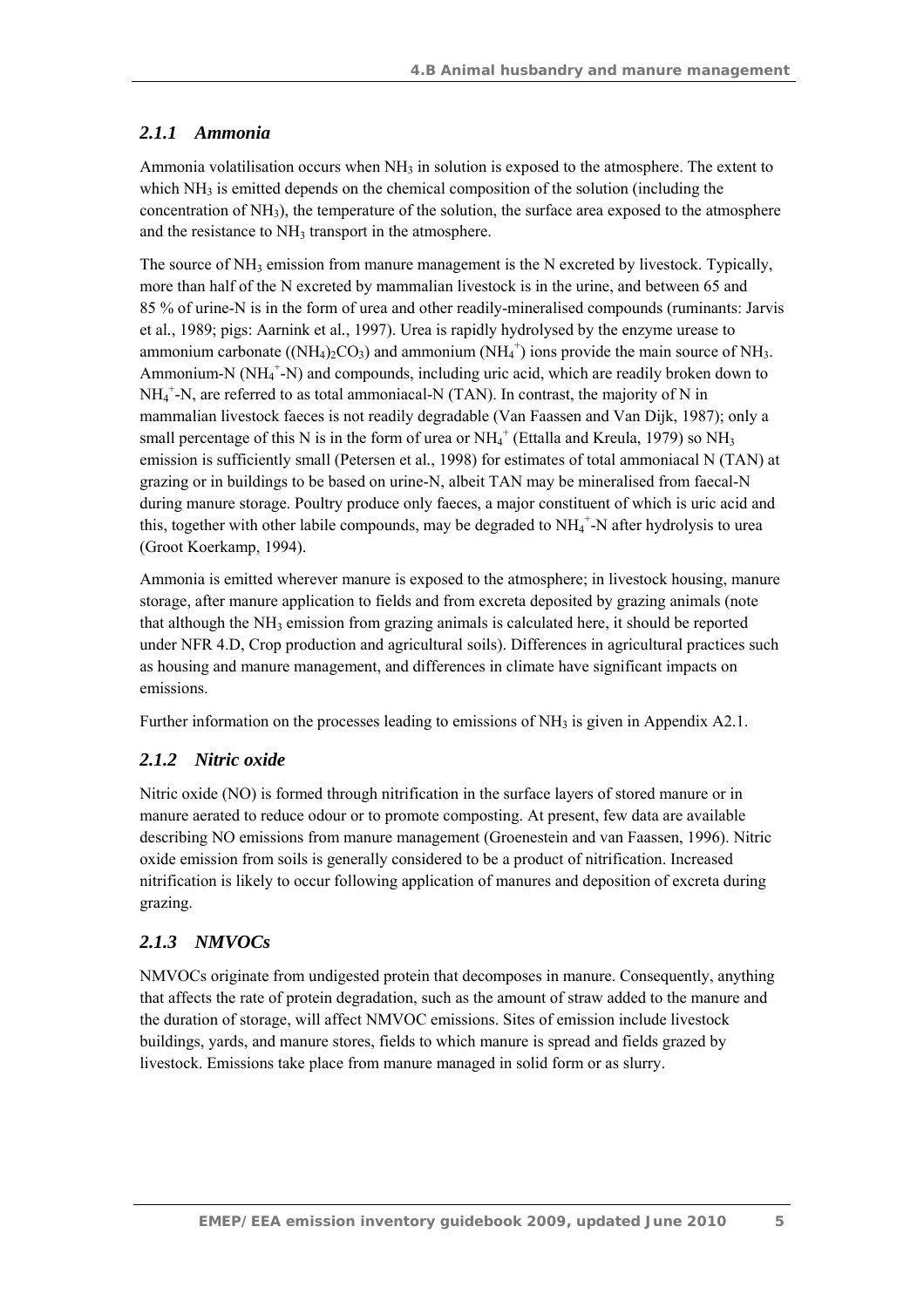### *2.1.4 Particulate matter (PM)*

The main source of PM emission is from buildings housing livestock, although outdoor yard areas may also be significant sources. These emissions originate mainly from feed, which accounts for 80 to 90 % of total PM emissions. Bedding materials such as straw or wood shavings can also give rise to airborne particulates. Poultry and pig farms are the main sources of PM. Emissions from poultry houses also arise from feathers and manure, while emissions from pig houses arise from skin particles, faeces and bedding (Aarnink and Ellen, 2008). Animal activity may also lead to resuspension of previously settled dust into the atmosphere of the livestock building (reentrainment).

## **2.2 Techniques**

#### *2.2.1 Ammonia*

Ammonia emissions from livestock production depend on many factors including:

- the amount and N content of feed consumed:
- $\bullet$  the efficiency of conversion of N in feed to N in meat, milk and eggs and, hence, the amount of N deposited in excreta;
- the proportion of time spent by animals indoors and outside, e.g. at pasture or on yards or, buildings and on animal behaviour;
- whether livestock excreta are handled as slurry, or solid;
- the housing system of the animal (especially the floor area per animal) and whether manure is stored inside the building;
- the storage system of the manure outside the building: open or covered slurry tank, loose or packed heap of solid manure, any treatment applied to the manure such as aeration, separation or composting;
- climatic conditions in the building (e.g. temperature and humidity) and the ventilation system.

The excretion of N, and the subsequent emissions of  $NH_3$ , varies between livestock species (e.g. cattle, pigs). Within a livestock species, there are large differences between animals kept for different purposes (e.g. dairy cattle versus beef cattle). It is therefore necessary, whenever possible, to disaggregate livestock according to species and production type.

The way in which manure is managed greatly influences emissions of  $NH<sub>3</sub>$ , since the processes that govern the emission of N species differ between solid, liquid (slurry) and FYM. The addition of litter with a large carbon:nitrogen ratio to livestock excreta will promote immobilization of TAN in organic N and hence reduce  $NH_3$  emissions. The nature of FYM varies considerably; if it is open and porous, nitrification may take place, whereas if the manure becomes compact, denitrification may occur. Both processes mean that N can be lost as NO,  $N_2O$  and  $N_2$ . It is therefore necessary to specify the type of manure produced and to account for variations in manure management.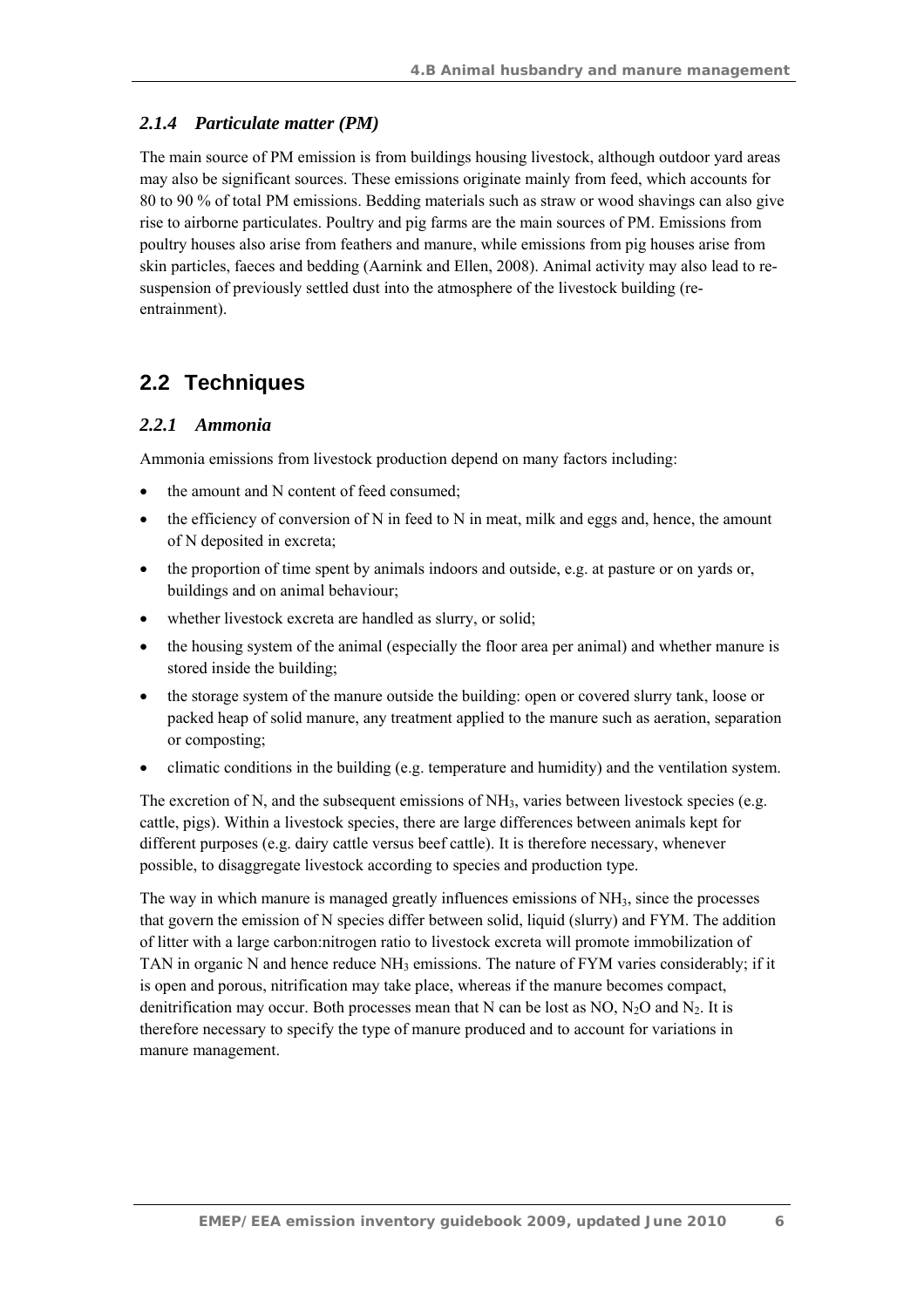

#### **Notes:**

m mass from which emissions may occur. Narrow broken arrows: TAN; narrow continuous arrows: organic N. The horizontal arrows denote the process of immobilization in systems with bedding occurring in the house, and the process of mineralization during storage. Broad hatched arrows denote emissions assigned to manure management:  $E$  emissions of N species ( $E_{\text{vard}}$  NH<sub>3</sub> emissions from yards;  $E_{\text{house}}$  NH<sub>3</sub> emissions from house;  $E_{\text{storage}}$  NH<sub>3</sub>, N<sub>2</sub>O, NO and N<sub>2</sub> emissions from storage;  $E_{\text{apolic}}$  NH<sub>3</sub> emissions during and after spreading. Broad open arrows mark emissions from soils:  $E_{grav}$  NH<sub>3</sub>, N<sub>2</sub>O, NO and N<sub>2</sub> emissions during and after grazing;  $E_{\text{returned}}$  N<sub>2</sub>O, NO and N<sub>2</sub> emissions from soil resulting from manure input (Dämmgen and Hutchings, 2008). See subsection 3.3.1 of the present chapter for key to variable names.

Transition between the two forms is possible, as shown in Figure 2–3. The gaseous losses occur solely from the TAN fraction. This means that in order to estimate emissions of NH<sub>3</sub> accurately it is necessary to follow the fate of the two fractions of N separately.



**ammoniacal N)**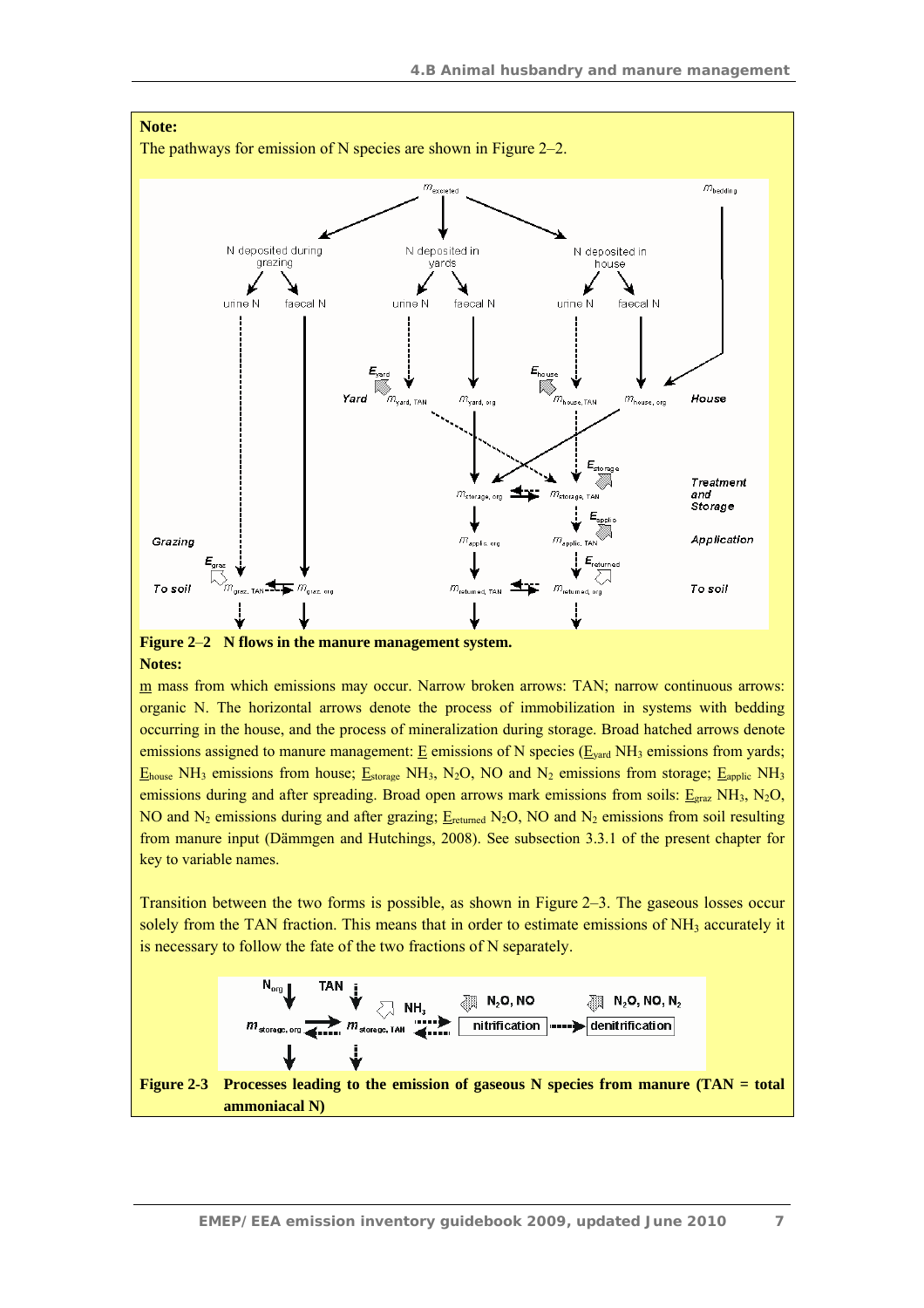Ammonia emissions from livestock manures during and after field application depend on:

- properties of the manure, including viscosity, TAN content, C content and pH;
- soil properties such as pH, cation exchange capacity, calcium content, water content, buffer capacity and porosity;
- meteorological conditions including precipitation, solar radiation, temperature, humidity and wind speed;
- the method and rate of application of livestock manures, including, for arable land, the time between application and incorporation, and method of incorporation;
- the height and density of any crop present.

### *2.2.2 Nitric oxide*

Nitric oxide may also be produced during nitrification and denitrification as indicated in Figure 2-2.

### *2.2.3 NMVOCs*

Over 200 volatile compounds originating from cattle, pigs and poultry have been identified, although only *ca*. 20 compounds were considered significant by Hobbs et al*.* (2004). The determination of representative emission rates from individual sources with the goal of producing an NMVOC inventory is further complicated by climatic and management factors. The latter include the type of animal housing and husbandry, type of manure storage (solid or slurry), and its storage period (as the manure ages, emission rates change (Hobbs et al*.*, 1999)).

## *2.2.4 PM*

Emissions of PM occur from both housed and free-range animals. Because of the lack of available emission data for free-range animals, the definition of emission factors (EFs) has focused on housed animals. The mass flows of emitted particles are governed by the following parameters (examples in brackets), thus causing uncertainties in terms of predicted emissions (Seedorf and Hartung, 2001):

- physical density and particle size distribution of livestock dust;
- type of housed animals (poultry vs. mammals);
- type of feeding system (dry vs. wet, automatic vs. manual, feed storage conditions);
- type of floor (partly or fully slatted);
- the use of bedding material (straw or wood shavings);
- the manure system (liquid vs. solid, removal and storage, manure drying on conveyor belts);
- animal activity (species, circadian rhythms, young vs adult animals, caged vs aviary systems);
- ventilation rate (summer vs. winter, forced vs naturally ventilated);
- geometry and positions of inlets and outlets (re-entrainment of deposited particles caused by turbulence above the surfaces within the building);
- indoor climate in the building (temperature and relative humidity);
- the time-period of housing (whole year vs. seasonal housing);
- the management (all-in and all-out systems, with periods of empty livestock building due to cleaning and disinfection procedures vs. continuously rearing systems);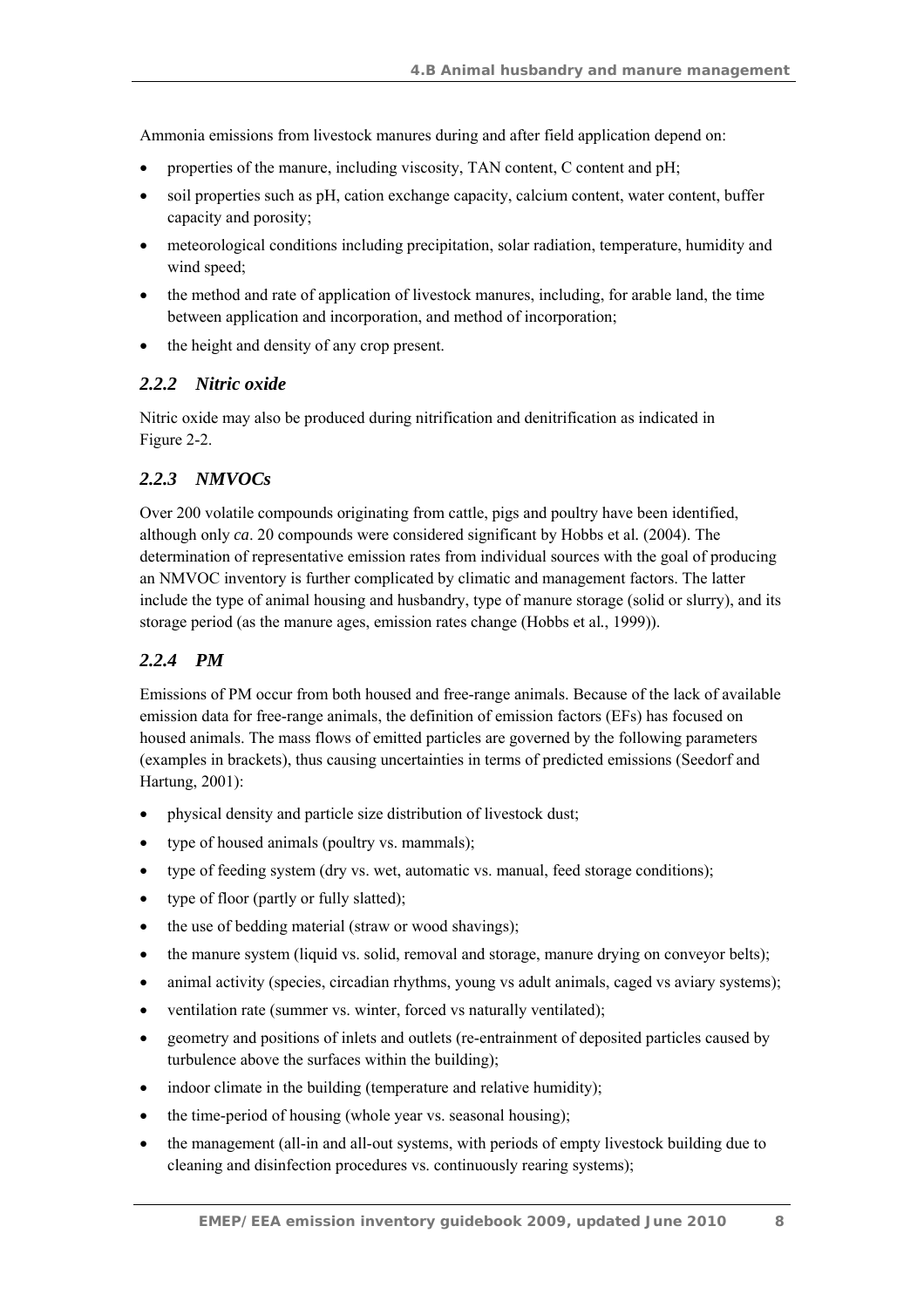- secondary sources due to farmers' activities (tractors, walking through the building to check on livestock);
- cleaning practices (forced air vs. vacuum).

## **2.3 Emissions**

## *2.3.1 Ammonia*

Estimates of  $NH_3$  emissions from agriculture indicate that in Europe 80-90 % originate from animal production (http://webdab.emep.int). The amount of  $NH_3$  emitted by each livestock category will vary among countries according to the size of that category. In most countries dairy cows and other cattle are the largest sources of  $NH<sub>3</sub>$  emissions. For example, in the UK, dairy cows account for 32 % of the total from agriculture while other cattle account for 25 % of the agriculture total (Misselbrook et al., 2006). Cattle are also the largest source of  $NH_3$  emissions in many other countries. In some countries, emissions from pig production may also be large, e.g. in Denmark where pig production accounts for about 40 % of emissions (Hutchings et al., 2001). Emissions from livestock categories other than cattle, pigs and poultry tend to be minor sources, although sheep are a significant source for some countries.

It is important to consider the relative size of emissions from different stages of manure management. For most countries the greatest proportions of  $NH<sub>3</sub>$  emissions from livestock production arise from buildings housing livestock and following application of manures to land, each of which typically account for  $30-40\%$  of NH<sub>3</sub> emissions from livestock production. Emissions from storage and outdoor livestock each typically account for 10–20 % of the total. Emissions during grazing tend to be fairly small as the TAN in urine deposited directly on pastures is quickly absorbed by the soil. The proportion of emission from buildings and following manure spreading will decrease as the proportion of the year spent at pasture increases.

The wide-scale introduction of abatement techniques, while reducing total  $NH<sub>3</sub>$  emissions, is likely to increase the proportions arising from buildings and during grazing, since these sources are the most difficult to control. Abatement measures for land spreading of manures have been introduced to the greatest extent, since these are among the most cost-effective. In contrast, abatement techniques for buildings are often expensive and tend to be less effective.

In order to calculate  $NH<sub>3</sub>$  emissions, it is necessary to have quantitative data on all the factors noted in subsection 2.2.1 above. In practice, results may be summarised to provide 'average' EFs per animal for each stage of emission for the main livestock classes and management types, or to provide total annual EF. Total  $NH<sub>3</sub>$  emissions are then scaled by the numbers of each class of animals in each country.

For minor sources, emissions may be reported using a Tier 1 methodology. For key sources, it is good practice to use a Tier 2 or Tier 3 methodology. This means that for each livestock category, the emissions from grazing, animal housing, manure treatment and storage as well as field application or disposal need to be specified.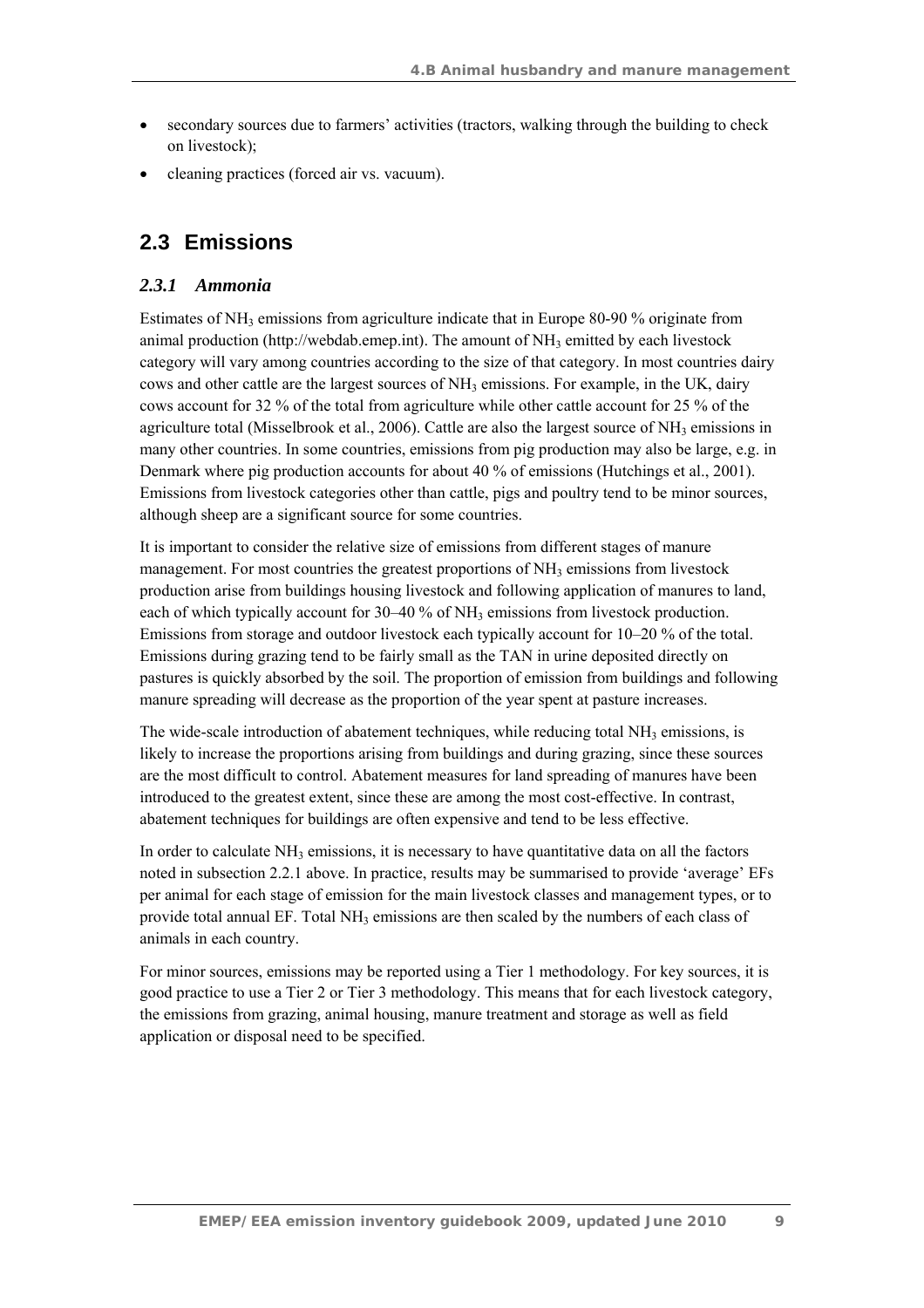## *2.3.2 Nitric oxide*

Very few data are available on emissions of NO from manures during housing and storage that may be used as a basis for compiling an inventory (Groenestein and van Faassen, 1996). Emissions of NO are estimated to quantify the N mass balance for the Tier 2 methodology for calculating NH3 emissions. Such estimates may be used as an estimation of NO emissions during housing and storage.

## *2.3.3 NMVOCs*

A list of the principal NMVOCs, from the main emission sources, and a classification of the VOCs according to their importance, was included in the protocol to address reducing VOC emissions and their transnational flows (United Nations Economic Commission for Europe (UNECE), 1991). The protocol classifies NMVOCs into three groups, according to their importance in the formation of  $O_3$  episodes, considering both the global quantity emitted and the VOCs reactivity with OH-radicals.

A first estimate of the emissions of NMVOCs from animal husbandry reveals a considerable emission of sulphur species, mainly as dimethyl sulphide (DMS) from mammals and dimethyl disulphide (DMDS) from poultry (Hobbs et al*.*, 2004).

## *2.3.4 PM*

In order to calculate PM emissions in detail, it would be necessary to have quantitative data on all the factors noted in subsection 2.2.4 above. In practice, the data available allow the use only of average EF for each livestock sub-category.

Further information on emissions is given in Appendix A2.3.

## **2.4 Controls**

The abatement of emissions of N species can be achieved by a number of methods. Reducing N inputs and hence N excretion has the potential to reduce all N losses.

## *2.4.1 Ammonia*

There are a number of potential methods for reducing  $NH_3$  emissions. With any of these methods, it is essential that due care is taken to ensure that conserved N is made available as a crop nutrient and does not cause other environmental problems via run-off, nitrate  $(NO<sub>3</sub>)$  leaching or  $N<sub>2</sub>O$ emission.

In summary, there are five approaches to reducing  $NH<sub>3</sub>$  loss:

- nitrogen management;
- livestock feeding strategies to reduce N and/or TAN excretion;
- reduce emissions from housing systems;
- reduce emissions during storage;
- reduce emissions during and after spreading.

Measures to reduce NH3 emissions from manure management are listed and explained in Appendix A2.4.1, while detailed descriptions of measures can be found in ECE/EB.AIR/WG.5/2007/13 (UNECE, 2007) (http://unece.org/env/documents/2007/eb/wg5/WGSR40/ece.eb.air.wg.5.2007.13.e.pdf).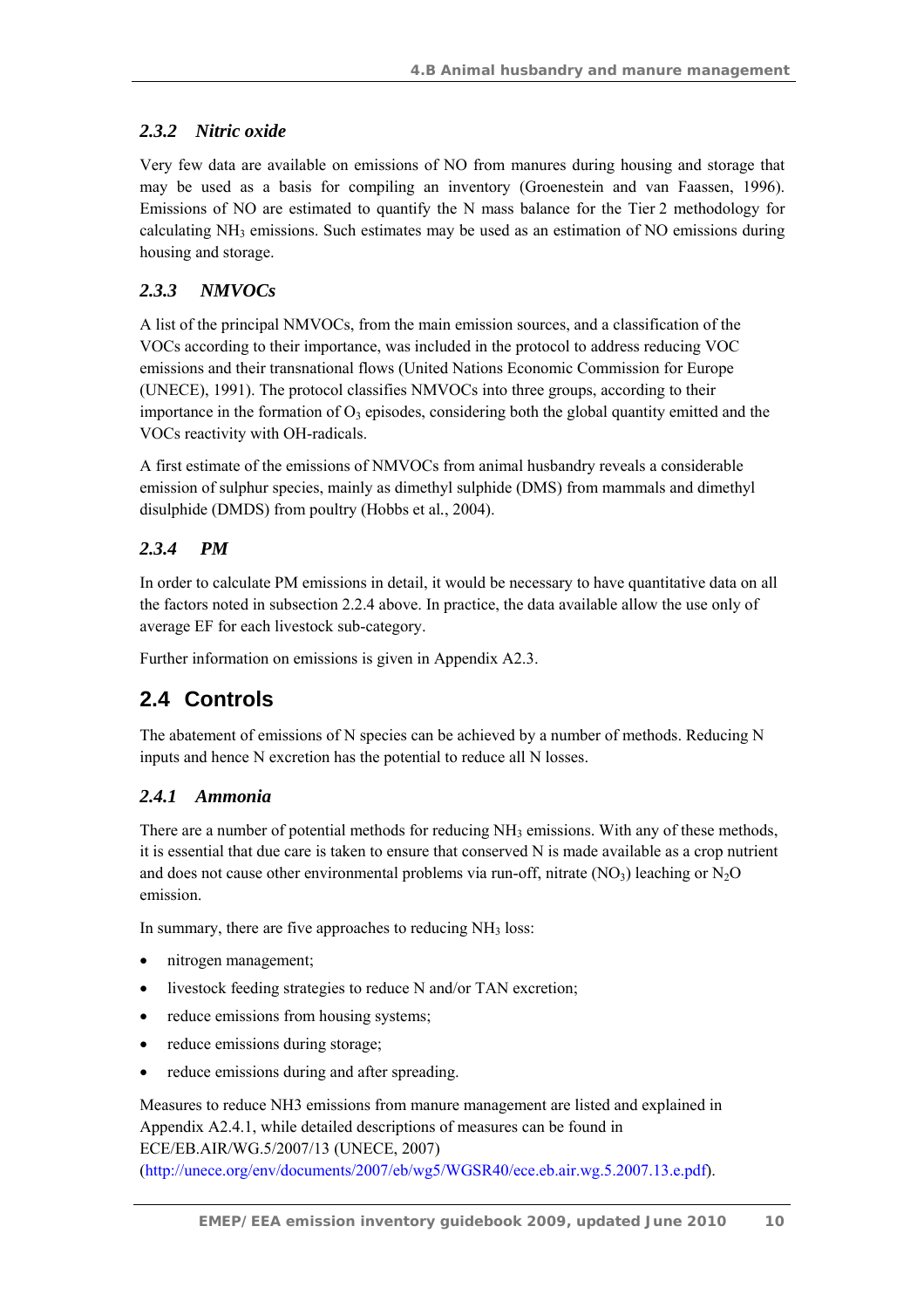## *2.4.2 Nitric oxide*

Meijide et al*.* (2007) reported a reduction in NO emissions of *ca*. 80 % when the nitrification inhibitor dicyandiamide (DCD) was added to pig slurry before application to land, albeit unabated emissions were only 0.07 % of N applied. The use of nitrification inhibitors has been proposed to reduce emissions of  $N_2O$ , so their use may have an additional benefit in curtailing those of NO.

## *2.4.3 NMVOCs*

Techniques which reduce NH<sub>3</sub> and odour emissions may also be considered effective in reducing the emission of NMVOCs from livestock manure (Appendix A2.4.1). Examples include immediate removal of urine from cubicles for cattle, fast removal of slurry for pigs and belt drying of manure inside the poultry houses for laying hens. Systems already described for reducing  $NH<sub>3</sub>$ emissions from storage such as natural and artificial floating crust and floating mats give some odour reduction due to reduction of the emission of VOCs (Mannebeck, 1986). Odour emission reduction by injecting slurry has been measured, but these data were not directly applicable to NMVOCs (Moseley et al*.*, 1998).

## *2.4.4 PM*

Techniques have been investigated to reduce concentrations of airborne dust in livestock buildings. Measures such as wet feeding, including fat additives in feed, oil and/or water sprinkling, are some examples of indoor techniques preventing excessive dust generation. Shelter belts may also give some reduction in the dispersal of PM emitted from buildings. End-of-pipe technologies are also available to reduce PM emissions significantly, in particular filters, cyclones, electrostatic precipitators, wet scrubbers or biological waste air purification systems. While many of these are currently considered too expensive, technically unreliable or insufficiently userfriendly to be widely adopted by agriculture, air scrubbers are considered to be category 1 abatement options by the UNECE (2007).

When applicable abatement techniques become available, EFs will be added in the methodology to calculate the  $PM_{10}$  emissions.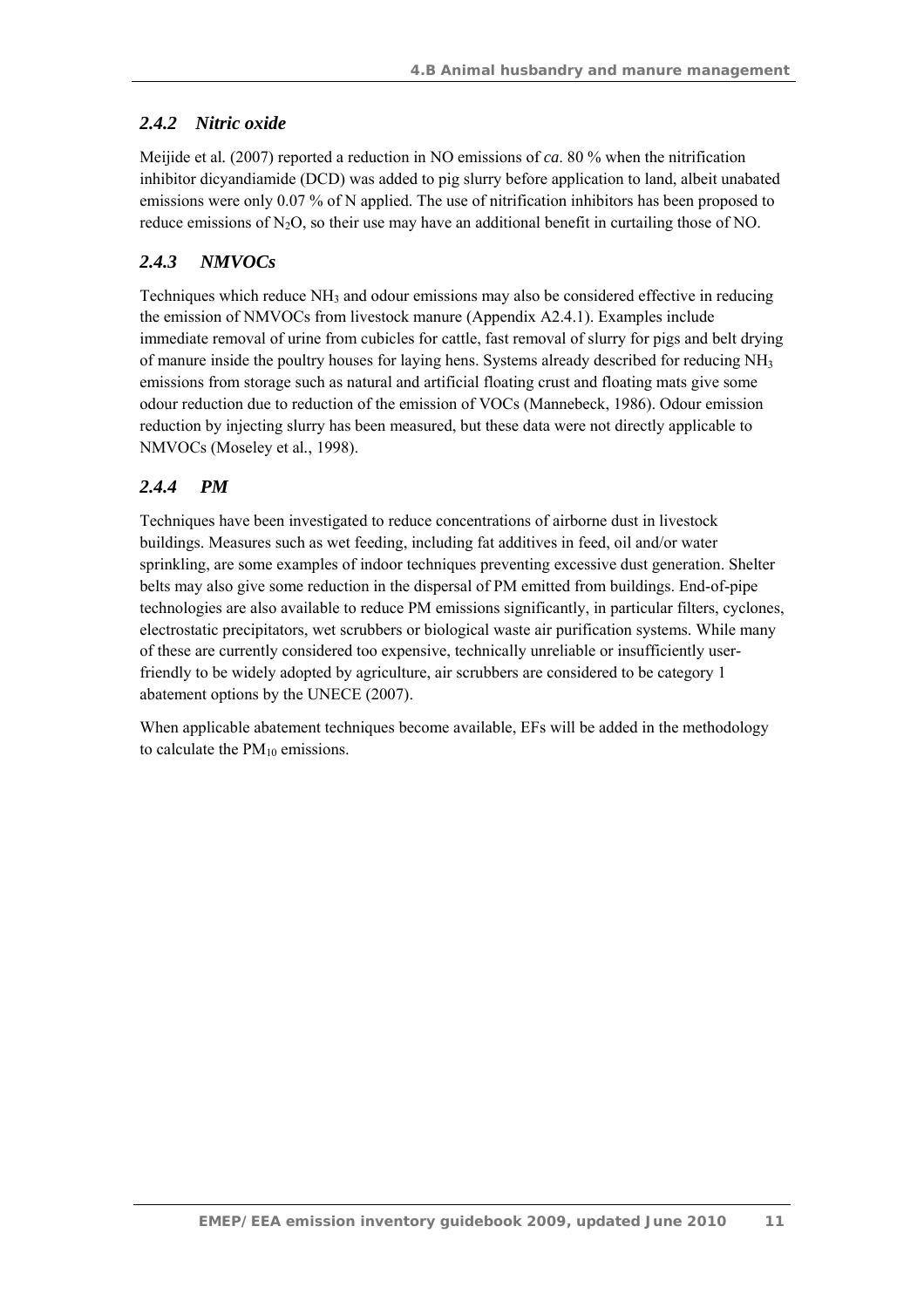## **3 Methods**

## **3.1 Choice of method**

The decision tree below provides a guide to the choice of method for estimating emissions.



**Figure 3-1 Decision tree for source category 4.B Animal husbandry and manure management**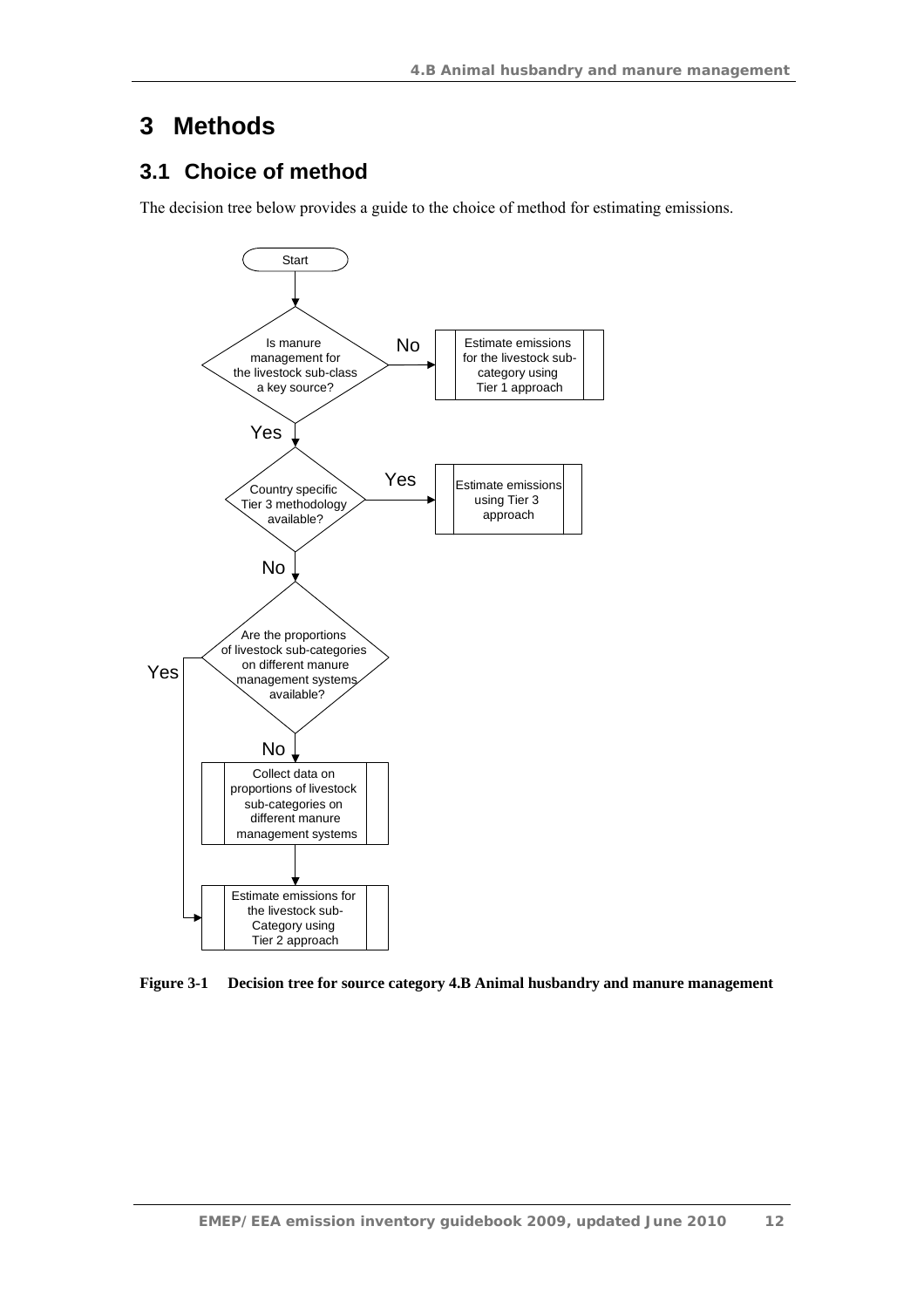## *3.1.1 Ammonia*

In most, if not all, countries, the main livestock categories will be key sources for  $NH_3$  and it is good practice for emissions to be calculated using at least a Tier 2 approach. However, the Tier 1 approach may be used for livestock categories that play only a minor role in the inventory.

The approach required is that:

- if detailed information is available, use it;
- if the source category is a key source, it is good practice to use a Tier 2 or better method and to collect detailed input data. The decision tree directs the user in such cases to the Tier 2 method, since it is expected that the necessary input data with respect to N excretion and manure management systems will be available, but the country-specific EFs needed for a Tier 3 estimate are not available;
- the alternative of applying a Tier 3 method is recommended for those countries with enough data to enable the enumeration of country-specific EFs. Those countries that have developed a mass-flow approach to calculating national  $NH<sub>3</sub>-N$  emissions should use that approach subject in compliance with subsection 4.6 of the present chapter.

## **3.2 Tier 1 default approach**

## *3.2.1 Algorithm*

*Step 1* is to define appropriate livestock categories and obtain the annual average number of animals in each category (see subsection 3.3.1 of the present chapter). The aim of the categorisation is to group types of livestock that are managed similarly (typical examples are shown in Table 3–1).

*Step 2* is to decide for each cattle or pig livestock category whether manure is typically handled as slurry or solid.

*Step 3* is to find the default EF for each livestock category from subsection 3.2.2 of the present chapter.

*Step 4* is the calculation of the pollutant emissions, E<sub>pollutant animal for each livestock category, using</sub> the respective annual average population of each category, AAP<sub>animal</sub> and the relevant EF EF<sub>pollutant\_animal</sub>:

$$
E_{\text{pollutant\_animal}} = AAP_{\text{animal}} \cdot EF_{\text{pollutant\_animal}} \tag{1}
$$

where

 $AAP_{\text{animal}}$  = number of animals of a particular category that are present, on average, within the year. For a fuller explanation, see IPCC (2006).

### *Ammonia*

The Tier 1 method entails multiplying the average annual population (AAP) in each livestock class; by a single default EF, expressed as  $kg$  AAP<sup>-1</sup> a<sup>-1</sup> NH<sub>3</sub>. This EF includes emissions during grazing for ruminant livestock and emissions following spreading of manures for all livestock categories. This means that when using the Tier 1 methodology for an animal category, emissions should be reported under NFR 4.B alone and no emissions from grazing should be reported for the animal category under NFR 4.D.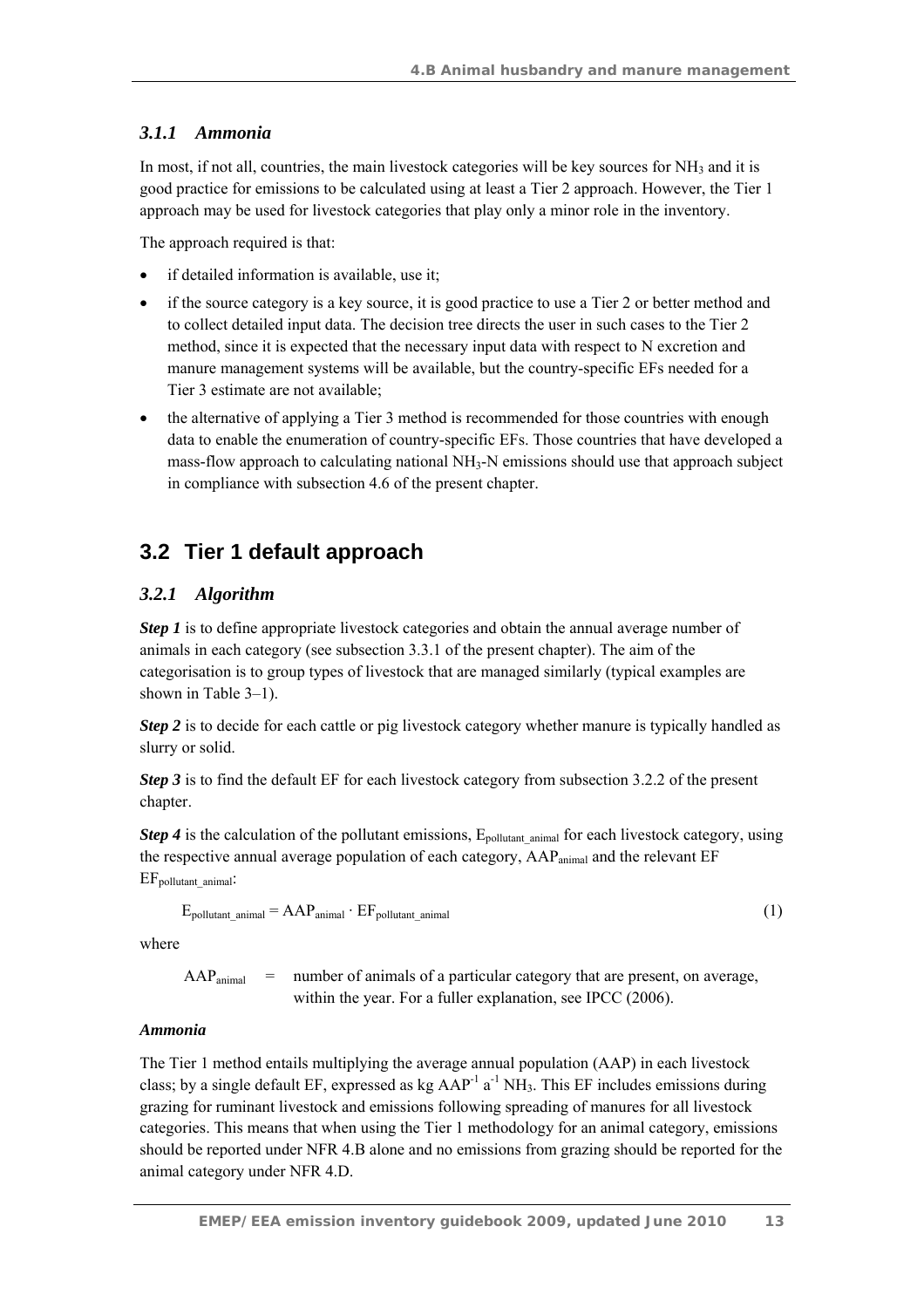### *3.2.2 Default emission factors*

The default EFs are listed below, categorised according to pollutant and then source. Users wishing to see the same EFs categorised according to source and then pollutant are directed to Appendix B.

#### *Ammonia*

The default Tier 1 EFs for  $NH_3$  have been calculated using the Tier 2 default  $NH_3$ -N EFs for each stage of manure management, default N excretion data and default data on proportions of TAN in excreta and, where appropriate, default data on the length of the grazing period. Where appropriate, separate EFs are provided for slurry- and litter-based manure management systems. The user may choose the EF for the predominant manure management system for that livestock class in the relevant country. These EFs have been calculated on the basis that all manure is stored before surface application without rapid incorporation. For these reasons, countries are encouraged to calculate emissions using at least a Tier 2 approach if possible. Further information on the derivation of these EFs is given in Appendix A.3.2.

| Table 3-1 | Default Tier 1 EF (EF <sub>NH3</sub> ) for calculation of NH <sub>3</sub> emissions from manure |  |  |
|-----------|-------------------------------------------------------------------------------------------------|--|--|
|           | management. Figures are annually averaged emission kg $AAP-1 a-1 NH3$ , as defined              |  |  |
|           | in subsection 3.3.1 of the present chapter.                                                     |  |  |
|           |                                                                                                 |  |  |

| <b>SNAP</b> | <b>Livestock</b>                           | <b>Manure type</b> | $EFNH3 (kg a-1).$<br>$\bf{AAP}^{-1}NH_3$ |
|-------------|--------------------------------------------|--------------------|------------------------------------------|
|             |                                            |                    |                                          |
| 100901      | Dairy cows                                 | slurry             | 39.3                                     |
| 100901      | Dairy cows                                 | solid              | 28.7                                     |
| 100902      | Other cattle (including young cattle, beef | slurry             | 13.4                                     |
|             | cattle and suckling cows)                  |                    |                                          |
| 100902      | Other cattle                               | solid              | 9.2                                      |
| 100903      | Fattening pigs                             | slurry             | 6.7                                      |
| 100903      | Fattening pigs                             | solid              | 6.5                                      |
| 100904      | <b>Sows</b>                                | slurry             | 15.8                                     |
| 100904      | <b>Sows</b>                                | solid              | 18.2                                     |
| 100904      | <b>Sows</b>                                | outdoor            | 7.3                                      |
| 100905      | Sheep (and goats)                          | solid              | 1.4                                      |
| $+100911$   |                                            |                    |                                          |
| 100906      | Horses (and mules, asses)                  | solid              | 14.8                                     |
| $+100912$   |                                            |                    |                                          |
| 100907      | Laying hens (laying hens and parents)      | solid              | 0.48                                     |
| 100907      | Laying hens (laying hens and parents)      | slurry             | 0.48                                     |
| 100908      | Broilers (broilers and parents)            | litter             | 0.22                                     |
| 100909      | Other poultry (ducks)                      | litter             | 0.68                                     |
| 100909      | Other poultry (geese)                      | litter             | 0.35                                     |
| 100909      | Other poultry (turkeys)                    | litter             | 0.95                                     |
| 100910      | Fur animals                                |                    | 0.02                                     |
| 100913      | Camels                                     | solid              | 10.5                                     |
| 100914      | Buffalo                                    | solid              | 9.0                                      |

**Sources**: Default grazing periods for cattle were taken from Table 10A 4-8 of IPCC chapter 10: Emissions from Livestock and Manure Management, default N excretion data for Western Europe from Table 10.19, also given in Table 3-8, together with the housing period on which these EFs are based.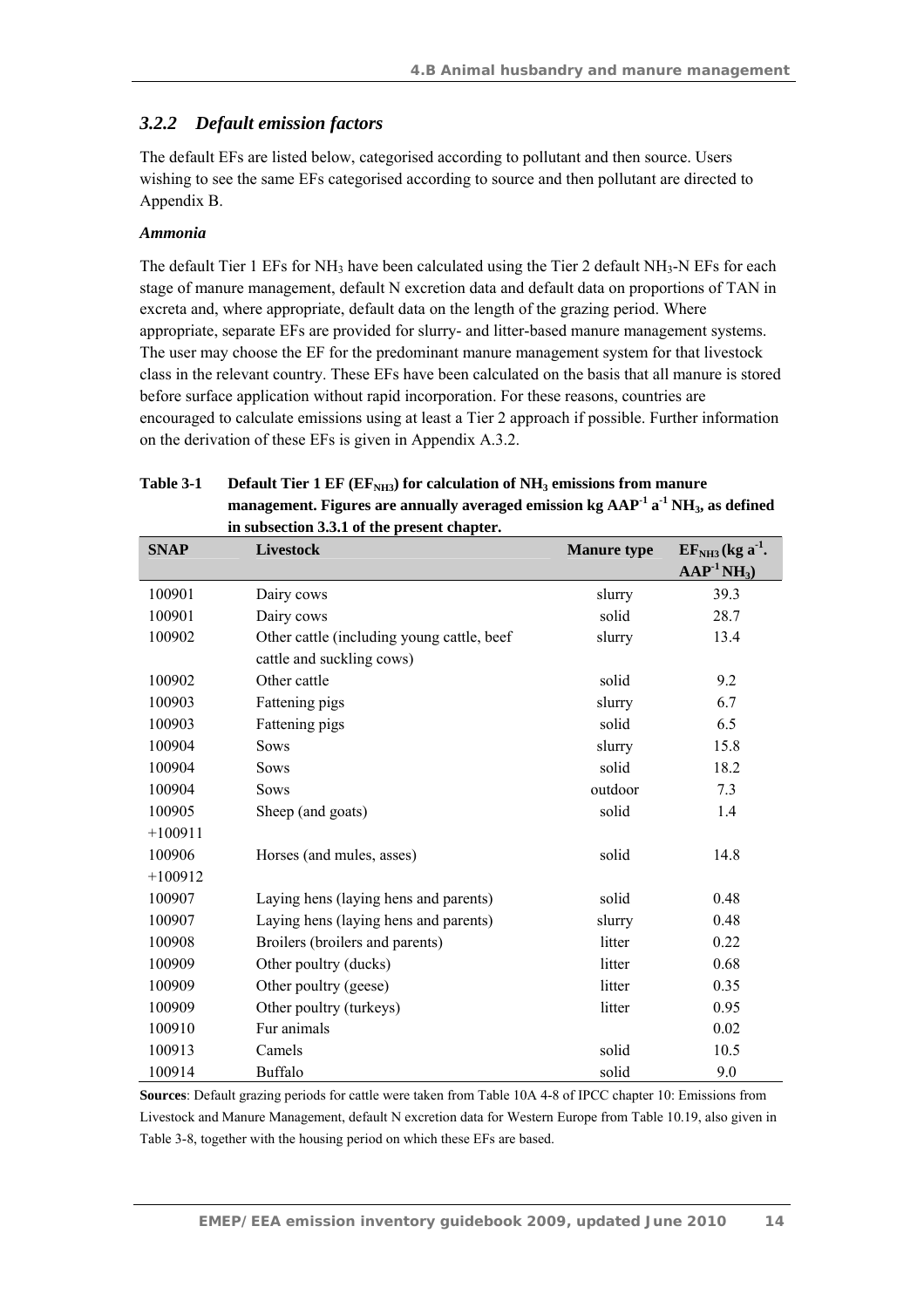Sheep are here defined as mature ewes with lambs until weaning. To calculate emissions for lambs from weaning until slaughter, or other sheep, adjust the EF quoted in Table 3–1 according to the ratio of annual N excretion by the other sheep to that of the mature ewe. Note that estimates of the number of sheep will vary according to the time of the agricultural census. If taken in summer the count will be of ewes, rams, other sheep and fattening lambs. If taken in winter few, if any, fattening lambs will be recorded. See subsection 3.2.3 of the present chapter for details of how the activity data should be calculated. The default EF presented in Table 3–1 were calculated using the Tier 2 approach outlined in subsection 3.2.1 below using default EF for each emission derived from those used in the mass-flow models evaluated by the EAGER group (Reidy et al*.*, 2007 and in preparation and references cited therein).

#### *Nitric oxide*

The default Tier 1 EFs were calculated using the Tier 2 methodology for NH<sub>3</sub>. Emissions of NO need to be estimated in the mass flow approach in order to accurately calculate the flow of TAN. Output from those calculations is cited below to provide EFs for NO. The default Tier 1 EFs for NO have been calculated using the Tier 2 default NO-N EFs during manure storage, based on default N excretion data and default data on proportions of TAN in excreta and, where appropriate, default data on the length of the grazing period. Where appropriate, separate EFs are provided for slurry- and litter-based manure management systems. The user may choose the EF for the predominant manure management system for that livestock class in the relevant country. These EFs have been calculated on the basis that all manure is stored before surface application without rapid incorporation. For these reasons countries are encouraged to calculate emissions using at least a Tier 2 approach if possible.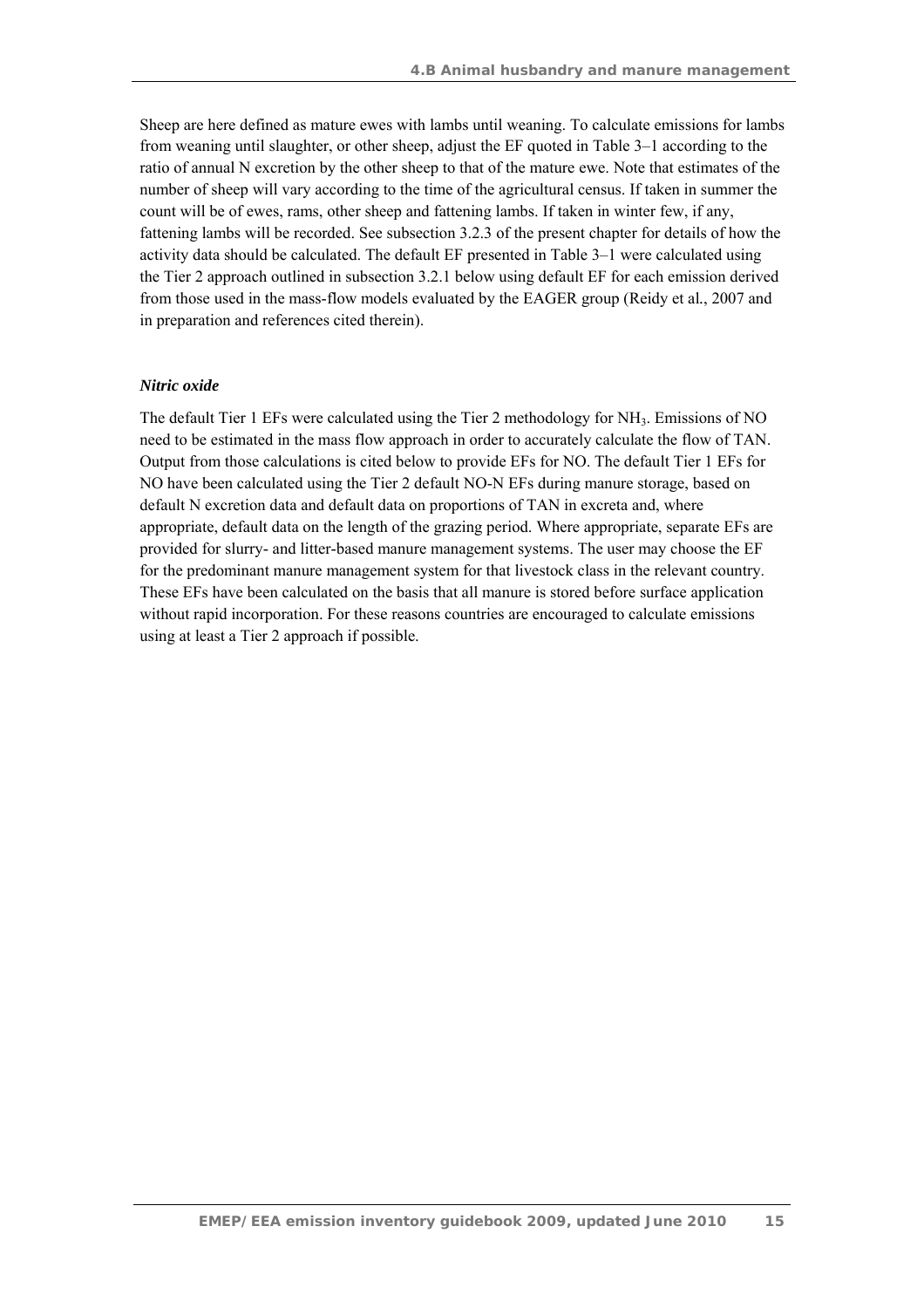| <b>SNAP</b> | <b>Livestock</b>                           | <b>Manure type</b> | $EFNO$ (kg a <sup>-1</sup> . |
|-------------|--------------------------------------------|--------------------|------------------------------|
|             |                                            |                    | $AAP-1NO)$                   |
| 100901      | Dairy cows                                 | slurry             | 0.007                        |
| 100901      | Dairy cows                                 | solid              | 0.154                        |
| 100902      | Other cattle (including young cattle, beef | slurry             | 0.002                        |
|             | cattle and suckling cows)                  |                    |                              |
| 100902      | Other cattle                               | solid              | 0.094                        |
| 100903      | Fattening pigs                             | slurry             | 0.001                        |
| 100903      | Fattening pigs                             | solid              | 0.045                        |
| 100904      | <b>Sows</b>                                | slurry             | 0.004                        |
| 100904      | <b>Sows</b>                                | solid              | 0.132                        |
| 100904      | <b>Sows</b>                                | outdoor            | $\boldsymbol{0}$             |
| 100905      | Sheep (and goats)                          | solid              | 0.005                        |
| $+100911$   |                                            |                    |                              |
| 100906      | Horses (and mules, asses)                  | solid              | 0.131                        |
| $+100912$   |                                            |                    |                              |
| 100907      | Laying hens (laying hens and parents)      | solid              | 0.003                        |
| 100907      | Laying hens (laying hens and parents)      | slurry             | 0.0001                       |
| 100908      | Broilers (broilers and parents)            | litter             | 0.001                        |
| 100909      | Other poultry (ducks)                      | litter             | 0.004                        |
| 100909      | Other poultry (geese)                      | litter             | 0.001                        |
| 100909      | Other poultry (turkeys)                    | litter             | 0.005                        |
| 100910      | Fur animals                                | solid              | 0.0002                       |
| 100913      | Camels                                     | solid              | <b>NA</b>                    |
| 100914      | <b>Buffalo</b>                             | solid              | 0.043                        |

**Table 3-2 Default Tier 1 EF for NO** 

**Sources**: Default grazing periods for cattle were taken from Table 10A 4-8 of IPCC chapter 10: Emissions from Livestock and Manure Management, default N excretion data for Western Europe from Table 10.19, also given in Table 3–8, together with the housing period on which these EFs are based.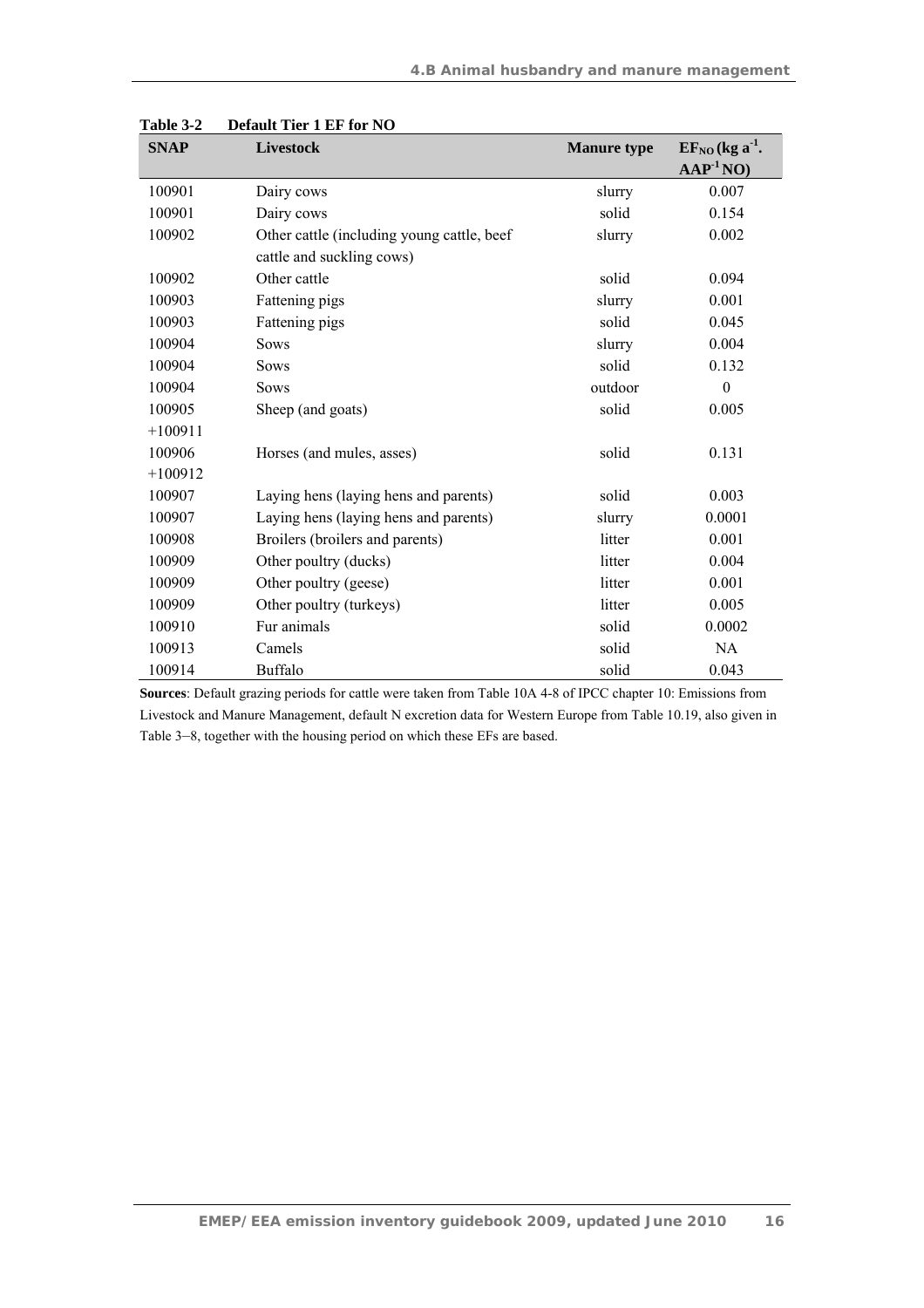### *NMVOCs*

This table is deliberately blank. EFs will be developed as soon as possible.

| Code              | <b>Livestock</b>                                  | EF (NMVOC, kg $AAP-1$ . a <sup>-1</sup> ) |
|-------------------|---------------------------------------------------|-------------------------------------------|
| 100901            | Dairy cows                                        |                                           |
| 100902            | Other cattle (including young cattle, beef cattle |                                           |
|                   | and suckling cows)                                |                                           |
| 100903            | Fattening pigs                                    |                                           |
| 100904            | <b>Sows</b>                                       |                                           |
| $100905 + 100911$ | Sheep (and goats)                                 |                                           |
| $100906 + 100912$ | Horses (and mules, asses)                         |                                           |
| 100907            | Laying hens (laying hens and parents)             |                                           |
| 100908            | Broilers (broilers and parents)                   |                                           |
| 100909            | Other poultry (ducks, geese, turkeys)             |                                           |
| 100910            | Fur animals                                       |                                           |
| 100913            | Camels                                            |                                           |
| 100914            | Buffalo                                           |                                           |

**Table 3-3 Default Tier 1 EF for NMVOCs** 

#### *Particulate matter*

| (HOUSHILL),       |                                                   |                                 |                                             |
|-------------------|---------------------------------------------------|---------------------------------|---------------------------------------------|
| Code              | <b>Livestock</b>                                  | EF for $PM_{10}$                | EF for $PM_{2.5}$                           |
|                   |                                                   | $(kg$ AAP <sup>-1</sup> . $a-1$ | $(kg$ AAP <sup>-1</sup> . a <sup>-1</sup> ) |
| 100901            | Dairy cows                                        | 0.36                            | 0.23                                        |
| 100902            | Other cattle (including young cattle, beef cattle | 0.24                            | 0.16                                        |
|                   | and suckling cows)                                |                                 |                                             |
| 100903            | Fattening pigs                                    | 0.50                            | 0.08                                        |
| 100904            | <b>Sows</b>                                       | 0.58                            | 0.09                                        |
| $100905 + 100911$ | Sheep (and goats)                                 | NA.                             | NA.                                         |
| $100906 + 100912$ | Horses (and mules, asses)                         | 0.18                            | 0.12                                        |
| 100907            | Laying hens (laying hens and parents). cages      | 0.017                           | 0.002                                       |
|                   | Laying hens (laying hens and parents), perchery   | 0.084                           | 0.016                                       |
| 100908            | Broilers (broilers and parents)                   | 0.052                           | 0.007                                       |
| 100909            | Other poultry (ducks, geese, turkeys)             | 0.032                           | 0.004                                       |
| 100910            | Fur animals                                       | NA.                             | NA.                                         |
| 100913            | Camels                                            | NA.                             | NA.                                         |
| 100914            | Buffalo                                           | NA                              | NA.                                         |

**Table 3-4 Default Tier 1 estimates of EF for particle emissions from animal husbandry (housing),** 

**Source**: Schneider and Büscher, 2006; Hinz, 2005; Hinz and Tamoschat-Depolt, 2007

There is further discussion of EFs for NMVOCs and PM in Appendix A2.3 and Appendix A3.1.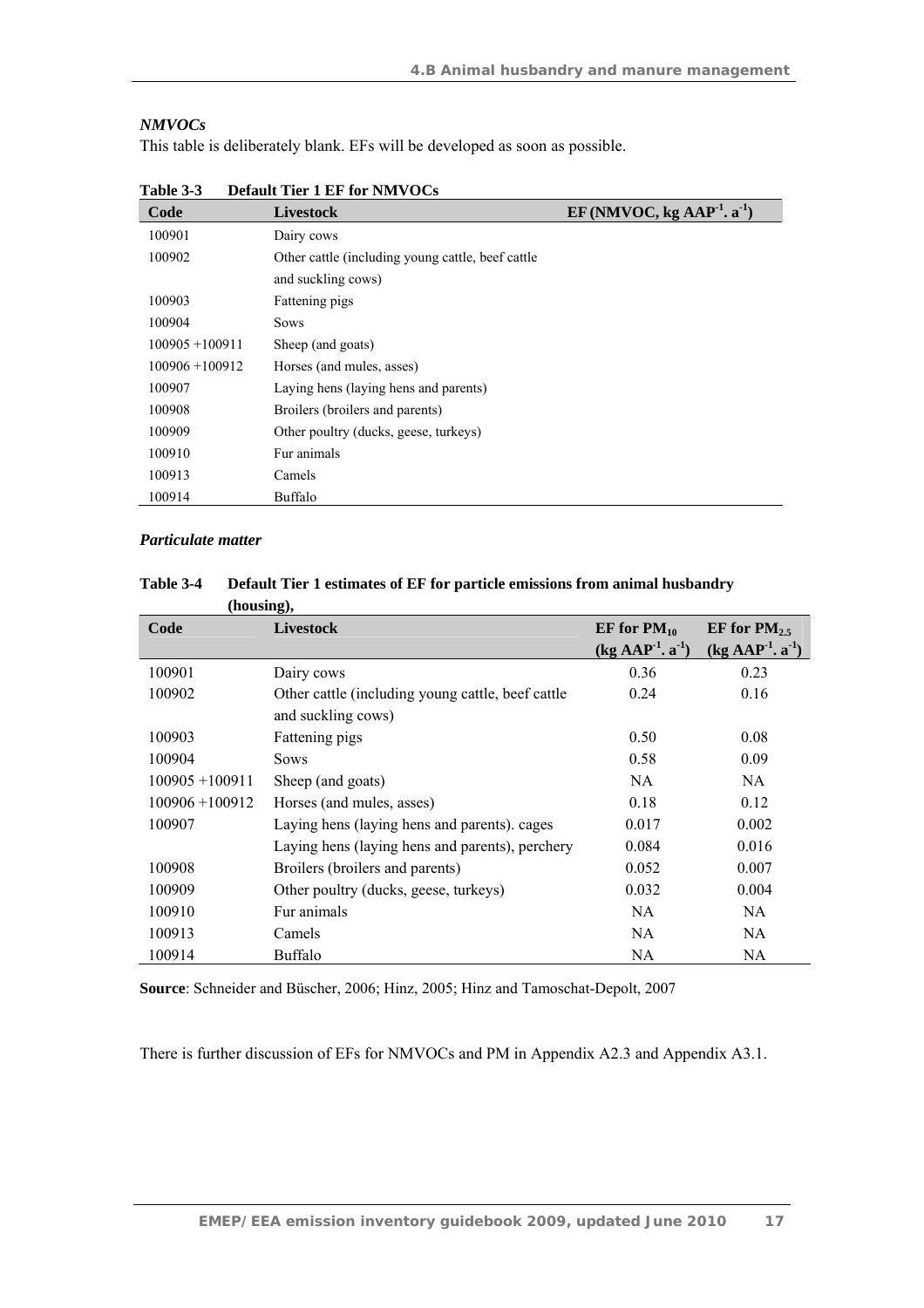## *3.2.3 Activity data*

For Tier 1, data are required on animal numbers for each of the categories listed in Table 3–1. An annual national agricultural census can supply these data. Otherwise, statistical information from Eurostat (http://epp.eurostat.ec.europa.eu) or the Food and Agriculture Organization of the United Nations (FAO) Production Yearbook (FAO, 2005/2006) can be used.

The average annual population, AAP, is the average number of animals of a particular category that are present, on average, within the year. This number can be obtained by a number of methods. If the number of animals present on a particular day does not change over the year, a census of the animals present on a particular day will give the AAP. However, if the number of animals present varies over the year, e.g. because of seasonal production cycles, it may be more accurate to base the AAP on a census of the number of animal places. If this is done, allowance has to be made for the time that the animal place is empty. There can be a number of reasons why the animal place may be empty for part of the year, but the commonest are that the production is seasonal or because the building is being cleaned in preparation for the next batch of animals.

| emissions                               |              |                                                              |
|-----------------------------------------|--------------|--------------------------------------------------------------|
| <b>Terms</b>                            | <b>Units</b> | <b>Definition</b>                                            |
| Annual average                          |              | Number of animals of a particular category that are present, |
| population, AAP                         |              | on average, within the year                                  |
| Animal places (n <sub>places</sub> )    |              | Average capacity for an animal category in the animal        |
|                                         |              | housing that is usually occupied                             |
| Milk yield                              | $L a^{-1}$   | The mean amount $(L)$ of milk produced by the dairy animal   |
|                                         |              | during the year for which annual emissions are to be         |
|                                         |              | calculated                                                   |
| Empty period $(t_{\text{embtv}})$       | d            | The average duration during the year when the animal place   |
|                                         |              | is empty $(in d)$                                            |
| Cleaning period (t <sub>cleanse</sub> ) | d            | The time between production cycle or rounds when the         |
|                                         |              | animal place is empty, e.g. for cleaning (in d)              |
| Production cycle $(n_{round})$          |              | The average number of production cycles per year             |
| Number of animals                       | $a^{-1}$     | The number of animals produced during the year               |
| produced $(n_{prod})$                   |              |                                                              |
| Proportion dying $(x_{ns})$             |              | Proportion of animals that die and are not sold              |

**Table 3-5 Definitions of terms used in explanation of how to calculate annual** 

If the AAP is estimated from the number of places  $(n_{\text{places}})$ , the calculation is

$$
AAP = n_{places} \cdot (1-t_{empty}/365) \tag{2}
$$

Where the duration of an animal life or the time that animals remain within a category is less than one year, it will be common to have more than one production cycle per year. In this situation,  $t_{\text{empty}}$  will be the product of the number of production cycles or rounds  $(n_{\text{round}})$  per year and the duration per round of the period when the animal place is empty  $(t_{\text{cleanse}})$ :

$$
t_{\text{empty}} = n_{\text{round}} \cdot t_{\text{cleanse}} \tag{3}
$$

A third method of estimating AAP is to use statistics recording the number of animals produced per year:

$$
AAP = n_{prod} / (n_{round} \cdot (1 - x_{ns}))
$$
\n(4)

where  $x_{ns}$  is the proportion of animals that die and are not sold.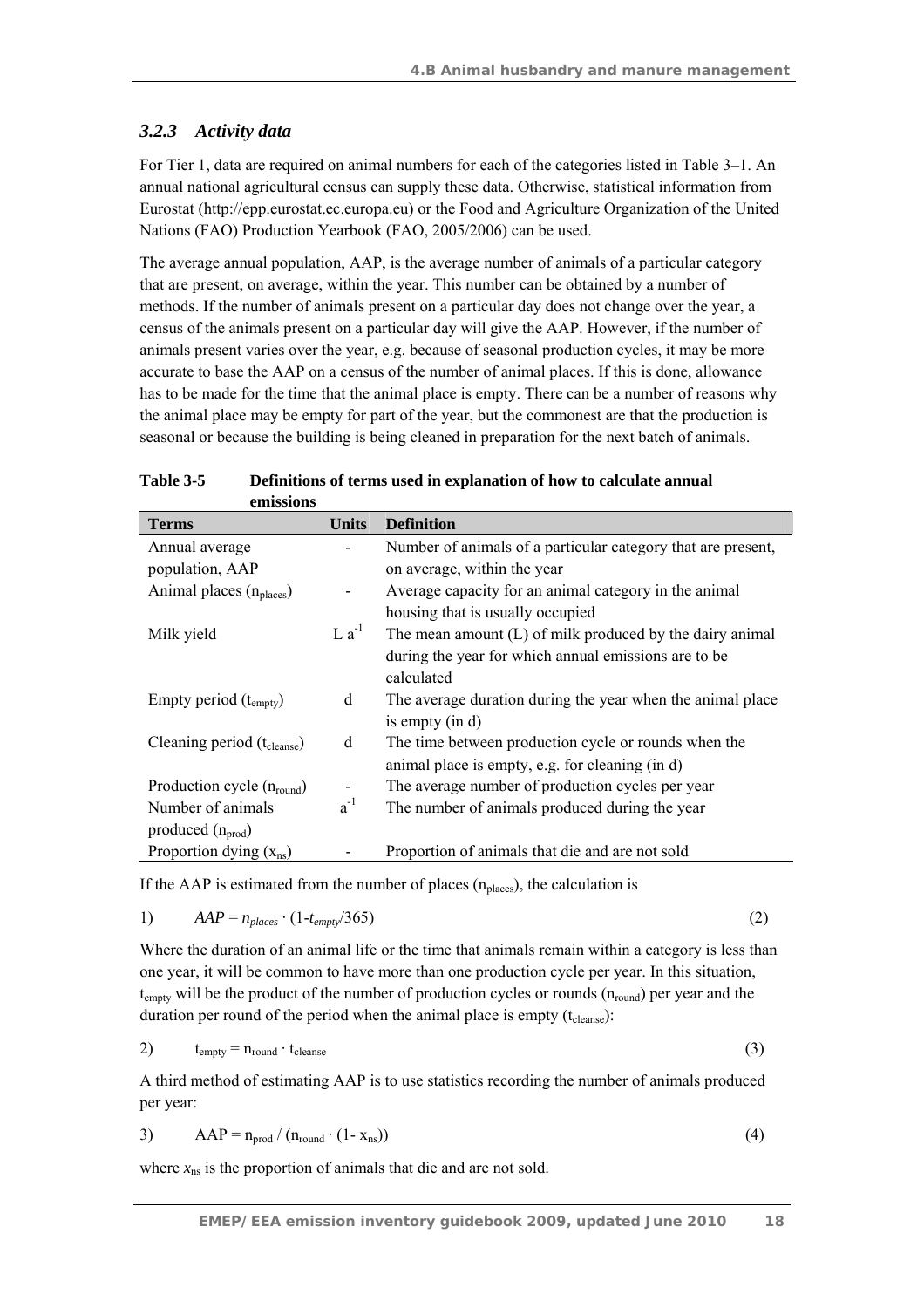### *Particulate matter*

Information is required on animal numbers or animal places, respectively, and for the prevailing housing systems or their frequency distribution.

## **3.3 Tier 2 technology-specific approach**

There is no Tier 2 for NMVOCs.

### *3.3.1 Algorithm for ammonia and nitric oxide*

Tier 2 uses a mass flow approach based on the concept of a flow of TAN through the manure management system, as shown in the schematic diagram in Figure 2–2. It should be noted that the calculations of a mass flow approach must be carried out on the basis of kg N. The resultant estimates of NH<sub>3</sub>-N emissions are then converted to NH<sub>3</sub>. When calculating emissions of NH<sub>3</sub> using a mass flow approach, a system based on TAN is preferred to one based on total N, as is used by IPCC to estimate emissions of N<sub>2</sub>O. This is because emissions of NH<sub>3</sub> and other forms of gaseous N emissions arise from TAN. Accounting for the TAN in manure as it passes through the manure management system therefore allows for more accurate estimates of gaseous N emissions. It also allows for the methodology to reflect the consequences of changes in animal diets on gaseous N emissions, since the excretion of total N and TAN respond differently to such changes. Such estimates of %TAN in manures may be used to verify the accuracy of the mass flow calculations (e.g. Webb and Misselbrook, 2004).

Despite the apparent complexity of this approach, the methodology is not inherently difficult to use; it does, however, necessarily require much more input data than the Tier 1 methodology. Different systems are represented at each stage to account for real differences in management systems and resulting emissions. In particular, distinctions are made between slurry and solid systems at each stage.

The adoption of a consistent N-flow model, based on proportional transfers of TAN, allows different options or pathways to be incorporated in order to account for differences between realworld systems. This approach has several advantages over the Tier 1 methodology:

- the method ensures that there is consistency between the N species reported using this Guidebook (e.g. under the LRTAP Convention) and those reported using the IPCC Guidelines;
- $\bullet$  a mass balance can be used to check for errors (the N excreted  $+ N$  added in bedding minus the N emitted and N entering the soil should be zero);
- the impacts of making changes at one stage of manure management (upstream), on emissions at later stages of manure management (downstream) can be taken into account, e.g. differences in emissions during housing, will, by leading to different amounts of TAN entering storage and field application, give rise to differences in the potential size of NH<sub>3</sub> emissions during storage or after field application.

The greatest potential benefit arises when the mass-flow approach is further developed to a Tier 3 methodology that can make proper allowance for the introduction of abatement techniques.

Possible abatement measures can be also included as alternative systems. This approach ensures that the changes in the N-flow through the different sources that occur as a result of the use of abatement measures are correct. This makes it easier to document the effect of abatement (reduction) measures that have already been introduced or are considered for the future. Hence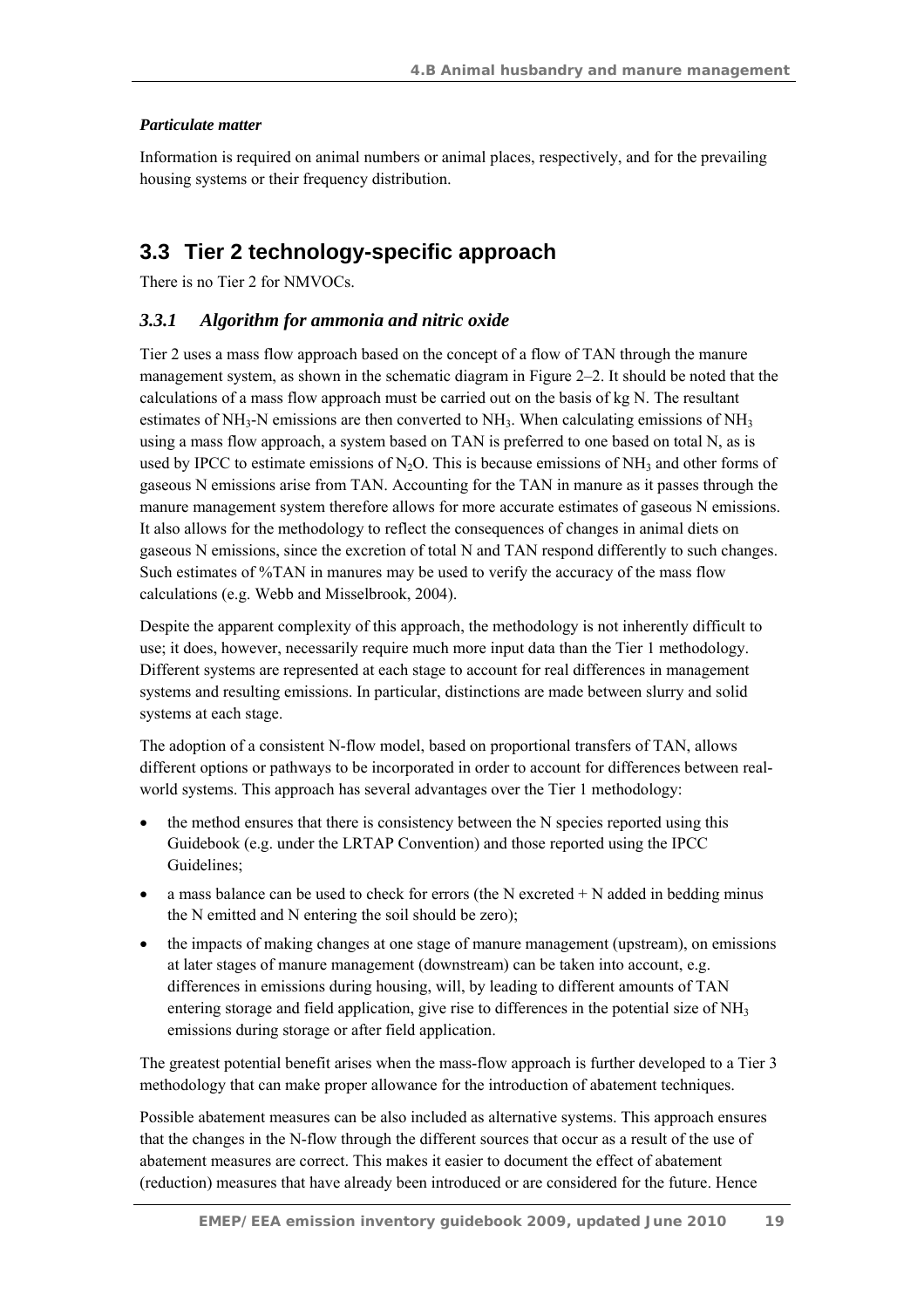this Tier 2 approach may be considered a step toward developing a Tier 3 methodology (see section 3.4 below).

Default values are provided for N excretion, proportion of TAN and emissions at each stage of manure management (Table 3–8). It is good practice for every country to use country-specific activity data. Appendix A (Table  $A3-7$ ) explains the derivation of the default  $NH<sub>3</sub>-N EF$ , which can be helpful for calculating country-specific EF for Tier 3. Country-specific EF may give rise to more accurate estimates of emissions because they encompass a unique combination of activities within that country, or because they have different estimates of emissions from a particular activity within the country, or both. The amount of N flowing through the different pathways may be determined by country-specific information on animal husbandry and manure management systems, while the proportion volatilised as  $NH<sub>3</sub>-N$  at each stage in the system is treated as a percentage, based primarily on measured values and, where necessary, expert judgement.

Tier 2 methodologies estimate mineralization of N and immobilization of TAN during manure management and also estimate other losses of N, such as NO, in order to estimate more accurately the TAN available at each stage of manure management.

In the following stepwise procedure, manure is assumed to be managed either as slurry or as solid. Slurry consists of excreta, spilt animal feed and drinking water, some bedding material, and water added during cleaning or to assist in handling. It is equivalent to the liquid/slurry category in IPCC (2006); see Appendix Table A3–8 which relates storage categories commonly referred to in NH<sub>3</sub> inventories to the classification used by IPCC. Solid manure consists of excreta, spilt animal feed and drinking water and may also include bedding material. It is equivalent to the solid manure category in IPCC (2006). For situations where manure is separated into liquid and solid fractions, the liquid should be treated as if it were slurry.

*Step 1* is the definition of livestock subcategories that are homogeneous with respect to feeding, excretion and age/weight range. Typical animal categories are shown in Table 3–1. The respective number of animals has to be obtained, as described in subsection 3.3.1 of the present chapter. Steps 2 through to 14 inclusive should then be applied to each of these subcategories and the emissions summed.

*Step 2* is the calculation of the total annual excretion of N by the animals  $(N_{ex}$ ; kg AAP<sup>-1</sup> a<sup>-1</sup>). Many countries have detailed procedures to derive N excretion rates for different livestock categories. If these are not available, the method described in IPCC (2006), chapter 10 (equations 10.32 and 10.33), should be used as guidance, where  $N_{ex}$  is the same as  $Nex_{(T)}$ . For convenience, default values are given in Table 3-6 below.

*Step 3* is to calculate the amount of the annual N excreted that is deposited in buildings in which livestock are housed, on uncovered yards and during grazing. This is based on the total annual N excretion ( $N_{ex}$ ) and the proportions of excreta deposited at these locations ( $x_{build}$ ,  $x_{vard}$  and  $x_{grav}$ , respectively). These proportions depend on the fraction of the year the animals spend in buildings, on yards and grazing, and on animal behaviour. Unless better information is available,  $x_{build}$ ,  $x_{vards}$ and  $x_{\text{grav}}$  should equate to the proportion of the year spent at the relevant location, and should always total 1.0.

| $m_{\text{graz}}$ <sub>N</sub> = $x_{\text{graz}} \cdot N_{\text{ex}}$ |  |
|------------------------------------------------------------------------|--|
|------------------------------------------------------------------------|--|

| $m_{\text{yard}\_N} = x_{\text{yards}} \cdot N_{\text{ex}}$ |  |
|-------------------------------------------------------------|--|
|-------------------------------------------------------------|--|

$$
m_{\text{build\_N}} = x_{\text{build}} \cdot N_{\text{ex}} \tag{7}
$$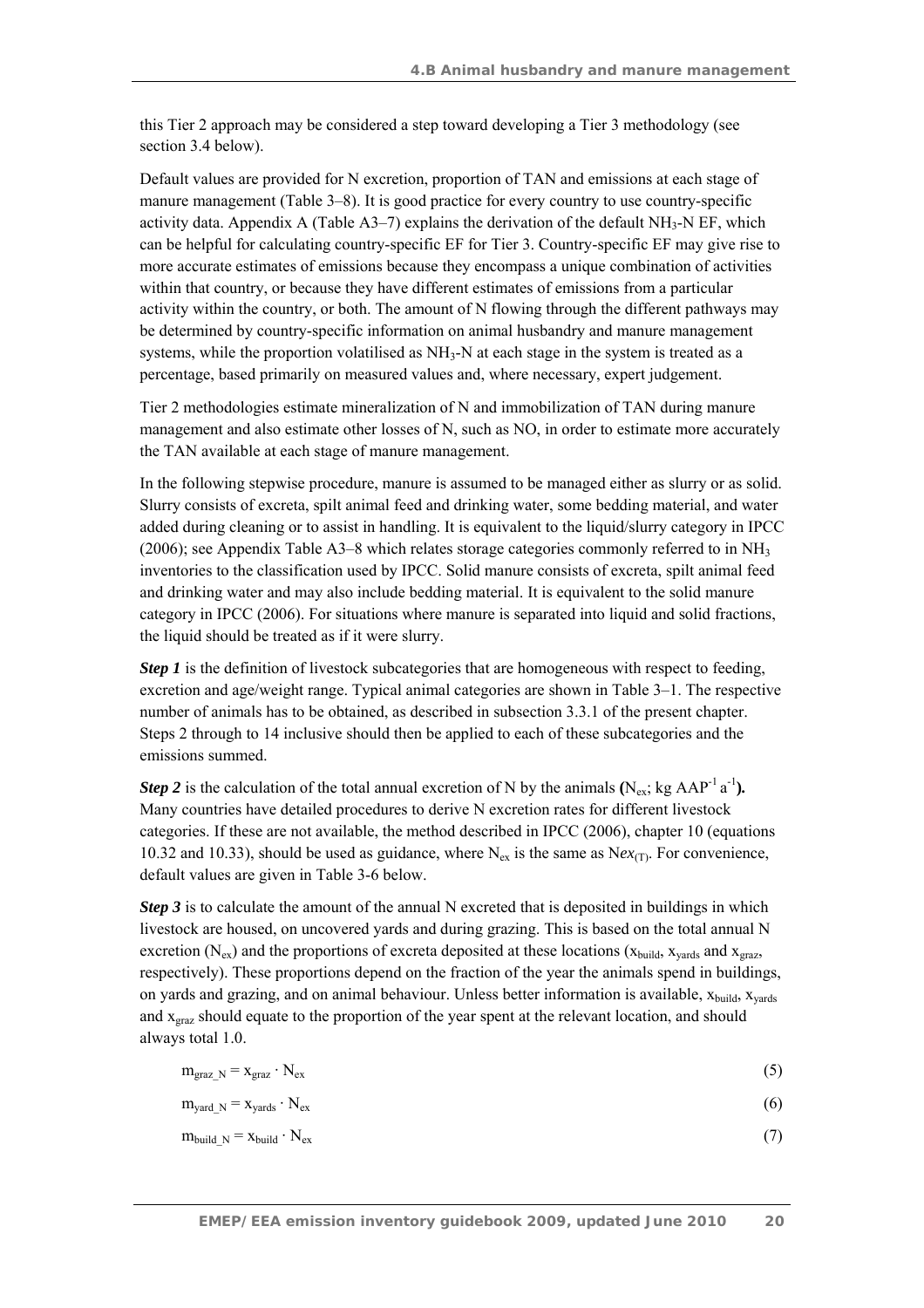*Step 4* is to use the proportion of the N excreted as TAN  $(x_{TAN})$  to calculate the amount of TAN deposited during grazing, on yards or in buildings (mgraz*\_*TAN*,* myard*\_*TAN and mbuild*\_*TAN).

| $m_{\text{graz TAN}} = x_{\text{TAN}} \cdot m_{\text{graz N}}$         | (8)  |
|------------------------------------------------------------------------|------|
| $m_{\text{yard}}$ TAN $=$ X <sub>TAN</sub> $\cdot$ $m_{\text{yard}}$ N | (9)  |
| $m_{build\ TAN} = x_{TAN} \cdot m_{build\ N}$                          | (10) |

If detailed national procedures for deriving N excretion rates which provide the proportion of N excreted as TAN are available, these should be used. If these are not available, the default values shown in Table 3–8 should be used.

*Step 5* is to calculate the amounts of TAN and total-N deposited in buildings handled as liquid slurry ( $m_{build~slurrv~TAN}$ ) or as solid ( $m_{build~solid~TAN}$ ).

| $m_{build~slurv~TAN} = x_{slurv} \cdot m_{build~TAN}$                                         | (11) |
|-----------------------------------------------------------------------------------------------|------|
| $m_{build~slurry~N} = X_{slurry} \cdot m_{build~N}$                                           | (12) |
| $m_{\text{build solid}}$ solid TAN = $(1 - x_{\text{slurry}})$ $\cdot$ $m_{\text{build}}$ TAN | (13) |
| $m_{build \ solid N} = (1 - x_{slurry}) \cdot m_{build N}$                                    | (14) |

Where  $x_{\text{slurv}}$  is the proportion of livestock manure handled as slurry (the remainder is the proportion of livestock manure handled as solid).

*Step 6* is to calculate the NH<sub>3</sub>-N losses,  $E_{\text{build}}$ , from the livestock building and from the yards, by multiplying the amount of TAN  $m_{build~TAN}$  with the emission factor  $EF_{build} (NH_3-N)$  for both slurry and FYM

$$
E_{build\_slury} = m_{build\_slury\_TAN} \cdot EF_{build\_slury}
$$
\n(15)

$$
E_{\text{build\_solid}} = m_{\text{build\_FYM\_TAN}} \cdot EF_{\text{build\_solid}} \tag{16}
$$

And by multiplying the amount of TAN,  $m_{\text{vard,TAN}}$  with the emission factor  $EF_{\text{vard}}$ :

$$
E_{\text{yard}} = m_{\text{yard,TAN}} \cdot EF_{\text{yard}} \tag{17}
$$

This will give emissions as  $kg NH<sub>3</sub>-N$ .

*Step* 7 is only applied to solid manure. Its function is to allow for the addition of N in bedding for the animals (mbedding) in these litter-based housing systems and to account for the consequent immobilization of TAN in that bedding. The amounts of total-N and TAN in solid manure that are removed from buildings and yards (mex-build solid N and mex-build solid TAN) and are either passed to storage, or spread direct to the fields then calculated, remembering to subtract the  $NH<sub>3</sub>$ -N emission from the livestock buildings.

If detailed information is lacking, the amounts of straw used and the N inputs  $m_{\text{bedding}}$  can be obtained from the example calculation spreadsheet available from the same location as the online version of this Guidebook, see Table 3–6 below.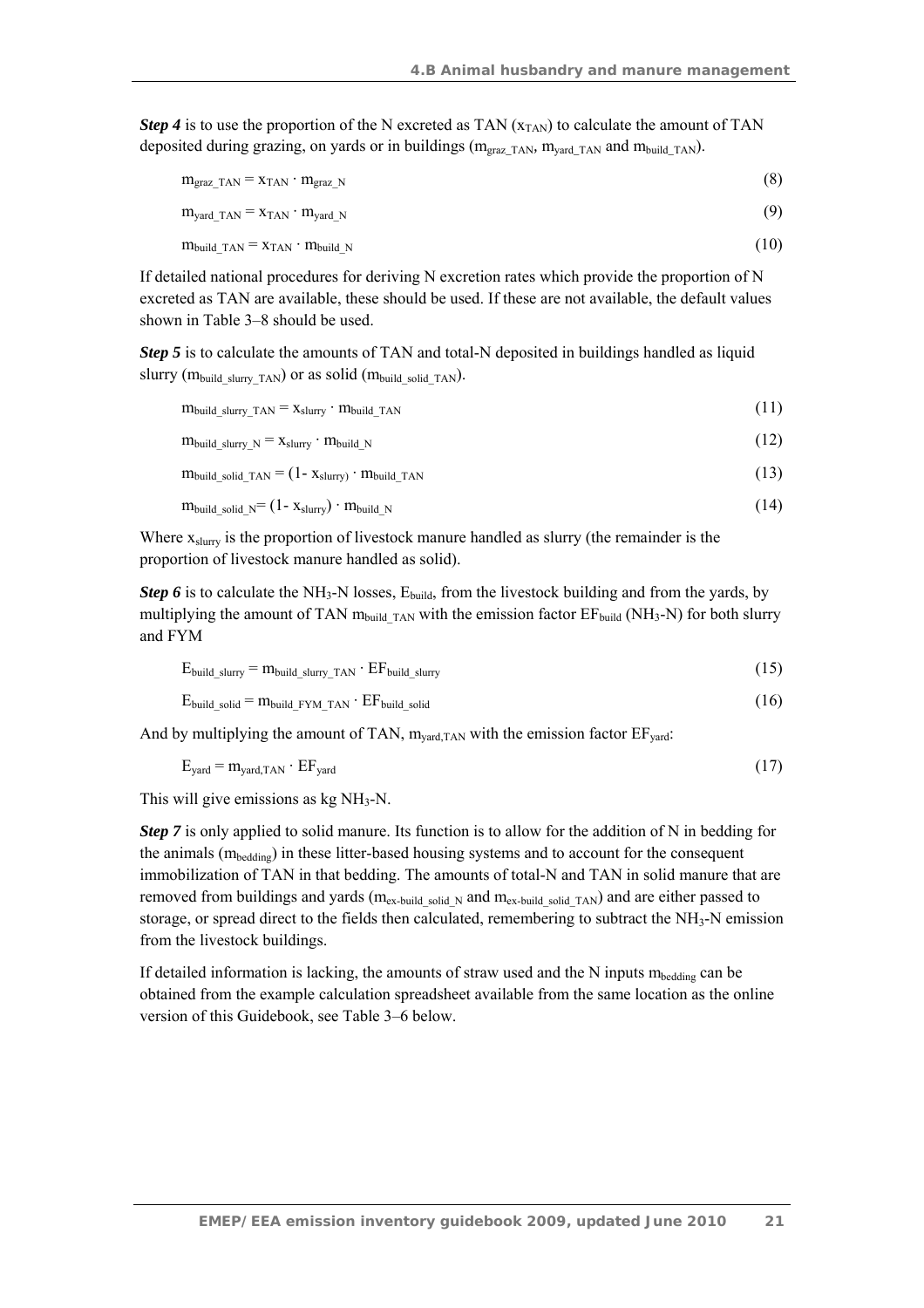| <b>Livestock class</b>      | Housing period, d | Straw, kg $AAP-1a-1$ | N added in straw,<br>$kg$ AAP <sup>-1</sup> a <sup>-1</sup> |
|-----------------------------|-------------------|----------------------|-------------------------------------------------------------|
| Dairy cows (100901)         | 180               | 1 500                | 6.00                                                        |
| Other cattle (100902)       | 180               | 500                  | 2.00                                                        |
| Finishing pigs (100903)     | 365               | <b>200</b>           | 0.80                                                        |
| Sows (100904)               | 365               | 600                  | 2.40                                                        |
| Sheep and goats<br>(100905) | 30                | 20                   | 0.08                                                        |
| Horses, etc. (100906)       | 180               | 500                  | 2.00                                                        |
| Buffalos (100914)           | 225               | 1500                 | 6.00                                                        |

**Table 3-6 Default values for length of housing period, annual straw use in litter-based manure management systems and the N content of straw** 

The amounts of straw given are for the stated housing period. For greater or lesser housing periods the straw used may be adjusted in proportion to the length of the housing period.

Account must also be taken of the fraction  $(f_{imm})$  of TAN that is immobilised in organic matter when manure is managed as solid, as this immobilization will greatly reduce the potential NH3-N emission during storage and after spreading (including from manures spread direct from buildings).

| $m_{ex}$ -build solid TAN = $(m_{build \ solid \ TAN} - E_{build \ solid}) \cdot (1 - f_{imm})$ |  |  |  |  |
|-------------------------------------------------------------------------------------------------|--|--|--|--|
|                                                                                                 |  |  |  |  |

 $m_{ex\text{-}build\ solid\ N} = [m_{build\ solid\ N} + m_{bedding\ N} - E_{build\ solid} ]$  (19)

If data for fimm are not available, it is recommended to use

 $f_{imm} = 0.0067 \text{ kg kg}^{-1}$  (Kirchmann and Witter, 1989)

*Step 8* is to calculate the amounts total-N and TAN stored before application to land. Not all manures are stored before spreading; some will be applied to fields direct from buildings. The proportions of slurry and FYM stored ( $x_{\text{store slurr}}$  and  $x_{\text{store FYM}}$ ) therefore need to be known.

For slurry:

$$
m_{\text{storage slurry TAN}} = [(m_{\text{build slurry TAN}} - E_{\text{build slury}}) + (m_{\text{yard TAN}} - E_{\text{yard}})] \cdot x_{\text{store slurry}} \tag{20}
$$

$$
m_{\text{storage\_slury\_N}} = [(m_{\text{build\_slury\_N}} - E_{\text{build\_slury}}) + (m_{\text{yard\_N}} - E_{\text{yard}})] \cdot x_{\text{store\_slury}} \tag{21}
$$

$$
m_{spread\_direct\_slurry\_TAN} = [(m_{build\_slurry\_TAN} - E_{build\_slury}) + (m_{yard\_TAN} - E_{yard})] \cdot (1 - x_{store\_slury}) (22)
$$

$$
m_{spread\_direct\_slurry\_N} = [(m_{build\_slurry\_N} - E_{build\_slury}) + (m_{yard\_N} - E_{yard})] \cdot (1 - x_{store\_slury}) \tag{23}
$$

For solid:

| $m_{\text{storage\_solid\_TAN}} = m_{\text{ex-build\_solid\_TAN}} \cdot X_{\text{store\_FYM}}$ | (24) |
|------------------------------------------------------------------------------------------------|------|
|                                                                                                |      |

$$
m_{\text{storage\_solid\_N}} = m_{\text{ex-build\_solid\_N}} \cdot x_{\text{store\_FYM}} \tag{25}
$$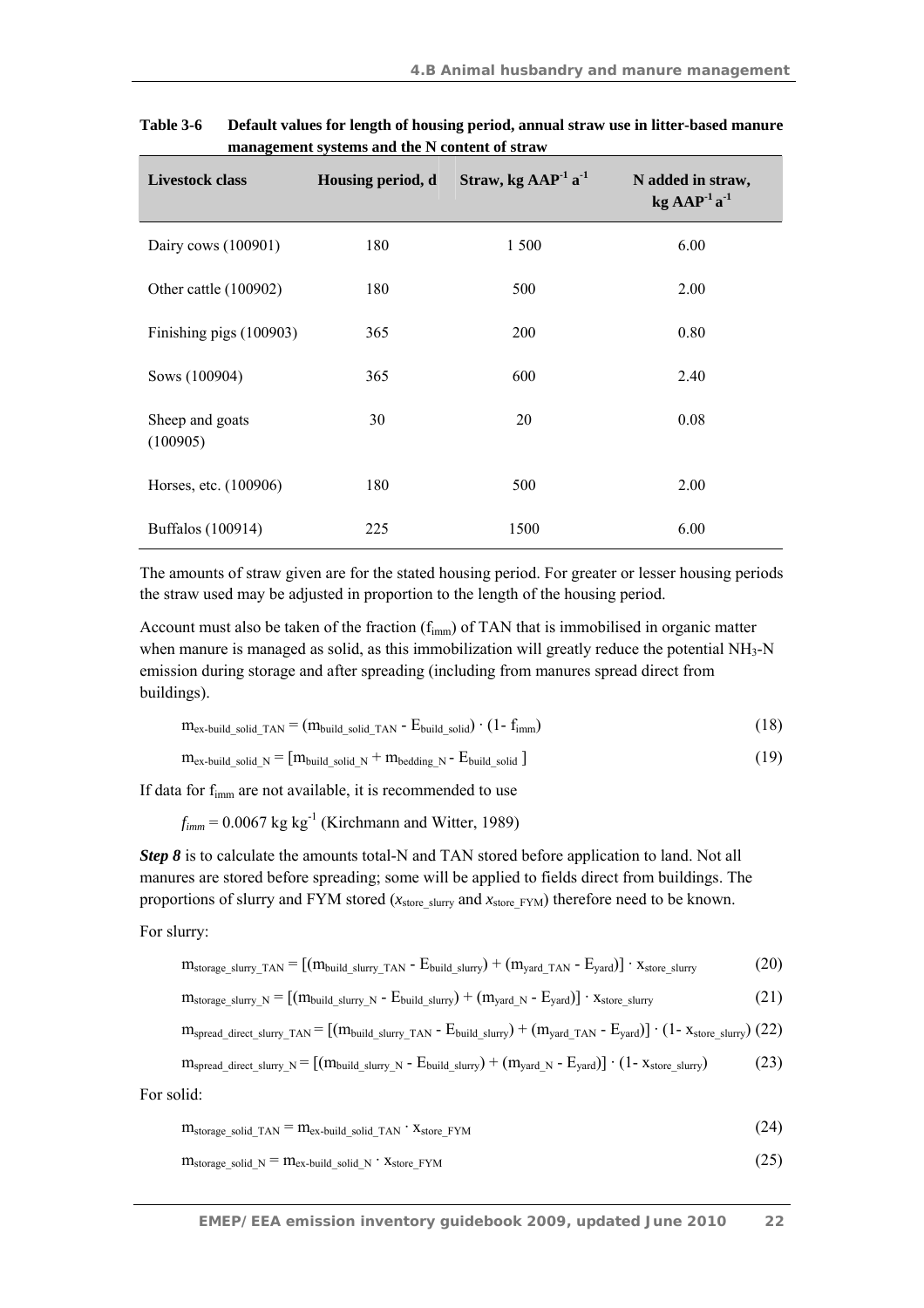$m_{spread\_direct\_solid\_TAN} = m_{ex-build\_solid\_TAN} \cdot (1 - x_{store\_solid})$  (26)

$$
m_{\text{spread direct solid N}} = m_{\text{ex-build solid N}} \cdot (1 - x_{\text{store solid}}) \tag{27}
$$

*Step 9* is only applied to slurries and its function is to calculate the amount of TAN from which emissions will occur from slurry stores. For slurries, a fraction  $(f_{min})$  of the organic N is mineralised to TAN before the gaseous emissions are calculated.

The modified mass  $mm_{\text{storage,slurv,TAN}}$ , from which emissions are calculated are:

 $mm_{storage\_slurry\_TAN} = m_{storage\_slurry\_TAN} + ((m_{storage\_N} - m_{storage\_slury\_TAN}) \cdot f_{min})$  (28)

If data  $f_{\text{min}}$  are not available, it is recommended to use

*fmin* = 0.1 (Dämmgen et al. 2007)

*Step 10* is to calculate the emissions of NH<sub>3</sub>, N<sub>2</sub>O, NO and N<sub>2</sub> (using the respective EFs  $EF_{\text{storage}}$ ) and mmstorage\_TAN).

For slurry:

$$
E_{\text{storage\_slurry}} = E_{\text{storage\_slurry\_NH3}} + E_{\text{storage\_slurry\_NO}} + E_{\text{storage\_slurry\_NO}} + E_{\text{storage\_slurry\_N2}} = \text{mm}_{\text{storage\_slurry\_TAN}} \cdot (EF_{\text{storage\_slurry\_NH3}} + EF_{\text{storage\_slury\_N2O}} + EF_{\text{storage\_slurry\_NO}} + EF_{\text{storage\_slurry\_NO}})
$$
(29)

For solid manure emissions include not only gaseous emissions as for slurry, but also soluble N lost from the store in effluent:

 $E_{\text{storage solid}} =$ Estorage\_solid\_NH3 + Estorage\_solid\_N2O + Estorage\_solid\_NO + Estorage\_solid\_N2 + Estorage\_solid\_N2  $=$  m<sub>storage</sub> solid\_TAN  $\cdot$  (EF<sub>storage</sub> solid\_NH3 + EF<sub>storage</sub> solid\_N2O + EF<sub>storage</sub> solid\_No + EF<sub>storage</sub> solid\_N2 +  $EF_{\text{storage solid N2}}$  (30)

For both slurry and litter-based manures, default values for the EFs are given in Table 3–6 (N<sub>2</sub>O), Table 3–8 (NH<sub>3</sub>), and Table 3–8 (NO and N<sub>2</sub>). Equations 28 and 29 provide the Tier 2 EF for NO.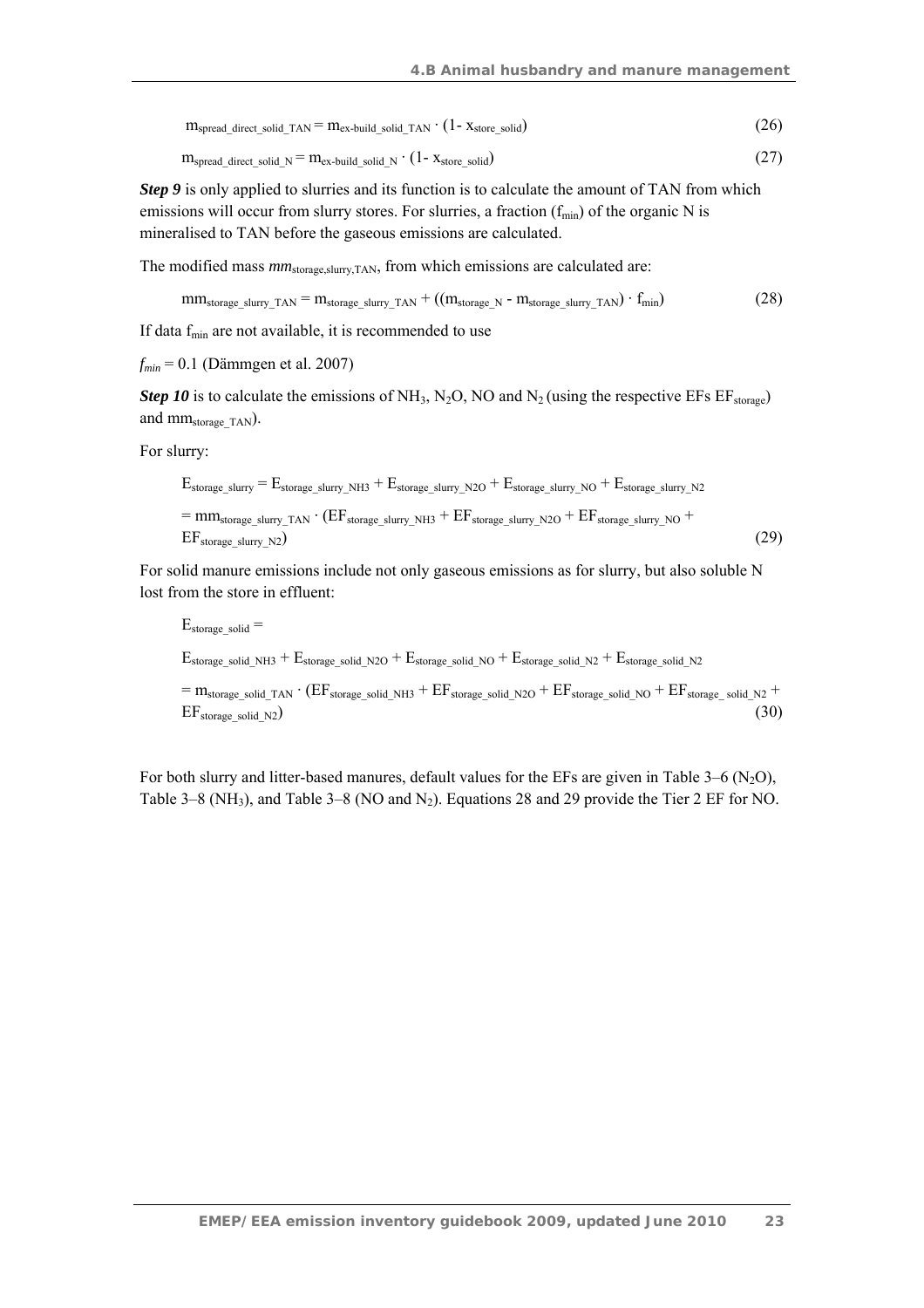| <b>Storage system</b>                       | $EF$ kg N <sub>2</sub> O-N                       |  |  |
|---------------------------------------------|--------------------------------------------------|--|--|
|                                             | $\left(\text{kg TAN entering store}\right)^{-1}$ |  |  |
| Cattle slurry without natural crust         | $\theta$                                         |  |  |
| Cattle slurry with natural crust            | 0.01                                             |  |  |
| Pig slurry without natural crust            | $\Omega$                                         |  |  |
| Cattle manure heaps, solid                  | 0.08                                             |  |  |
| Pig manure heaps, solid                     | 0.05                                             |  |  |
| Sheep and goat manure heaps, solid          | 0.07                                             |  |  |
| Horse (mules and asses) manure heaps, solid | 0.08                                             |  |  |
| Layer manure heaps, solid                   | 0.04                                             |  |  |
| Broiler manure heaps, solid                 | 0.03                                             |  |  |
| Turkey and duck manure heaps, solid         | 0.03                                             |  |  |
| Goose manure heaps, solid                   | 0.03                                             |  |  |
| Buffalo manure heaps, solid                 | 0.08                                             |  |  |

**Table 3-7 Default Tier 2 EF for direct N2O emissions from manure management. Appendix Table A3–8 explains how the manure storage types referred to here relate to those used by IPCC** 

The derivation of these EFs as a proportion of TAN is given in Appendix Table A3–6

*Step 11* is to calculate the total-N and TAN ( $m_{\text{applic N}}$  and  $m_{\text{applic TAN}}$ ) that is applied to the field, remembering to subtract the emissions of  $NH_3$ , N<sub>2</sub>O, NO and N<sub>2</sub> from storage.

For slurry:

| (31)<br>$\rm m_{applic\_slury\_TAN}$ = $\rm m_{spread\_direct\_slury\_TAN}$ + $\rm mm_{storage\_slury\_TAN}$ - $\rm E_{storage\_slury}$ |
|-----------------------------------------------------------------------------------------------------------------------------------------|
|-----------------------------------------------------------------------------------------------------------------------------------------|

$$
m_{\text{applic\_slurry\_N}} = m_{\text{spread\_direct\_slurry\_N}} + mm_{\text{storage\_slurry\_N}} - E_{\text{storage\_slurry}} \tag{32}
$$

For solid:

$$
m_{\text{applic\_solid\_TAN}} = m_{\text{spread\_direct\_solid\_TAN}} + mm_{\text{storage\_solid\_TAN}} - E_{\text{storage\_solid}} \tag{33}
$$

 $m_{\text{applic solid N}} = m_{\text{spread direct solid N}} + m m_{\text{storage solid N}} - EF_{\text{storage solid lead}} - E_{\text{storage slurv\_solid}}$  (34)

The use of default values for  $N_2O$  as listed in Table 3–7 is recommended, whenever national data are not available.

*Step 12* is to calculate the emission of NH<sub>3</sub>-N during and immediately after field application, using an emission factor  $EF_{\text{applic}}$  combined with  $m_{\text{applic\_TAN}}$ .

For slurry:

$$
E_{\text{applic\_slury}} = m_{\text{applic\_slury\_TAN}} \cdot EF_{\text{applic\_slury}} \tag{35}
$$

For solid:

$$
E_{\text{applic solid}} = m_{\text{applic solid}} \tau_{\text{AN}} \cdot EF_{\text{applic solid}} \tag{36}
$$

*Step 13* is to calculate the net amount of N returned to soil from manure ( $m_{\text{re turned N}}$  and m<sub>returned TAN</sub>), after losses of NH<sub>3</sub>-N, (to be used in calculations of NO emissions in Chapter 4.D).

For slurry:

| $m_{\text{returred\_slurry\_TAN}} = m_{\text{applic\_slury\_TAN}} - E_{\text{applic\_slurry}}$ |  |
|------------------------------------------------------------------------------------------------|--|
|------------------------------------------------------------------------------------------------|--|

$$
m_{\text{returned\_slurry\_N}} = m_{\text{applic\_slurry\_N}} - E_{\text{applic\_slurry}} \tag{38}
$$

For solid: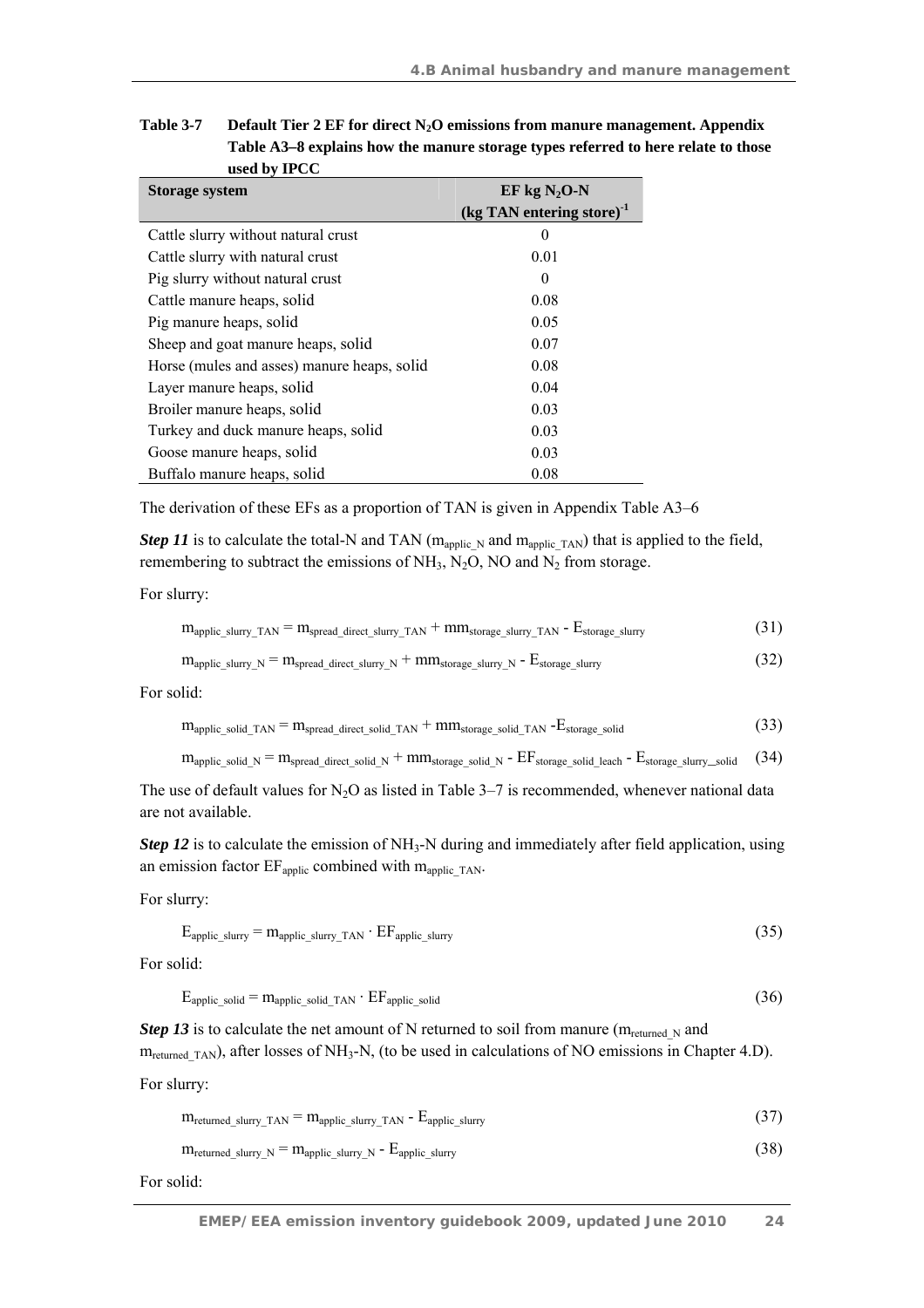| $m_{\text{returned solid}}$ and $\tau_{\text{AN}} = m_{\text{applic solid}}$ and $\tau_{\text{AN}}$ - $E_{\text{applic solid}}$ |  |
|---------------------------------------------------------------------------------------------------------------------------------|--|
|---------------------------------------------------------------------------------------------------------------------------------|--|

$$
m_{\text{returred solid N}} = m_{\text{applic solid N}} - E_{\text{applic solid}}
$$
 (40)

Note that the gross amount of N returned to soil during grazing ( $m_{\text{grav}}$ <sub>N</sub>), before the loss of NH<sub>3</sub>-N (to be used in calculation of subsequent emission of NO in Chapter 4.D, Crop production and agricultural soils), was calculated in Step 3. However, in order to check the mass balance calculations here, the net return of soil during grazing needs to be calculated here as well, using the equivalent equation to that used to calculate net returns following manure application.

*Step 14* is to calculate the NH<sub>3</sub>-N emissions from grazing.

$$
E_{\text{graz}} = m_{\text{graz\_TAN}} \cdot EF_{\text{grazing}} \tag{41}
$$

As a quality control, a N balance should be calculated, i.e. the total input of N (total amount of N in animal excretion + bedding) should match the output of N (total of all emissions and N inputs to the soil).

**Step 15** is to sum all the emissions from the manure management system and convert them to the mass of the relevant compound:

$$
E_{MMS\_NH3} = (E_{\text{yard}} + E_{\text{build\_slury}} + E_{\text{build\_solid}} + E_{\text{storage\_NH3\_slury}} + E_{\text{storage\_NH3\_solid}} + E_{\text{applic\_slury}} + E_{\text{applic\_slury}} \tag{42}
$$

$$
E_{MMS NO} = (E_{\text{storage NO slurry}} + E_{\text{storage NO solid}}) \cdot 30/14
$$
 (43)

where  $E_{MMS,NH3}$  and  $E_{MMSNO}$  are the emissions from the manure management system of NH<sub>3</sub> and NO respectively (kg).

An active MS Excel spreadsheet with automatic calculation and error-checking is available as a separate file at the same location as the online version of this Guidebook.

#### *3.3.2 Algorithm for PM*

Calculations for  $PM_{10}$  and  $PM_{2.5}$  emissions are based on the following equation:

$$
E_{PMi} = AAP_{animal} \cdot x_{house} \cdot \beta \cdot (x_{slurry} \cdot EF_{slury} + (1 - x_{solid i}) \cdot EF_{solii}) \tag{44}
$$

where

| $E_{PM}$           | $PM_{10}$ or $PM_{2.5}$ emission for an animal category (in kg a <sup>-1</sup> ),                    |
|--------------------|------------------------------------------------------------------------------------------------------|
| $\beta$            | mass units conversion factor ( $\beta$ = 1kg kg <sup>-1</sup> ),                                     |
| $x_{\text{house}}$ | share of time the animals spend in the animal house (in a $a^{-1}$ ),                                |
| $x_{\text{slurr}}$ | share of population kept in slurry based systems,                                                    |
| $EF_{slurry}$      | $PM_{10}$ or $PM_{2.5}$ EF for slurry based system (in kg AAP <sup>-1</sup> a <sup>-1</sup> ),       |
| $EF_{solid}$       | $PM_{10}$ or $PM_{2.5}$ EF for solid manure based system (in kg AAP <sup>-1</sup> a <sup>-1</sup> ). |

The methodology requires additional input data to the Tier 1 methodology. Estimates are needed for the proportion of the year the animals are in the animal housing (as opposed to grazing). For the cattle and pig categories, the proportion of manure that is handled as slurry rather than as a solid is needed.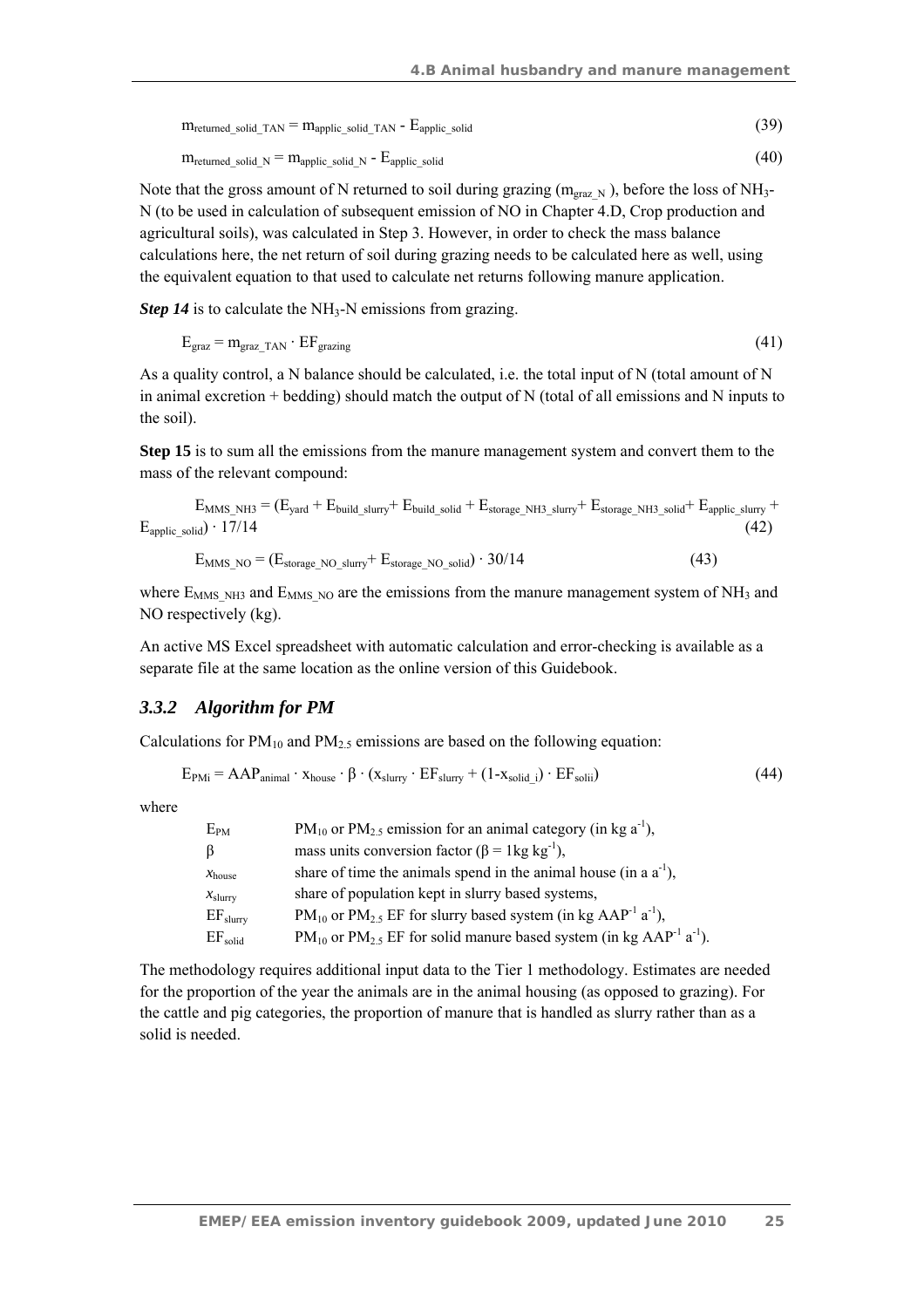### *3.3.3 Technology-specific emission factors*

#### *Ammonia*

Table 3–8 shows the default NH<sub>3</sub>-N EFs and proportions of TAN in the manure excreted.

Table 3-8 Default Tier 2 NH<sub>3</sub>-N EF and associated parameters for the Tier 2 methodology for **calculation of the NH3-N emissions from manure management. EF as proportion of TAN** 

| Code      | Livestock                                 | Housing               | $\mathbf{N}_{\mathrm{ex}}$ | proportion | <b>Manure</b>   | EF      | EF         | EF      | EF        | $EF_{\text{grazing}}$ |
|-----------|-------------------------------------------|-----------------------|----------------------------|------------|-----------------|---------|------------|---------|-----------|-----------------------|
|           |                                           | period,<br>$d a^{-1}$ |                            | of TAN     | type            | housing | yard       | storage | spreadin  | outdoor               |
| 100901    |                                           | 180                   | 105                        | 0.6        |                 | 0.20    | $^{2}0.30$ | 0.20    | 0.55      | 0.10                  |
|           | Dairy cows                                |                       |                            |            | slurry<br>solid |         | 20.30      |         |           | 0.10                  |
|           |                                           |                       |                            | 0.6        |                 | 0.19    | 20.53      | 0.27    | 0.79      |                       |
| 100902    | Other cattle (young                       | 180                   | 41                         |            | slurry          | 0.20    | 20.53      | 0.20    | 0.55      | 0.06                  |
|           | cattle, beef cattle and<br>suckling cows) |                       |                            |            | solid           | 0.19    |            | 0.27    | 0.79      | 0.06                  |
| 100903    | Fattening pigs (8-                        | 365                   | 12.1                       | $0.7\,$    | slurry          | 0.28    | 20.53      | 0.14    | 0.40      |                       |
|           | $110$ kg)                                 |                       |                            |            | solid           | 0.27    | 20.53      | 0.45    | 0.81      |                       |
| 100904    | Sows (and piglets to                      | 365                   | 34.5                       | $0.7\,$    | slurry          | 0.22    | $\rm NA$   | 0.14    | 0.29      |                       |
|           | 8 kg)                                     |                       |                            |            | solid           | 0.25    | NA         | 0.45    | 0.81      |                       |
|           |                                           | $\boldsymbol{0}$      |                            |            | outdoor         | NA      | NA         | NA      | <b>NA</b> | 20.25                 |
| 100905    | Sheep (and goats)                         | $30\,$                | 15.5                       | $0.5\,$    | solid           | 0.22    | 20.75      | 0.28    | 0.90      | 0.09                  |
| $+100911$ |                                           |                       |                            |            |                 |         |            |         |           |                       |
| 100906    | Horses (and mules,                        | 180                   | 47.5                       | 0.6        | solid           | 0.22    | $\rm NA$   | 0.35    | 10.90     | 20.35                 |
| $+100912$ | asses)                                    |                       |                            |            |                 |         |            |         |           |                       |
| 100907    | Laying hens (laying                       | 365                   | 0.77                       | 0.7        | solid,          | 0.41    | NA         | 0.14    | 0.69      |                       |
|           | hens and parents),                        |                       |                            |            | can be          |         |            |         |           |                       |
|           |                                           |                       |                            |            | stacked         |         |            |         |           |                       |
| 100907    | Laying hens (laying                       | 365                   | 0.77                       | 0.7        | slurry,         | 0.41    | NA         | 0.14    | 0.69      |                       |
|           | hens and parents),                        |                       |                            |            | can be          |         |            |         |           |                       |
|           |                                           |                       |                            |            | pumped          |         |            |         |           |                       |
| 100908    | Broilers (broilers and                    | 365                   | 0.36                       | $0.7\,$    | solid           | 0.28    | NA         | 0.17    | 0.66      |                       |
|           | parents)                                  |                       |                            |            |                 |         |            |         |           |                       |
| 100909    | Other poultry                             | 365                   | 1.64                       | $0.7\,$    | solid           | 0.35    | $\rm NA$   | 0.24    | 0.54      |                       |
|           | (turkeys)                                 |                       |                            |            |                 |         |            |         |           |                       |
| 100909    | Other poultry (ducks)                     | 365                   | 1.26                       | 0.7        | solid           | 0.24    | NA         | 0.24    | 0.54      |                       |
| 100909    | Other poultry (geese)                     | 365                   | 10.55                      | 0.7        | solid           | 0.57    | NA         | 0.16    | 0.45      |                       |
| 100910    | Fur animals                               | 365                   | 10.08                      | 0.6        | solid           | 0.27    | NA         | 0.09    | NA        |                       |
| 100913    | Camels <sup>3</sup>                       |                       |                            |            |                 |         | $\rm NA$   |         |           |                       |
|           | Buffalo <sup>1</sup>                      | 140                   | 182.0                      | 0.5        | solid           | 0.20    | <b>NA</b>  | 0.17    | 0.55      | 0.13                  |

**Sources**: Default N excretion data were taken from Table 10.19 of IPCC chapter 10: Emissions from Livestock

and Manure Management. Default EFs were taken from the work of the EAGER group

Notes:

1 Taken from GAS-EM.

2 Taken from NARSES.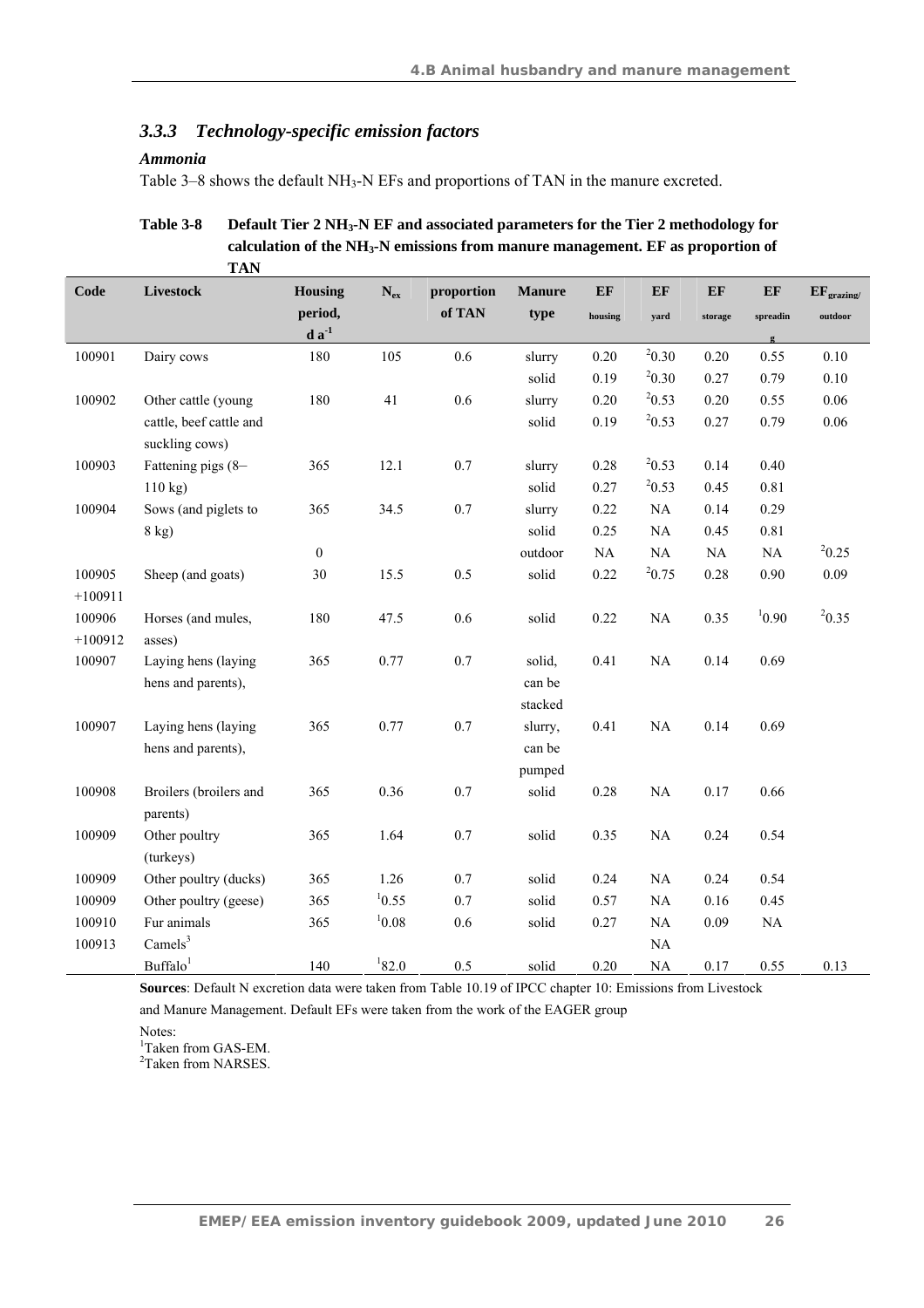The values for the proportion of TAN were the average from EAGER comparisons (Reidy et al., 2007 and expert judgement). Where figures were not available, the means used in the GAS-EM (Dämmgen et al., 2007) or NARSES models (Misselbrook et al*.*, 2006, Webb and Misselbrook, 2004) were taken. The national EFs from which the values were derived, are given in Appendix A3, Table A3–7.

| et al. $2007$                   |                   |
|---------------------------------|-------------------|
|                                 | proportion of TAN |
| $EF_{\text{storage\_slurryNO}}$ | 0.0001            |
| $EF_{\text{storage\_slurryN2}}$ | 0.0030            |
| $EF_{\text{storage\_solidNO}}$  | 0.0100            |
| $EF_{\text{storage solidN2}}$   | 0.3000            |

**Table 3-9 Default values for other losses needed in the mass-flow calculation (from Dämmgen et al. 2007)** 

#### *Particulate matter*

**Table 3-10 Default Tier 2 EF for particle emissions from animal husbandry (housing),** 

| Code      | Livestock                             | <b>Manure</b> | EF for $PM_{10}$   | EF for $PM_{2.5}$              |
|-----------|---------------------------------------|---------------|--------------------|--------------------------------|
|           |                                       |               | kg $AAP-1$ . $a-1$ | $kg$ AAP <sup>-1</sup> . $a-1$ |
| 100901    | Dairy cows                            | slurry        | 0.70               | 0.45                           |
|           |                                       | solid         | 0.36               | 0.23                           |
| 100902    | Other cattle (including young cattle, | slurry        | 0.32               | 0.21                           |
|           | beef cattle and suckling cows)        | solid         | 0.24               | 0.16                           |
| 100903    | Fattening pigs                        | slurry        | 0.42               | 0.07                           |
|           |                                       | solid         | 0.50               | 0.08                           |
| 100904    | <b>Sows</b>                           | slurry        | 0.45               | 0.07                           |
|           |                                       | solid         | 0.58               | 0.09                           |
| 100905    | Sheep (and goats)                     | solid         | NA                 | NA                             |
| $+100911$ |                                       |               |                    |                                |
| 100906    | Horses (and mules, asses)             | solid         | 0.18               | 0.12                           |
| $+100912$ |                                       |               |                    |                                |
| 100907    | Laying hens (laying hens and          | cages         | 0.017              | 0.002                          |
|           | parents)                              | perchery      | 0.084              | 0.016                          |
| 100908    | Broilers (broilers and parents)       | solid         | 0.052              | 0.007                          |
| 100909    | Other poultry (ducks, geese, turkeys) | solid         | 0.032              | 0.004                          |
| 100910    | Fur animals                           | solid         | NA                 | NA                             |
| 100913    | Camels                                | solid         | NA                 | NA                             |
| 100914    | <b>Buffalo</b>                        | solid         | NA                 | NA                             |

**Source**: Schneider and Büscher, 2006; Hinz 2005; Hinz and Tamoschat-Depolt, 2007

### *3.3.4 Activity data*

#### *Time spent on yard areas*

The inclusion of emissions from yard areas does complicate the calculation since, in most cases, livestock will spend only a few hours per day on the yards and spend the rest of the day in buildings, grazing or both. Hence the length of the housing period, expressed in days, will need to be reduced to take account of the total time estimated to be spent on yards, such that the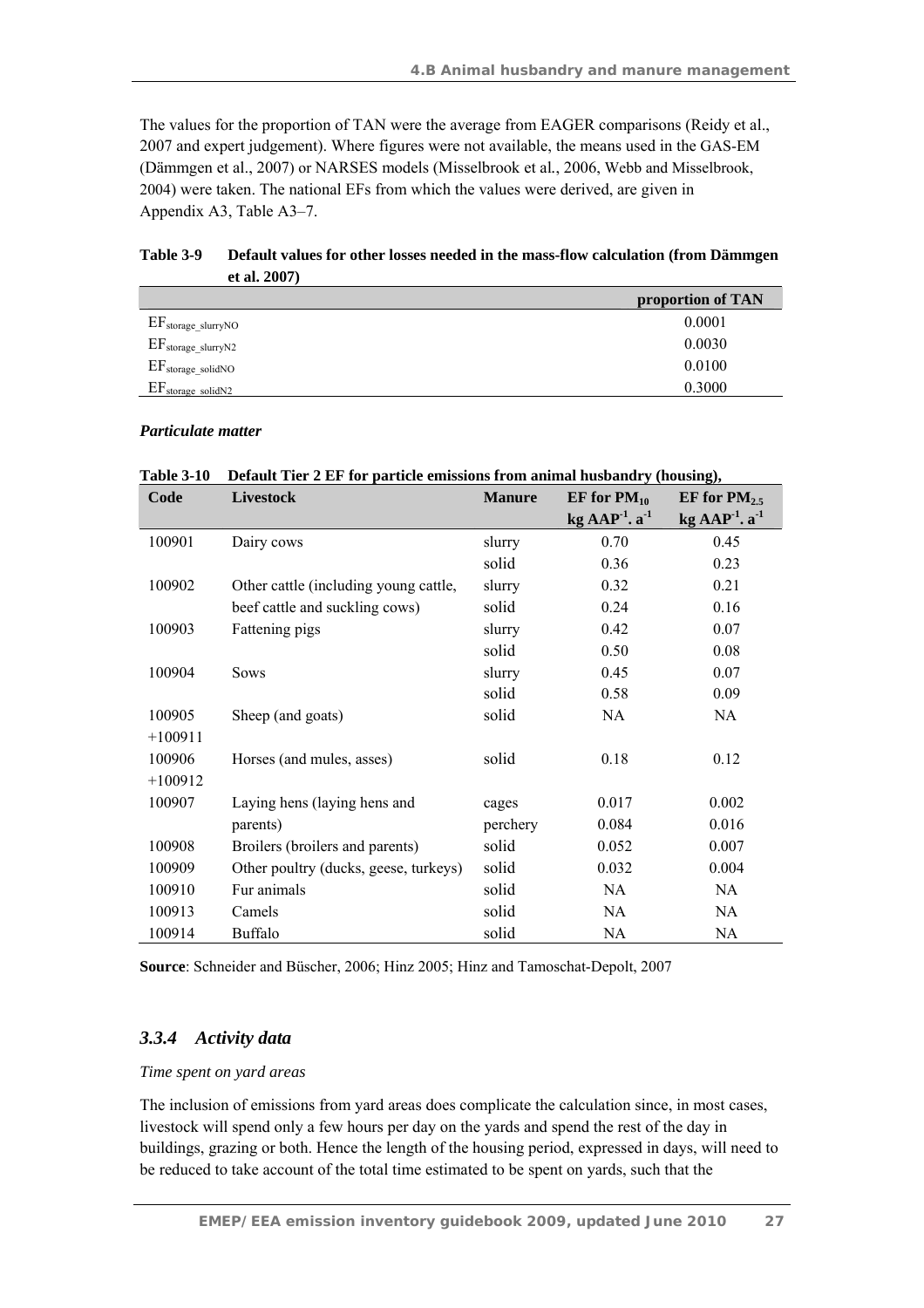proportions of  $x_{\text{build, }x_{\text{wards}}}$  and  $x_{\text{grad}}$  will total 1.0. For example, if dairy cows are estimated to spend 25 % of their time on collecting yards before and after milking, both the housing and grazing periods need to be reduced by 25 % to accurately estimate  $x_{build}$  and  $x_{grav}$ .

#### *Housing, manure storage and grazing*

Activity data should be gathered from national farming statistics and farm practice surveys; of particular importance are estimates of the length of the grazing period for ruminants, how long manure is stored and the type of store used, and the method of manure application to land. For manures applied to tillage land, the interval before incorporation is also needed.

Table A3–8 describes the manure storage systems referred to in this chapter and makes comparison with the definitions of manure management systems used by IPCC.

## **3.4 Tier 3 emission modelling and use of facility data**

There is no restriction on the form of Tier 3, provided it can supply estimates that can be demonstrated to be more accurate than Tier 2. If data are available, emission calculations may be made for a greater number of livestock categories than listed under Tier 2 (but see subsection 4.2 of the present chapter). Mass balance models developed by the reporting country may be used in preference to the structure proposed here. A Tier 3 method might also utilize the calculation procedure outlined under Tier 2, but with the use of country-specific EFs or the inclusion of abatement measures. The effect of some abatement measures can be adequately described using a reduction factor, i.e. proportional reduction in emission compared with the unabated situation. For example, if  $NH_3$  emissions from animal housing were reduced by using partially-slatted flooring instead of fully-slatted flooring, equation 15 could be modified as follows:

 $E_{build\_slurv} = m_{build\_slurv}$   $TAN$  · reduction\_factor  $\cdot$  EF<sub>build</sub> slurry

However, users need to be aware that the introduction of abatement measures may require the modification of EFs for compounds other than the target pollutant. For example, covering a slurry store may also alter  $N_2$  and  $N_2O$  emissions, requiring amendments to be made to their relevant EFs. The Tier 2 equations will require further amendment if abatement techniques are employed that remove N from the manure management system, e.g. biofilters used to clean the exhaust air from animal housing that denitrify captured N.

Tier 3 methods must be well documented to clearly describe estimation procedures and will need to be accompanied by supporting literature.

#### *Technical support*

A worked example of the use of these steps is provided in the accompanying spreadsheet file to this chapter, available from the EMEP/EEA Guidebook website (http://eea.europa.eu/emep-eea-guidebook).

#### *3.4.1 Abatement*

Emissions of  $NH_3$  during storage may be reduced by a range of measures including reducing the surface area to volume ratio of the store (20–50 % abatement), to fitting a solid roof, tent or lid to the store (80 % abatement). Following spreading of livestock manures to land,  $NH_3$  emissions may be reduced by rapid incorporation into tillage land or application of slurries to tillage or grass land by reduced-emission slurry applicators such as injectors. Techniques for reducing emissions of NH3 during housing, storage and following manure application, together with their abatement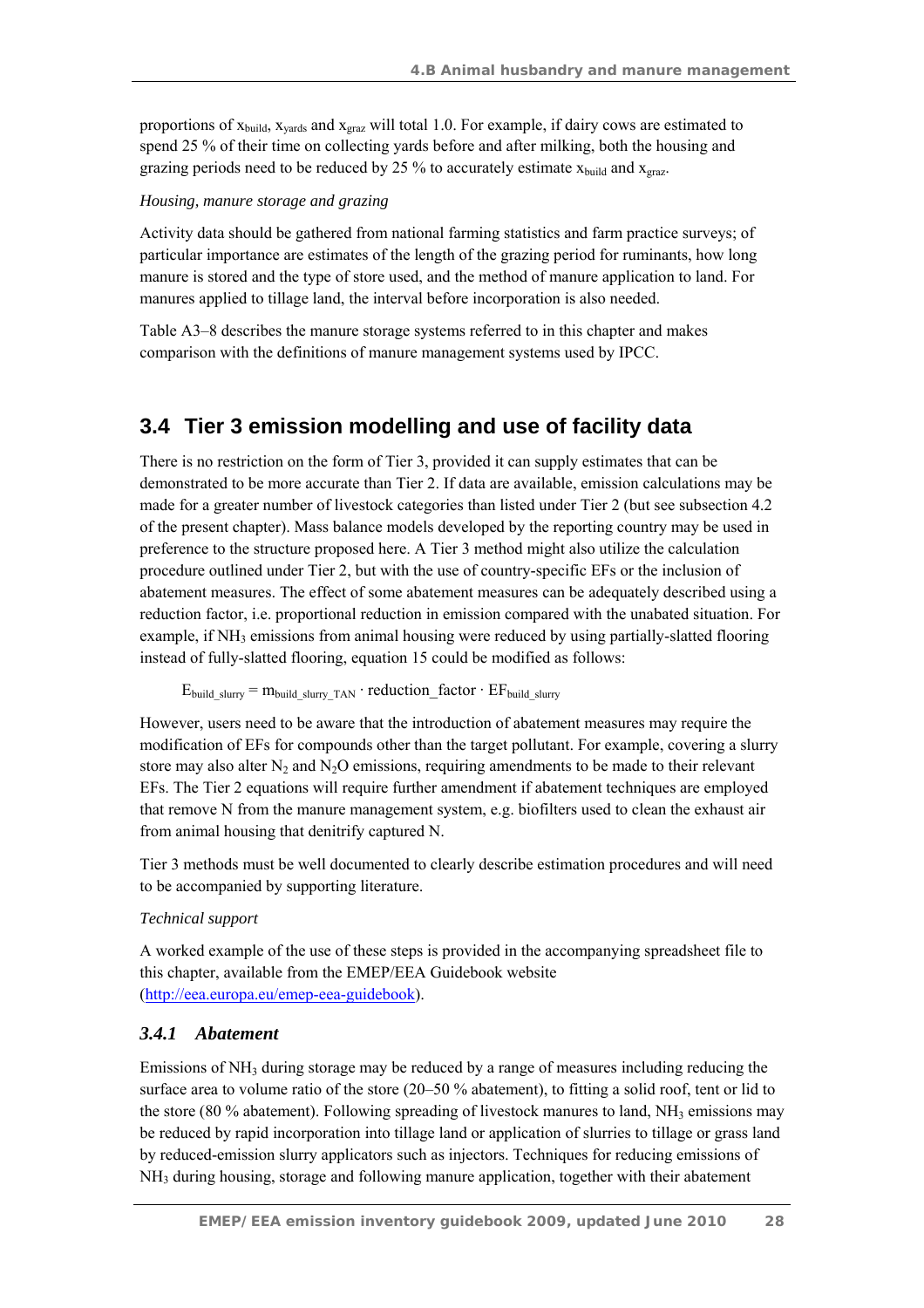efficiencies, are given in Appendix A3, with further detail in UNECE (2007), which includes information on abatement measures from buildings housing livestock. Information on abatement techniques, in particular from livestock buildings, is available in Reference Document on Best Available Techniques for Intensive Rearing of Poultry and Pigs July 2003 (http://eippcb.jrc.es/reference/).

# **4 Data quality**

## **4.1 Completeness**

A complete inventory should estimate NH3, NO and PM emissions from all systems of manure management for all livestock categories. Population data should be cross-checked between main reporting mechanisms (such as national agricultural statistics databases and Eurostat) to ensure that information used in the inventory is complete and consistent. Because of the widespread availability of the FAO database of livestock information, most countries should be able to prepare, at a minimum, Tier 1 estimates for the major livestock categories. For more information regarding the completeness of livestock characterisation, see IPCC chapter 10.2.

## **4.2 Avoiding double counting with other sectors**

In cases where it is possible to split these emissions between manure management sub-categories within the livestock categories, it is good practice to do so. However care must be taken that the emissions are not double counted. This may occur if emissions are reported from outdoor yard areas without making appropriate reductions in emissions from buildings or grazed pastures.

## **4.3 Verification**

Documentation, detailing when and where the agricultural inventory was checked and by whom, should be included.

Dry and wet deposition or ambient atmospheric concentration time series which support or contradict the inventory should be discussed.

## **4.4 Developing a consistent time series and recalculation**

Developing a consistent time series of emission estimates for this source category requires, at a minimum, the collection of an internally consistent time series of livestock population statistics. General guidance on the development of a consistent time series is addressed in General Guidance Chapter 4, Time series consistency, of the Guidebook. Under current IPCC guidance (IPCC, 2006) the other two activity data sets required for this source category (i.e. N excretion rates and manure management system usage data), as well as the manure management EF, will be kept constant for the entire time series. However, there may be evidence to modify these values over time. For example, milk yield and live weight gain may have increased with time, farmers may alter livestock feeding practices which could affect N excretion rates. Furthermore, the animal categories in a census may change. A particular system of manure management may change due to operational practices or new technologies such that a revised EF is warranted. These changes in practices may be due to the implementation of explicit emission reduction measures, or may be due to changing agricultural practices without regard to emissions. Regardless of the driver of change, the parameters and EF used to estimate emissions must reflect the change. The inventory text should thoroughly explain how the change in farm practices or implementation of mitigation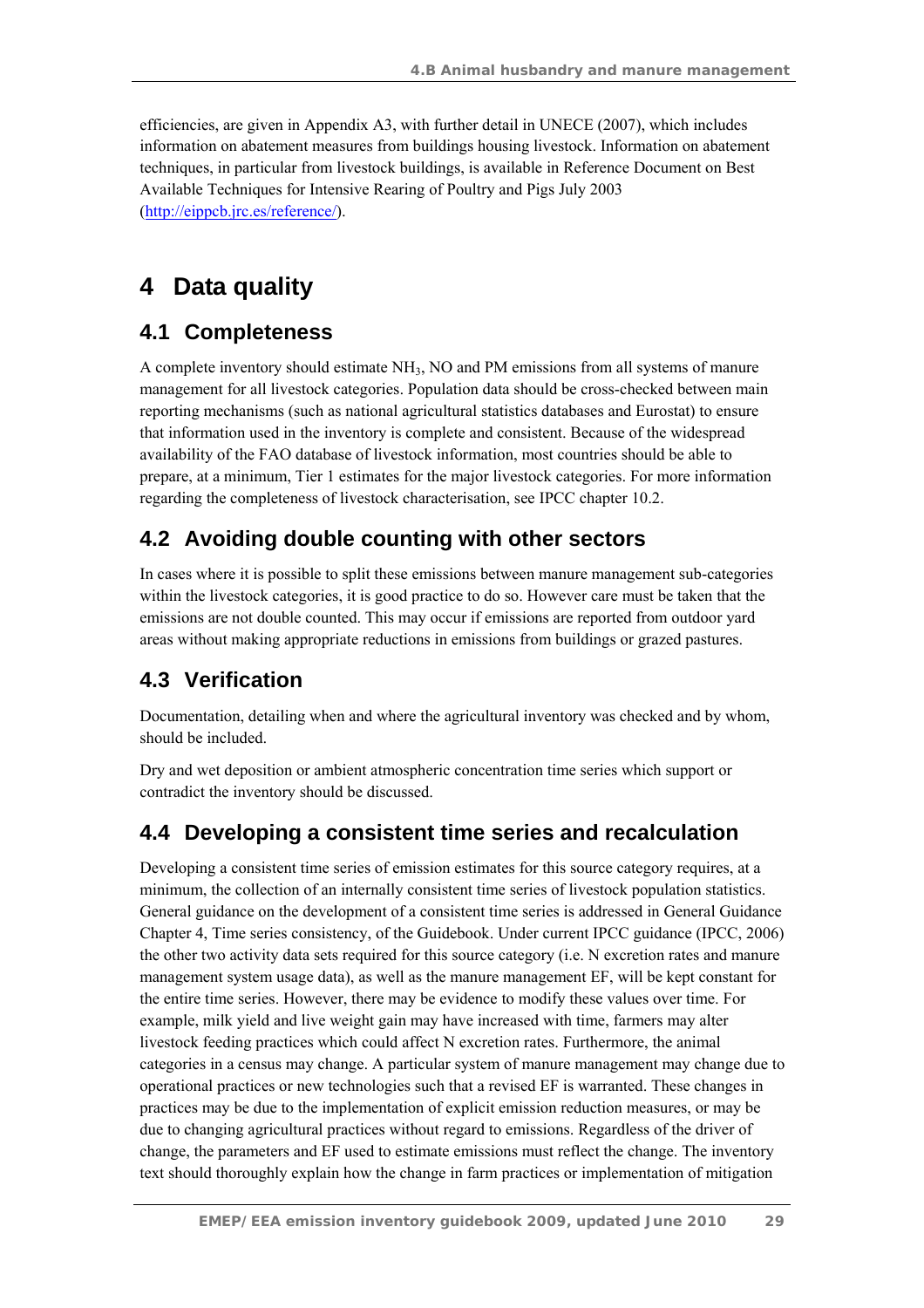measures has affected the time series of activity data or EF. Projections need to take account of likely changes in agricultural activities, not just changes to livestock numbers, but also changes in spreading times and methods due, for example, to the need to introduce manure management measures to comply with the Nitrates Directive, IPPC and the Water Framework Directive.

## **4.5 Uncertainty assessment**

## *4.5.1 Emission factor uncertainties*

### *Ammonia*

Uncertainties in NH<sub>3</sub> EFs vary considerably. A recent UK study indicated a range from  $\pm$  14 % for the EF for slurry spreading to  $\pm$  136 % for beef cattle grazing. In general, EFs for the larger sources tended to be based on a greater number of measurements than those for smaller sources and, in consequence, tended to be more certain. The exceptions were the EFs for buildings in which livestock were housed on straw and grazing EFs for beef and sheep. The uncertainties of partial EFs have yet to be discussed. The overall uncertainty for the UK ammonia emissions inventory, as calculated using a Tier 3 approach, was  $\pm$  21 % (Webb and Misselbrook, 2004), while that for the Netherlands, also using a Tier 3 approach, was ± 17 % (Van Gijlswijk et al*.*, 2004).

### *Nitric oxide*

Although the principles of the bacterial processes leading to NO emissions (nitrification and denitrification) are reasonably well understood, it is as yet difficult to quantify nitrification and denitrification rates in livestock manures. In addition, the observed fluxes of NO show large temporal and spatial variation. Consequently, there are large uncertainties associated with current estimates of emissions for this source category  $(-50\%$  to  $+100\%$ ). Accurate and well-designed emission measurements from well characterised types of manure and manure management systems can help reduce these uncertainties. These measurements must account for temperature, moisture conditions, aeration, manure N content, metabolizable carbon, duration of storage, and other aspects of treatment.

## *NMVOCs*

This section is deliberately empty.

## *Particulate matter*

The EF are a first estimate only and as such only broad indications of uncertainty can be given. Further uncertainties may arise from estimates of grazing times.

## *4.5.2 Activity data uncertainties*

There is likely to be greater uncertainty in estimates of activity data, although for such data, a quantitative assessment of uncertainty is difficult to determine. Webb and Misselbrook (2004) reported that eight of the ten input data to which estimates of UK  $NH_3$  emissions were the most sensitive were activity data. Uncertainty ranges for the default N excretion rates used for the IPCC calculation of  $N_2O$  emissions were estimated at about  $+50\%$  (source: judgement by IPCC Expert Group). However, for some countries, the uncertainty will be less. Webb (2000) reported uncertainties for UK estimates of N excretion to range from  $\pm$  7 % for sheep to  $\pm$  30 % for pigs. Animal numbers, (partial) EF and frequency distributions are likely to be biased; data sets are often incomplete. For this edition of the Guidebook, no quality statements can be given other than those mentioned above. However, experts compiling animal numbers, national expert estimates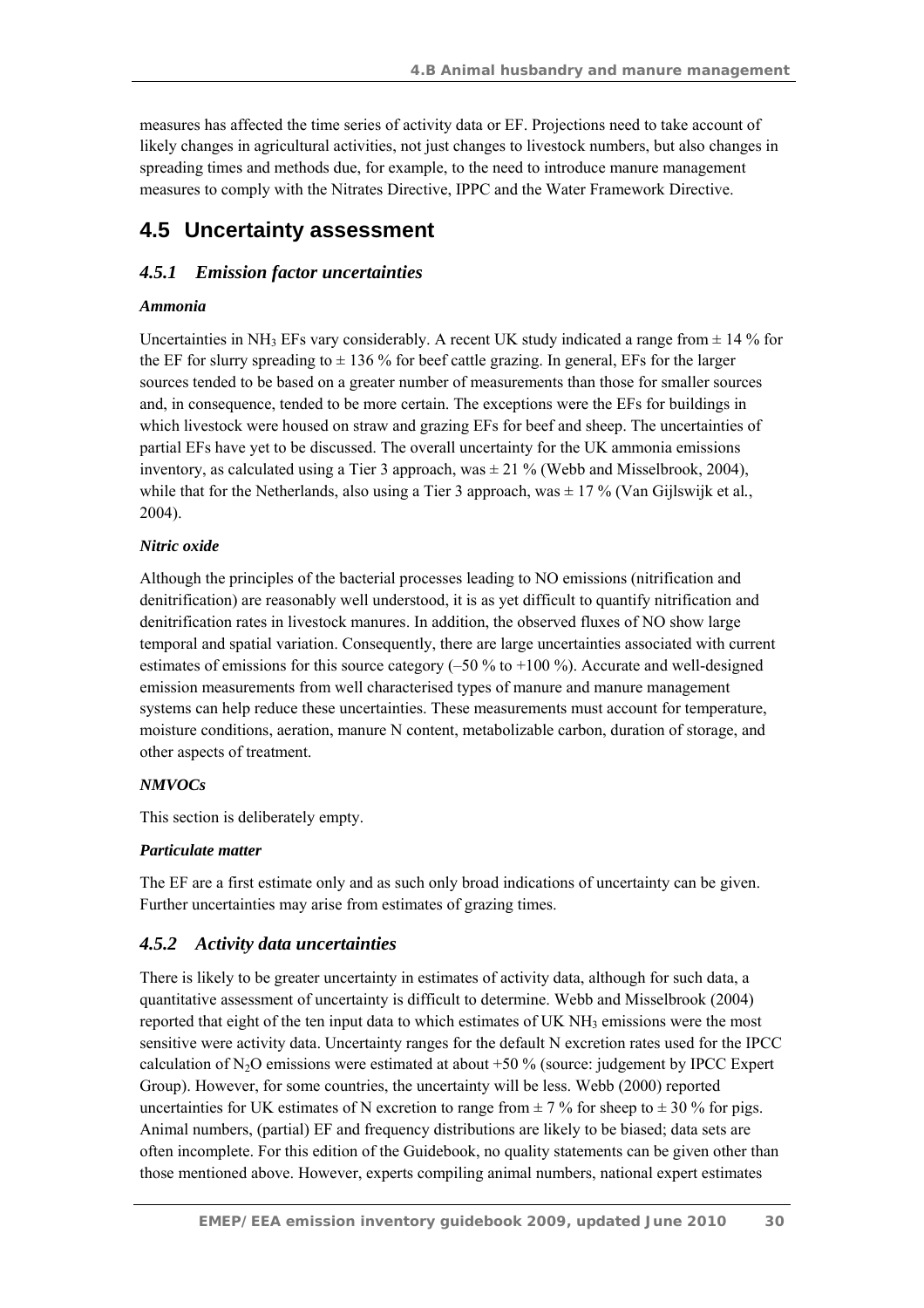for EF and frequency distributions are strongly requested to document their findings, decisions and calculations to facilitate reviewing of their respective inventories.

The first step in collecting data on livestock numbers should be to investigate existing national statistics, industry sources, research studies and FAO statistics. The uncertainty associated with populations will vary widely depending on source, but should be known within +20 %. Often, national livestock population statistics already have associated uncertainty estimates, in which case these should be used. If published data are not available from these sources, interviews of key industry and academic experts can be undertaken.

## **4.6 Inventory quality assurance/quality control QA/QC**

It is good practice to ensure that the dietary information used in the calculation of N excretion is compatible with that used in the calculation of dry matter intake in IPCC (2006), Chapter 10.2.2.

#### *Activity data check*

- The inventory agency should review livestock data collection methods, in particular checking that livestock category data were collected and aggregated correctly with consideration for the duration of production cycles. The data should be cross-checked with previous years to ensure the data are reasonable and consistent with reported trends. Inventory agencies should document data collection methods, identify potential areas of bias, and evaluate the representativeness of the data.
- Manure management system allocation should be reviewed on a regular basis to determine if changes in the livestock industry are being captured. Conversion from one type of management system to another, and technical modifications to system configuration and performance, should be captured in the system modelling for the affected livestock.
- National agricultural policy and regulations may have an effect on parameters that are used to calculate manure emissions, and should be reviewed regularly to determine what impact they may have. For example, guidelines to reduce manure runoff into water bodies may cause a change in management practices, and thus affect the N distribution for a particular livestock category. Consistency should be maintained between the inventory and ongoing changes in agricultural practices.
- If using country-specific data for  $N_{ex}$ , the inventory agency should compare these values with the IPCC default values. Significant differences, data sources, and methods of data derivation, should be documented.
- The N excretion rates, whether default or country-specific values, should be consistent with feed intake data as determined through animal nutrition analyses.

#### *Review of emission factors*

- The inventory agency should evaluate how well the implied EF and N excretion rates compare with alternative national data sources and with data from other countries with similar livestock practices. Significant differences should be investigated.
- If using country-specific EFs, the inventory agency should compare them to the default factors and note differences. The development of country-specific EF should be explained and documented, and the results peer-reviewed by independent experts.
- Whenever possible, available measurement data, even if they represent only a small sample of systems, should be reviewed relative to assumptions for NH3, NO and NMVOC emission estimates. Representative measurement data may provide insights into how well current assumptions predict  $NH<sub>3</sub>$ , N<sub>2</sub>O and NO emissions from manure management systems in the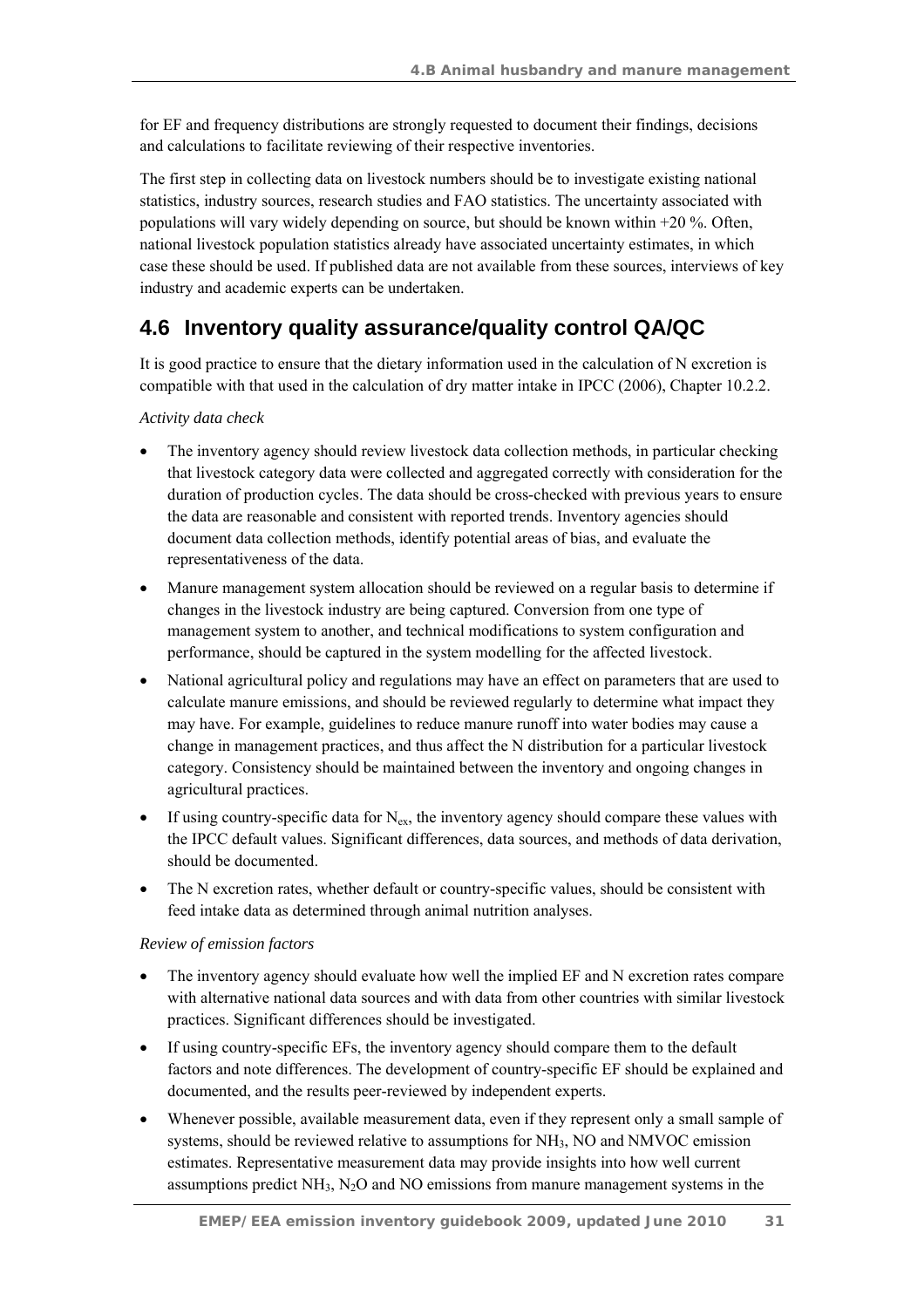inventory area, and how certain factors (e.g. feed intake, system configuration, retention time) are affecting emissions. Because of the relatively small amount of measurement data available for these systems worldwide, any new results can improve the understanding of these emissions and possibly their prediction.

#### *External review*

The inventory agency should utilise experts in manure management and animal nutrition to conduct expert peer review of the methods and data used. While these experts may not be familiar with gaseous emissions, their knowledge of key input parameters to the emission calculation can aid in the overall verification of the emissions. For example, animal nutritionists can evaluate N production rates to see if they are consistent with feed utilization research for certain livestock species. Practicing farmers can provide insights into actual manure management techniques, such as storage times and mixed-system usage. Wherever possible, these experts should be completely independent of the inventory process in order to allow a true external review. When countryspecific EF, fractions of N losses, N excretion rates, or manure management system usage data have been used, the derivation of or references for these data should be clearly documented and reported along with the inventory results under the appropriate source category. As a quality control, a N balance should be calculated, i.e. the total input of N (total amount of N in animal excretion + bedding) should match the output of N (total of all emissions and N inputs to the soil).

## **4.7 Gridding**

European Monitoring and Evaluation Programme (EMEP) require NH3 emissions to be gridded in order to calculate the transport of  $NH_3$  and its reaction products in the air. Considering the potential for  $NH_3$  to have local effects on ecology,  $NH_3$  emissions estimates should normally be disaggregated as much as possible. Given the dominance of animal husbandry in the emission of  $NH<sub>3</sub>$  in Europe, disaggregation is normally based on animal census data. Spatial disaggregation of emissions from livestock manure management systems may be possible if the spatial distribution of the livestock population is known.

With respect to the modelling of atmospheric transport, transformation and deposition, a very high spatial resolution is desirable. However, the calculation procedures described in this Guidebook may allow for a resolution in time of months and may distinguish months of grazing and manure spreading from the rest of the year.

Further comments on other pollutants is given in Appendix A4.7.

## **4.8 Reporting and documentation**

No specific issues.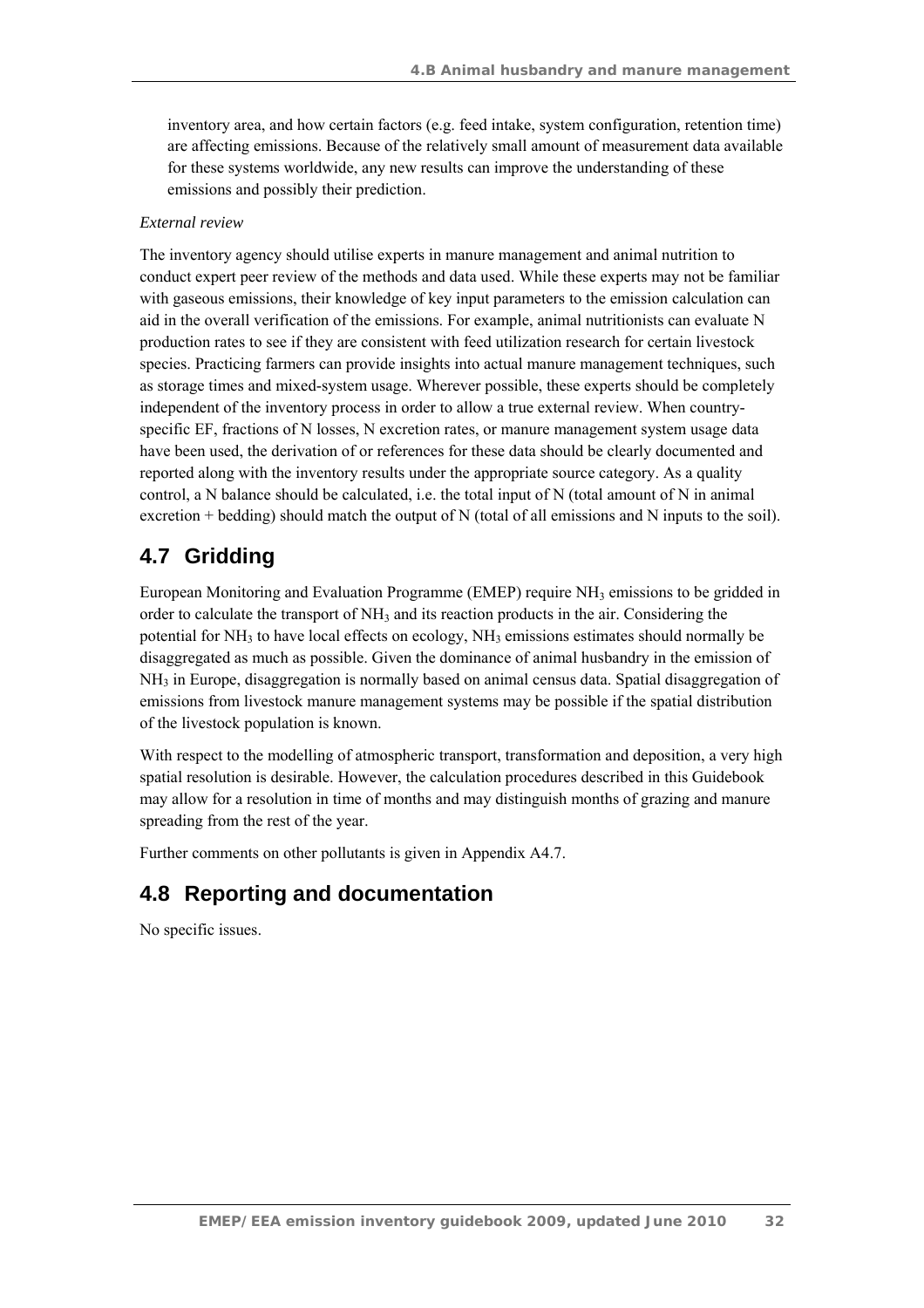# **5 References**

Aarnink, A.J.A., Cahn, T.T., Mroz, Z. (1997). 'Reduction of ammonia volatilization by housing and feeding in fattening piggeries'. In: Voermans, J.A.M. and Monteney, G.J. (Eds). *Ammonia and Odour Emission from Animal Production Facilities,* pp. 283–291, Vinkeloord, the Netherlands.

Aarnink, A.J.A., Ellen, H.H. (2008). 'Processes and factors affecting dust emissions from livestock production'. In: Dust Conf 2007. How to improve air quality. International conference, 23–24.4.2008, Maastricht, The Netherlands.

Bouwman, A.F., Lee, D.S., Asman, W.A.H., Dentener, F.J., Van Der Hoek, K.W., Olivier, J.G.J. (1997). 'A global high-resolution emission inventory for ammonia', *Global Biogeochemical Cycles* 11, pp. 561–587.

Dämmgen, U., Hutchings, N.J. (2008). 'Emissions of gaseous nitrogen species from manure management — A new approach', *Environmental Pollution* (in print).

Dämmgen U, Lüttich M, Haenel H-D, Döhler H, Eurich-Menden B, Osterburg B. (2007). Calculations of Emissions from German Agriculture — National Emission Inventory Report (NIR) 2008 for 2006.

Ettalla, T., Kreula, M. (1979). 'Studies on the nitrogen compounds of the faeces of dairy cows fed urea as the sole or partial source of nitrogen'. In: M. Kreula, ed. Report on metabolism and milk production of cows on protein-free feed, with urea and ammonium salts as the sole source of nitrogen, and an urea-rich, low protein feed. Biochemical Research Institute, Helsinki, pp. 309– 321.

Eurostat, http://epp.eurostat.ec.europa.eu

FAO Production Yearbook, http://faostat.fao.org/. FAO Statistical Yearbooks 2005/2006 www.fao.org/economic/ess/publications-studies/statistical-yearbook/fao-statistical-yearbook-2005-2006/en/

Faassen van, H.G., Van Dijk, H. (1987). , Manure as a source of nitrogen and phosphorus in soils'. In: H.G. Van Der Meer, R.J. Unwin, T.A. Van Dijk and G.C. Ennik, eds. *Animal Manure on Grassland and Fodder Crops. Fertiliser or Waste? Developments in Plant and Soil Science*, Volume 30, pp. 27–45, Martinus Nijhoff, The Hague.

Gijlswijk van, R., Coenen, P., Pulles, T., van der Sluijs, J. (2004). Uncertainty assessment of  $NO<sub>x</sub>$ , SO2 and NH3 emissions in the Netherlands. TNO-report R 2004/100, Apeldoorn, the Netherlands, 102pp.

Groenestein, C.M., Van Faassen, H.G. (1996). 'Volatilization of ammonia, nitrous oxide and nitric oxide in deep-litter systems for fattening pigs', *Journal of Agricultural Engineering Research,* 65, pp. 269–274.

Groot Koerkamp, P.W.G. (1994). 'Review on emissions of ammonia from housing systems for laying hens in relation to sources, processes, building design and manure handling', *Journal of Agricultural Engineering Research*, 59, pp. 73–87.

Hinz, T. (2005). 'Messung luftgetragener Partikel in und aus der Geflügelmast', *Landtechnik* 60, pp. 100–101.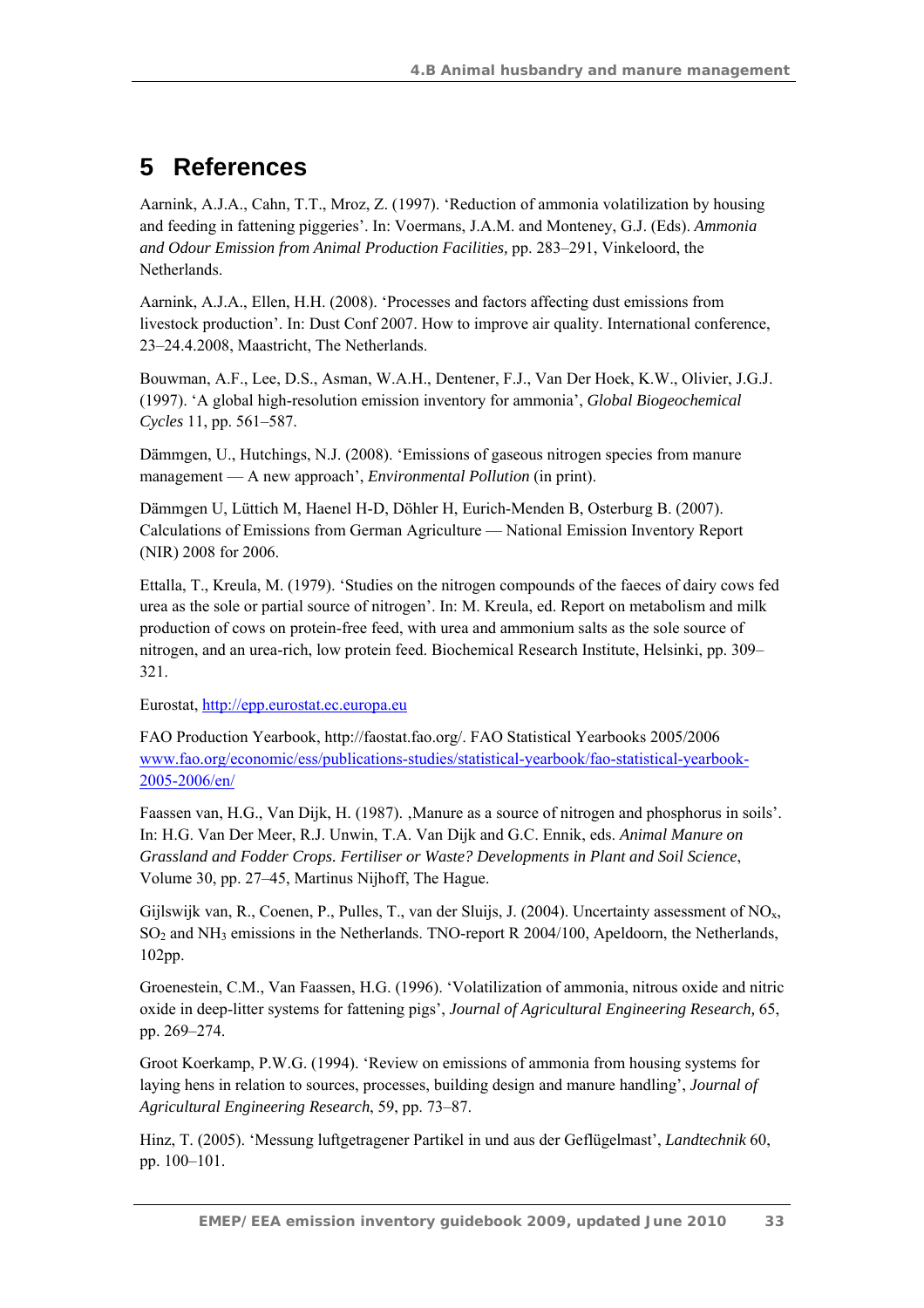Hinz, T., Tamoschat-Depolt, K. (Eds) (2007). 'Particulate Matter in and from Agriculture', Special Issue 308, *Landbauforschung Völkenrode*.

Hobbs, P.J., Misselbrook, T.H., Cumby, T.R. (1999). 'Production and emission of odours and gases from ageing pig waste', *Journal of Agricultural Engineering Research*, 72, pp. 291–298.

Hobbs, P.J., Misselbrook, T.H., Pain, B.F. (1998). 'Emission Rates of Odorous Compounds from Pig Slurries', *Journal of the Science of Food and Agriculture*, 77, pp. 341–348.

Hobbs, P.J., Webb, J., Mottram, T.T., Grant, B., Misselbrook, T.M. (2004). 'Emissions of volatile organic compounds originating from UK livestock agriculture', *Journal of the Science of Food and Agriculture*, 84, pp. 1414–1420.

Hutchings, N.J., Sommer, S.G., Andersen, J.M., Asman, W.A.H. (2001). 'A detailed ammonia emission inventory for Denmark', *Atmospheric Environment* 35, pp. 1959–1968.

IPCC (2006). Chapter 10: Emissions from Livestock and Manure Management, section 10.2.

Jarvis, S.C., Hatch, D.J., Roberts, D.H. (1989). 'The effects of grassland management on nitrogen losses from grazed swards through ammonia volatilization; the relationship to excretal N returns from cattle', *Journal of Agricultural Science*, pp. 112, 205–216, Cambridge.

Kirchmann, H., Witter, E. (1989). 'Ammonia volatilization during aerobic and anaerobic manure decomposition', *Plant and Soil* 115, pp. 35–41.

Mannebeck, H. (1986). 'Covering manure storing tanks to control odour'. In: *Odour prevention and control of organic sludge and livestock farming*, Elsevier, London., pp. 188–193.

Meijide, A., Díez, J.A., Sánchez-Martín, L., López-Fernández, S., Vallejo, A. (2007). 'Nitrogen oxide emissions from an irrigated maize crop amended with treated pig slurries and composts in a Mediterranean climate', *Agriculture, Ecosystems and Environment*, 121, pp. 383–394.

Misselbrook, T.H., Chadwick, D.R., Chambers, B.J., Smith, K.A., Williams, J., Demmers, T., Sneath, R.W. (2006). Inventory of Ammonia Emissions from UK Agriculture — 2005. Inventory Submission Report November 2006 DEFRA Contract AC0102, p. 34.

Moseley, P.J., Misselbrook, T.H., Pain, B.F., Earl, R., Godwin, R.J. (1998). 'The effects of injector tine design on odour and ammonia emissions following injection of bio-solids into arable cropping', *Journal of Agricultural Engineering Research*, 71, pp. 385–394.

Ngwabie, N.M., Custer, T.G., Schade, G.W., Linke, S., Hinz, T. (2005). Mixing ratio measurements and flux estimates of volatile organic compounds (VOC) from a cowshed with conventional manure treatment indicate significant emissions to the atmosphere, EGU05-A-01175, EGU General Assembly, Vienna, Austria, 24–29.4.2005..

Petersen, S.O., Sommer, S.G., Aaes O., Søergaard, K. (1998). Ammonia losses from urine and dung of grazing cattle: Effect of N intake', *Atmospheric Environment*, 32, pp. 295–300.

Reidy, B., Dämmgen, U., Döhler, H., Eurich-Menden, B., Evert, F.K. van, Hutchings, N.J., Luesink, H.H., Menzi, H., Misselbrook, T.H., Monteny, G.-J., Webb, J. (2007). 'Comparison of models used for national agricultural ammonia emission inventories in Europe: Liquid manure systems', *Atmospheric Environment*, 42, pp. 3452–3464.

Reidy, B., Webb, J., Monteny, G.-J., Misselbrook, T.H., Menzi, H., Luesink, H.H., Hutchings, N.J., Evert, F.K. van, Eurich-Menden, B., Döhler, H., Dämmgen, U. (in preparation). Comparison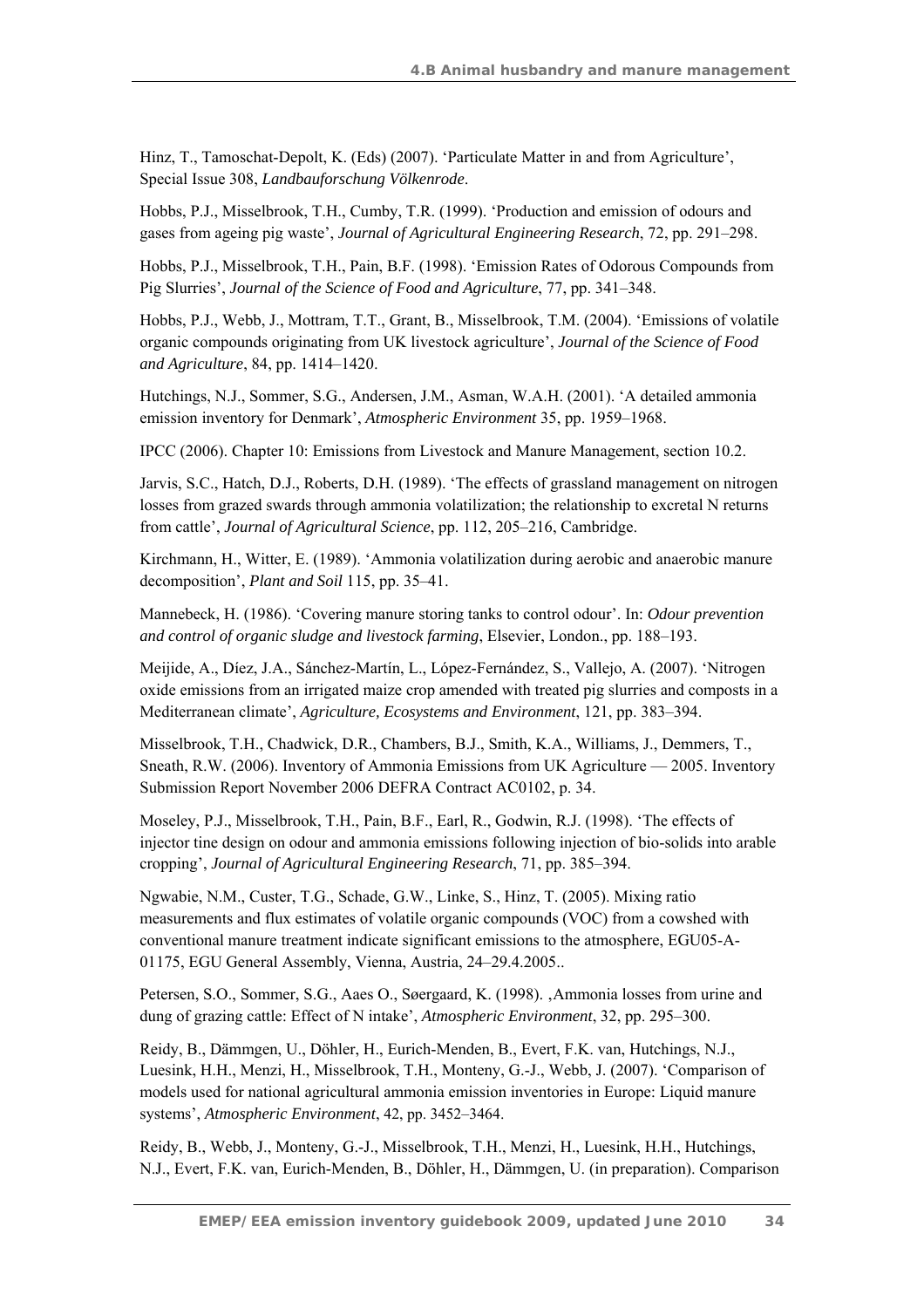of models used for national agricultural ammonia emission inventories in Europe: Litter-based manure systems.

Schneider, T., Büscher, W. (2006). 'Emissionsfaktoren in der Geflügelmast', *Landtechnik* 61, pp. 90–91.

Seedorf, J., Hartung, J. (2001). 'A proposal for calculating the dustlike particle emissions from livestock buildings', *Dtsch Tierarztl Wochenschr.* 108, pp. 307–310.

UNECE (United Nations Economic Commission for Europe) (1991). Protocol to the 1979 Convention on Long-Range Transboundary Air Pollution Concerning the Control of Emissions of Volatile Organic Compounds or Their Transboundary Fluxes. www.unece.org/env/lrtap/full%20text/1991.VOC.e.pdf

UNECE (United Nations Economic Commission for Europe) (2007). Control Techniques for Preventing and Abating Emissions of Ammonia. Executive Body for the Convention on Long-Range Transboundary Air Pollution. Working Group on Strategies. unece.org/env/documents/2007/eb/wg5/WGSR40/ece.eb.air.wg.5.2007.13.e.pdf

Webb, J. (2000). 'Estimating the potential for ammonia emissions from livestock excreta and manures', *Environmental Pollution*, 111, pp. 395–406.

Webb, J. and Misselbrook, T.H. (2004). 'A mass-flow model of ammonia emissions from UK livestock production', *Atmospheric Environment*, 38, pp. 2163–2176.

## **6 Point of enquiry**

Enquiries concerning this chapter should be directed to the relevant leader(s) of the Task Force on Emission Inventories and Projection's expert panel on Agriculture and Nature. Please refer to the TFEIP website (www.tfeip-secretariat.org/) for the contact details of the current expert panel leaders.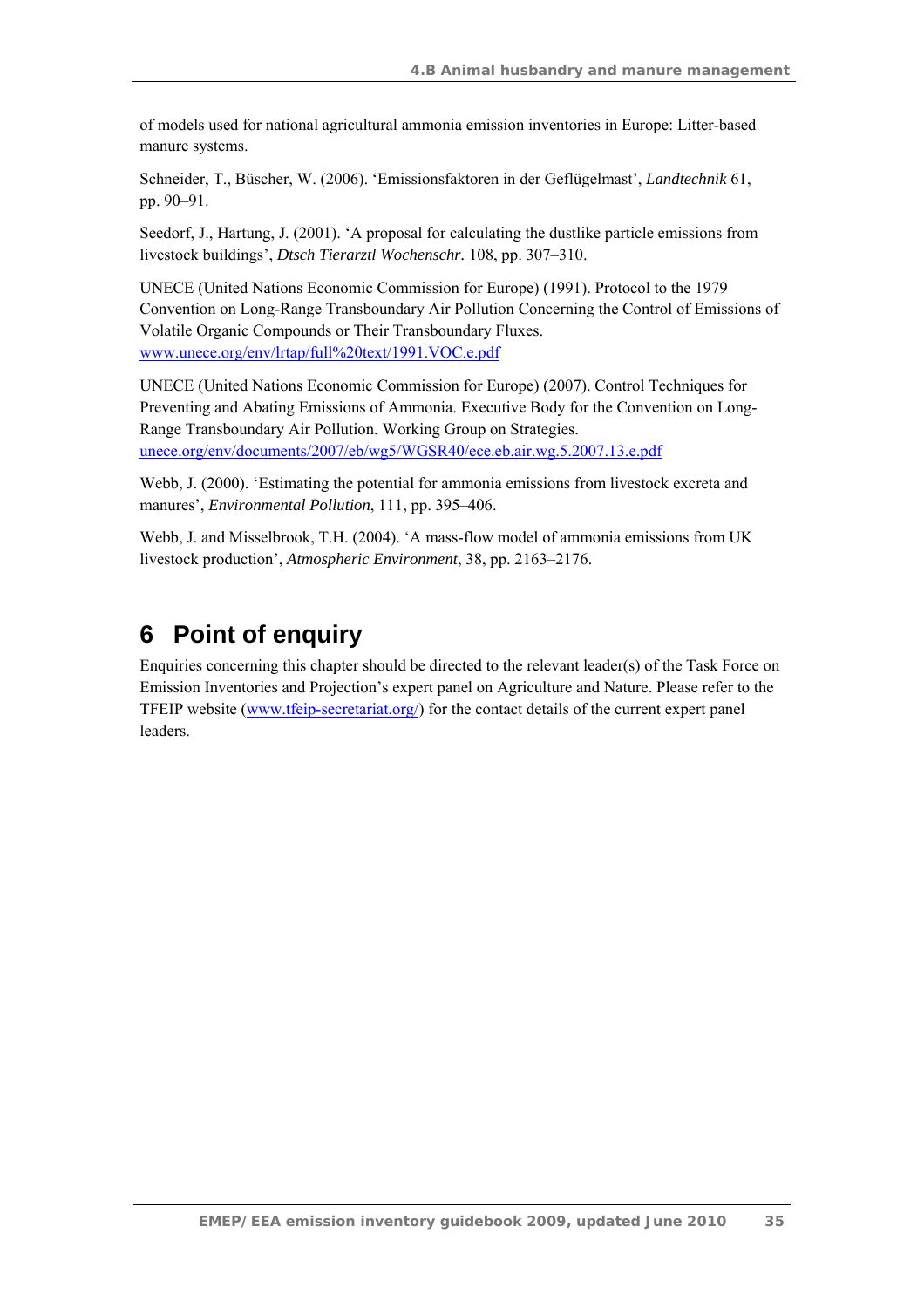# **Appendix A.**

## **A1 Overview**

#### *Ammonia*

There have been large reductions in emissions of  $SO_2$  and  $NO_x$  from power generation, industry and transport since 1980. In consequence, within the next two decades,  $NH_3$  emissions are expected to account for over a quarter of all acidifying, and half of all eutrophying, emissions of atmospheric pollutants in Europe. Approximately 90 % of the total  $NH<sub>3</sub>$  emissions in Europe originate from agriculture, the remainder are from industrial sources, households, pet animals and natural ecosystems.

#### *Nitric oxide and di-nitrogen*

The processes of denitrification and nitrification, which release  $N_2O$ , also release NO and dinitrogen (N<sub>2</sub>). Whereas NO is a species to be reported as an air pollutant, estimates of N<sub>2</sub> emissions are only required to satisfy any mass balance calculation. Attempts to quantify NO emissions from manure storage show that these emissions are an order of magnitude of half the emissions from soils receiving mineral fertiliser or livestock manures (Dämmgen et al*.*, 2007).

### *NMVOCs*

In the context of this Guidebook, NMVOCs are defined as 'all those artificial organic compounds other than methane which can produce photochemical oxidants by reaction with nitrogen oxides in the presence of sunlight' (UNECE, 1991). These compounds contribute greatly to the odour associated with manure.

While some NMVOCs present a health risk and an environmental problem in their own right, they are of interest chiefly for their role in the formation of ozone  $(O_3)$ , a respiratory irritant, and peroxy acetyl nitrate (PAN) (Grenfelt and Scholdager, 1984). Ozone production is driven by sunlight intensity and photolytic  $O_3$  production is increased at greater nitrogen dioxide (NO<sub>2</sub>) concentrations. In turn, NO<sub>2</sub> concentrations are increased by NMVOC and peroxide radicals. VOCs can also undergo oxidation and produce  $O_3$  as a by-product. The oxidation of VOCs is dependent on the concentration of catalytic hydroxyl radicals that are produced primarily by sunlight and the presence of  $O_3$  or formaldehyde.

These NMVOCs, together with some oxides of nitrogen  $(NO<sub>x</sub>)$ , make a significant contribution to O3 formation in some rural areas (Chameides et al*.*, 1988) (formaldehyde is the major producer in urban areas). Ozone can be self-sustaining because it produces radicals that oxidise NMVOCs, which in turn produce  $O_3$  during photolytic decay. The average concentration of  $O_3$  at ground level has more than doubled in the last 100 years (Hough and Derwent, 1990). The frequency of such episodes is increasing (Hewitt and Street, 1992).

Recent studies have measured significant emissions of NMVOCs from livestock production (Spinhirne et al*.*, 2004, Ngwabie et al*.*, 2005), albeit emission estimates for manure management account for 1.6 % (with 1.4 % for pigs) suggesting little overall significance.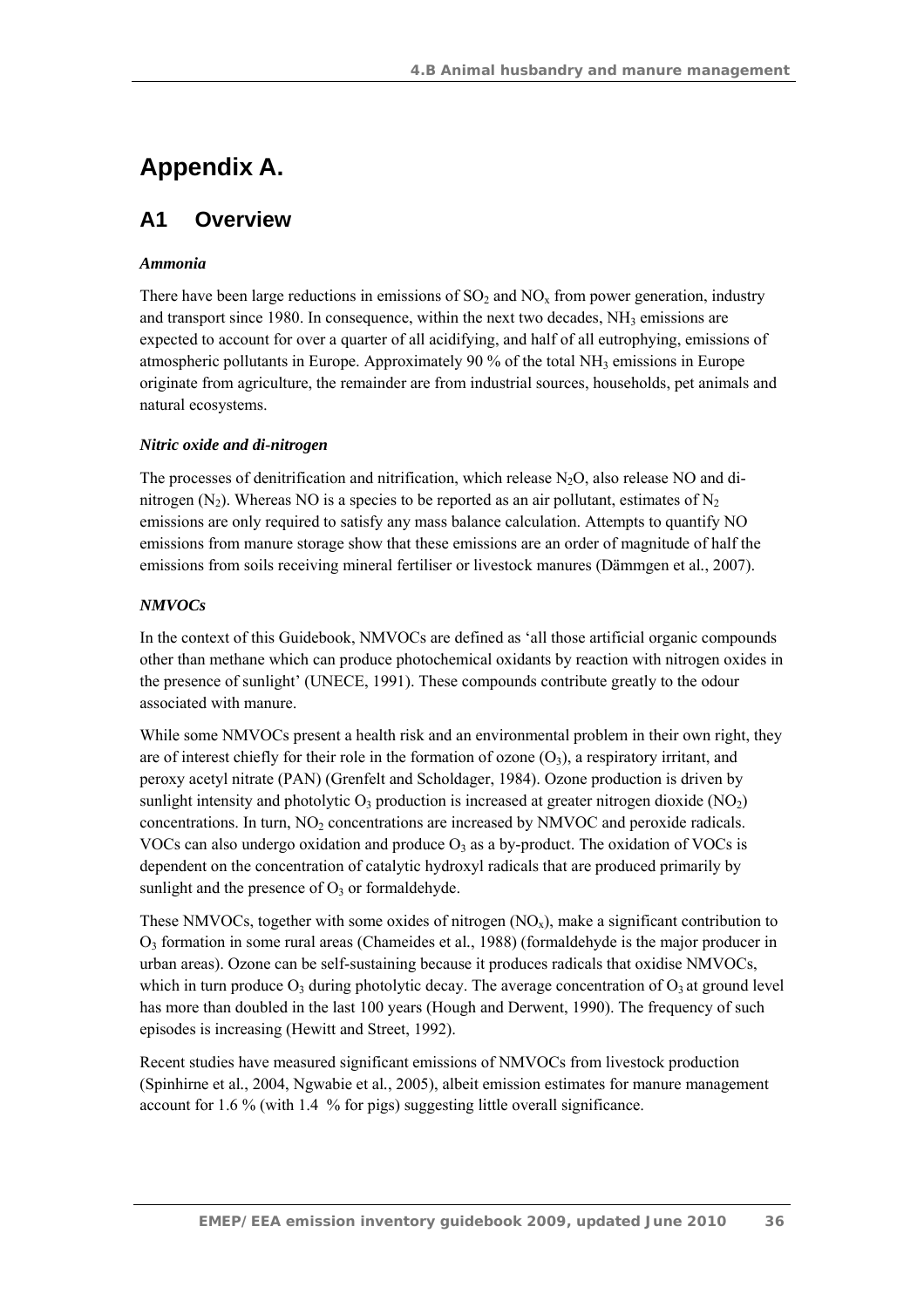## *Particulate matter (PM)*

Particulate matter is defined as particles of solid or liquid matter suspended in air. They are characterised by their origin (primary and secondary particles), their particle size, their composition and their potential physiological pathways.

Primary emissions are directly emitted by a source. Secondary particles are formed in the atmosphere by chemical reactions of certain gases that either condense or undergo chemical transformation to a species that condenses as a particle (Seinfeld, 1986). (The expression 'secondary particle' is also sometimes used to describe redispersed or resuspended particles.)

To make particle size comparisons possible, the so-called aerodynamic diameter  $(d_{ae})$  is used to standardize the expression of different particle sizes. The aerodynamic diameter  $(d_{ac})$  is the diameter (in  $\mu$ m) of an idealised spherical particle of unit density (1 g cm<sup>-3</sup>) which behaves aerodynamically in the same way as the particle in question (e.g. with regards to its terminal settling velocity). It is used to predict where particles of different size and density may be deposited in the respiratory tract. Particles having the same aerodynamic diameter may differ in size and shape. Due to the heterogeneity of particles the sampling, characteristics of sampling devices have to be standardised. From that point of view the so-called collection efficiency (CE) is an important specification. The CE is usually expressed as the 50 % aerodynamic cut-off diameter  $(d_{50})$ . Such a d<sub>50</sub> is generally assumed to be the size above which at least 50 % of particles larger than that size are collected. The CE is usually determined using monodisperse particles. The cutoff curves may vary in sharpness and will depend on the type of sampler (Henningson and Ahlberg, 1994).

Total suspended particulate matter (TSP) refers to the entire range of ambient airborne matter that can be collected, from the sub-micron level up to 100  $\mu$ m in d<sub>ae</sub>. Particles with a d<sub>ae</sub> larger than 100 µm will not remain in air for a significant length of time.

 $PM_{10}$  is the fraction of suspended particulate matter in the air with  $d_{ae}$  less than or equal to a nominal diameter of 10  $\mu$ m, which are collected with 50 % efficiency by a PM<sub>10</sub> sampling device. These particles are small enough to be breathable and could be deposited in lungs, which may impair lung function.

A further TSP-related size fraction is  $PM<sub>2.5</sub>$ , which describes particles with an aerodynamic diameter  $d_{ae}$  less than or equal to nominal 2.5  $\mu$ m and capable of being collected by measuring devices with 50 % collection efficiency. Exposure to considerable amounts of  $PM_{2.5}$  can cause respiratory and circulatory complaints in sensitive individuals.  $PM<sub>25</sub>$  also causes reductions in visibility and solar radiation due to enhanced scattering of light. Furthermore, aerosol precursors such as NH<sub>3</sub> (the source of which is mainly agriculture) form  $PM<sub>2.5</sub>$  as secondary particles through chemical reactions in the atmosphere.

For toxicological purposes, further dust classifications have been introduced, e.g. to characterise occupational settings. For this reason, the terms 'inhalable dust', 'thoracic dust' and 'respirable dust' were introduced.

To imitate the different breathable particle fractions (inhalable, thoracic, respirable) sampling criteria were defined by conventions, which define curves with the desired sampling performance of a sampler in terms of the fractional collection for particles up to 100  $\mu$ m (Figure A1–1). Therefore, the term inhalable dust is widely used to describe dust qualities that might be hazardous when deposited anywhere in the respiratory system, including the nose and mouth. It has a  $d_{50}$  of 100 μm and consequently includes the big and the small particles. Consequently, many dust emission data relate to 'inhalable dust' (e.g. Takai et al*.*, 1998).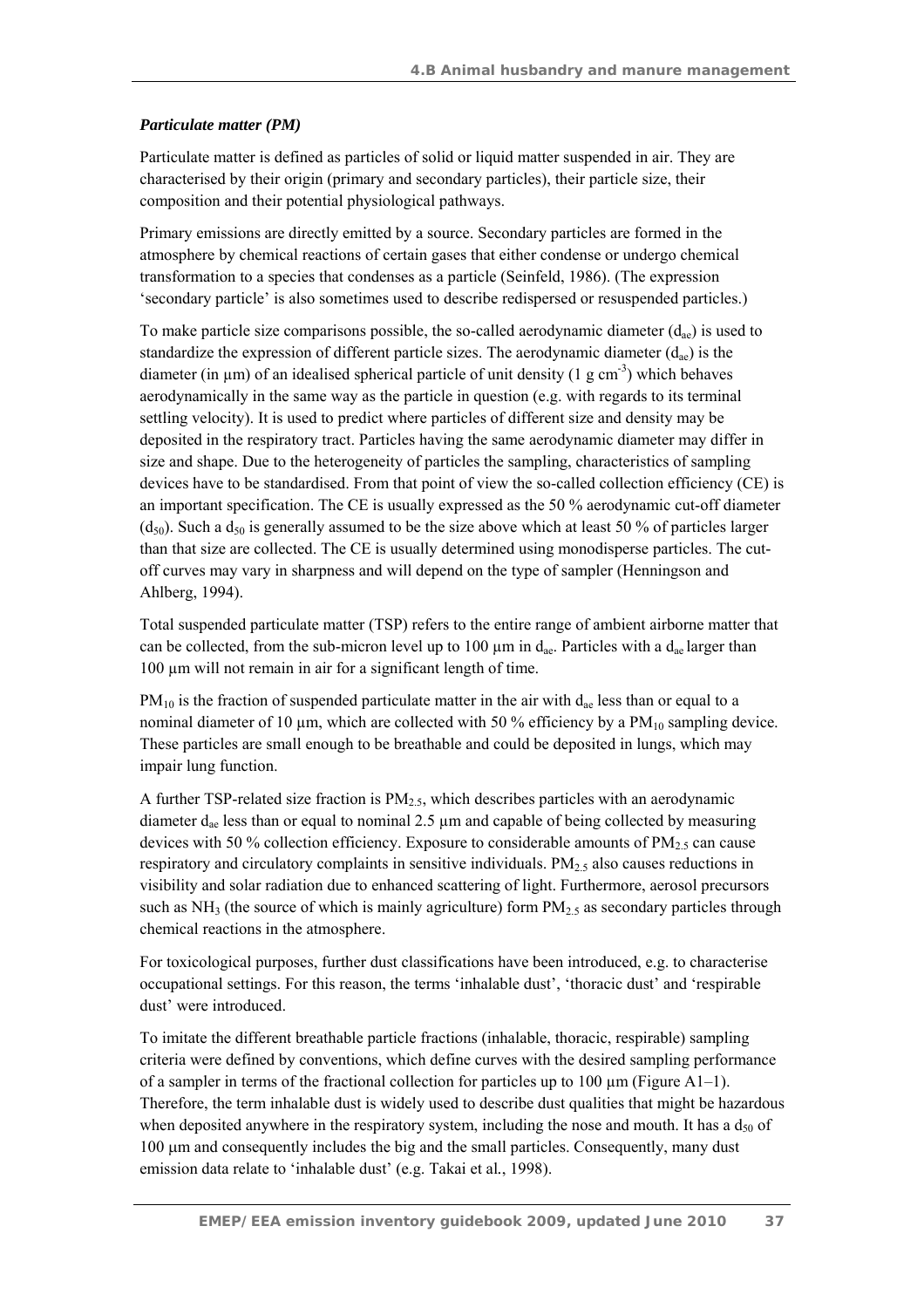The United States Environment Protection Agency (EPA, 2001a: 2001b) describes inhalable dust as that size fraction of dust which enters the respiratory tract, but is mainly trapped in the nose, throat, and upper respiratory tract. The median aerodynamic diameter of this dust is about 10 µm.



**Figure A1–1 Sampling criteria for inhalable, thoracic and respirable particles expressed as percentage of TSP** 

According to Figure A1–1, the thoracic dust fraction is related to a  $d_{50}$  of 10  $\mu$ m indicating particles, which are small enough to be deposited in the airways of the lung (e.g. bronchi). The term 'respirable dust' describes airborne particles, which are capable of invading the smaller airways and the alveoli of the lung, where the gas-exchange takes place. In the past, several definitions for respirable dust were proposed. Apart from definitions which specify respirable dust as particles with an aerodynamic diameter smaller than 7  $\mu$ m, the Australian Standard AS 2985-1987 defines respirable dust as dust with a 50 % cut-off point of 5 µm. American Conference of Governmental Industrial Hygienists (ACGIH, 1998) defined respirable dust as having a 50 % cutpoint of 3.5 µm. To reach world-wide consensus on the definition of respirable dust in the workplace, a compromise curve was developed with a 50 % cut-point of 4  $\mu$ m. This standard definition is also implemented in CEN EN 481 (Anon (1993).

# **A2 Description of sources**

## *A2.1 Process description*

#### *Ammonia*

Ammonia volatilization is essentially a physic-chemical process which results from the equilibrium (described by Henry's law) between gaseous phase  $NH_3$  and  $NH_3$  in solution (equation A1), NH<sub>3</sub> in solution is in turn maintained by the NH<sub>4</sub><sup>+</sup> - NH<sub>3</sub> equilibrium (equation A2):

| $NH3$ (aq) $\leftrightarrow$ NH <sub>3</sub> (g) | (A1) |
|--------------------------------------------------|------|
| $NH_4^+(aq) \leftrightarrow NH_3(aq) + H^+(aq)$  | (A2) |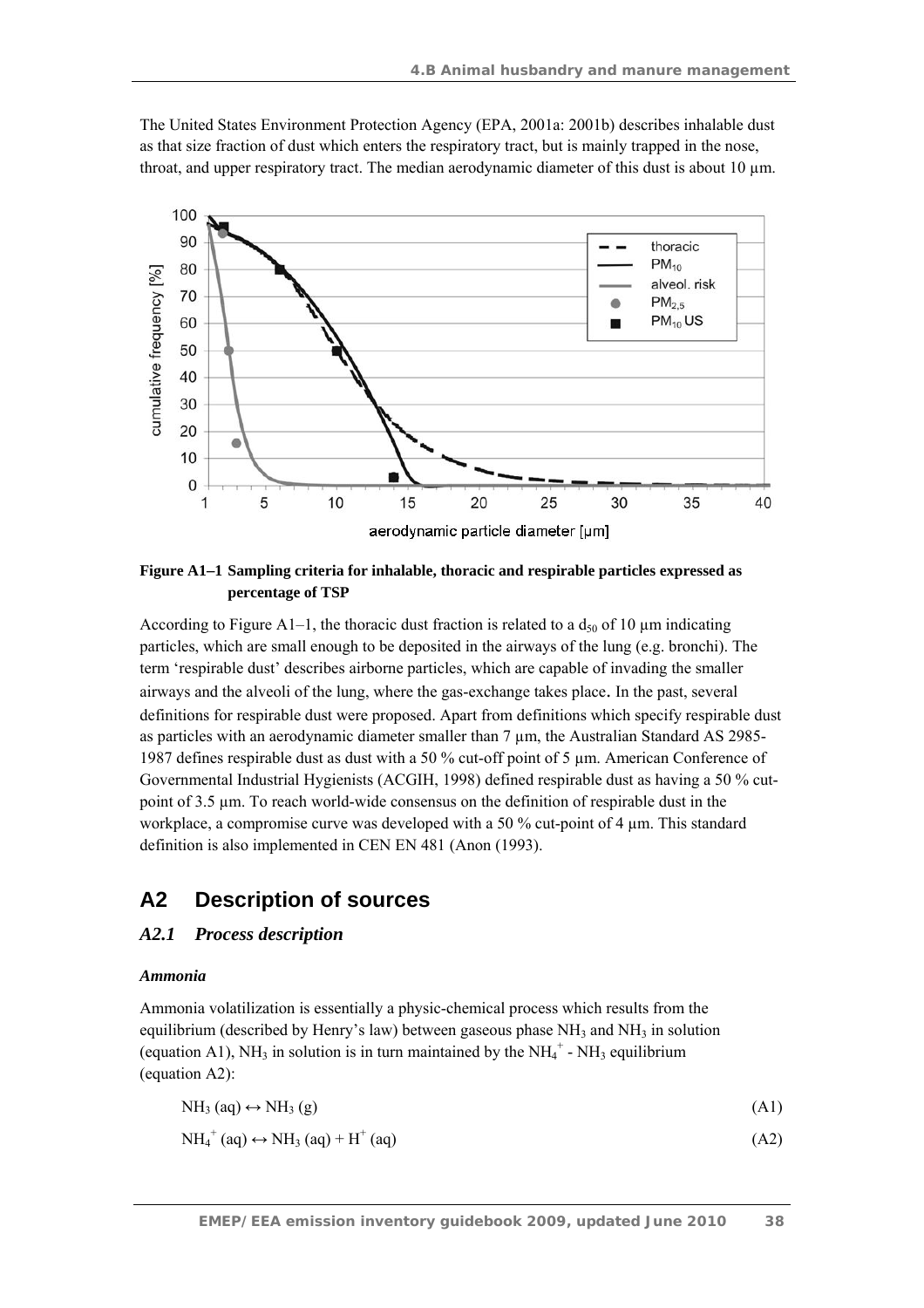High pH (i.e. low  $[H^+(aq)]$ ) favours the right-hand side of equation (A2), resulting in a greater concentration of  $NH_3$  in solution and also, therefore, in the gaseous phase. Thus, where the system is buffered at pH values less than *ca.* 7 (in water), the dominant form of ammoniacal-N  $(NH<sub>x</sub>)$  will be NH<sub>4</sub><sup>+</sup> and the potential for volatilization will be small. In contrast, where the system is buffered at higher pH values, the dominant form of  $NH<sub>x</sub>$  will be  $NH<sub>3</sub>$  and the potential for volatilization will be large, although other chemical equilibriums may serve to increase or decrease this.

Urease is widespread in soils and faeces and, in consequence, hydrolysis of urea is usually complete within a few days (Whitehead, 1990). Urine also contains other N compounds such as allantoin, which may also be broken down to release  $NH<sub>3</sub>$  (Whitehead et al., 1989).

The  $NH_4^+$  in manure is mainly found in solution or loosely bound to dry matter, where it exists in equilibrium with dissolved NH<sub>3</sub>. Since the usual analytical methods cannot distinguish between  $NH_4^+$  and NH<sub>3</sub> in manure, it is common to refer to the combination (NH<sub>4</sub><sup>+</sup> + NH<sub>3</sub>) as total ammoniacal-N (TAN). Published studies have confirmed the relationship between NH<sub>3</sub> emissions and TAN (Kellems et al*.*, 1979; Paul et al*.*, 1998; James et al*.*, 1999; Smits et al*.*, 1995 for cattle, and Latimier and Dourmad, 1993; Kay and Lee, 1997; Cahn et al*.*, 1998 for pigs).

#### *NMVOCs*

There has been some uncertainty over which NMVOCs originate from different manure types and from other sources, such as animal breath. However, less than 20 volatile compounds in total were measured in significant amounts from manures but at different concentrations or ratios in the headspace according to whether the manure was from pigs, cattle or poultry (Hobbs et al*.*, 1995, 1996). NMVOCs collected from the headspace of manure may be affected by the nature of the adsorbent used and the means of desorption into the selected separation/detection system. Zahn et al*.* (1997) also recognised that some non-polar hydrocarbons are emitted from pig slurry lagoons. Their comprehensive study demonstrated that fluxes of NMVOCs from deep basin or pit manure storage systems were 500 to 5 700 times greater than those from biogenic sources. They also recognised that NMVOCs identified in small-scale laboratory studies did not necessarily represent the compounds produced in the field or their rates of emission. In addition, several VOCs were identified as originating from ruminant breath (Elliot-Martin et al., 1997; Hobbs et al., 2000; Spinhirne et al*.*, 2003, 2004). Emissions of volatile fatty acids (VFAs, a form of NMVOCs not associated with proteins) and phenols appear to decrease with increasing storage period.

Although over 200 volatile compounds originating from cattle, pigs and poultry have been identified, there is considerable uncertainty concerning the organic precursors in each manure type, from which NMVOCs originate. Emissions include alcohols, aldehydes, acids, sulphides, and phenols and, in the case of pig slurry, indoles. Some of the major compounds are listed in Table A2–1. Recently, dimethyl sulphide (DMS) has been identified as originating from ruminant breath.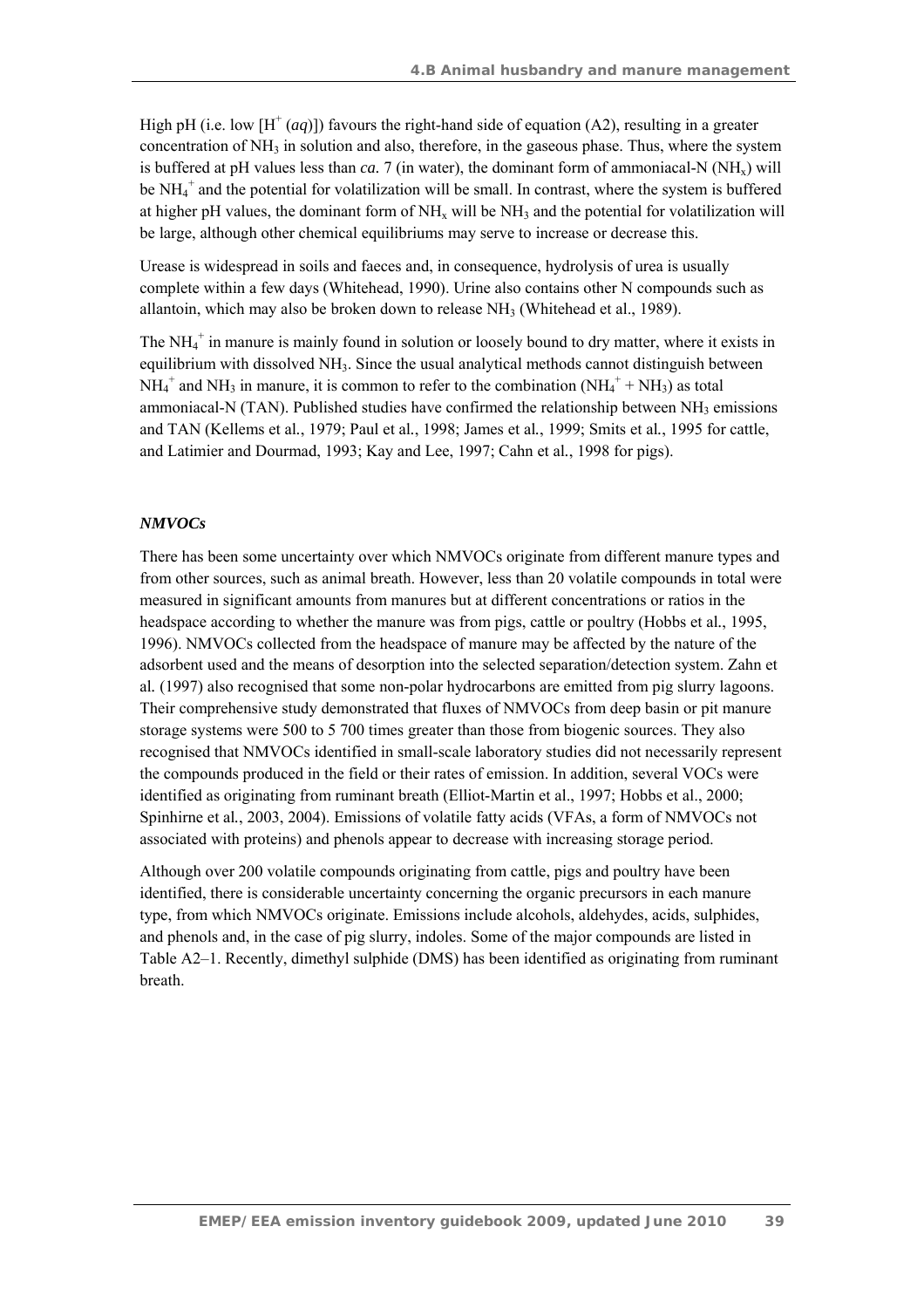| <b>NMVOC</b>            | <b>Precursor or process</b> |                       |  |
|-------------------------|-----------------------------|-----------------------|--|
|                         | amino acids <sup>1</sup>    | process               |  |
| Methanol                | NA                          | Pectin demethylation  |  |
| Ethanol                 | NA.                         | Fermentation          |  |
| Acetaldehyde            | NA.                         | Fermentation          |  |
| Acetic acid             | NA                          | Fermentation          |  |
| Acetone                 | NA.                         | Fat metabolism        |  |
| Trimethylamine          | All                         | Organic N methylation |  |
| 2-methyl propanoic acid | Valine                      |                       |  |
| 3-methyl butanoic acid  | Isoleucine                  |                       |  |
| 2-methyl butanoic acid  | Leucine                     |                       |  |
| Methanethiol            | Methionine                  |                       |  |
| Dimethyl Sulphide       | Cysteine                    |                       |  |
| 4-methyl phenol         | Tyrosine                    |                       |  |
| 4-ethyl phenol          | Tyrosine                    |                       |  |
| Indole                  | Tryptophan                  |                       |  |
| 3-methyl indole         | Tryptophan                  |                       |  |

**Table A2–1 Sources and processes of NMVOC formation** 

**Notes** 

1. <sup>1</sup>  $<sup>1</sup>$  from (Mackie et al., 1998).</sup>

NA: no amino acid as source.

## *A2.3 Emissions*

#### *Ammonia*

Ammonia emissions from unfertilised grass, grazed by livestock, have been measured by Jarvis et al. (1989, 1991) and Ledgard et al. (1996). Jarvis et al. (1989) found annual NH<sub>3</sub> emissions of 7 kg ha-1 N from a grass/clover pasture grazed by beef cattle. This was *ca*. 4 % of the estimated N fixation by the clover (160 kg ha<sup>-1</sup> a<sup>-1</sup> N), and ca. 70 % of NH<sub>3</sub> emissions from grazed grassland given 210 kg ha<sup>-1</sup>. a<sup>-1</sup> N. Jarvis et al. (1991) measured NH<sub>3</sub> emissions from pastures grazed by sheep, including an unfertilised clover monoculture. Emissions of NH<sub>3</sub> from the unfertilised grass/clover pasture (2 kg ha<sup>-1</sup> a<sup>-1</sup> N) were less than from an unfertilised grass field (4 kg ha<sup>-1</sup> a<sup>-1</sup>), whilst emissions from the pure clover pasture (11 kg ha<sup>-1</sup> a<sup>-1</sup> N) were greater than from grassland given 420 kg ha<sup>-1</sup> a<sup>-1</sup> N. These losses were smaller (by a factor of 3) than from pastures grazed by cattle (Jarvis et al., 1989). Ledgard et al. (1996) measured an annual NH<sub>3</sub> emission of 15 kg ha<sup>-1</sup> from unfertilised grass/clover grazed by dairy cattle. There are considerable uncertainties in generalizing from these limited data. Differences in emission are likely to be the result of variation in temperature, soil type and livestock type. In addition, if unfertilised grassland is cut and left in the field for an extended period, decomposition may result in some emission.

#### *Nitric oxide*

Maljanen et al*.* (2006) reported emissions of NO from grazed pastures that were *ca*. 40 % of those of N2O, compared with background emissions that were *ca*. 25 % of N2O. Nitric oxide emissions increased with increasing soil temperature and with decreasing soil moisture. Emissions of NO are still poorly understood, but it is clear that there are differences in the mechanisms regulating N<sub>2</sub>O and NO production. There are not enough data available to discuss the effect of grazing on NO emissions, but the localised very high N and C inputs caused by animal excreta are likely to stimulate NO production.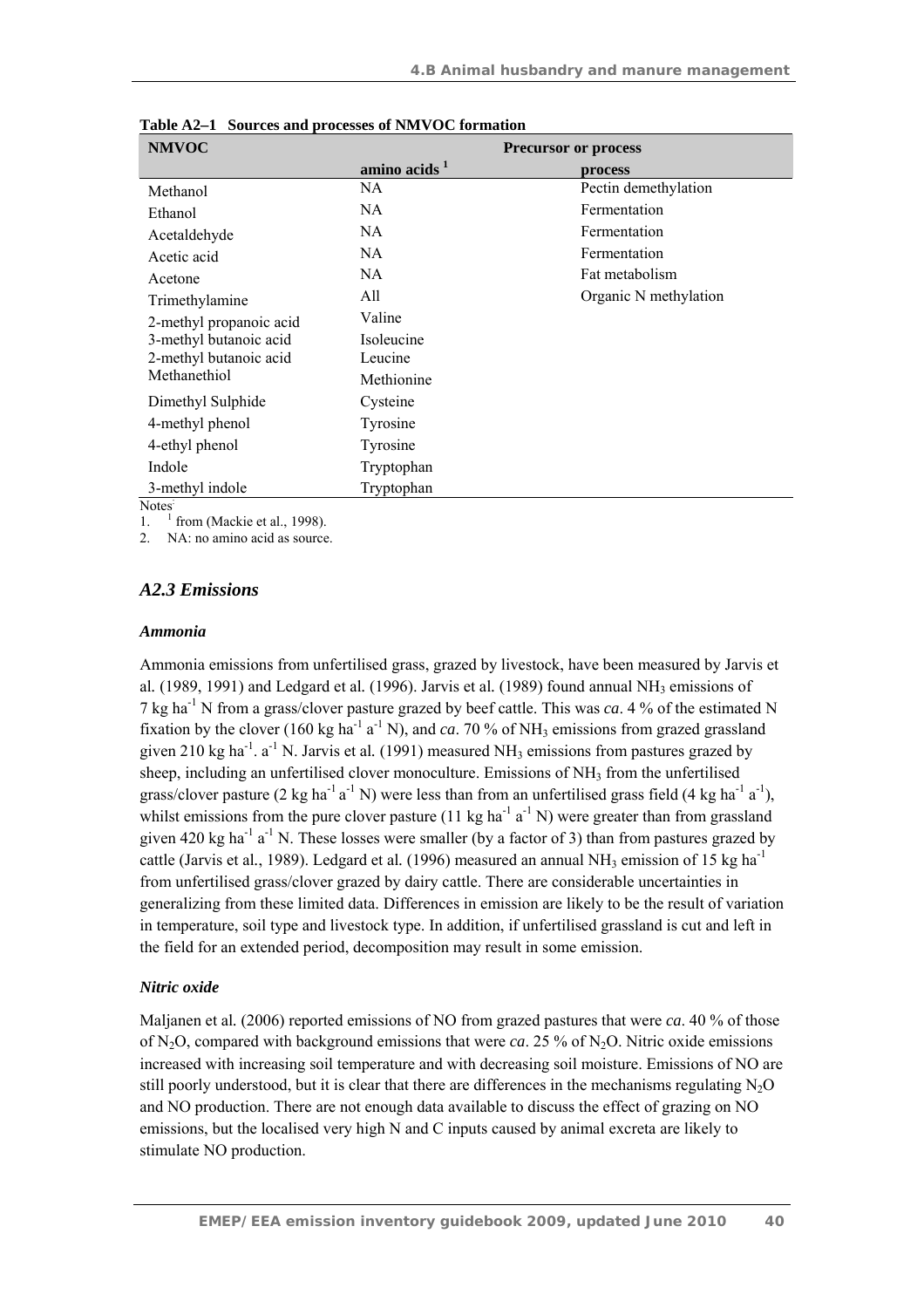#### *NMVOCs*

An exhaustive list of over 130 volatile compounds identified in livestock buildings housing cattle, pigs and poultry was compiled by O'Neill and Phillips (1992) in a literature review. More recent compilations by Schiffman et al*.* (2001) and Blunden et al*.* (2005) identified over 200 VOCs in air from pig buildings confirming most of the previous emission profiles. The compounds most frequently reported in these investigations, which were heavily biased towards piggeries, were *p*cresol, volatile fatty acids, and phenol. Concentrations of these compounds in the atmosphere display wide variations, e.g. the concentration of *p*-cresol varies from  $4.6 \cdot 10^{-6}$  to 0.04 mg m<sup>-3</sup> and of phenol from 2.5 •  $10^{-6}$  to 0.001 mg m<sup>-3</sup>. The alcohols ethanol and methanol were recently reported as the dominant emissions from a dairy and sheep-shed, (Ngwabie et al*.*, 2005), and vastly exceeded volatile fatty acid and *p*-cresol abundances. VOCs are also known to be adsorbed to airborne particulate matter (Bottcher, 2001; Oehrl et al*.*, 2001; Razote et al*.*, 2004), representing an additional emission pathway and odour nuisance.

An attempt to quantify VOC emissions from pig housing in former West Germany was made by Hartung and Phillips (1994) based on concentration data for 23 trace gases measured in piggeries. Fatty acids (acetic, propionic, *i*- and *n*-butyric, *i*- and *n*-valeric, *i*- and *n*-hexanoic, heptanoic, octanoic and pelargonic acids), phenols and indoles (phenol, *p*-cresol, indole, skatole), methylamines and other gases such as acetone were measured, assuming an average ventilation rate of 150 m<sup>3</sup> LU<sup>-1</sup> h<sup>-1</sup>. Methylamine emissions have also been quantified independently by Schade and Crutzen (1995), using emission ratios to NH<sub>3</sub>. The same technique was used by Ngwabie et al*.* (2005), resulting in revised emission estimates for Germany, and also by Hobbs et al*.* (2004).

At present, data on NMVOC emission from animal husbandry do not allow any direct estimate of EF for these compounds. However, Schade and Crutzen (1995), Hobbs et al*.* (2004) and Ngwabie et al*.* (2005) reported individual NMVOC emissions using emission ratios to NH3, which vary within a factor of only  $\sim$ 2. Table 3–2 gives estimated NMVOC emission ranges calculated from emission ratios to NH<sub>3</sub>.

#### *Particulate matter*

It may be expected that housing systems with litter (solid manure) produce greater dust emissions than livestock buildings without litter (slurry), because bedding material such as straw consists of loose material, which is easily made airborne by disturbance (Hinz et al*.*, 2000). Takai et al*.* (1998) found greater inhalable dust concentrations in English dairy cow buildings with litter than in German dairy cubicle houses with slurry-based systems. The calculated emission rates for PM differed, too. However, PM emissions have also been found to be 50 % less in a deep litter system because the dust is incorporated into the bed and held there by the moisture. Animal activity does not cause so many disturbances if the litter is moist (Anon., 1995).

Emissions will vary according to the quality and quantity of bedding material (e.g. straw, chopped straw, wood shavings, sawdust, peat, sand, use of de-dusted bedding materials, mixtures of different materials, litter moisture, supplementation with de-moisturing agents, used mass of bedding material per animal), frequency of litter removal (e.g. weekly vs. monthly), variations in livestock density and its impact on dust movement caused by the animal's activities, such a leaving the building for milking, or randomly high ventilation rates in cubicle houses resulting in greater emission rates in comparison with litter-based systems. In conclusion, more data are needed on emission rates of particulates in order to better determine both mean emission rates and variability of emission rates due to various environmental and management factors and is therefore also a target for prospective verification procedures.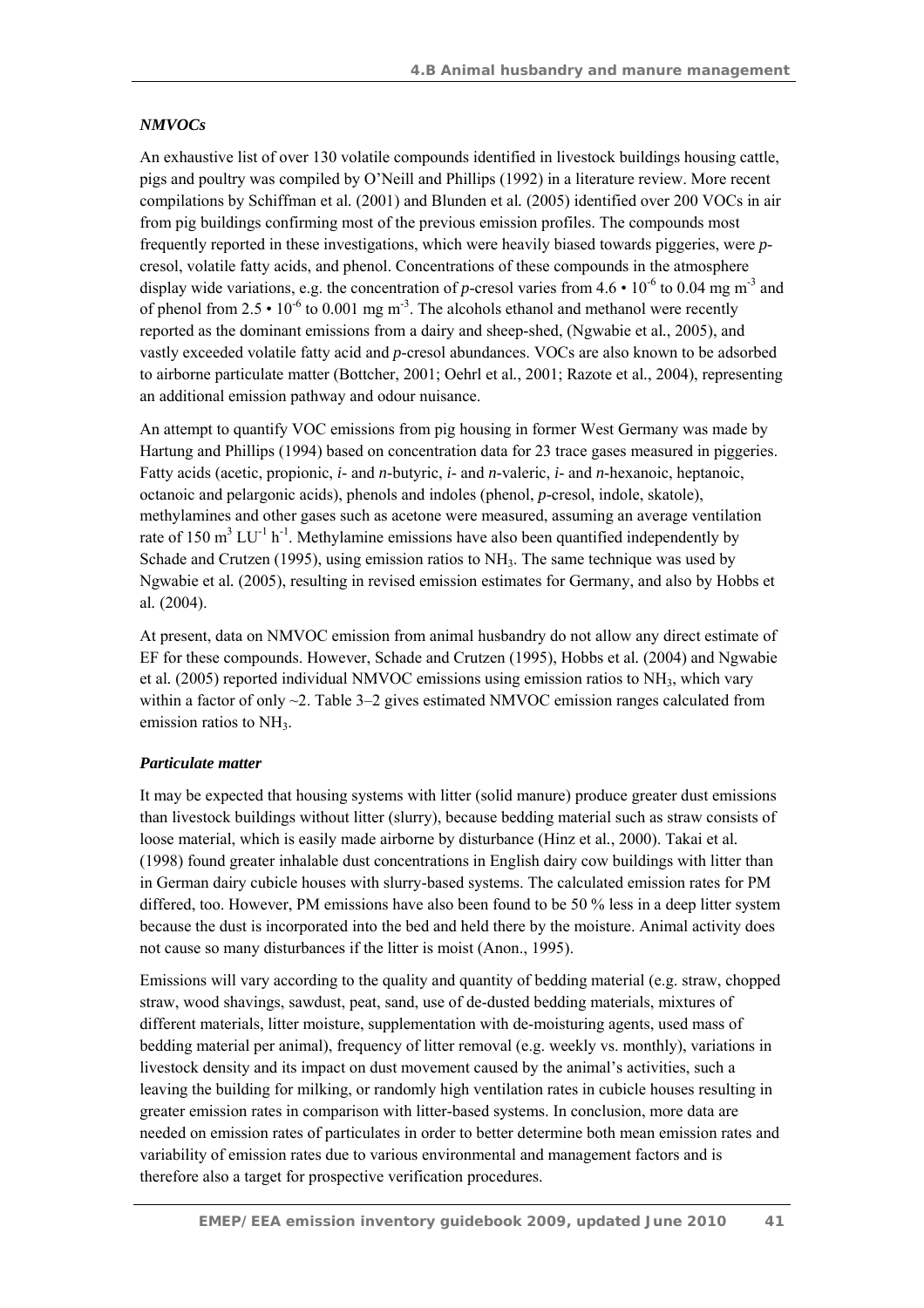For horses, values obtained by Seedorf and Hartung (2001) serve as source.

## *A2.4 Controls*

#### *Ammonia*

#### *Livestock feeding strategies*

Livestock feeds are prepared in order to provide enough carbohydrate to meet energy needs and protein to meet protein needs. However, because feeds are often based on grass or soya, they often contain more protein than is needed for livestock growth. Matching protein intake in feed to that needed for production reduces N excretion. Moreover, since surplus protein-N is mainly excreted in the form of urea, reducing protein intake will give a disproportionately greater reduction in  $NH<sub>3</sub>$ emissions.

#### *Nitrogen management*

The potential to reduce emissions of  $NH<sub>3</sub>$  from careful management of N applied to crops is limited, as emissions take place at the soil surface, before applied N has entered the pool of soil N, hence even applications of manure-N carefully balanced to meet crop requirements will be subject to loss if the manure is surface applied. Any benefits are most likely to be greatest on grassland, where the risk of unnecessarily large N concentrations in forage will be reduced, decreasing the potential for NH3 emissions from grazed pastures.

#### *Reduce emissions from housing systems*

Techniques for reducing  $NH_3$  emissions from naturally-ventilated buildings include grooved flooring, the frequent removal of manure and manure cooling. For loose-housed cattle, increases in the amounts of straw used for bedding may reduce  $NH<sub>3</sub>$  emissions. This approach has the advantage that, by immobilizing TAN in straw, there will be no subsequent increase in  $NH<sub>3</sub>$ emissions from manure storage or spreading. Emissions from buildings may also be reduced by reducing the floor area contaminated by excreta. Emissions from poultry buildings may be greatly reduced if the DM of the manure is 60 % or more. For housing with forced ventilation, chemical or biological scrubbing of the exhaust air can substantially reduce  $NH_3$  and PM emissions.

#### *Reduce emissions during storage*

Techniques to reduce NH<sub>3</sub> emissions during storage are summarised in Table A2–2.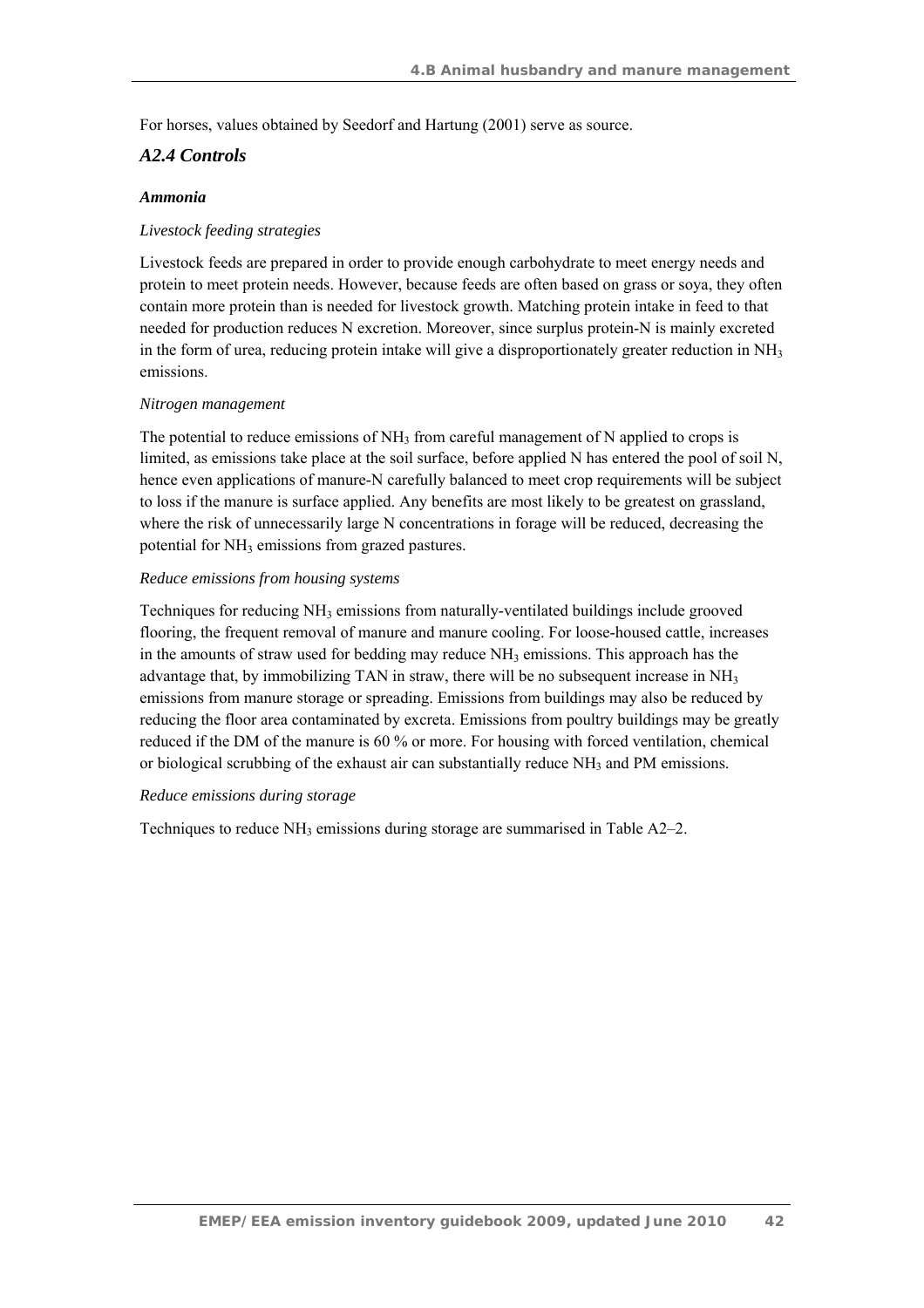| <b>Abatement</b>          | NH <sub>3</sub> Emission                       | <b>Applicability</b>                                             | <b>BAT</b> <sup>(b)</sup> available for |
|---------------------------|------------------------------------------------|------------------------------------------------------------------|-----------------------------------------|
| <b>Measure</b>            | <b>Reduction</b> $(\frac{9}{6})^{\frac{a}{a}}$ |                                                                  | <b>IPPC Pig Farms?</b>                  |
| 'Tight' lid, roof or tent | 80                                             | Concrete or steel tanks and                                      | $Yes$ — but decisions                   |
| structure                 |                                                | silos. May not be suitable on                                    | taken on a case by                      |
|                           |                                                | existing stores.                                                 | case basis                              |
| Plastic sheeting (c)      | 60                                             | Small earth-banked lagoons.                                      | $Yes$ — but decisions                   |
| (floating cover)          |                                                |                                                                  | taken on a case by                      |
|                           |                                                |                                                                  | case basis                              |
| Plastic sheeting (c)      | 60                                             | Large earth-banked lagoons and                                   | $Yes$ — but decisions                   |
| (floating cover)          |                                                | concrete or steel tanks.                                         | taken on a case by                      |
|                           |                                                | Management and other factors<br>may limit use of this technique. | case basis                              |
| 'Low technology'          | 40                                             | Concrete or steel tanks and                                      | $Yes$ — but decisions                   |
| floating covers (e.g.     |                                                | silos. Probably not practicable                                  | taken on a case by                      |
| chopped straw, peat,      |                                                | on earth-banked lagoons. Not                                     | case basis                              |
| bark, LECA balls, etc.)   |                                                | suitable if materials likely to                                  |                                         |
| (Cat. 2)                  |                                                | cause slurry management                                          |                                         |
|                           |                                                | problems.                                                        |                                         |
| Natural crust (floating   | $35 - 50$                                      | Higher dry matter slurries only.                                 | $Yes$ — but decisions                   |
| cover)                    |                                                | Not suitable on farms where it                                   | taken on a case by                      |
|                           |                                                | is necessary to mix and disturb                                  | case basis                              |
|                           |                                                | the crust in order to spread                                     |                                         |
|                           |                                                | slurry frequently.                                               |                                         |
| Replacement of            | $30 - 60$                                      | Only new build, and subject to                                   | Not assessed                            |
| lagoon, etc. with         |                                                | any planning restrictions                                        |                                         |
| covered tank or tall      |                                                | concerning taller structures.                                    |                                         |
| open tanks                |                                                |                                                                  |                                         |
| (H>3 m)                   |                                                |                                                                  |                                         |
| Storage bag               | 100                                            | Available bag sizes may limit                                    | Not assessed                            |
|                           |                                                | use on larger livestock farms.                                   |                                         |

**Table A2–2 Ammonia emission abatement measures for cattle and pig slurry storage (UNECE, 2007)** 

Notes:

(a) Emission reductions are agreed best estimates of what might be achievable across UNECE. Reductions are expressed relative to emissions from an uncovered slurry tank/silo.

<sup>(b)</sup> BAT: Best Available Techniques.

(c) Sheeting may be a type of plastic, canvas or other suitable material.

#### *Reduce emissions during and after land spreading*

Abatement methods for spreading manures on land have some of the greatest potential to reduce NH3 emissions and are among the most cost-effective. Emissions following the spreading of manures to land are one of the two largest sources and  $NH<sub>3</sub>$  conserved at earlier stages of manure management may be lost if emissions following spreading are not controlled. Emissions following application of slurry may be reduced if the slurry is applied in narrow bands (trailing hose), if the slurry is placed beneath the crop canopy (trailing shoe) or placed below the soil surface (injection). Those techniques, which entail little or no soil disturbance can be used on grassland as well as on tillage land. Incorporation of slurry and solid manures into tillage land can reduce NH<sub>3</sub> emissions by up to 90 %. The reduction in emission varies according to method of incorporation,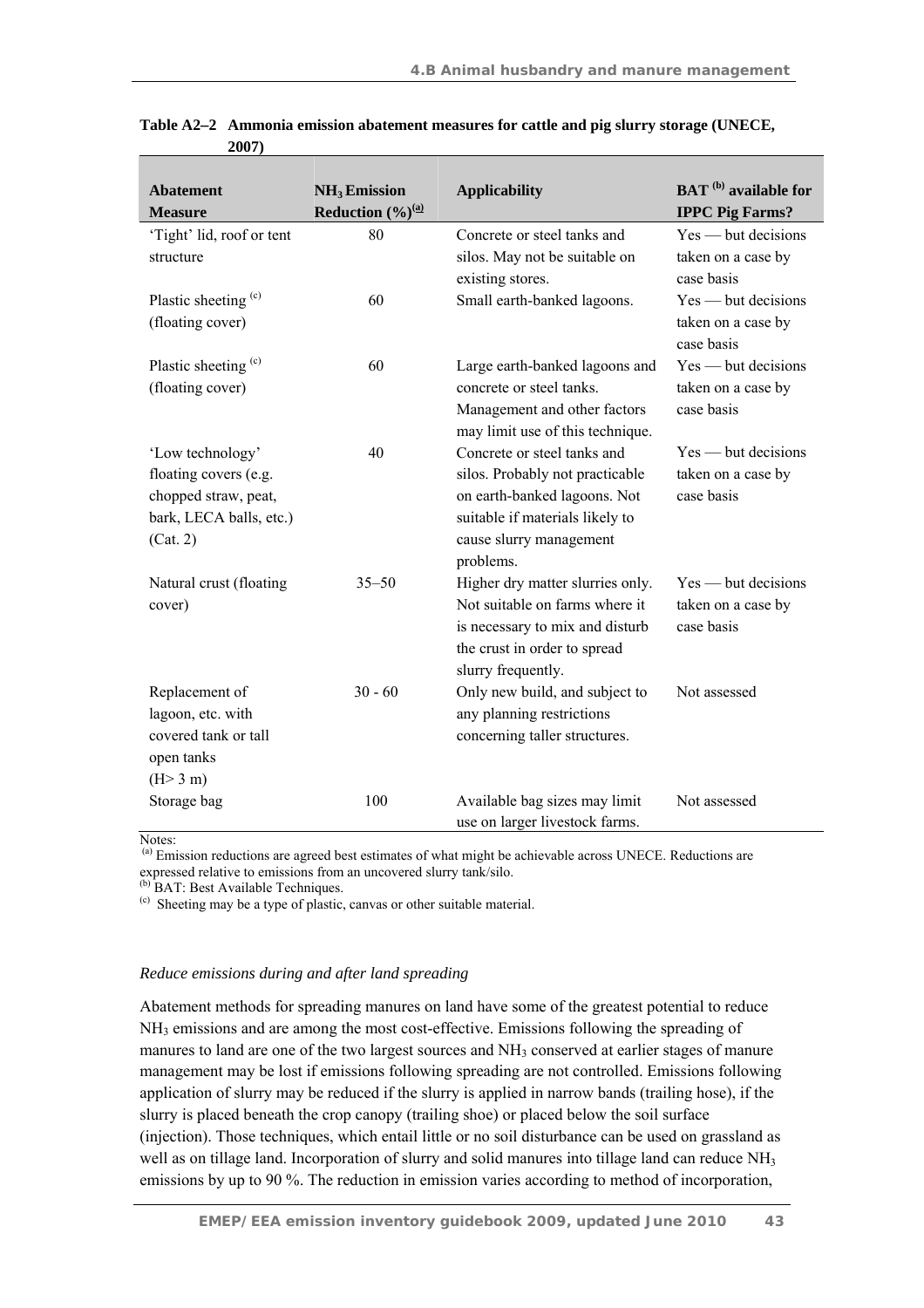interval between manure application and incorporation and type of manure. Abatement tends to increase as the interval between spreading and incorporation decreases, as the amount of soil inversion increases and according to manure type, with abatement effectiveness in the order slurry > poultry manure > FYM. Some abatement efficiencies are given in Table A2–3.

| reduction $(\% )$<br>manure                                                  |                             |
|------------------------------------------------------------------------------|-----------------------------|
| Trailing hose<br>30<br>Slurry<br>Grassland,                                  | Slope of land $($ < 15 $\%$ |
| arable land<br>Emission                                                      | for tankers; $< 25 %$ for   |
| reduction may be                                                             | umbilical systems); not     |
| less if applied on                                                           | for slurry that is viscous  |
| grass                                                                        | or has a large straw        |
| $> 10$ cm.<br>content                                                        |                             |
| Poor reductions                                                              |                             |
| on bare land in                                                              |                             |
| some situations                                                              |                             |
| $60**$<br>Trailing shoe<br>Slurry<br>Mainly                                  | Slope $(< 15 %$ for         |
| grassland                                                                    | tankers; $< 25 %$ for       |
|                                                                              | umbilical systems); not     |
|                                                                              | viscous slurry, size and    |
|                                                                              | shape of the field, grass   |
|                                                                              | height should be $> 8$ cm,  |
|                                                                              | difficult when crop         |
| residues present                                                             |                             |
| $70**$<br>Shallow injection<br>Grassland<br>Slurry                           | Slope < $10\%$ , greater    |
| (open slot)                                                                  | limitations for soil type   |
|                                                                              | and conditions, not         |
| viscous slurry.                                                              |                             |
| 80<br>Deep injection<br>Slurry<br>Mainly                                     | Slope < $10\%$ , greater    |
| (closed slot)<br>grassland,                                                  | limitations for soil type   |
| arable land                                                                  | and conditions, not         |
| viscous slurry.                                                              |                             |
| Broadcast application<br>Arable land<br>80<br>Slurry                         | Only for land that can be   |
| easily cultivated<br>and incorporation by                                    |                             |
| plough in one                                                                |                             |
| process<br>Arable land<br>$80 - 90$                                          |                             |
| <b>Broadcast application</b><br>Slurry<br>and immediate<br>easily cultivated | Only for land that can be   |
| incorporation by                                                             |                             |
| plough                                                                       |                             |
|                                                                              |                             |
| Immediate                                                                    |                             |
| $60 - 80$<br>incorporation by disc                                           |                             |
| Broadcast application<br>Arable land<br>30<br>Slurry                         | (according to $\S$ 10)      |
| and incorporation by                                                         |                             |
| plough within 12 h                                                           |                             |

**Table A2–3 Abatement techniques for slurry and solid manure application to land\* (UNECE, 2007)**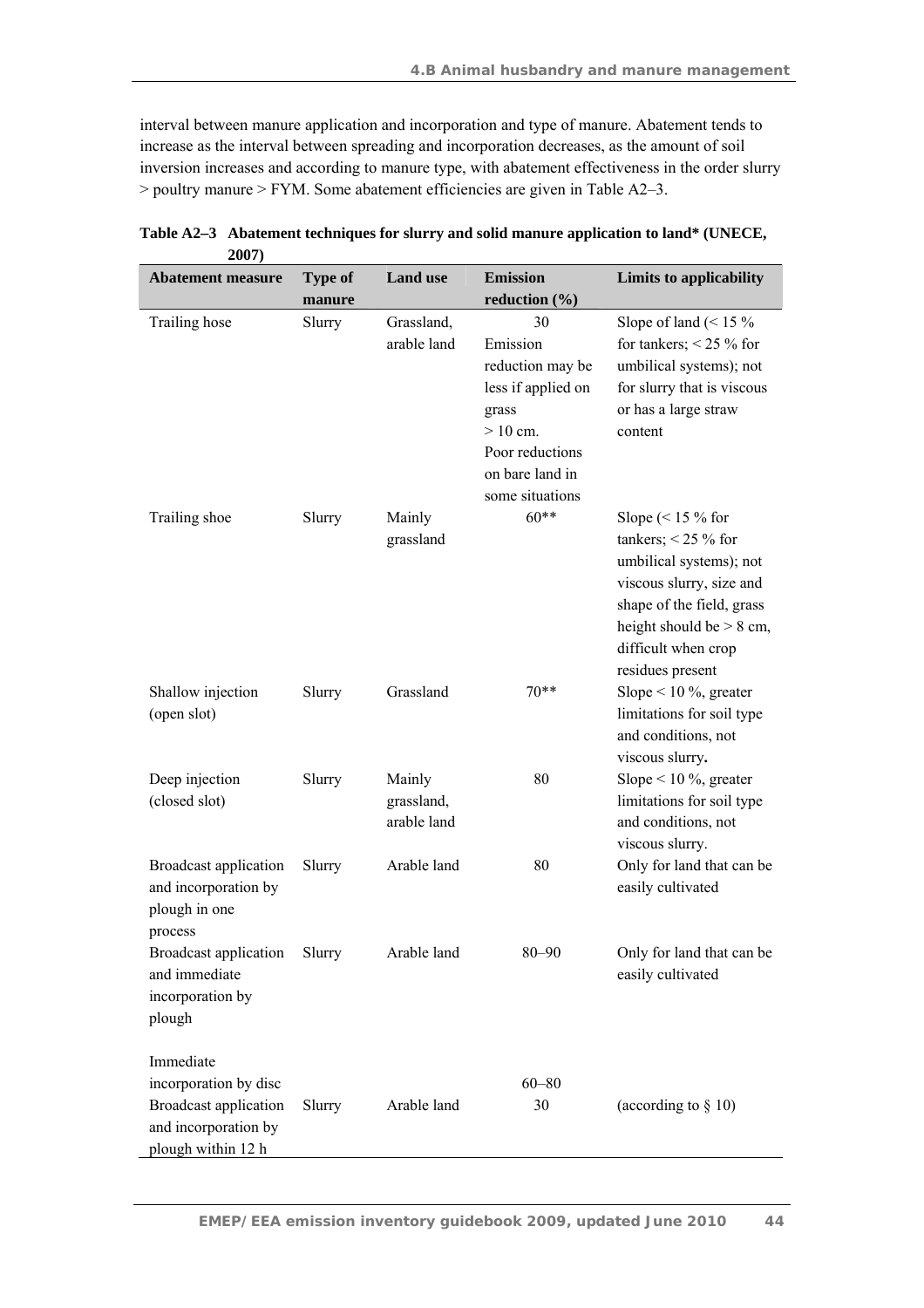| Immediate          | <b>FYM</b> |             | 90                |
|--------------------|------------|-------------|-------------------|
| incorporation by   | (cattle,   |             |                   |
| plough             | pigs)      |             |                   |
| Immediate          | Poultry    |             | 95                |
| incorporation by   | manure     |             |                   |
| plough             |            |             |                   |
| Incorporation by   | Solid      | Arable land | 50 for cattle and |
| plough within 12 h | manure     |             | pig               |
|                    |            |             | 70 for poultry    |
| Incorporation by   | Solid      | Arable land | 35 for cattle and |
| plough within 24 h | manure     |             | pig               |
|                    |            |             | 55 for poultry    |

Notes:

1. \*/ Emissions reductions are agreed as likely to be achievable across the UNECE.

2. \*\* revised to incorporate conclusions of recent review.

A detailed description of the measures that can be taken to reduce  $NH<sub>3</sub>$  emissions from manure management can be found in ECE/EB.AIR/WG.5/2007/13 (http://unece.org/env/documents/2007/eb/wg5/WGSR40/ece.eb.air.wg.5.2007.13.e.pdf).

# **A3 Emission factors**

## *A3.2 Tier 1 emission factors*

#### *Particulate matter*

Transformations are needed to convert livestock units into AAP. In addition, inhalable and respirable dust concentrations have to be transformed into the respective PM concentrations. However, the resulting 'correction factors' have to be used with care, because the representativeness of these factors is poorly understood. As a consequence, the methodology is considered a first estimate methodology rather than a simpler methodology.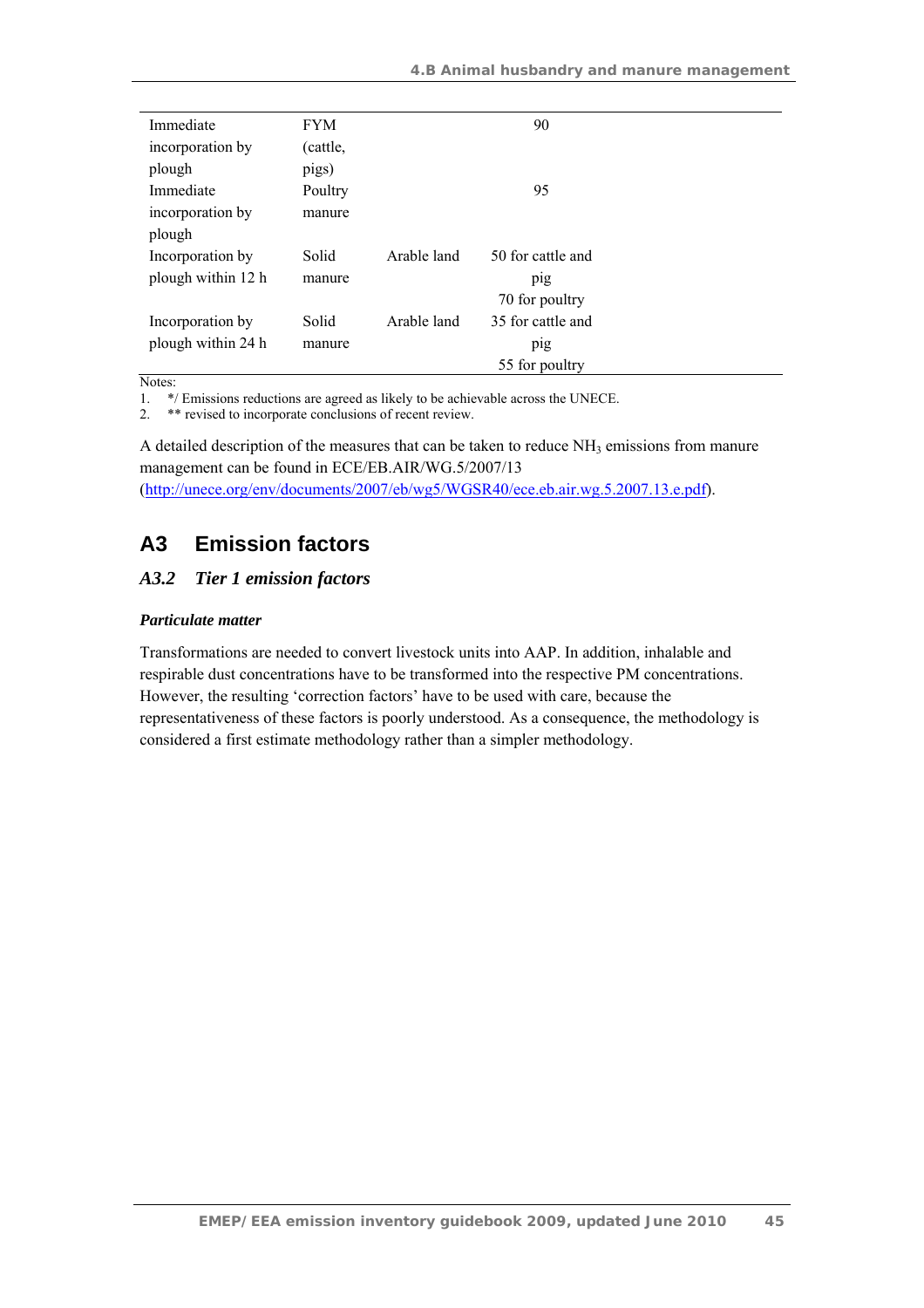| Code   | <b>Livestock</b>                      | <b>Housing</b> | <b>Emissions</b> |                    |
|--------|---------------------------------------|----------------|------------------|--------------------|
|        | Category                              | type           |                  |                    |
|        |                                       |                | ID mg $LU-1 h-1$ | $RD$ mg $LU-1 h-1$ |
| 100901 | Dairy cattle                          | slurry         | 172.5            | 28.5               |
|        |                                       | solid          | 89.3             | 28.0               |
| 100902 | Other cattle (including young cattle, | slurry         | 113.0            | 13.7               |
|        | beef cattle and suckling cows)        | solid          | 85.5             | 16.0               |
| 100902 | Calves                                | slurry         | 127.5            | 19.5               |
|        |                                       | solid          | 132.0            | 27.3               |
| 100903 | Fattening pigs                        | slurry         | 612.3            | 66.0               |
|        |                                       | solid          | 725.5            | 71.0               |
| 100903 | Weaners                               | slurry         | 1 0 2 1 .0       | 75.5               |
|        |                                       | solid          | n.a.             | n.a.               |
| 100904 | <b>Sows</b>                           | slurry         | 345.8            | 47.8               |
|        |                                       | solid          | 448.5            | 47.5               |
| 100906 | Horses                                | solid $^{1)}$  | 55               | n.a.               |
| 100907 | Laying hens                           | cages          | 636.3            | 78.3               |
|        |                                       | perchery       | 3 080.7          | 595.3              |
|        | <b>Broilers</b>                       | solid          | 3 9 6 5 .8       | 517.5              |

**Table A3–1 Measured dust emissions (all data except horses: Takai et al***.* **1998; horses: Seedorf and Hartung, 2001)** 

Notes:

1. n.a.: not available; ID: inhalable dust; RD: respirable dust.

 $2.$ <sup>1)</sup> Wood shavings.

In order to get mean emissions per animal head, means of these data have to be divided by the average weight of the animals in the respective category. Livestock unit (LU) is here defined as a unit used to compare or aggregate numbers of different species or categories and is equivalent to 500 kg live weight. A list of relevant LUs is given in Table A3–2.

|        | $\epsilon$ stimates in Table $J=3$ were based |                      |                            |                        |
|--------|-----------------------------------------------|----------------------|----------------------------|------------------------|
| Code   | <b>Livestock type</b>                         | Weight kg            | Weight of animal used      | <b>Transfer factor</b> |
|        |                                               | $\text{animal}^{-1}$ | for $N_{ex}$ estimate (kg) | $LU$ animal $^{-1}$    |
| 100901 | Dairy cows                                    | 600 to 650           | 600                        | $1.2 - 1.3$            |
| 100902 | Other cattle                                  | 450 to 650           | 340                        | $0.9 - 1.3$            |
| 100902 | Calves                                        | 50 to 150            | NA                         | $0.1 - 0.3$            |
| 100903 | Fattening pigs                                |                      | 65                         | 0.12                   |
| 100903 | Piglets                                       |                      | NA                         | 0.01                   |
| 100904 | Sows                                          |                      | 225                        | 0.3                    |
| 100905 | Sheep                                         |                      | 50                         | 0.1                    |
| 100906 | Horses                                        |                      | 500                        | $0.8 - 1.5$            |
| 100907 | Laying hens                                   |                      | 2.2                        | 0.0031                 |
| 100908 | <b>Broilers</b>                               |                      | 0.9                        | 0.0015                 |
| 100909 | Other poultry (turkeys)                       |                      | 6.1                        |                        |
| 100909 | Other poultry (ducks)                         |                      | 4.2                        |                        |
| 100909 | Other poultry (geese)                         |                      | 1.8                        |                        |
| 100910 | Fur animals                                   |                      | NA                         |                        |
| 100913 | Camels                                        |                      | NA.                        |                        |
| 100913 | <b>Buffalo</b>                                |                      | 700                        |                        |

**Table A3–2 Conventional livestock units, and weights of livestock on which the N excretions estimates in Table 3–5 were based**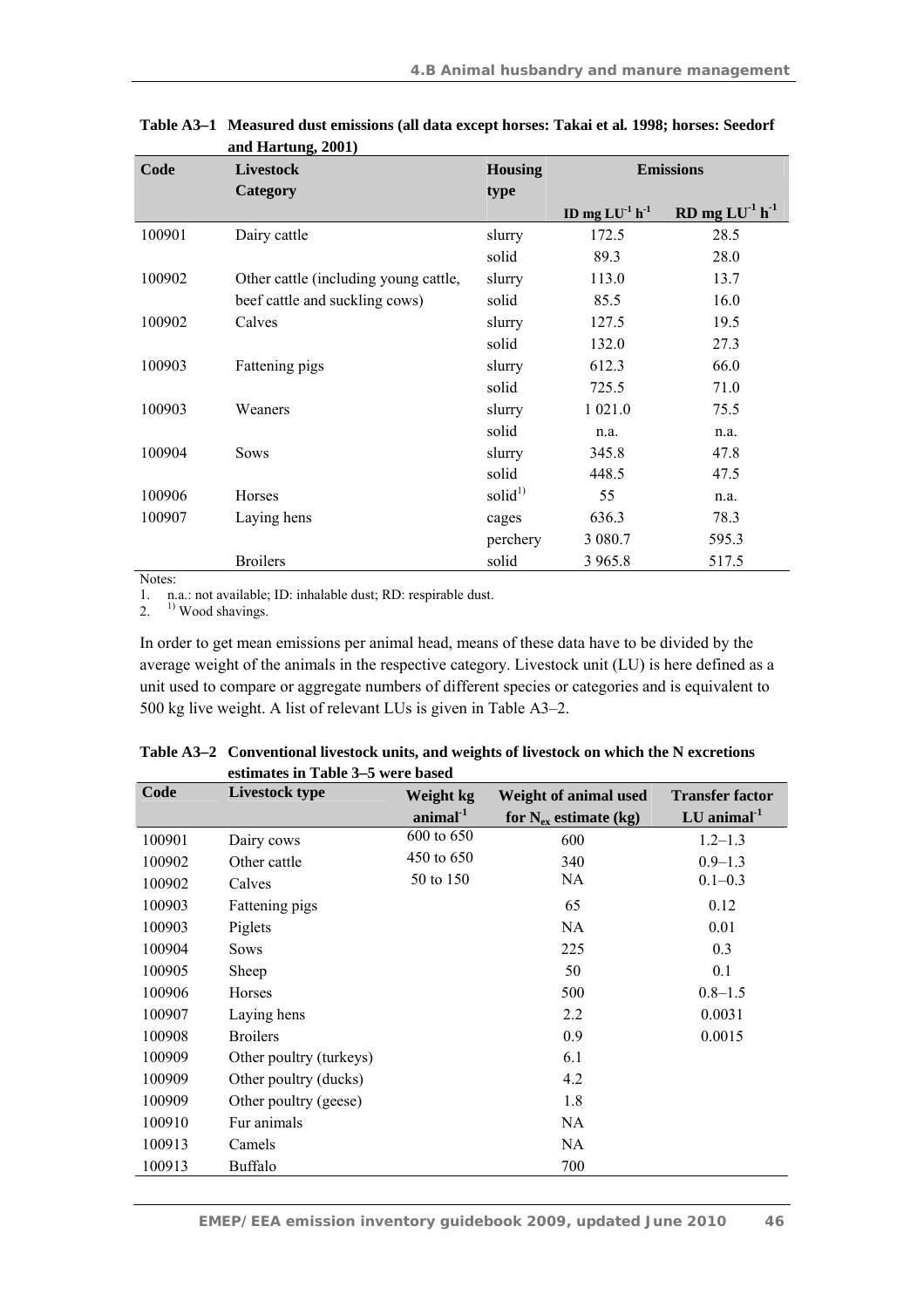The quantities of inhalable and respirable dust have to be transformed into quantities of  $PM_{10}$  and PM<sub>2.5</sub>. Transformation factors for cattle were derived from a 24 hour PM monitoring survey that was made in a cubicle house with dairy cows and calves, housed on slatted floor and solid floor with straw. The one-day survey was conducted with an optical particle counter, which recorded the mass concentrations of total dust,  $PM_{10}$  and  $PM_{2.5}$ . The result of this investigation was used to calculate the conversion factor for  $PM_{10}$  (Seedorf and Hartung, 2001), while the conversion factor for PM2.5 was determined later (Seedorf and Hartung, pers. comm.). The conversion factors for pigs were derived from Louhelainen et al*.* (1987). Horses were assumed to have a transformation factor similar to cattle. For poultry, this methodology makes the assumption that the concentration of inhalable dust is approximately the same as that of  $PM_{10}$ , and that the concentration of respirable dust may be considered to be of the same order of magnitude as that of  $PM_{2.5}$ . However, simultaneous measurements of inhalable dust and  $PM_{10}$  in a turkey barn have recently shown that the mean ratio between both dust fractions was *ca*. 0.6 (Schütz et al*.* 2004). Overall, the real quantitative relationships between dust fractions have to be verified in future. Nevertheless, for a very first estimate, some of these transformation factors are compiled in Table A3–3.

| 1112.5          |                                    |                           |                                  |  |
|-----------------|------------------------------------|---------------------------|----------------------------------|--|
| Code            | Livestock type                     | <b>Transformation</b>     | <b>Transformation</b>            |  |
|                 |                                    | factor for $PM_{10}$      | factor for $PM_{2.5}$ kg         |  |
|                 |                                    | $kg PM_{10} (kg ID)^{-1}$ | $PM_{2.5}$ (kg ID) <sup>-1</sup> |  |
|                 |                                    |                           |                                  |  |
| 101001          | Dairy cows                         | 10.46                     | $^{2}0.30$                       |  |
| 101002          | Other cattle                       | 10.46                     | $^{2}0.30$                       |  |
| 101003          | Fattening pigs (including weaners) | 0.45                      | 0.08                             |  |
| 101004          | <b>Sows</b>                        | 0.45                      | 0.08                             |  |
| 101006          | Horses <sup>3</sup>                | 10.46                     | $^{2}0.30$                       |  |
| 100907, 100908, | Poultry                            | 1.0                       | 1.0                              |  |
| 100909          |                                    |                           |                                  |  |

Table A3–3 Transformation factors for the conversion of inhalable dust (ID) into PM<sub>10</sub> and **PM** 

Note:

1. <sup>1</sup> <sup>1</sup>Seedorf and Hartung  $(2001)$ , the same conversion factor for horses is assumed as for cattle

 $2.$ <sup>2</sup>Seedorf (personal communication).

The resulting EFs in kg animal<sup>-1</sup>  $a^{-1}$  are listed in Table A3–4.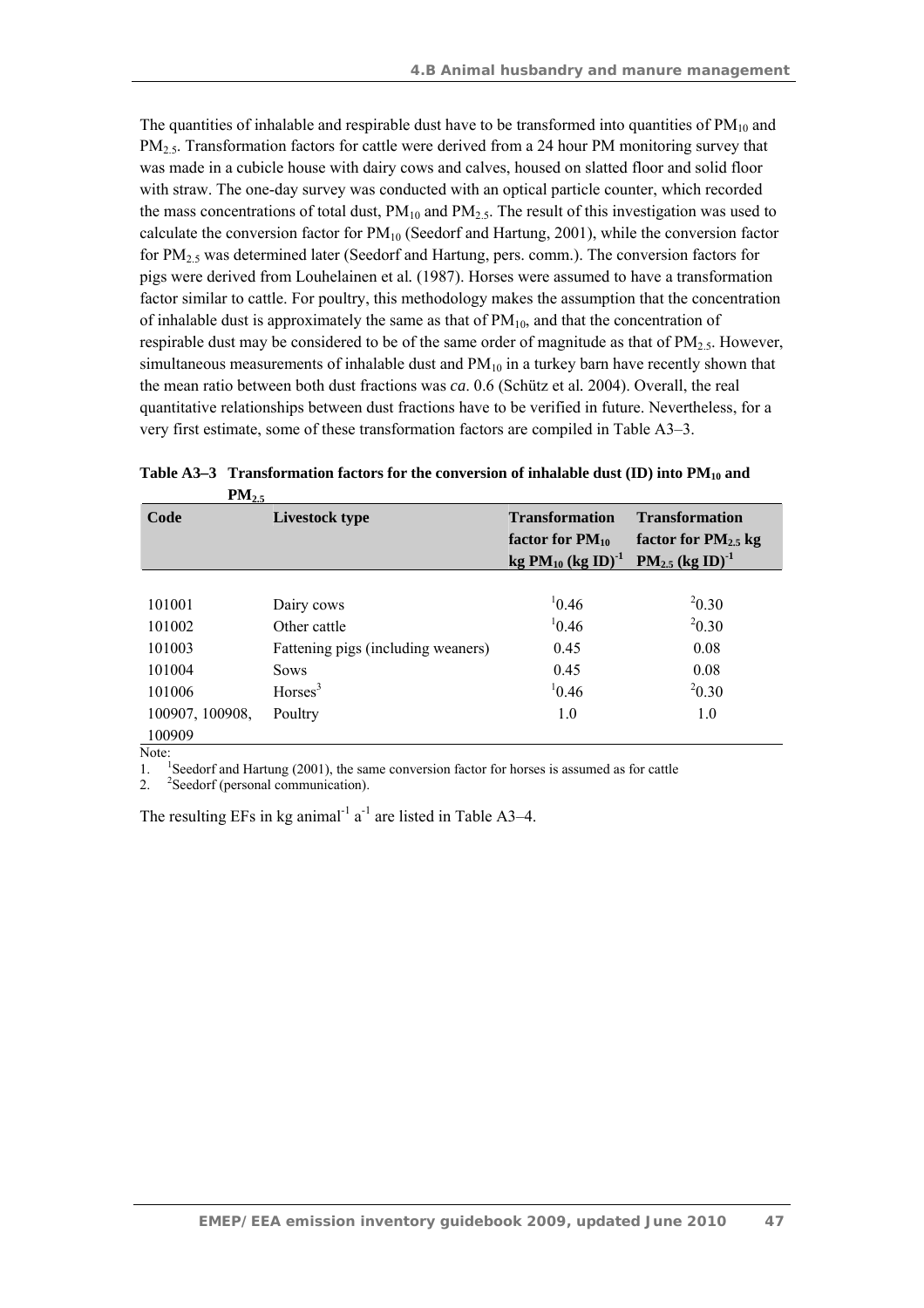| Code   | <b>Animal</b>   | <b>Housing</b>      | Animal              | <b>Conversion</b>    | <b>Emission factors EF</b> |                   |                   |                   |
|--------|-----------------|---------------------|---------------------|----------------------|----------------------------|-------------------|-------------------|-------------------|
|        | category        | type                | weight              | factor LU            |                            |                   |                   |                   |
|        |                 |                     | $kg$ animal $^{-1}$ | $\text{animal}^{-1}$ |                            |                   |                   |                   |
|        |                 |                     |                     |                      | ID kg                      | RD kg             | $PM_{10}$ kg      | $PM_{2.5}$ kg     |
|        |                 |                     |                     |                      | $AAP^{-1}.a^{-1}$          | $AAP^{-1}.a^{-1}$ | $AAP^{-1}.a^{-1}$ | $AAP^{-1}.a^{-1}$ |
| 100901 | Dairy           | slurry              | 500                 | 1.0                  | 1.51                       | 0.25              | 0.70              | 0.45              |
|        | cattle          | solid               | 500                 | 1.0                  | 0.78                       | 0.25              | 0.36              | 0.23              |
| 100902 | Beef            | slurry              | 350                 | 0.7                  | 0.69                       | $0.08\,$          | 0.32              | 0.21              |
|        | cattle          | solid               | 350                 | 0.7                  | 0.52                       | 0.10              | 0.24              | 0.16              |
| 100902 | Calves          | slurry              | 150                 | 0.3                  | 0.34                       | 0.05              | 0.15              | 0.10              |
|        |                 | solid               | 150                 | 0.3                  | 0.35                       | 0.07              | 0.16              | 0.10              |
| 100903 | Fattening       | slurry              | 80                  | 0.12                 | 0.86                       | 0.09              | 0.42              | 0.07              |
|        | pigs            | solid               | 80                  | 0.12                 | 1.02                       | 0.10              | 0.50              | $0.08\,$          |
| 100903 | Weaners         | slurry              | 20                  | 0.04                 | 0.36                       | 0.026             | 0.18              | 0.029             |
|        |                 | solid               | 20                  | 0.04                 | n.a.                       | n.a.              | n.a.              | n.a.              |
| 100904 | <b>Sows</b>     | slurry              | 150                 | 0.3                  | 0.91                       | 0.13              | 0.45              | 0.073             |
|        |                 | solid               | 150                 | 0.3                  | 1.18                       | 0.12              | 0.58              | 0.094             |
| 100906 | Horses          | solid <sup>1)</sup> | 400                 | 0.8                  | 0.39                       | n.a.              | 0.18              | 0.12              |
| 100907 | Laying          | cages               | 1.55                | 0.0031               | 0.017                      | 0.0021            | 0.017             | 0.0021            |
|        | hens            | perchery            | 1.55                | 0.0031               | 0.084                      | 0.0162            | 0.084             | 0.0162            |
| 100908 | <b>Broilers</b> | solid               | 0.75                | 0.0015               | 0.052                      | 0.0068            | 0.052             | 0.0068            |

|  | Table A3–4 EFs for inhalable dust, respirable dust, $PM_{10}$ and $PM_{2.5}$ |  |  |  |
|--|------------------------------------------------------------------------------|--|--|--|
|--|------------------------------------------------------------------------------|--|--|--|

Notes:

1. n.a. not available.

2.  $1)$  wood shavings.

The EFs  $EF<sub>PM10</sub>$  and  $EF<sub>PM2.5</sub>$  given in Table A3–5 are mainly of a similar order of magnitude as those used in the The Regional **A**ir Pollution INformation and Simulation (RAINS) model for livestock operations (Klimont et al., 2002) (see Table A3–5). However, for cattle there is an obvious deviation in case of  $EF<sub>PM2.5</sub>$ , which might be caused by different detection methods used for PM2.5 measurements (e.g. optical related measurements versus non-inertial sampling methods). Therefore, the proposed  $EF<sub>PM2.5</sub>$  for cattle and horses in Table A3–5 should in particular be used with care.

|  |  |  | Table A3–5 $PM_{10}$ emission factors $EF_{PM10}$ as used in the RAINS model (Klimont et al. 2002) |  |
|--|--|--|----------------------------------------------------------------------------------------------------|--|
|--|--|--|----------------------------------------------------------------------------------------------------|--|

| Livestock type    | $EF_{\rm PM10}$<br>kg animal $^1$ . a $^1$ | $EF_{\text{PM2.5}}$<br>kg animal $1$ . a $1$ |  |
|-------------------|--------------------------------------------|----------------------------------------------|--|
|                   |                                            |                                              |  |
| Poultry           | 0.0473                                     | 0.0105                                       |  |
| Pigs              | 0.4376                                     | 0.0778                                       |  |
| Dairy cattle      | 0.4336                                     | 0.0964                                       |  |
| Other cattle      | 0.4336                                     | 0.0964                                       |  |
| Other animals $1$ | n.a.                                       | n.a.                                         |  |

Notes:

 $\frac{1}{2}$ . <sup>1</sup>sheep, horses and fur animals.

n.a.: not available.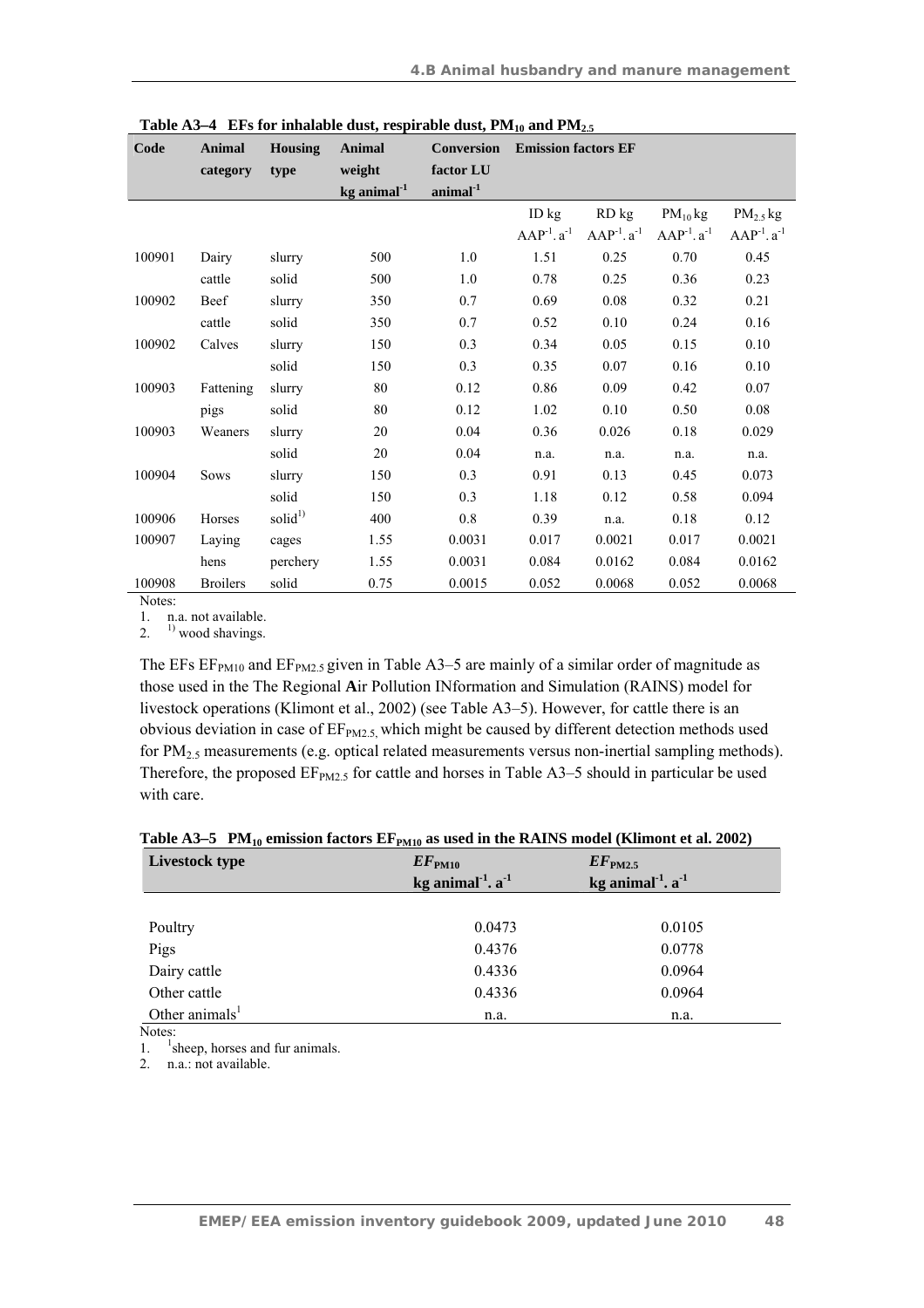## *A3.3 Tier 2 technology-specific approach*

#### *Ammonia*

For ammonia emissions during grazing, Pain et al*.* (1998) proposed a function of the form:

 $E_{\text{NH3}} = c + d$  TAN (A3)

which subsequently was applied to a variety of experimental data sets in Misselbrook et al. (2000)

with  $E_{NH3} = NH_3$  emitted (kg NH<sub>3</sub>-N a<sup>-1</sup>), c =  $-0.5 \text{ kg NH}_3\text{-N} \text{ a}^{-1}$ , d  $=$  0.12 kg (kg NH<sub>3</sub>-N)<sup>-1</sup> TAN  $=$  TAN excreted (kg N  $a^{-1}$ )

to estimate NH<sub>3</sub> emissions from grassland grazed by cattle. No distinction is made between emissions from cattle and sheep excreta. Equation (A3) was derived almost entirely from measurements of  $NH<sub>3</sub>$  emissions in North-West Europe. The relationship may not give accurate estimates of emissions from grazing in drier, or warmer climates. For ease of calculation, in the example spreadsheet, fixed EF as %TAN deposited during grazing have been used.

The tables below give the EF used in the national inventories of the EAGER group. The Tier 2 EFs used in this chapter were derived as averages of these national EFs. References to the national models are given below the table.

The EF used in the Tier 2 mass flow approach to calculate emissions of  $N<sub>2</sub>O-N$  during manure storage are based on the default IPCC EF and are given in Table 3–6. The IPCC EFs are expressed as proportions of total N at excretion. In order to convert from the IPCC EF to EF as proportions of TAN in manures entering storage, the IPCC EF is divided by the proportion of TAN in manure-N entering storage as illustrated in Table 3–6 below. The proportions of manure-N as TAN were calculated using the example spreadsheet provided in Appendix B.

| to those used by IPCC                           |                    |                   |                     |
|-------------------------------------------------|--------------------|-------------------|---------------------|
| <b>Storage system</b>                           | <b>IPCC</b>        | <b>Proportion</b> | EF kg $N_2O-N$      |
|                                                 | default EF         | of TAN in         | (kg TAN             |
|                                                 | $kg N2O-N$         | manure at         | entering store) $1$ |
|                                                 | $(kg N_{ex})^{-1}$ | storage $^{(a)}$  |                     |
| Cattle slurry without natural crust             | $\theta$           | 0.50              | $\theta$            |
| Cattle slurry with natural crust                | 0.005              | 0.50              | 0.01                |
| Pig slurry without natural crust                | $\theta$           | 0.65              | $\theta$            |
| Cattle manure heaps, and solid                  | 0.02               | 0.25              | 0.08                |
| Pig manure heaps, and solid                     | 0.02               | 0.40              | 0.05                |
| Sheep and goat manure heaps, and solid          | 0.02               | 0.30              | 0.07                |
| Horse (mules and asses) manure heaps, and solid | 0.02               | 0.25              | 0.08                |
| Layer manure heaps, solid                       | 0.02               | 0.55              | 0.04                |
| Broiler manure heaps, solid                     | 0.02               | 0.65              | 0.03                |
| Turkey and duck manure heaps, solid             | 0.02               | 0.60              | 0.03                |
| Goose manure heaps, solid                       | 0.02               | 0.60              | 0.03                |
| Buffalo manure heaps, solid                     | 0.02               | 0.25              | 0.08                |
| Note:                                           |                    |                   |                     |

Table A3–6 Derivation of default Tier 2 EF for direct N<sub>2</sub>O emissions from manure management. **Appendix Table A3–7 explains how the manure storage types referred to here relate** 

<sup>a</sup> Based on output from the EAGER group.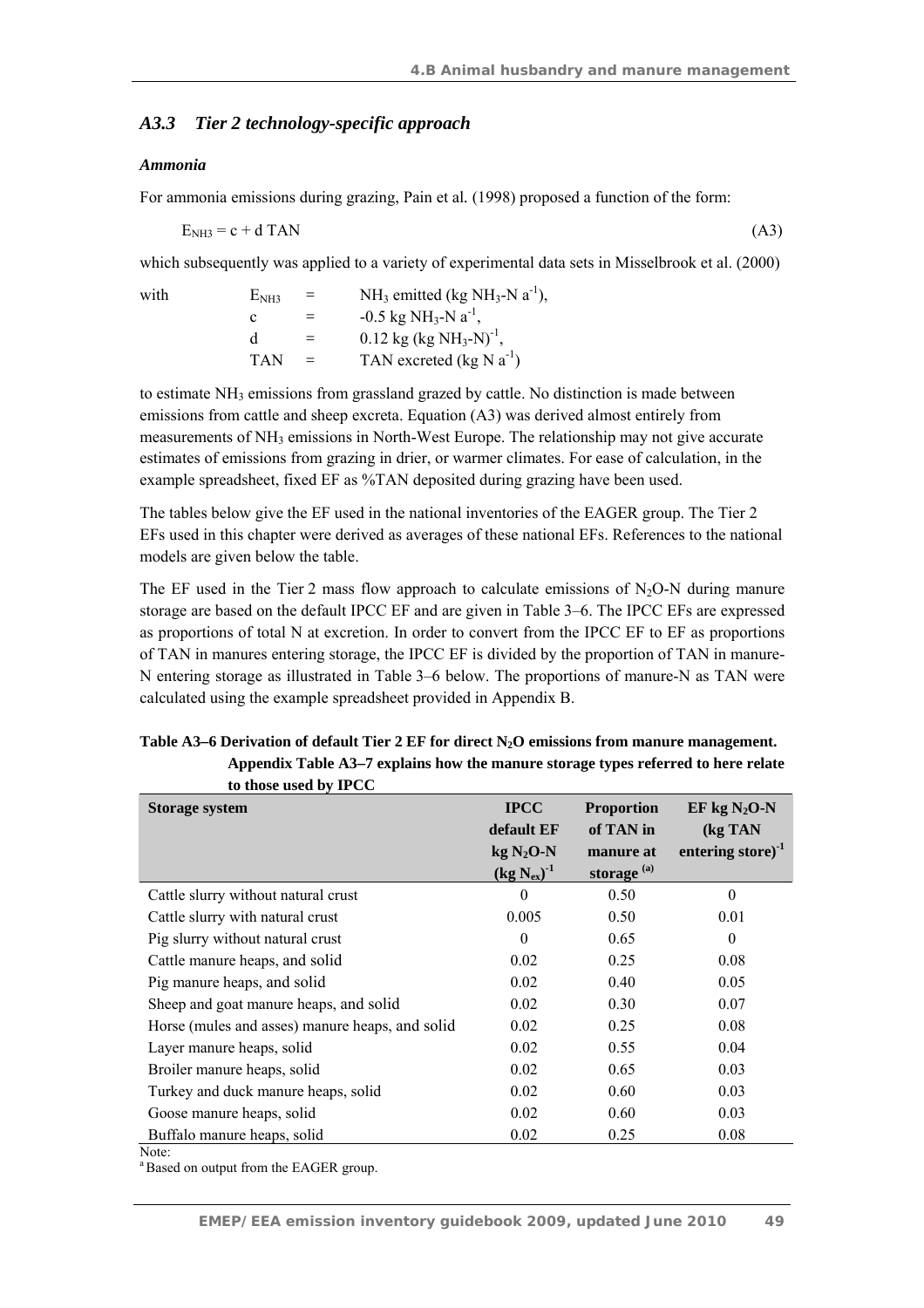| a) Housing                  |        |                |                |                    |                    |      |
|-----------------------------|--------|----------------|----------------|--------------------|--------------------|------|
| <b>Livestock category</b>   |        | <b>Denmark</b> | <b>Germany</b> | <b>Netherlands</b> | <b>Switzerland</b> | UK   |
| 100901 Dairy cows           | slurry | 17.0           | 19.7           | 17.7               | 16.7               | 31.5 |
| 100901 Dairy cows           | solid  |                |                |                    |                    | 22.9 |
| 100902 Other cattle         | slurry |                |                |                    |                    | 31.5 |
| 100902 Other cattle         | solid  | 10.0           | 19.7           | 16.9               | 25.0               | 22.9 |
| 100903 Fattening pigs       | slurry | 25.0           | 28.4           | 31.1               | 20.0               | 33.2 |
| 100903 Fattening pigs       | solid  |                | 28.4           |                    |                    | 25.0 |
| 100904 Sows                 | slurry |                | 23.9           |                    |                    | 19.0 |
| 100904 Sows                 | solid  |                | 23.9           |                    |                    | 25.0 |
| $100905 + 100911$ Sheep and | solid  | 25.0           | 30.0           | 11.0               |                    | 21.6 |
| goats                       |        |                |                |                    |                    |      |
| $100906 + 100912$ Horses,   | solid  | 25.0           | 19.7           |                    |                    |      |
| mules and asses)            |        |                |                |                    |                    |      |
| 100907 Laying hens          | solid  | 35.7           | 33.8           | 57.9               |                    | 37.4 |
| 100908 Broilers             | litter | 36.0           | 20.0           | 20.0               | 8.1                | 57.0 |
| 100909 Ducks                | litter | 35.7           | 11.4           | 32.1               |                    | 17.5 |
| 100909 Geese                | litter | 35.7           | 78.9           |                    |                    |      |
| 100909 Turkeys              | litter | 35.7           | 52.9           | 32.1               |                    | 19.2 |
| 100910 Fur animals          | NA     | 30.0           | 24.3           |                    |                    |      |
| 100913 Camels               | solid  |                |                |                    |                    |      |
| 100914 Buffaloes            | solid  |                | 19.7           |                    |                    |      |

| Table A3–7 Example partial emission factors (expressed as % of TAN) |  |  |  |
|---------------------------------------------------------------------|--|--|--|
|---------------------------------------------------------------------|--|--|--|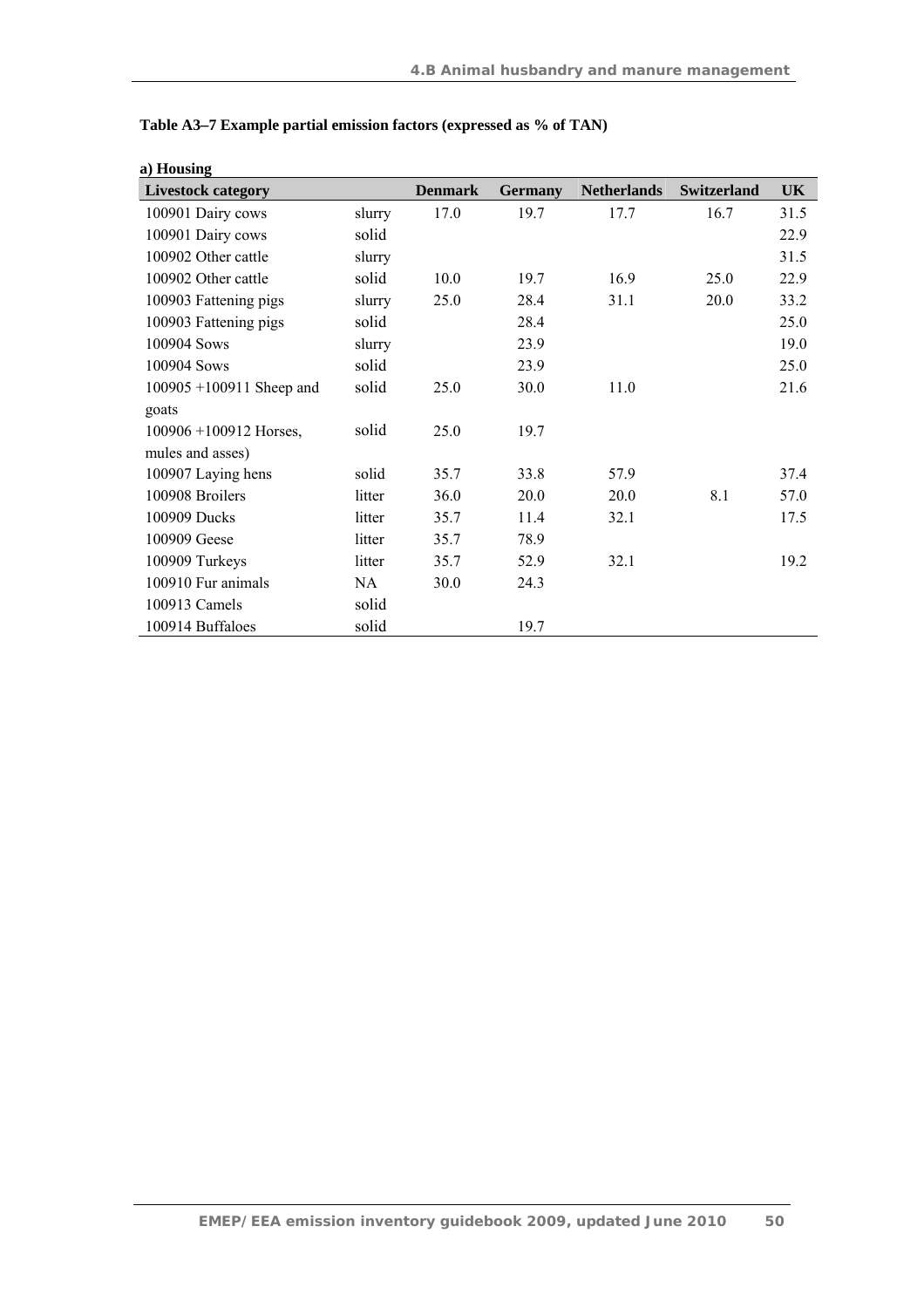| b) Storage                  |        |                |                |                    |                    |           |
|-----------------------------|--------|----------------|----------------|--------------------|--------------------|-----------|
| <b>Livestock category</b>   |        | <b>Denmark</b> | <b>Germany</b> | <b>Netherlands</b> | <b>Switzerland</b> | <b>UK</b> |
| 100901 Dairy cows           | slurry | 18.0           | 16.7           | 19.2               | 27.7               | 15.7      |
| 100901 Dairy cows           | solid  |                |                |                    |                    | 34.8      |
| 100902 Other cattle         | slurry | 31.3           |                |                    |                    | 15.7      |
| 100902 Other cattle         | solid  | 8.6            | 60.0           | 2.5                | 30.0               | 34.8      |
| 100903 Fattening pigs       | slurry | 14.0           | 15.0           | 15.9               | 12.0               | 13.0      |
| 100903 Fattening pigs       | solid  |                | 60.0           |                    |                    | 29.6      |
| 100904 Sows                 | slurry |                | 15.0           |                    |                    | 13.0      |
| 100904 Sows                 | solid  |                | 60.0           |                    |                    | 29.6      |
| $100905 + 100911$ Sheep and | solid  | 10.0           | 60.0           | 5.0                |                    | 34.8      |
| goats                       |        |                |                |                    |                    |           |
| $100906 + 100912$ Horses,   | solid  | 10.0           | 60.0           |                    |                    | 11.8      |
| mules and asses)            |        |                |                |                    |                    |           |
| 100907 Laying hens          | solid  | 16.7           | 8.1            |                    |                    | 17.8      |
| 100908 Broilers             | litter |                |                | 15.0               |                    |           |
| 100909 Ducks                | litter | 25.0           | 6.5            | 45.0               |                    | 17.8      |
| 100909 Geese                | litter | 25.0           | 6.5            |                    |                    |           |
| 100909 Turkeys              | litter | 25.0           | 6.5            | 45.0               |                    | 17.8      |
| 100910 Fur animals          | NA     | 8.5            |                |                    |                    |           |
| 100913 Camels               | solid  |                |                |                    |                    |           |
| 100914 Buffaloes            | solid  |                | 16.7           |                    |                    | 40.0      |

| c) Spreading                |        |                |                |                    |                    |      |
|-----------------------------|--------|----------------|----------------|--------------------|--------------------|------|
| <b>Livestock category</b>   |        | <b>Denmark</b> | <b>Germany</b> | <b>Netherlands</b> | <b>Switzerland</b> | UK   |
| 100901 Dairy cows           | slurry | 61.3           | 55.0           | 68.0               | 48.0               | 43.0 |
| 100901 Dairy cows           | solid  |                |                |                    |                    | 81.0 |
| 100902 Other cattle         | slurry |                |                |                    |                    | 43.0 |
| 100902 Other cattle         | solid  | 64.4           | 90.0           | 100.0              | 60.0               | 81.0 |
| 100903 Fattening pigs       | slurry | 26.0           | 25.0           | 68.0               | 48.0               | 33.0 |
| 100903 Fattening pigs       | solid  |                | 80.0           |                    |                    | 81.0 |
| 100904 Sows                 | slurry |                | 25.0           |                    |                    | 33.0 |
| 100904 Sows                 | solid  |                | 80.0           |                    |                    | 81.1 |
| $100905 + 100911$ Sheep and | solid  |                | 90.0           | 100.0              |                    | 81.0 |
| goats                       |        |                |                |                    |                    |      |
| $100906 + 100912$ Horses,   | solid  |                | 90.0           |                    |                    |      |
| mules and asses)            |        |                |                |                    |                    |      |
| 100907 Laying hens          | solid  |                | 90.0           | 55.0               |                    | 63.0 |
| 100908 Broilers             | litter | 64.0           | 90.0           | 100.0              | 14.0               | 63.0 |
| 100909 Ducks                | litter |                | 45.0           | 55.0               |                    | 63.0 |
| 100909 Geese                | litter |                | 45.0           |                    |                    |      |
| 100909 Turkeys              | litter |                | 45.0           | 55.0               |                    | 63.0 |
| 100910 Fur animals          | NA     |                |                |                    |                    |      |
| 100913 Camels               | solid  |                |                |                    |                    |      |
| 100914 Buffaloes            | solid  |                |                |                    |                    | 55.0 |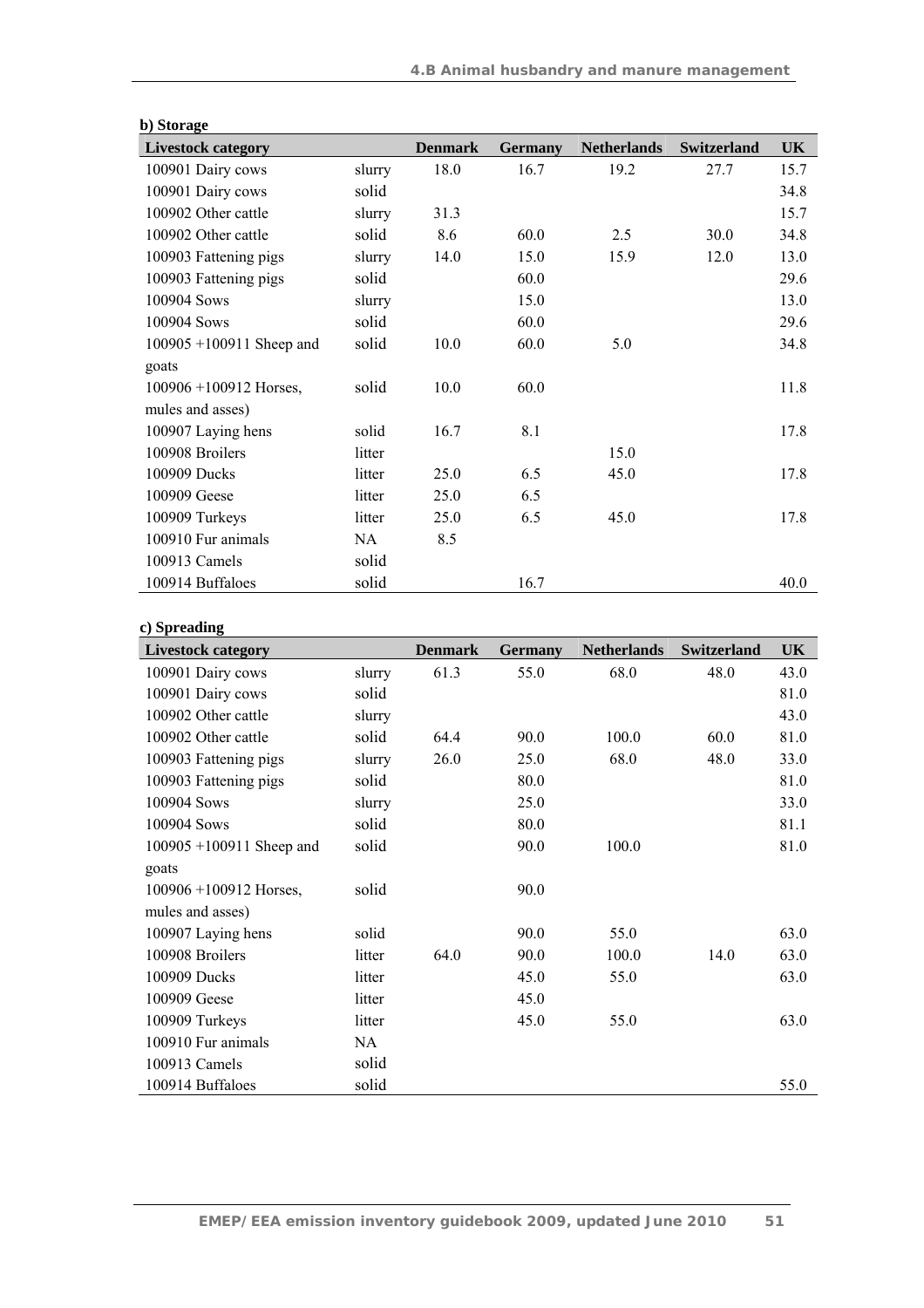| u) vraznig<br><b>Livestock category</b> |        | <b>Denmark</b> | <b>Germany</b> | <b>Netherlands</b> | <b>Switzerland</b> | <b>UK</b> |
|-----------------------------------------|--------|----------------|----------------|--------------------|--------------------|-----------|
| 100901 Dairy cows                       | slurry | 12.0           | 12.5           | 13.3               | 6.7                | 7.7       |
| 100901 Dairy cows                       | solid  |                |                |                    |                    |           |
| 100902 Other cattle                     | slurry |                |                |                    |                    | 5.8       |
| 100902 Other cattle                     | solid  |                |                |                    |                    |           |
| 100903 Fattening pigs                   | slurry |                |                |                    |                    |           |
| 100903 Fattening pigs                   | solid  |                |                |                    |                    |           |
| 100904 Sows                             | slurry |                |                |                    |                    |           |
| 100904 Sows                             | solid  |                |                |                    |                    |           |
| $100905 + 100911$ Sheep and             | solid  |                | 7.5            | 7.5                |                    | 13.3      |
| goats                                   |        |                |                |                    |                    |           |
| $100906 + 100912$ Horses,               | solid  |                |                |                    |                    | 35.0      |
| mules and asses)                        |        |                |                |                    |                    |           |
| 100907 Laying hens                      | solid  |                |                |                    |                    |           |
| 100908 Broilers                         | litter |                |                |                    |                    |           |
| 100909 Ducks                            | litter |                |                |                    |                    |           |
| 100909 Geese                            | litter |                |                |                    |                    |           |
| 100909 Turkeys                          | litter |                |                |                    |                    |           |
| 100910 Fur animals                      | NA     |                |                |                    |                    |           |
| 100913 Camels                           | solid  |                |                |                    |                    |           |
| 100914 Buffaloes                        | solid  |                |                |                    |                    | 12.5      |

## **d) Grazing**

Further information on these EFs can be found in the following publications:

- Denmark, Hutchings et al*.*, 2001;
- Germany, Dämmgen et al*.*, 2007;
- Netherlands, 'MAM', Groenwold et al*.*, 2002; 'FarmMin', Van Evert et al*.*, 2003;
- Switzerland, Reidy et al*.*, 2007b
- UK, Webb and Misselbrook, 2004.

The amounts of straw used and the N inputs  $m_{\text{bedding}}$  are provided in subsection 3.3.1 of the present chapter (step 7) and in the example spreadsheet.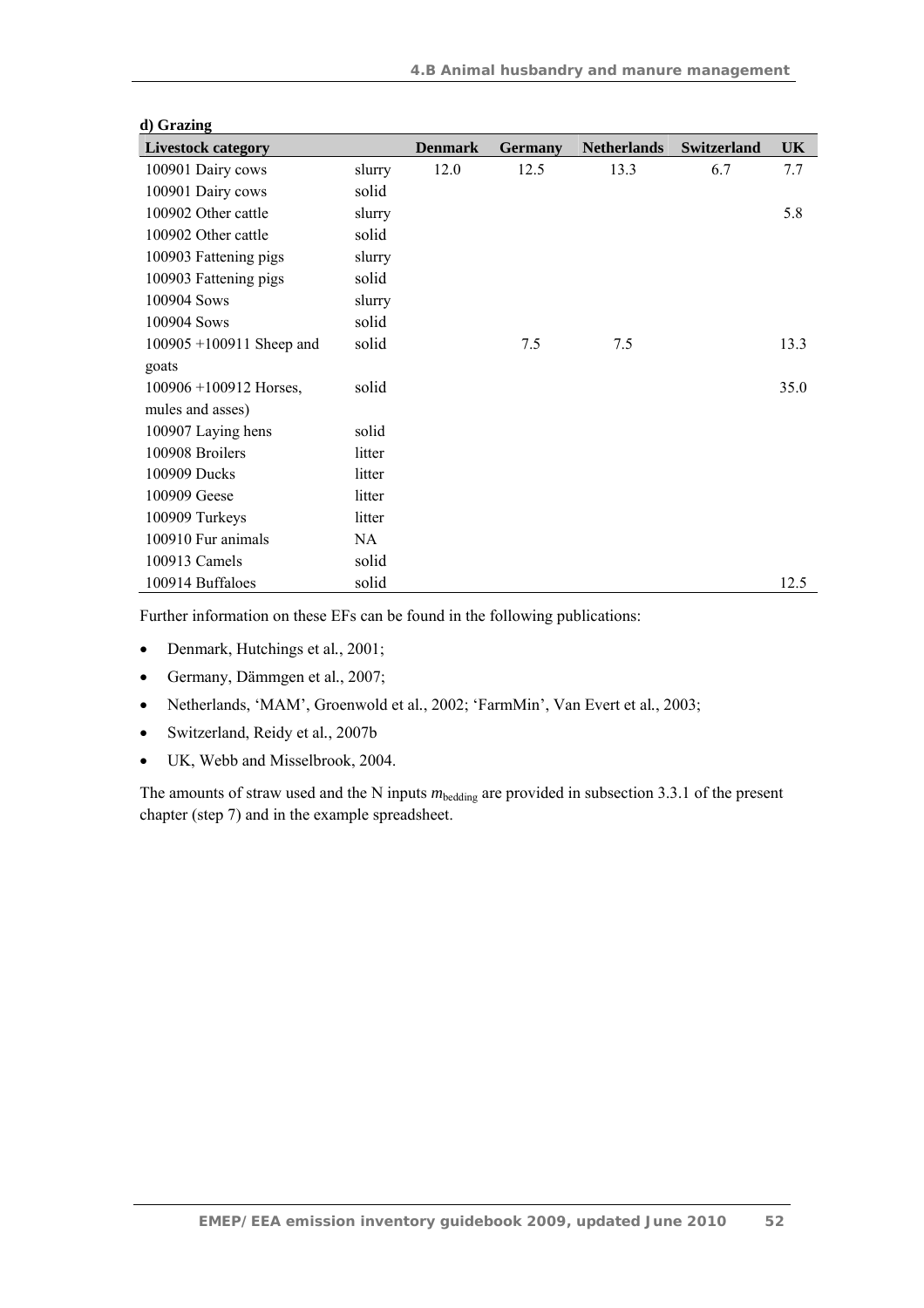## *A3.5 Activity data*

## *Ammonia*

| <b>Term</b>          | <b>Definition</b>                       | <b>IPCC</b> equivalent                                                         |
|----------------------|-----------------------------------------|--------------------------------------------------------------------------------|
| Lagoons              | Storage with a large surface area to    | Liquid/slurry <sup>1</sup> .                                                   |
|                      | depth ratio; normally shallow           | Manure is stored as excreted or with                                           |
|                      | excavations in the soil                 | some minimal addition of water in                                              |
| Tanks                | Storage with a low surface area to      | either tanks or earthen ponds outside                                          |
|                      | depth ratio; normally steel or concrete | the animal housing, usually for                                                |
|                      | cylinders                               | periods less than one year.                                                    |
| Heaps                | Piles of solid manure.                  | Solid storage.                                                                 |
|                      |                                         | The storage of manure, typically for a                                         |
|                      |                                         | period of several months, in                                                   |
|                      |                                         | unconfined piles or stacks. Manure is                                          |
|                      |                                         | able to be stacked due to the presence                                         |
|                      |                                         | of a sufficient amount of bedding                                              |
|                      |                                         | material or loss of moisture by                                                |
|                      |                                         | evaporation.                                                                   |
| In-house slurry pit  | Mixture of excreta and washing water,   | Pit storage below                                                              |
|                      | stored within the animal house,         | animal confinements.                                                           |
|                      | usually below the confined animals.     | Collection and storage of manure                                               |
|                      |                                         | usually with little or no added water<br>typically below a slatted floor in an |
|                      |                                         | enclosed animal confinement facility,                                          |
|                      |                                         | usually for periods less than one year.                                        |
| In-house deep litter | Mixture of excreta and bedding,         | Cattle and pig deep bedding.                                                   |
|                      | accumulated on the floor of the animal  | As manure accumulates, bedding is                                              |
|                      | house.                                  | continually added to absorb moisture                                           |
|                      |                                         | over a production cycle and possibly                                           |
|                      |                                         | for as long as 6 to 12 months. This                                            |
|                      |                                         | manure management system is also                                               |
|                      |                                         | known as a bedded pack manure                                                  |
|                      |                                         | management system.                                                             |
| Crust                | Natural or artificial layer on the      | No definition given.                                                           |
|                      | surface of slurry which reduces the     |                                                                                |
|                      | diffusion of gasses to the atmosphere.  |                                                                                |
| Cover                | Rigid or flexible structure that covers | No definition given.                                                           |
|                      | the manure and is impermeable to        |                                                                                |
|                      | water and gasses.                       |                                                                                |
| Composting,          | Aerobic decomposition of manure         | Composting, static                                                             |
| passive windrow      | without forced ventilation.             | pile.                                                                          |
|                      |                                         | Composting in piles with forced                                                |
|                      |                                         | aeration but no mixing.                                                        |
| Forced-aeration      | Aerobic decomposition of manure         | Composting, in-vessel.                                                         |
| composting           | with forced ventilation.                | Composting in piles with forced                                                |
|                      |                                         | aeration but no mixing.                                                        |

#### **Table A3**–**8 Comparison of manure storage types with those used in IPCC**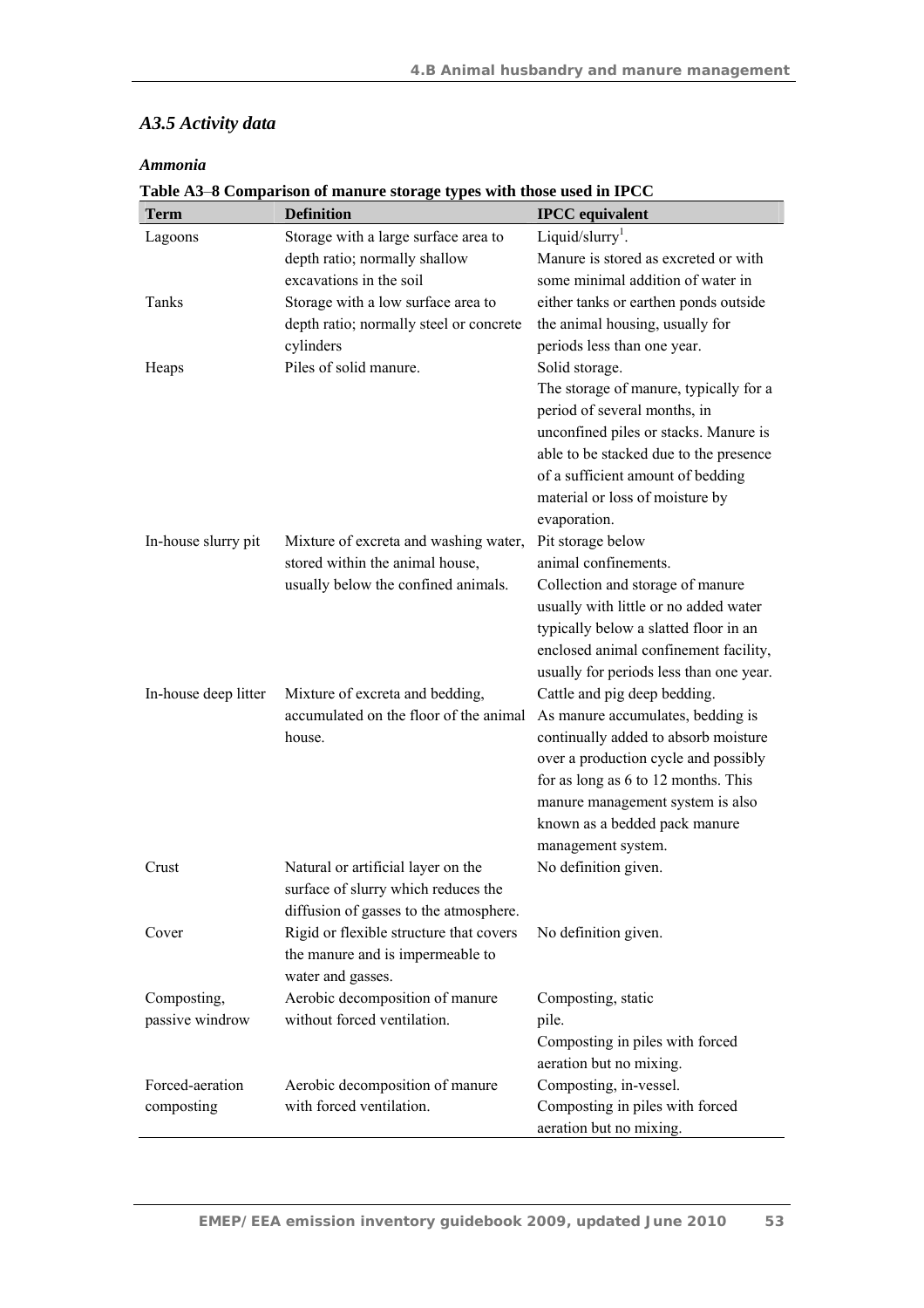| Biogas treatment  | Anaerobic fermentation of slurry       | Anaerobic digester.                     |
|-------------------|----------------------------------------|-----------------------------------------|
|                   | and/or solid                           | Animal excreta with or without straw    |
|                   |                                        | are collected and anaerobically         |
|                   |                                        | digested in a large containment vessel  |
|                   |                                        | or covered lagoon. Digesters are        |
|                   |                                        | designed and operated for waste         |
|                   |                                        | stabilization by the microbial          |
|                   |                                        | reduction of complex organic            |
|                   |                                        | compounds to $CO2$ and $CH4$ , which is |
|                   |                                        | captured and flared or used as a fuel.  |
| Slurry separation | The separation of the solid and liquid | No definition given.                    |
|                   | components of slurry.                  |                                         |
| Acidification     | The addition of strong acid to reduce  | No definition given.                    |
| .                 | manure pH.                             |                                         |

Note:<br><sup>1</sup>In IPCC lagoons refers only to a particular type of lagoon, anaerobic lagoons, a type of liquid storage system designed and operated to combine waste stabilization and storage, storage may be for > 1 year. Lagoons referred to in this document are simply earth-banked alternatives to storage in tanks.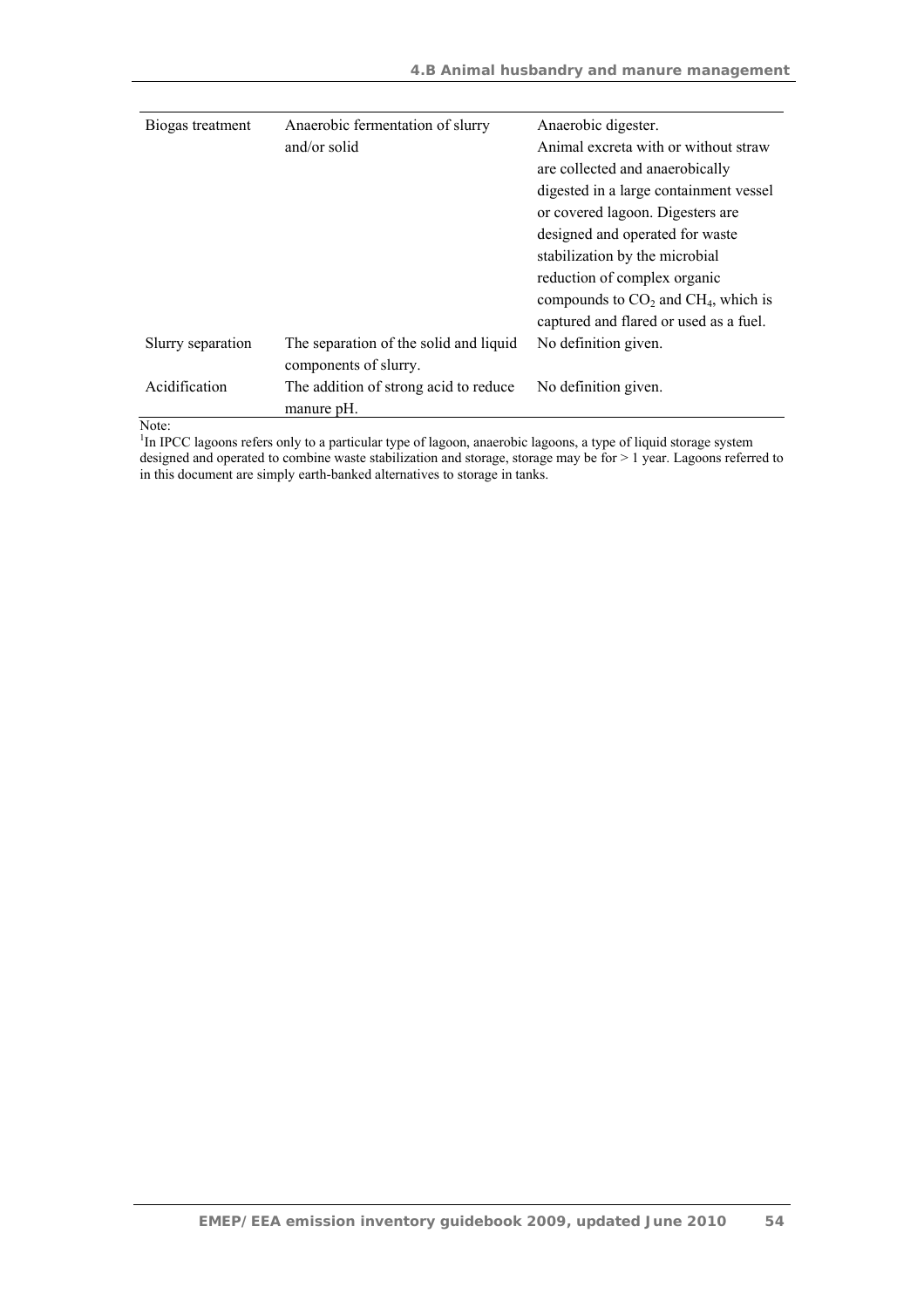| <b>Term</b>           | <b>Description</b>                                                                 |
|-----------------------|------------------------------------------------------------------------------------|
| <b>Broadcast</b>      |                                                                                    |
| Trailing hose         | These machines discharge slurry at or just above ground level through a            |
|                       | series of hanging or trailing pipes. The width is typically 12 m with about        |
|                       | 30 cm between bands. The technique is applicable to grass and arable               |
|                       | land, e.g. for applying slurry between rows of growing crops.                      |
| Trailing shoe         | Grass leaves and stems are parted by trailing a narrow shoe or foot over           |
|                       | the soil surface and slurry is placed in narrow bands on the soil surface at       |
|                       | 20–30 cm spacing. The slurry bands should be covered by the grass                  |
|                       | canopy so the grass height should be a minimum of 8 cm. The machines               |
|                       | are available in a range of widths up to 7 or 8 m.                                 |
| Open slot injection   | Knives or disc coulters are used to cut vertical slots in the soil up to 5–        |
|                       | 6 cm deep into which slurry is placed. Spacing between slots is typically          |
|                       | 20–40 cm and working width 6 m. The application rate must be adjusted              |
|                       | so that excessive amounts of slurry do not spill out of the open slots onto        |
|                       | the surface. The technique is not applicable on very stony soil nor on very        |
|                       | shallow or compacted soils. The slope of the field may also be a limitation        |
|                       | to applicability of injection.                                                     |
| Closed-slot injection | Slurry is fully covered after injection by closing the slots with press            |
|                       | wheels or rollers fitted behind the injection tines. Shallow closed-slot           |
|                       | injection is more efficient than open-slot in decreasing NH <sub>3</sub> emission. |
|                       | To obtain this added benefit, soil type and conditions must allow                  |
|                       | effective closure of the slot. The technique is, therefore, less widely            |
|                       | applicable than open-slot injection. This technique can be shallow (5–             |
|                       | 10 cm depth) or deep $(15-20cm)$ .                                                 |
| Incorporation         | Incorporating manure spread on the surface by ploughing is an efficient            |
|                       | means of decreasing NH <sub>3</sub> emissions. The manure must be completely       |
|                       | buried under the soil to achieve the efficiencies given in Table A2–2.             |
|                       | Lesser efficiencies are obtained with other types of cultivation machinery.        |
|                       | Ploughing is mainly applicable to solid manures on arable soils. The               |
|                       | technique may also be used for slurries where injection techniques are not         |
|                       | possible or unavailable. Similarly, it is applicable to grassland when             |
|                       | changing to arable land (e.g. in a rotation) or when reseeding.                    |
| Bare soil             | Soil which is not covered by the leaves of crops or weeds.                         |

**Table A3–9 Description of reduced -emission manure spreading techniques** 

|                                   | Table A3–10 Default values for other losses needed in the mass-flow calculation, related to EF for |
|-----------------------------------|----------------------------------------------------------------------------------------------------|
| $N2O-N$ , or TAN input to storage |                                                                                                    |

| EF                         | <b>Slurry</b> | <b>Solid</b> |
|----------------------------|---------------|--------------|
| EF storageNO %TAN          | 0.01          | 1.0          |
| $EF_ \: storageN_2 \% TAN$ | 0.30          | 130.0        |
| EF leachateN               | NA            | $^{2}12.0$   |
| $N_{\alpha\beta\alpha}$    |               |              |

Notes:

1. <sup>1</sup>Multiply the EF\_N2O in Table 3–6 by this factor.

2. <sup>2</sup>As a proportion of TAN entering storage.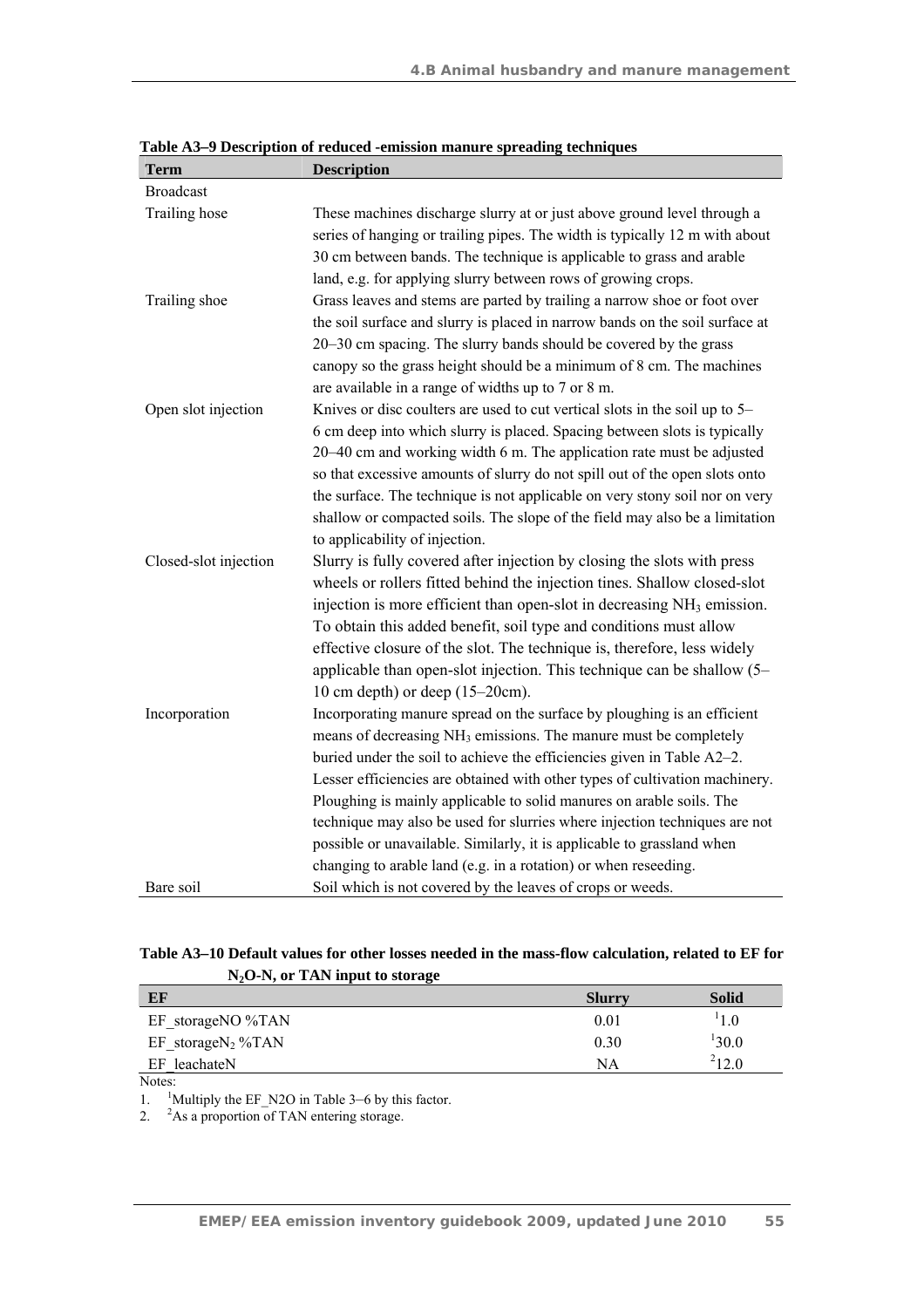| <b>Emission</b> | Tier 1             |             | Tier 2             |            |
|-----------------|--------------------|-------------|--------------------|------------|
|                 | <b>Methodology</b> | <b>EFs</b>  | <b>Methodology</b> | <b>EFs</b> |
| NH <sub>3</sub> | Updated            | Updated     | Updated            | Updated    |
| NO              | Updated            | Updated     | NΑ                 | NA         |
| <b>NMVOC</b>    | Updated            | Updated     | NA                 | NA         |
| PM              | Not updated        | Not updated | NA                 | NA         |
| Note:           |                    |             |                    |            |

**Table A3**–**11 Summary of updates to calculation methodologies and EFs made during the 2009 revision of this chapter** 

NA: not applicable

## *A4.7 Gridding and temporal disaggregation*

#### *Nitric Oxide*

Spatial disaggregation of emissions from livestock manure management systems may be possible if the spatial distribution of the livestock population is known.

## *NMVOCS*

The Tier 1 methodology will provide spatially-resolved emission data for NMVOCs on the scale for which matching activity data and frequency distributions of livestock buildings, storage systems and grazing times are available.

## *Particulate matter*

Spatial disaggregation of emissions from livestock production may be possible if the spatial distribution of the livestock population is known.

# **Appendix references**

ACGIH (1998). Australian Standard AS 2985-1987 (1987). Workplace Atmospheres: Method for Sampling and Gravimetric Determination of Respirable Dust, Standards Australia, Sydney.

Anon., (1993). CEN EN 481 Standard on Workplace Atmospheres. Size Fraction Definitions for the measurement of Airborne Particles in the Workplace. Brussels.

Anon., (1995). CIGR Working Group No 13, Climatization and Environmental Control in Animal Housing 3rd Report: Aerial Environment in Animal Housing Concencentration in and Emission from Farm Buildings (www-med-physik.vu-wien.ac.at/bm/cigr/reports/rep3\_sum.htm)

Blunden, J., Aneja, V.P. and Lonneman, W.A. (2005). 'Characterization of non-methane volatile organic compounds at swine facilities in eastern North Carolina', *Atmospheric Environment*, 39, pp. 6707–6718.

Bottcher, R. (2001). 'An environmental nuisance: Odor concentrated and transported by dust', *Chemical Sensors*, 26(3), pp. 327–331.

Cahn, T.T., Aarnink, A.J.A., Schulte, J.B., Sutton, A., Langhout, D.J. and Verstegen, M.W.A. (1998). 'Dietary protein affects nitrogen excretion and ammonia emission from slurry of growing finishing pigs', *Livestock Production Science*, 56, pp. 181–191.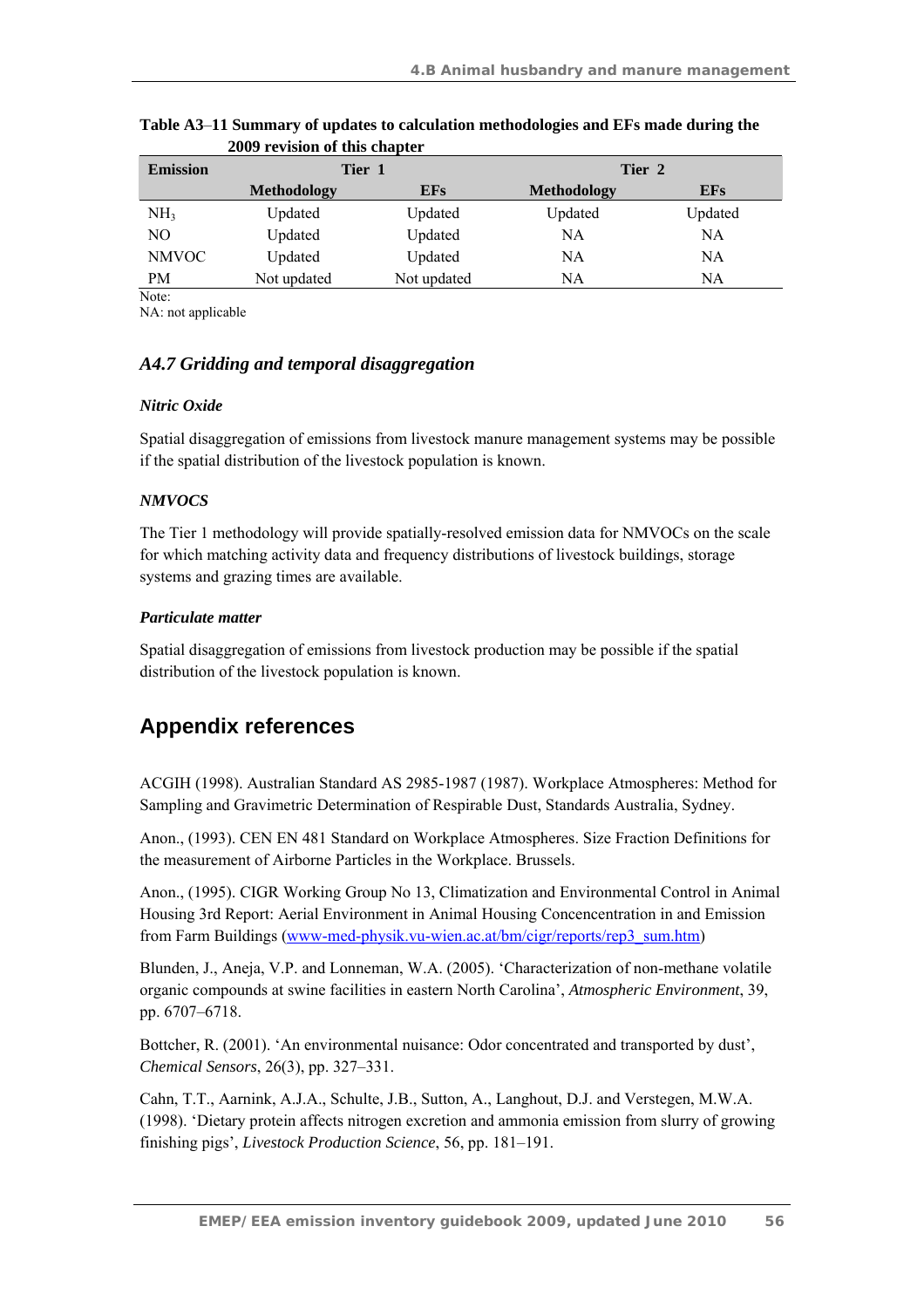Chameides, W.L., Lindsay, R.W., Richardson, J. and Chang, C.S. (1998). 'The role of biogenic hydrocarbons in urban photochemical smog: Atlanta as a case study', *Science*, 241, pp. 1473– 1475.

Elliott-Martin, R.J., Mottram, T.T., Gardner, J.W., Hobbs, P.J. and Bartlett, P.N. (1997). 'Preliminary investigation of breath sampling as a monitor of health in dairy cattle', *Journal of Agricultural Engineering Research*, 67, pp. 267–275.

EPA (2001a). US EPA: Code of Federal Regulations, PM10.

EPA (2001b). US EPA: Code of Federal Regulations, PM2.5.

Evert van, F., van der Meer, H., Berge, H., Rutgers, B., Schut, T., Ketelaars, J., (2003). 'FARMMIN: Modeling crop-livestock nutrient flows', *Agronomy Abstracts* 2003, ASA/CSSA/SSSA, Madison, WI.

Grenfelt, P. and Scholdager, J. (1984). 'Photochemical oxidants in the troposphere: A mounting menace', *Ambio*, 13(2), pp. 61–67.

Groenwold, J.G., Oudendag, D., Luesink, H.H., Cotteleer, G., Vrolijk, H., (2002). Het Mest- en Ammoniakmodel. LEI, Den Haag, Rapport 8.2.2003. (In Dutch).

Hartung J. and Phillips V.R. (1994). 'Control of gaseous emissions from livestock buildings and manure stores', *Journal of Agricultural Engineering Research*, 57, pp. 173–189.

Henningson, E.W., Ahlberg, M.S. (1994). 'Evaluation of microbiological aerosol samplers: A review', *Journal of Aerosol Science*, 25, pp. 1459–1492.

Hewitt, C.N. and Street, R.A. (1992). 'A Qualitative Assessment Of The Emission Of Nonmethane Hydrocarbon Compounds From The Biosphere To The Atmosphere In The UK — Present Knowledge And Uncertainties', *Atmospheric Environment*, 26, pp. 3069–3077.

Hinz, T., Sonnenberg, H., Linke, S., Schilf, J., Hartung, J. (2000). 'Staubminderung durch Befeuchten des Strohs beim Einstreuen eines Rinderstalles', *Landtechnik*, 55, pp. 298–299.

Hough, A.M. and Derwent, R.G. (1990). 'Changes in the global concentration of tropospheric ozone due to human activities', *Nature*, 344, pp. 645–648.

Hutchings, N.J., Sommer, S.G., Andersen, J.M., Asman, W.A.H. (2001). 'A detailed ammonia emission inventory for Denmark', *Atmospheric Environment* 35, pp. 1959–1968.

James, T., Meyer, D., Esparza, E., Depeters, E.J. and Perez-Monti H. (1999). 'Effects of dietary nitrogen manipulation on ammonia volatilization from manure from Holstein heifers', *Journal of Dairy Science*, 82, pp. 2430–2439.

Jarvis, S.C., Hatch, D.J. and Lockyer, D.R. (1989). 'Ammonia fluxes from grazed grassland : annual losses from cattle production systems and their relation to nitrogen inputs', *Journal of Agricultural Science* (Cambridge), 113, pp. 99–108.

Jarvis, S.C., Hatch, D.R., Orr, R.J. and Reynolds, S.E. (1991). 'Micrometeorological studies of ammonia emission from sheep grazed swards', *Journal of Agricultural Science* (Cambridge), 112, pp. 205–216.

Kay, R.M. and Lee, P.A. (1997). 'Ammonia emissions from pig buildings and characteristics of slurry produced by pigs offered low crude protein diets'. In: J.A.M. Voermans and G.J. Monteny, eds., *Ammonia and Odour Emission from Animal Production Facilities*. Vinkeloord, the Netherland pp. 253–259.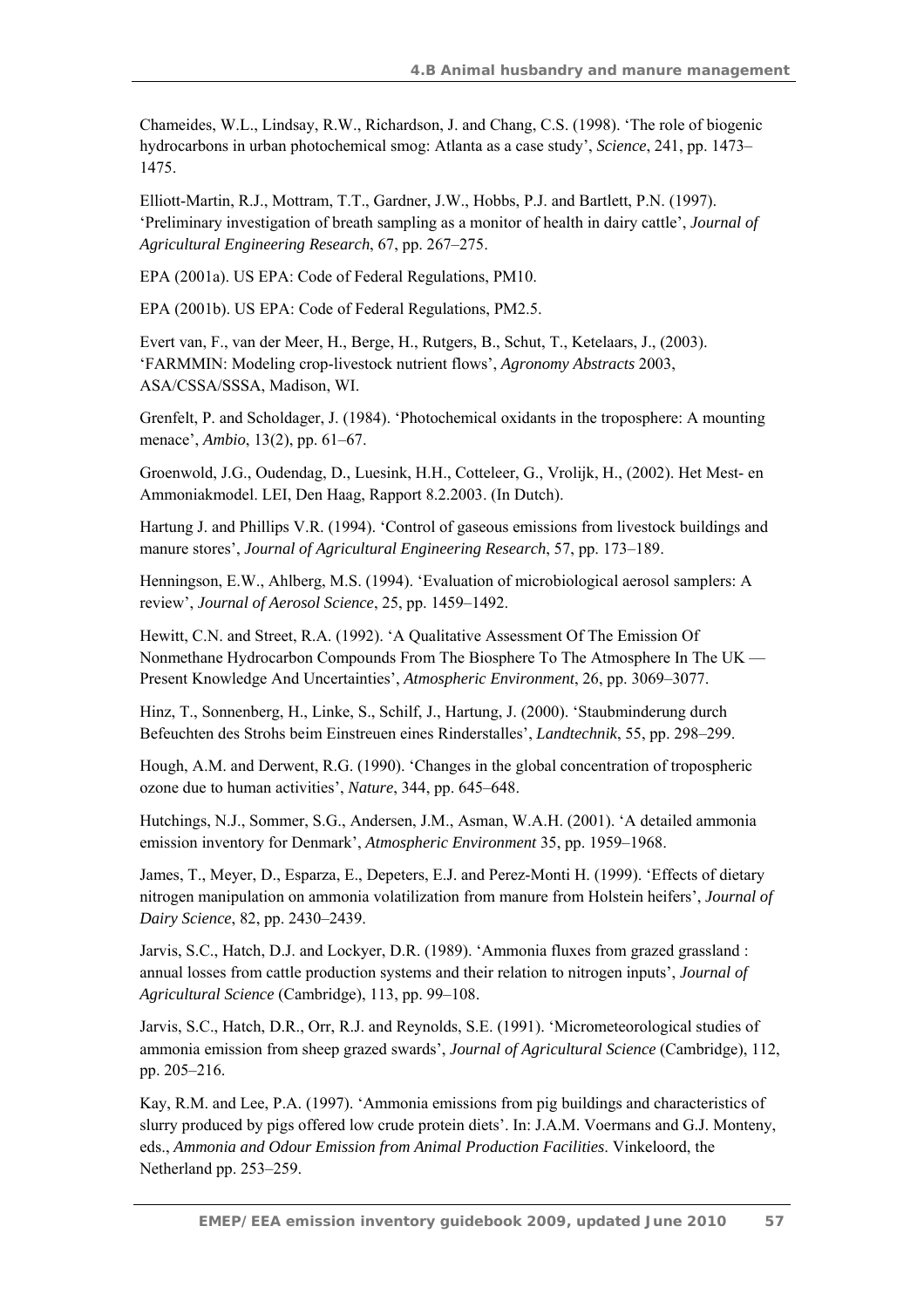Kellems, R.O., Miner, J.R. and Church, D.C. (1979). 'Effect of ration, waste composition and length of storage on the volatilization of ammonia, hydrogen sulphide and odours from cattle waste', *Journal of Animal Science*, 48, pp. 436–445.

Klimont, Z., Streets, D.G., Gupta, S. Cofala, J., Lixin, F. Ichikawa, Y. (2002). 'Anthropogenic emissions of non-methane volatile organic compounds in China', *Atmospheric Environment*, 36, pp. 1309–1322.

Latimier, P. and Dourmad, J. (1993). 'Effect of three protein feeding strategies for growingfinishing pigs on growth performance and nitrogen output in the slurry and in the air'. 6 In: M.W.A. Verstegen, L.A. Den Harlog, J.G.M. van Kempen and J.H.M. Metz, eds., *Nitrogen Flow in Pig Production and Environmental Consequences*. EAAP publication No 69, Pudox, Wageningen, The Netherlands. Pp. 242–24.

Ledgard, S.F., Clark, D.A., Sproson, M.S., Brier, G.J. and Nemaia, E.K.K. (1996). 'Nitrogen losses from a grazed dairy pasture, as affected by nitrogen fertiliser application'. *Proceedings of the New Zealand Grassland Association*, 57, pp. 21–25.

Louhelainen, K., Vilhunen, P., Kangas, J., Terho, E.O. (1987). 'Dust exposure in piggeries', *European Journal of Respirable Diseases*, 71, 152, pp. 80–90.

Mackie, R.I., Stroot, P.G. and Varel, V.H. (1998). 'Biochemical identification and biological origin of key odor components in livestock waste', *Journal of Animal Science*, 76, pp. 1331–1342.

Maljanen, M., Martikkala, M., Koponen, H.T. Virkajärvi, P. and Martikainen, P. J. (2006). 'Fluxes of nitrous oxide and nitric oxide from experimental excreta patches in boreal agricultural soil', *Soil Biology and Biochemistry*, 39, pp. 914–920.

Misselbrook, T.H., van der Weerden, T.J., Pain, B.F., Jarvis, S.C., Chambers, B.J., Smith, K.A., Phillips, V.R., Demmers, T.G.M. (2000). 'Ammonia emission factors for UK agriculture', *Atmospheric Environment* 34, pp. 871–880.

Oehrl, L.L., Keener, K.M., Bottcher, R.W., Munilla, R.D. and Connelly, K.M. (2001). 'Characterization of odor components from swine housing dust using gas chromatography', *Applied Engineering Agriculture*, 17(5), pp. 659–661.

O'Neill, D.H. and Phillips, V.R. (1992). 'A review of the control of odour nuisance from livestock buildings: Part 3, Properties of the odorous substances which have been identified in livestock wastes or in the air around them', *Journal of Agricultural Engineering Research*, 53, 23–50.

Pain, B. F., van der Weerden, T. J., Chambers, B. J., Phillips, V. R. and Jarvis, S. C. (1998). 'A new inventory for ammonia emissions from UK agriculture', *Atmospheric Environment* 32, pp. 309–313.

Paul, J.W., Dinn, N.E., Kannagara, T. and Fisher L.J. (1998). 'Protein content in dairy cattle diets affects ammonia losses and fertiliser nitrogen value', *Journal of Environmental Quality*, 27, pp. 528–534.

Razote, E.B., Maghirang, R.G., Seitz, L.M. and Jeon, I.J. (2004). 'Characterization of volatile organic compounds on airborne dust in a swine finishing barn', *Transactions of the ASAE*, 47(4), pp. 1231–1238.

Reidy, B., Rhim, B, Menzi, H. (2007b). 'A new Swiss inventory of ammonia emissions from agriculture based on a survey on farm and manure management and farm-specific model calculations', *Atmospheric Environment*, doi:10.1016/j.atmosenv.2007.04.036.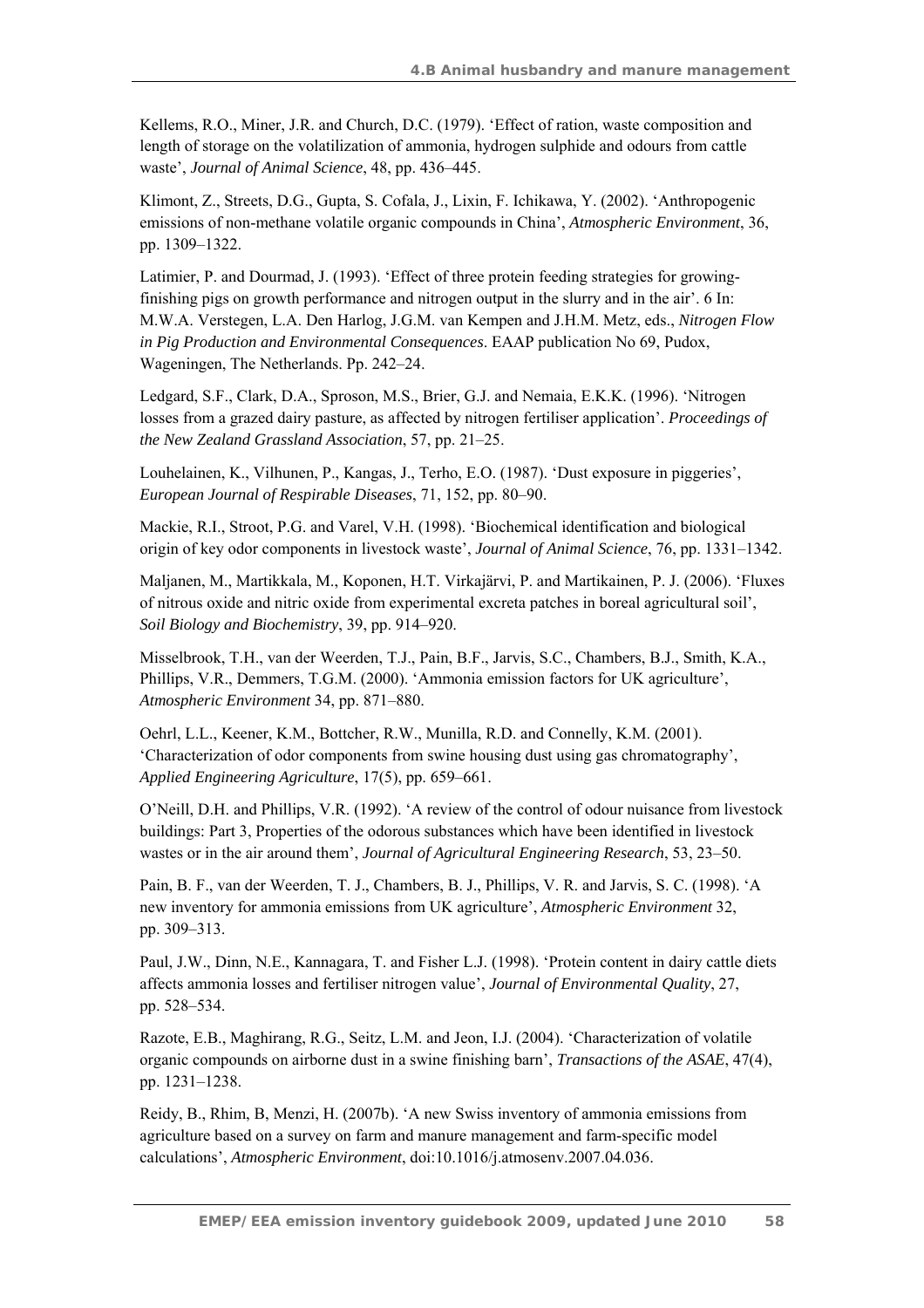Schade, G.W. and Crutzen, P.J. (1995). 'Emissions of aliphatic amines from animal husbandry and their reactions: Potential source of N2O and HCN', *Journal of Atmospheric Chemistry*, 22, pp. 319–346.

Schütz, A., Seedorf, J., Klasmeier, E., Hartung. J. (2004). PM 10 measurements in a turkey barn first results, methods and limitations. 13th World Clean Air and Environmental Protection Congress and Exhibition, London, UK www.tiho-hannover.de/einricht/itt/allgemein/erratum.htm

Schiffman, S., Bennett, J. and Raymer, J. (2001). 'Quantification of odors and odorants from swine operations in North Carolina', *Agriculture and Forest Meteorology*, 108(3), pp. 213–240.

Seedorf, J., Hartung, J. (2001). 'A proposed calculation procedure for the amount of emitted particulate matter from livestock buildings', *Deutsche Tierarztliche Wochenschrift*, 108, pp. 307– 310.

Seinfeld, J.H. (1986). *Atmospheric chemistry and physics of air pollution*. John Wiley and Sons, Inc.,Somerset, NJ, 761pp.

Smits, M.C.J., Valk, H., Elzing, A., Keen, A. (1995). 'Effect of protein nutrition on ammonia emission from a cubicle house for dairy cattle', *Livestock Production Science*, 44, pp. 147–156.

Spinhirne, J.P., Koziel, J.A. and Chirase, N.K. (2003). 'A device for non-invasive on-site sampling of cattle breath with solid-phase microextraction', *Biosystems Engineering*, 84(2), pp. 239–246.

Spinhirne, J.P., Koziel, J.A. and Chirase, N.K. (2004). 'Sampling and analysis of volatile organic compounds in bovine breath by solid-phase microextraction and gas chromatography-mass spectrometry', *Journal of Chromatography* A, 1025(1), pp. 63–69.

Takai, H., Pedersen, S., John sen, J.O., Metz, J.H.M., Groot Koerkamp, P.W.G., Uenk, G.H., Phillips, V.R., Holden, M.R., Sneath, R.W., Short, J.L., White, R.P., Hartung, J., Seedorf, J., Schröder, M., Linkert, K.H., Wathes, C.M. (1998). 'Concentrations and Emissions of Airborne Dust in Livestock Buildings in Northern Europe', *Journal of Agricultural Engineering Research*, 70, pp. 59–77.

Whitehead, D.C., Lockyer, D.R. and Raistrick, N. (1989). 'Volatilization of ammonia from urea applied to soil: influence of hippuric acid and other constituents of livestock urine', *Soil Biology and Biochemistry*, 21, pp. 803–808.

Whitehead, D.C. (1990). 'Atmospheric ammonia in relation to grassland agriculture and livestock production', *Soil Use and Management*, 6, pp. 63–65.

Zahn, J.A., Hatfield, J.L., Do, Y.S., DiSpirito, A.A., Laird, D.A. and Pfeiffer, R.L. (1997). 'Characterization of volatile organic emissions and wastes from a swine production facility', *Journal of Environmental Quality*, 26, pp. 1687–1696.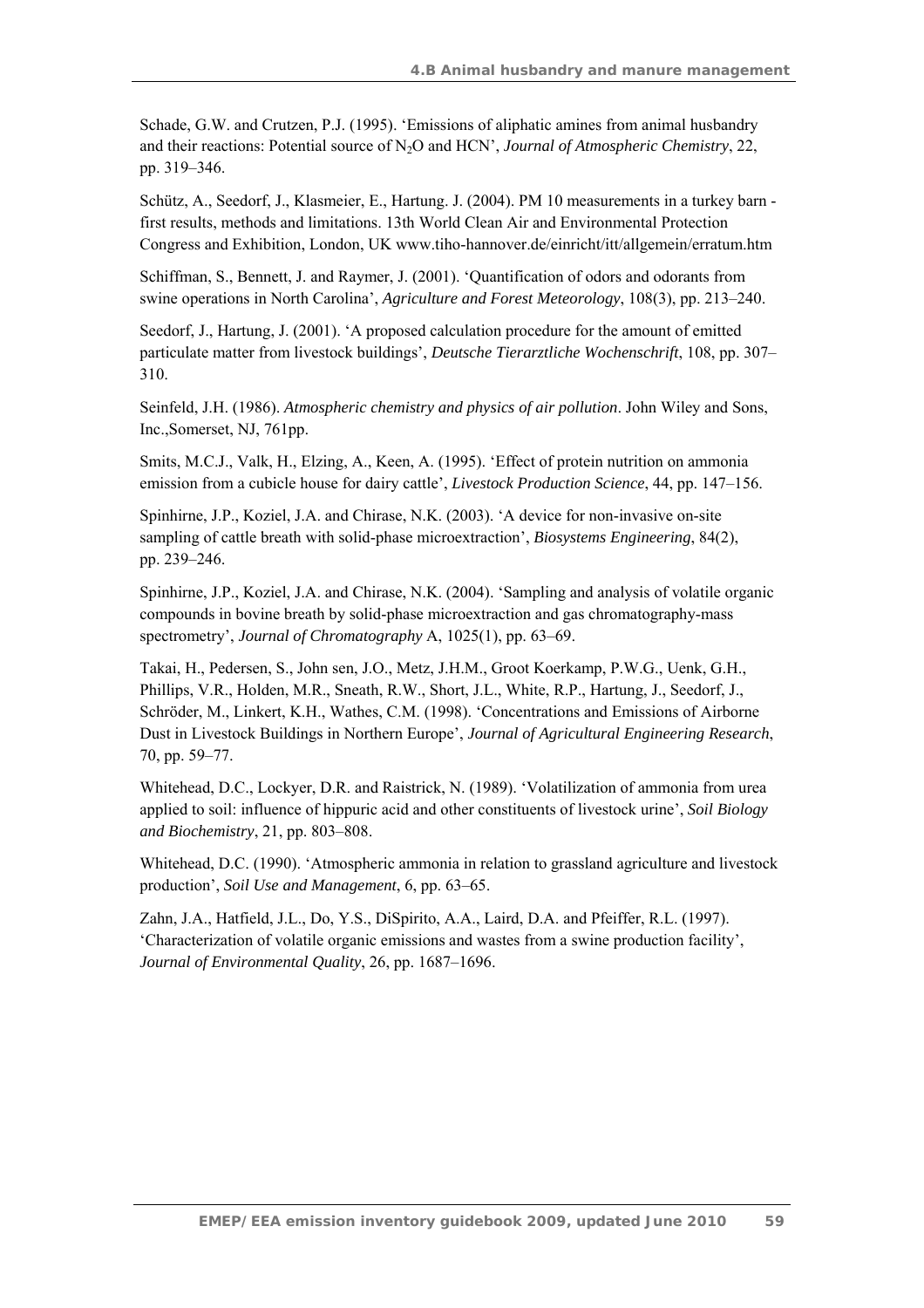# **Appendix B. Emission factor tables**

# **Tier 1 Tables**

#### **Table B–1 Tier 1 emission factors for source category 4.B.1.a Dairy cattle on slurry**

|                            |             | <b>Tier 1 default emission factors</b>                                                                                                                                                                                                                                                                          |       |                         |                                                  |  |  |
|----------------------------|-------------|-----------------------------------------------------------------------------------------------------------------------------------------------------------------------------------------------------------------------------------------------------------------------------------------------------------------|-------|-------------------------|--------------------------------------------------|--|--|
|                            | Code        | Name                                                                                                                                                                                                                                                                                                            |       |                         |                                                  |  |  |
| <b>NFR Source Category</b> | 4.B.01.a    | Dairy cattle - Slurry                                                                                                                                                                                                                                                                                           |       |                         |                                                  |  |  |
| <b>Fuel</b>                | <b>NA</b>   |                                                                                                                                                                                                                                                                                                                 |       |                         |                                                  |  |  |
| <b>Not estimated</b>       | <b>SCCP</b> | $NOx$ , CO, SO <sub>x</sub> , Pb, Cd, Hg, As, Cr, Cu, Ni, Se, Zn, Aldrin, Chlordane, Chlordecone, Dieldrin, Endrin,<br>Heptachlor, Heptabromo-biphenyl, Mirex, Toxaphene, HCH, DDT, PCB, PCDD/F, Benzo(a)pyrene,<br>Benzo(b)fluoranthene, Benzo(k)fluoranthene, Indeno(1,2,3-cd)pyrene, Total 4 PAHs, HCB, PCP, |       |                         |                                                  |  |  |
| Not applicable             | <b>TSP</b>  |                                                                                                                                                                                                                                                                                                                 |       |                         |                                                  |  |  |
| <b>Pollutant</b>           | Value       | <b>Unit</b>                                                                                                                                                                                                                                                                                                     |       | 95% confidence interval | Reference                                        |  |  |
|                            |             |                                                                                                                                                                                                                                                                                                                 | Lower | <b>Upper</b>            |                                                  |  |  |
| <b>NMVOC</b>               | 13.6        | kg $AAP^{-1}$ a <sup>-1</sup>                                                                                                                                                                                                                                                                                   | 3.8   | 23.4                    | Hobbs et al., 2004                               |  |  |
| NH <sub>3</sub>            | 39.3        | kg AAP <sup>-1</sup> $a^{-1}$                                                                                                                                                                                                                                                                                   | 30.7  | 47.9                    | Reidy et al., 2007                               |  |  |
| $PM_{10}$                  | 0.36        | kg AAP <sup>-1</sup> $a^{-1}$                                                                                                                                                                                                                                                                                   | 0.12  | 1.08                    | Schneider and Büscher,<br>2006; Hinz, 2005, 2007 |  |  |
| PM <sub>2.5</sub>          | 0.23        | kg AAP <sup>-1</sup> a <sup>-1</sup>                                                                                                                                                                                                                                                                            | 0.08  | 0.69                    | Schneider and Büscher,<br>2006; Hinz, 2005, 2007 |  |  |
| <b>NO</b>                  | 0.007       | kg AAP <sup>-1</sup> $a^{-1}$                                                                                                                                                                                                                                                                                   | 0.001 | 0.07                    | Reidy et al., 2007 and expert<br>judgement       |  |  |

#### **Table B–2 Tier 1 emission factors for source category 4.B.1.a – Dairy Cattle on solid**

|                            |             | <b>Tier 1 default emission factors</b>                                                                                                                                                   |       |                         |                                                  |  |
|----------------------------|-------------|------------------------------------------------------------------------------------------------------------------------------------------------------------------------------------------|-------|-------------------------|--------------------------------------------------|--|
|                            | Code        | Name                                                                                                                                                                                     |       |                         |                                                  |  |
| <b>NFR Source Category</b> | 4.B.01.a    | Dairy cattle - Solid                                                                                                                                                                     |       |                         |                                                  |  |
| Fuel                       | <b>NA</b>   |                                                                                                                                                                                          |       |                         |                                                  |  |
| <b>Not estimated</b>       |             | $NOx$ , CO, SO <sub>x</sub> , Pb, Cd, Hg, As, Cr, Cu, Ni, Se, Zn, Aldrin, Chlordane, Chlordecone, Dieldrin, Endrin,                                                                      |       |                         |                                                  |  |
|                            | <b>SCCP</b> | Heptachlor, Heptabromo-biphenyl, Mirex, Toxaphene, HCH, DDT, PCB, PCDD/F, Benzo(a)pyrene,<br>Benzo(b)fluoranthene, Benzo(k)fluoranthene, Indeno(1,2,3-cd)pyrene, Total 4 PAHs, HCB, PCP, |       |                         |                                                  |  |
| Not applicable             | TSP         |                                                                                                                                                                                          |       |                         |                                                  |  |
| <b>Pollutant</b>           | Value       | <b>Unit</b>                                                                                                                                                                              |       | 95% confidence interval | Reference                                        |  |
|                            |             |                                                                                                                                                                                          | Lower | <b>Upper</b>            |                                                  |  |
| <b>NMVOC</b>               | 13.6        | $kg$ AAP <sup>-1</sup> a <sup>-1</sup>                                                                                                                                                   | 3.8   | 23.4                    | Hobbs et al., 2004                               |  |
| NH <sub>3</sub>            | 28.7        | kg AAP <sup>-1</sup> a <sup>-1</sup>                                                                                                                                                     | 18.7  | 37.1                    | Reidy et al., 2007                               |  |
| $PM_{10}$                  | 0.36        | kg AAP $1$ a $1$                                                                                                                                                                         | 0.12  | 1.08                    | Schneider and Büscher,<br>2006: Hinz. 2005. 2007 |  |
| PM <sub>2.5</sub>          | 0.23        | kg AAP <sup>-1</sup> $a^{-1}$                                                                                                                                                            | 0.08  | 0.69                    | Schneider and Büscher,<br>2006; Hinz, 2005, 2007 |  |
| <b>NO</b>                  | 0.154       | kg AAP <sup>-1</sup> a <sup>-1</sup>                                                                                                                                                     | 0.015 | 1.54                    | Reidy et al., 2007 and expert<br>judgement       |  |

## **Table B–3 Tier 1 emission factors for source category 4.B.1.b Other cattle on slurry**

| <b>Tier 1 default emission factors</b> |             |                                                                                                                                                                                                                                                                                                                 |                         |              |                                                  |  |  |
|----------------------------------------|-------------|-----------------------------------------------------------------------------------------------------------------------------------------------------------------------------------------------------------------------------------------------------------------------------------------------------------------|-------------------------|--------------|--------------------------------------------------|--|--|
|                                        | Code        | Name                                                                                                                                                                                                                                                                                                            |                         |              |                                                  |  |  |
| <b>NFR Source Category</b>             | 4.B.01.b    | Other cattle - Slurry                                                                                                                                                                                                                                                                                           |                         |              |                                                  |  |  |
| <b>Fuel</b>                            | <b>NA</b>   |                                                                                                                                                                                                                                                                                                                 |                         |              |                                                  |  |  |
| <b>Not estimated</b>                   | <b>SCCP</b> | $NOx$ , CO, SO <sub>x</sub> , Pb, Cd, Hg, As, Cr, Cu, Ni, Se, Zn, Aldrin, Chlordane, Chlordecone, Dieldrin, Endrin,<br>Heptachlor, Heptabromo-biphenyl, Mirex, Toxaphene, HCH, DDT, PCB, PCDD/F, Benzo(a)pyrene,<br>Benzo(b)fluoranthene, Benzo(k)fluoranthene, Indeno(1,2,3-cd)pyrene, Total 4 PAHs, HCB, PCP, |                         |              |                                                  |  |  |
| Not applicable                         | <b>TSP</b>  |                                                                                                                                                                                                                                                                                                                 |                         |              |                                                  |  |  |
| <b>Pollutant</b>                       | Value       | <b>Unit</b>                                                                                                                                                                                                                                                                                                     | 95% confidence interval |              | Reference                                        |  |  |
|                                        |             |                                                                                                                                                                                                                                                                                                                 | Lower                   | <b>Upper</b> |                                                  |  |  |
| <b>NMVOC</b>                           | 7.4         | $kg$ AAP <sup>-1</sup> a <sup>-1</sup>                                                                                                                                                                                                                                                                          | 1.3                     | 21.3         | Hobbs et al., 2004                               |  |  |
| NH <sub>3</sub>                        | 13.4        | kg AAP <sup>-1</sup> $a-1$                                                                                                                                                                                                                                                                                      | 10.5                    | 16.3         | Reidy et al., 2007                               |  |  |
| $PM_{10}$                              | 0.24        | ka AAP $1$ a $1$                                                                                                                                                                                                                                                                                                | 0.08                    | 0.72         | Schneider and Büscher,<br>2006; Hinz, 2005, 2007 |  |  |
| PM <sub>2.5</sub>                      | 0.16        | kg AAP <sup>-1</sup> $a-1$                                                                                                                                                                                                                                                                                      | 0.05                    | 0.48         | Schneider and Büscher,<br>2006; Hinz, 2005, 2007 |  |  |
| <b>NO</b>                              | 0.002       | kg AAP <sup>-1</sup> a <sup>-1</sup>                                                                                                                                                                                                                                                                            | 0.0002                  | 0.02         | Reidy et al., 2007 and expert<br>judgement       |  |  |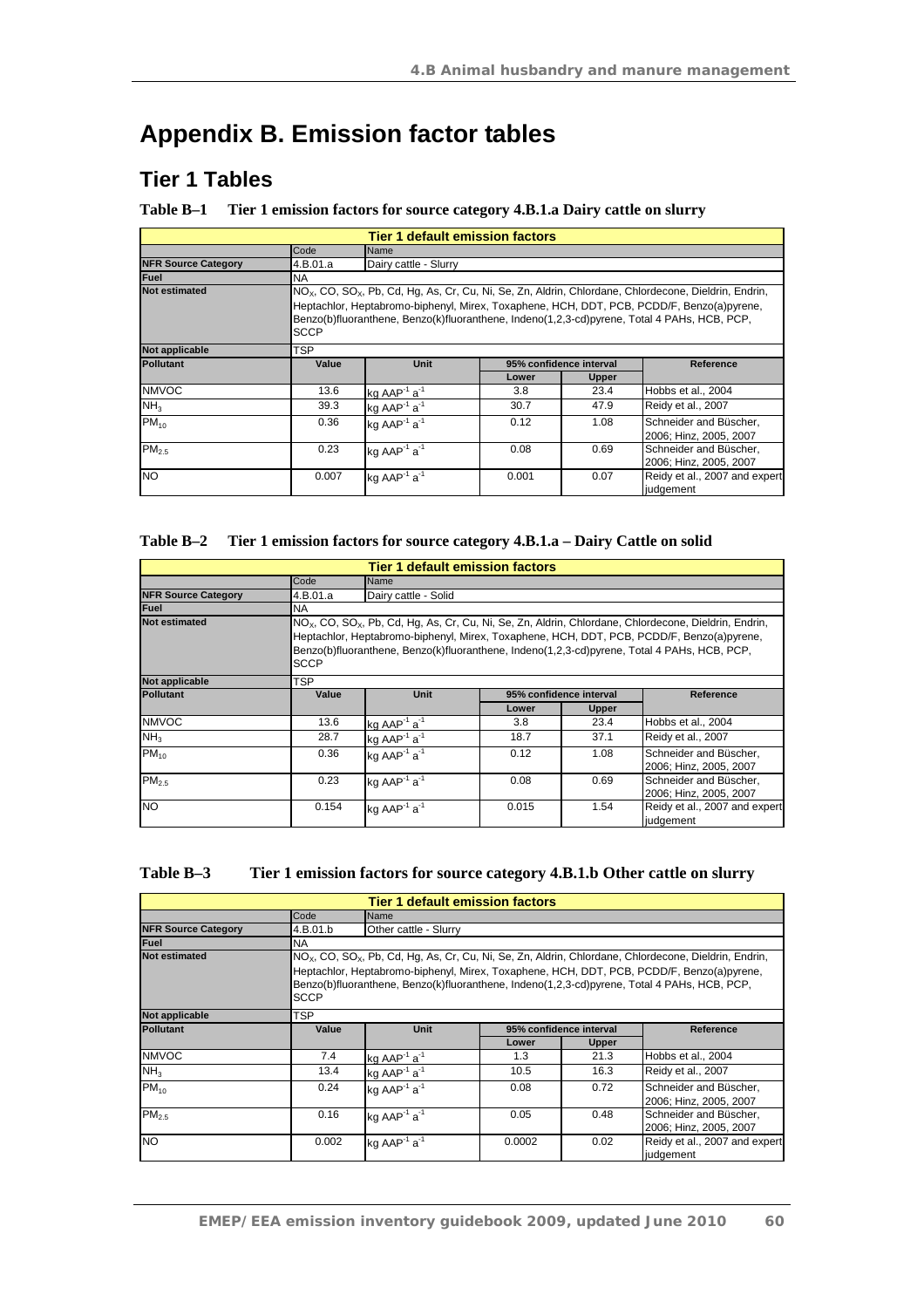|                            |             | <b>Tier 1 default emission factors</b>                                                                                                                                                                                                                                                                                    |       |                         |                                                  |  |  |
|----------------------------|-------------|---------------------------------------------------------------------------------------------------------------------------------------------------------------------------------------------------------------------------------------------------------------------------------------------------------------------------|-------|-------------------------|--------------------------------------------------|--|--|
|                            | Code        | Name                                                                                                                                                                                                                                                                                                                      |       |                         |                                                  |  |  |
| <b>NFR Source Category</b> | 4.B.01.b    | Other cattle - Solid                                                                                                                                                                                                                                                                                                      |       |                         |                                                  |  |  |
| <b>Fuel</b>                | <b>NA</b>   |                                                                                                                                                                                                                                                                                                                           |       |                         |                                                  |  |  |
| <b>Not estimated</b>       | <b>SCCP</b> | NO <sub>x</sub> , CO, SO <sub>x</sub> , Pb, Cd, Hg, As, Cr, Cu, Ni, Se, Zn, Aldrin, Chlordane, Chlordecone, Dieldrin, Endrin,<br>Heptachlor, Heptabromo-biphenyl, Mirex, Toxaphene, HCH, DDT, PCB, PCDD/F, Benzo(a)pyrene,<br>Benzo(b)fluoranthene, Benzo(k)fluoranthene, Indeno(1,2,3-cd)pyrene, Total 4 PAHs, HCB, PCP, |       |                         |                                                  |  |  |
| Not applicable             | TSP         |                                                                                                                                                                                                                                                                                                                           |       |                         |                                                  |  |  |
| <b>Pollutant</b>           | Value       | <b>Unit</b>                                                                                                                                                                                                                                                                                                               |       | 95% confidence interval | Reference                                        |  |  |
|                            |             |                                                                                                                                                                                                                                                                                                                           | Lower | <b>Upper</b>            |                                                  |  |  |
| <b>NMVOC</b>               | 7.4         | kg $AAP^{-1}$ a <sup>-1</sup>                                                                                                                                                                                                                                                                                             | 1.3   | 21.3                    | Hobbs et al., 2004                               |  |  |
| NH <sub>3</sub>            | 9.2         | kg AAP <sup>-1</sup> $a^{-1}$                                                                                                                                                                                                                                                                                             | 5.9   | 11.7                    | Reidy et al., 2007                               |  |  |
| $PM_{10}$                  | 0.24        | kg AAP $1$ a $1$                                                                                                                                                                                                                                                                                                          | 0.08  | 0.72                    | Schneider and Büscher,<br>2006; Hinz, 2005, 2007 |  |  |
| PM <sub>2.5</sub>          | 0.16        | kg AAP <sup>-1</sup> a <sup>-1</sup>                                                                                                                                                                                                                                                                                      | 0.05  | 0.48                    | Schneider and Büscher,<br>2006; Hinz, 2005, 2007 |  |  |
| <b>NO</b>                  | 0.094       | kg AAP <sup>1</sup> $a^{-1}$                                                                                                                                                                                                                                                                                              | 0.009 | 0.94                    | Reidy et al., 2007 and expert<br>judgement       |  |  |

| Table B–4 | Tier 1 emission factors for source category 4.B.1.b Other cattle on solid |
|-----------|---------------------------------------------------------------------------|
|-----------|---------------------------------------------------------------------------|

| Table B–5 | Tier 1 emission factors for source category 4.B.2 Buffalo |
|-----------|-----------------------------------------------------------|
|-----------|-----------------------------------------------------------|

|                            |                                                                                                                                                                                                                                                                                                                                       | <b>Tier 1 default emission factors</b> |       |                         |                                                  |  |
|----------------------------|---------------------------------------------------------------------------------------------------------------------------------------------------------------------------------------------------------------------------------------------------------------------------------------------------------------------------------------|----------------------------------------|-------|-------------------------|--------------------------------------------------|--|
|                            | Code                                                                                                                                                                                                                                                                                                                                  | <b>Name</b>                            |       |                         |                                                  |  |
| <b>NFR Source Category</b> | 4.B.02                                                                                                                                                                                                                                                                                                                                | <b>Buffalo</b>                         |       |                         |                                                  |  |
| Fuel                       | <b>NA</b>                                                                                                                                                                                                                                                                                                                             |                                        |       |                         |                                                  |  |
| <b>Not estimated</b>       | $NOx$ , CO, NMVOC, SO <sub>x</sub> , Pb, Cd, Hg, As, Cr, Cu, Ni, Se, Zn, Aldrin, Chlordane, Chlordecone, Dieldrin,<br>Endrin, Heptachlor, Heptabromo-biphenyl, Mirex, Toxaphene, HCH, DDT, PCB, PCDD/F,<br>Benzo(a)pyrene, Benzo(b)fluoranthene, Benzo(k)fluoranthene, Indeno(1,2,3-cd)pyrene, Total 4 PAHs,<br><b>HCB, PCP, SCCP</b> |                                        |       |                         |                                                  |  |
| Not applicable             | TSP, $PM_{10}$ , $PM_{2.5}$                                                                                                                                                                                                                                                                                                           |                                        |       |                         |                                                  |  |
| <b>Pollutant</b>           | Value                                                                                                                                                                                                                                                                                                                                 | <b>Unit</b>                            |       | 95% confidence interval | Reference                                        |  |
|                            |                                                                                                                                                                                                                                                                                                                                       |                                        | Lower | <b>Upper</b>            |                                                  |  |
| N <sub>H</sub>             | 9.0                                                                                                                                                                                                                                                                                                                                   | kg AAP <sup>-1</sup> a <sup>-1</sup>   | 2.25  | 15.75                   | Schneider and Büscher,<br>2006; Hinz, 2005, 2007 |  |
| <b>NO</b>                  | 0.043                                                                                                                                                                                                                                                                                                                                 | kg $AAP^{-1}a^{-1}$                    | 0.004 | 0.43                    | Reidy et al., 2007 and expert<br>judgement       |  |

## **Table B–6 Tier 1 emission factors for source category 4.B.3 and 4.B.4 Sheep and goats on solid**

| <b>Tier 1 default emission factors</b> |                         |                                                                                                                                                                                                                                                                                                                           |       |                         |                                                   |  |  |  |
|----------------------------------------|-------------------------|---------------------------------------------------------------------------------------------------------------------------------------------------------------------------------------------------------------------------------------------------------------------------------------------------------------------------|-------|-------------------------|---------------------------------------------------|--|--|--|
|                                        | Code                    | Name                                                                                                                                                                                                                                                                                                                      |       |                         |                                                   |  |  |  |
| <b>NFR Source Category</b>             | 4.B.03                  | Sheep                                                                                                                                                                                                                                                                                                                     |       |                         |                                                   |  |  |  |
| Fuel                                   | <b>NA</b>               |                                                                                                                                                                                                                                                                                                                           |       |                         |                                                   |  |  |  |
| <b>Not estimated</b>                   | <b>SCCP</b>             | NO <sub>x</sub> , CO, SO <sub>x</sub> , Pb, Cd, Hg, As, Cr, Cu, Ni, Se, Zn, Aldrin, Chlordane, Chlordecone, Dieldrin, Endrin,<br>Heptachlor, Heptabromo-biphenyl, Mirex, Toxaphene, HCH, DDT, PCB, PCDD/F, Benzo(a)pyrene,<br>Benzo(b)fluoranthene, Benzo(k)fluoranthene, Indeno(1,2,3-cd)pyrene, Total 4 PAHs, HCB, PCP, |       |                         |                                                   |  |  |  |
| Not applicable                         | $TSP, PM_{10}, PM_{25}$ |                                                                                                                                                                                                                                                                                                                           |       |                         |                                                   |  |  |  |
| <b>Pollutant</b>                       | Value                   | Unit                                                                                                                                                                                                                                                                                                                      |       | 95% confidence interval | Reference                                         |  |  |  |
|                                        |                         |                                                                                                                                                                                                                                                                                                                           | Lower | <b>Upper</b>            |                                                   |  |  |  |
| <b>NMVOC</b>                           | 0.2                     | ka AAP <sup>-1</sup> a <sup>-1</sup>                                                                                                                                                                                                                                                                                      | < 0.1 | 0.4                     | Hobbs et al., 2004                                |  |  |  |
| NH <sub>3</sub>                        | 1.4                     | kg AAP <sup>-1</sup> a <sup>-1</sup>                                                                                                                                                                                                                                                                                      | 0.6   | $\mathcal{P}$           | Reidy et al., 2007                                |  |  |  |
| <b>NO</b>                              | 0.005                   | kg $AAP^{-1}a^{-1}$                                                                                                                                                                                                                                                                                                       | 0.001 | 0.05                    | Reidy et al., 2007 and expert<br><i>iudgement</i> |  |  |  |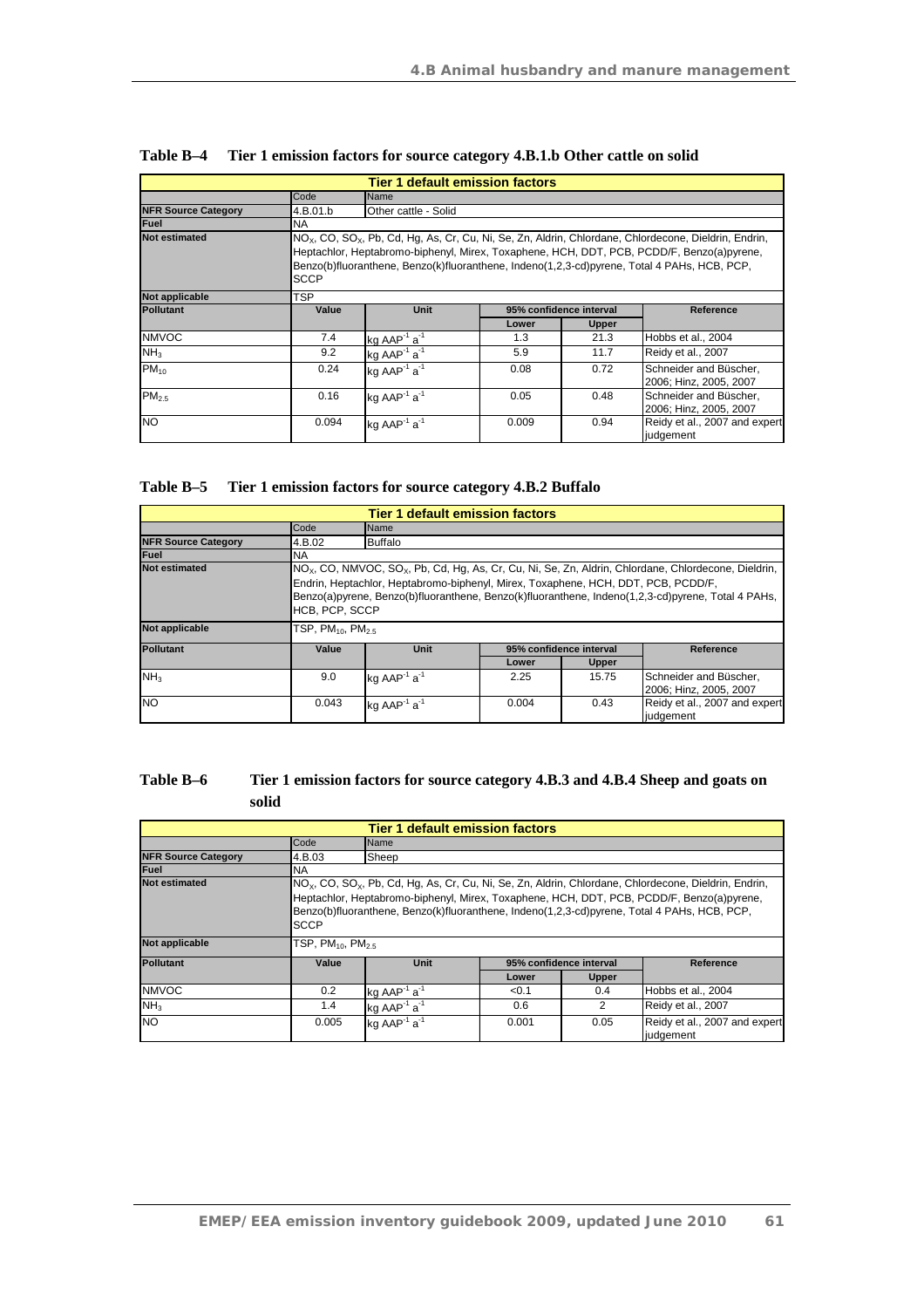|                            |                  | Tier 1 default emission factors                                                   |                         |                         |                                                                                                                                                                                                                                    |  |  |  |
|----------------------------|------------------|-----------------------------------------------------------------------------------|-------------------------|-------------------------|------------------------------------------------------------------------------------------------------------------------------------------------------------------------------------------------------------------------------------|--|--|--|
|                            | Code             | Name                                                                              |                         |                         |                                                                                                                                                                                                                                    |  |  |  |
| <b>NFR Source Category</b> | 4.B.06<br>4.B.07 | Horses (Solid)                                                                    | Mules and Asses (Solid) |                         |                                                                                                                                                                                                                                    |  |  |  |
| <b>Fuel</b>                | <b>NA</b>        |                                                                                   |                         |                         |                                                                                                                                                                                                                                    |  |  |  |
| <b>Not estimated</b>       | HCB, PCP, SCCP   | Endrin, Heptachlor, Heptabromo-biphenyl, Mirex, Toxaphene, HCH, DDT, PCB, PCDD/F, |                         |                         | INO <sub>x</sub> , CO, NMVOC, SO <sub>x</sub> , Pb, Cd, Hg, As, Cr, Cu, Ni, Se, Zn, Aldrin, Chlordane, Chlordecone, Dieldrin,<br>Benzo(a)pyrene, Benzo(b)fluoranthene, Benzo(k)fluoranthene, Indeno(1,2,3-cd)pyrene, Total 4 PAHs, |  |  |  |
| Not applicable             | TSP              |                                                                                   |                         |                         |                                                                                                                                                                                                                                    |  |  |  |
| <b>Pollutant</b>           | Value            | Unit                                                                              |                         | 95% confidence interval | Reference                                                                                                                                                                                                                          |  |  |  |
|                            |                  |                                                                                   | Lower                   | <b>Upper</b>            |                                                                                                                                                                                                                                    |  |  |  |
| NH <sub>3</sub>            | 14.8             | kg AAP <sup>-1</sup> a <sup>-1</sup>                                              | 10.3                    | 17.9                    | Reidy et al., 2007                                                                                                                                                                                                                 |  |  |  |
| $PM_{10}$                  | 0.18             | kg AAP $1$ a <sup>-1</sup>                                                        | 0.06                    | 0.54                    | Schneider and Büscher,<br>2006; Hinz, 2005, 2007                                                                                                                                                                                   |  |  |  |
| PM <sub>2.5</sub>          | 0.12             | kg AAP <sup>-1</sup> a <sup>-1</sup>                                              | 0.04                    | 0.36                    | Schneider and Büscher,<br>2006; Hinz, 2005, 2007                                                                                                                                                                                   |  |  |  |
| <b>NO</b>                  | 0.131            | kg AAP <sup>-1</sup> a <sup>-1</sup>                                              | 0.013                   | 1.31                    | Reidy et al., 2007 and expert<br>judgement                                                                                                                                                                                         |  |  |  |

| <b>Table B–7</b> | Tier 1 emission factors for source category 4.B.6 and 4.B.7 Horses and mules on |
|------------------|---------------------------------------------------------------------------------|
|                  | solid                                                                           |

| Table B-8<br>Tier 1 emission factors for source category 4.B.8 Fattening pigs on slurry |  |
|-----------------------------------------------------------------------------------------|--|
|-----------------------------------------------------------------------------------------|--|

|                            |             |                                                                                                                                                                                                                                                                                                                           | <b>Tier 1 default emission factors</b> |                         |                                                  |  |  |
|----------------------------|-------------|---------------------------------------------------------------------------------------------------------------------------------------------------------------------------------------------------------------------------------------------------------------------------------------------------------------------------|----------------------------------------|-------------------------|--------------------------------------------------|--|--|
|                            | Code        | Name                                                                                                                                                                                                                                                                                                                      |                                        |                         |                                                  |  |  |
| <b>NFR Source Category</b> | 4.B.08      | Swine (Fattening Pigs - slurry)                                                                                                                                                                                                                                                                                           |                                        |                         |                                                  |  |  |
| <b>Fuel</b>                | <b>NA</b>   |                                                                                                                                                                                                                                                                                                                           |                                        |                         |                                                  |  |  |
| <b>Not estimated</b>       | <b>SCCP</b> | NO <sub>x</sub> , CO, SO <sub>x</sub> , Pb, Cd, Hg, As, Cr, Cu, Ni, Se, Zn, Aldrin, Chlordane, Chlordecone, Dieldrin, Endrin,<br>Heptachlor, Heptabromo-biphenyl, Mirex, Toxaphene, HCH, DDT, PCB, PCDD/F, Benzo(a)pyrene,<br>Benzo(b)fluoranthene, Benzo(k)fluoranthene, Indeno(1,2,3-cd)pyrene, Total 4 PAHs, HCB, PCP, |                                        |                         |                                                  |  |  |
| Not applicable             | TSP         |                                                                                                                                                                                                                                                                                                                           |                                        |                         |                                                  |  |  |
| <b>Pollutant</b>           | Value       | Unit                                                                                                                                                                                                                                                                                                                      |                                        | 95% confidence interval | Reference                                        |  |  |
|                            |             |                                                                                                                                                                                                                                                                                                                           | Lower                                  | Upper                   |                                                  |  |  |
| <b>NMVOC</b>               | 3.9         | kg AAP <sup>-1</sup> a <sup>-1</sup>                                                                                                                                                                                                                                                                                      | 0.9                                    | 6.9                     | Hobbs et al., 2004                               |  |  |
| NH <sub>3</sub>            | 6.7         | kg AAP <sup>-1</sup> $a^{-1}$                                                                                                                                                                                                                                                                                             | 5.12                                   | 8.28                    | Reidy et al., 2007                               |  |  |
| $PM_{10}$                  | 0.5         | kg AAP <sup>-1</sup> $a^{-1}$                                                                                                                                                                                                                                                                                             | 0.17                                   | 1.50                    | Schneider and Büscher,<br>2006; Hinz, 2005, 2007 |  |  |
| PM <sub>2.5</sub>          | 0.08        | kg AAP <sup>-1</sup> a <sup>-1</sup>                                                                                                                                                                                                                                                                                      | 0.03                                   | 0.24                    | Schneider and Büscher,<br>2006; Hinz, 2005, 2007 |  |  |
| <b>NO</b>                  | 0.001       | kg AAP <sup>-1</sup> a <sup>-1</sup>                                                                                                                                                                                                                                                                                      | 0.0001                                 | 0.01                    | Reidy et al., 2007 and expert<br>judgement       |  |  |

| Table B-9                                                                                                       | Tier 1 emission factors for source category 4.B.8 Fattening pigs on solid |  |  |  |  |
|-----------------------------------------------------------------------------------------------------------------|---------------------------------------------------------------------------|--|--|--|--|
| the contract of the contract of the contract of the contract of the contract of the contract of the contract of |                                                                           |  |  |  |  |

|                            |             |                                                                                                                                                                                                                                                                                                                           | Tier 1 default emission factors |                         |                                                  |  |  |
|----------------------------|-------------|---------------------------------------------------------------------------------------------------------------------------------------------------------------------------------------------------------------------------------------------------------------------------------------------------------------------------|---------------------------------|-------------------------|--------------------------------------------------|--|--|
|                            | Code        | Name                                                                                                                                                                                                                                                                                                                      |                                 |                         |                                                  |  |  |
| <b>NFR Source Category</b> | 4.B.08      | Swine (Fattening Pigs - Solid)                                                                                                                                                                                                                                                                                            |                                 |                         |                                                  |  |  |
| <b>Fuel</b>                | <b>NA</b>   |                                                                                                                                                                                                                                                                                                                           |                                 |                         |                                                  |  |  |
| <b>Not estimated</b>       | <b>SCCP</b> | NO <sub>x</sub> , CO, SO <sub>x</sub> , Pb, Cd, Hg, As, Cr, Cu, Ni, Se, Zn, Aldrin, Chlordane, Chlordecone, Dieldrin, Endrin,<br>Heptachlor, Heptabromo-biphenyl, Mirex, Toxaphene, HCH, DDT, PCB, PCDD/F, Benzo(a)pyrene,<br>Benzo(b)fluoranthene, Benzo(k)fluoranthene, Indeno(1,2,3-cd)pyrene, Total 4 PAHs, HCB, PCP, |                                 |                         |                                                  |  |  |
| Not applicable             | TSP         |                                                                                                                                                                                                                                                                                                                           |                                 |                         |                                                  |  |  |
| <b>Pollutant</b>           | Value       | <b>Unit</b>                                                                                                                                                                                                                                                                                                               |                                 | 95% confidence interval | Reference                                        |  |  |
|                            |             |                                                                                                                                                                                                                                                                                                                           | Lower                           | Upper                   |                                                  |  |  |
| <b>NMVOC</b>               | 3.9         | $kg$ AAP <sup>-1</sup> a <sup>-1</sup>                                                                                                                                                                                                                                                                                    | 0.9                             | 6.9                     | Hobbs et al., 2004                               |  |  |
| NH <sub>3</sub>            | 6.5         | kg AAP <sup>-1</sup> a <sup>-1</sup>                                                                                                                                                                                                                                                                                      | 1.8                             | 7.2                     | Reidy et al., 2007                               |  |  |
| $PM_{10}$                  | 0.5         | kg AAP <sup>-1</sup> $a^{-1}$                                                                                                                                                                                                                                                                                             | 0.17                            | 1.5                     | Schneider and Büscher,<br>2006; Hinz, 2005, 2007 |  |  |
| PM <sub>2.5</sub>          | 0.08        | kg AAP <sup>-1</sup> $a^{-1}$                                                                                                                                                                                                                                                                                             | 0.03                            | 0.24                    | Schneider and Büscher.<br>2006; Hinz, 2005, 2007 |  |  |
| <b>NO</b>                  | 0.045       | kg AAP <sup>-1</sup> a <sup>-1</sup>                                                                                                                                                                                                                                                                                      | 0.005                           | 0.45                    | Reidy et al., 2007 and expert<br>judgement       |  |  |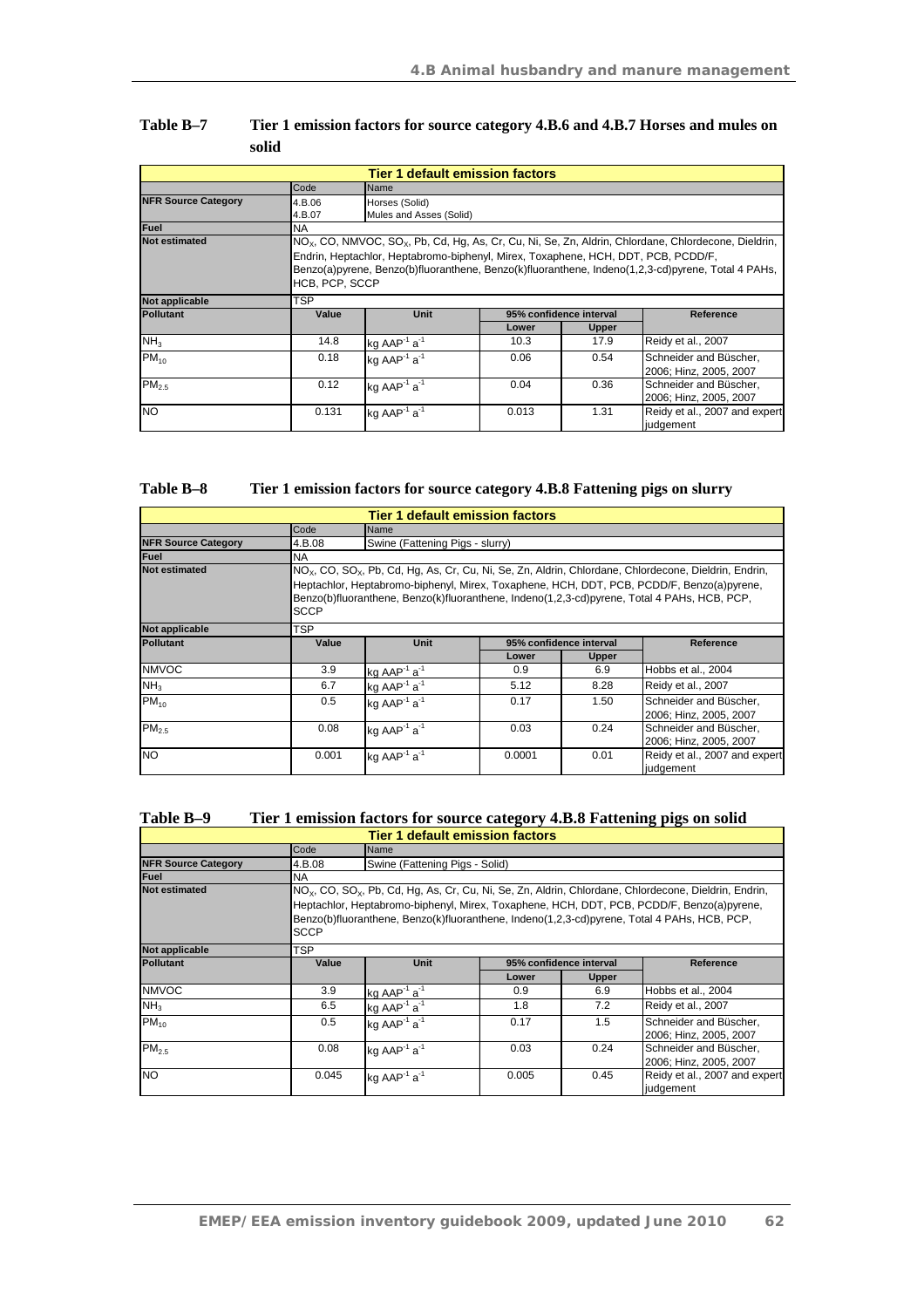| <b>Tier 1 default emission factors</b> |             |                                      |        |                         |                                                                                                                                                                                                                                                                                                                           |  |
|----------------------------------------|-------------|--------------------------------------|--------|-------------------------|---------------------------------------------------------------------------------------------------------------------------------------------------------------------------------------------------------------------------------------------------------------------------------------------------------------------------|--|
|                                        | Code        | Name                                 |        |                         |                                                                                                                                                                                                                                                                                                                           |  |
| <b>NFR Source Category</b>             | 4.B.08      | Swine (Sows - slurry)                |        |                         |                                                                                                                                                                                                                                                                                                                           |  |
| <b>Fuel</b>                            | <b>NA</b>   |                                      |        |                         |                                                                                                                                                                                                                                                                                                                           |  |
| <b>Not estimated</b>                   | <b>SCCP</b> |                                      |        |                         | NO <sub>x</sub> , CO, SO <sub>x</sub> , Pb, Cd, Hg, As, Cr, Cu, Ni, Se, Zn, Aldrin, Chlordane, Chlordecone, Dieldrin, Endrin,<br>Heptachlor, Heptabromo-biphenyl, Mirex, Toxaphene, HCH, DDT, PCB, PCDD/F, Benzo(a)pyrene,<br>Benzo(b)fluoranthene, Benzo(k)fluoranthene, Indeno(1,2,3-cd)pyrene, Total 4 PAHs, HCB, PCP, |  |
| Not applicable                         | TSP         |                                      |        |                         |                                                                                                                                                                                                                                                                                                                           |  |
| <b>Pollutant</b>                       | Value       | <b>Unit</b>                          |        | 95% confidence interval | <b>Reference</b>                                                                                                                                                                                                                                                                                                          |  |
|                                        |             |                                      | Lower  | Upper                   |                                                                                                                                                                                                                                                                                                                           |  |
| <b>NMVOC</b>                           | 13.3        | kg $AAP^{-1}a^{-1}$                  | 2.7    | 24                      | Hobbs et al., 2004                                                                                                                                                                                                                                                                                                        |  |
| NH <sub>3</sub>                        | 15.8        | kg AAP <sup>-1</sup> $a^{-1}$        | 12     | 19.6                    | Reidy et al., 2007                                                                                                                                                                                                                                                                                                        |  |
| $PM_{10}$                              | 0.58        | kg AAP $1$ a $1$                     | 0.15   | 1.35                    | Schneider and Büscher,<br>2006; Hinz, 2005, 2007                                                                                                                                                                                                                                                                          |  |
| PM <sub>2.5</sub>                      | 0.09        | kg AAP <sup>-1</sup> a <sup>-1</sup> | 0.02   | 0.21                    | Schneider and Büscher,<br>2006; Hinz, 2005, 2007                                                                                                                                                                                                                                                                          |  |
| <b>NO</b>                              | 0.004       | kg AAP <sup>-1</sup> a <sup>-1</sup> | 0.0004 | 0.04                    | Reidy et al., 2007 and expert<br>judgement                                                                                                                                                                                                                                                                                |  |

|  |  |  | Table B-10 Tier 1 emission factors for source category 4.B.8 Sows on slurry |  |
|--|--|--|-----------------------------------------------------------------------------|--|
|  |  |  |                                                                             |  |

**Table B–11 Tier 1 emission factors for source category 4.B.8 Sows on solid** 

| <b>Tier 1 default emission factors</b> |             |                                                                                                                                                                                                                                                                                                                           |       |                         |                                                  |  |
|----------------------------------------|-------------|---------------------------------------------------------------------------------------------------------------------------------------------------------------------------------------------------------------------------------------------------------------------------------------------------------------------------|-------|-------------------------|--------------------------------------------------|--|
|                                        | Code        | Name                                                                                                                                                                                                                                                                                                                      |       |                         |                                                  |  |
| <b>NFR Source Category</b>             | 4.B.08      | Swine (Sows - solid)                                                                                                                                                                                                                                                                                                      |       |                         |                                                  |  |
| <b>Fuel</b>                            | <b>NA</b>   |                                                                                                                                                                                                                                                                                                                           |       |                         |                                                  |  |
| <b>Not estimated</b>                   | <b>SCCP</b> | NO <sub>x</sub> , CO, SO <sub>x</sub> , Pb, Cd, Hg, As, Cr, Cu, Ni, Se, Zn, Aldrin, Chlordane, Chlordecone, Dieldrin, Endrin,<br>Heptachlor, Heptabromo-biphenyl, Mirex, Toxaphene, HCH, DDT, PCB, PCDD/F, Benzo(a)pyrene,<br>Benzo(b)fluoranthene, Benzo(k)fluoranthene, Indeno(1,2,3-cd)pyrene, Total 4 PAHs, HCB, PCP, |       |                         |                                                  |  |
| Not applicable                         | <b>TSP</b>  |                                                                                                                                                                                                                                                                                                                           |       |                         |                                                  |  |
| <b>Pollutant</b>                       | Value       | <b>Unit</b>                                                                                                                                                                                                                                                                                                               |       | 95% confidence interval | Reference                                        |  |
|                                        |             |                                                                                                                                                                                                                                                                                                                           | Lower | <b>Upper</b>            |                                                  |  |
| <b>NMVOC</b>                           | 13.3        | kg $AAP^{-1}a^{-1}$                                                                                                                                                                                                                                                                                                       | 2.7   | 24                      | Hobbs et al., 2004                               |  |
| NH <sub>3</sub>                        | 18.2        | ka AAP $1$ a $1$                                                                                                                                                                                                                                                                                                          | 6.1   | 24.5                    | Reidy et al., 2007                               |  |
| $PM_{10}$                              | 0.58        | kg AAP <sup>-1</sup> a <sup>-1</sup>                                                                                                                                                                                                                                                                                      | 0.2   | 1.74                    | Schneider and Büscher,<br>2006; Hinz, 2005, 2007 |  |
| PM <sub>2.5</sub>                      | 0.09        | kg AAP <sup>-1</sup> a <sup>-1</sup>                                                                                                                                                                                                                                                                                      | 0.03  | 0.27                    | Schneider and Büscher,<br>2006; Hinz, 2005, 2007 |  |
| <b>NO</b>                              | 0.132       | kg AAP <sup>-1</sup> a <sup>-1</sup>                                                                                                                                                                                                                                                                                      | 0.013 | 1.32                    | Reidy et al., 2007 and expert<br>judgement       |  |

| Table B-12 | Tier 1 emission factors for source category 4.B.9.a Laying hens on slurry |
|------------|---------------------------------------------------------------------------|
|------------|---------------------------------------------------------------------------|

| <b>Tier 1 default emission factors</b> |                                                                                                                                                                                                                                                                                                                                          |                                      |         |                         |                                                  |  |  |
|----------------------------------------|------------------------------------------------------------------------------------------------------------------------------------------------------------------------------------------------------------------------------------------------------------------------------------------------------------------------------------------|--------------------------------------|---------|-------------------------|--------------------------------------------------|--|--|
|                                        | Code                                                                                                                                                                                                                                                                                                                                     | Name                                 |         |                         |                                                  |  |  |
| <b>NFR Source Category</b>             | 4.B.09.a                                                                                                                                                                                                                                                                                                                                 | Laying hens - slurry                 |         |                         |                                                  |  |  |
| <b>Fuel</b>                            | <b>NA</b>                                                                                                                                                                                                                                                                                                                                |                                      |         |                         |                                                  |  |  |
| <b>Not estimated</b>                   | NO <sub>x</sub> , CO, SO <sub>x</sub> , Pb, Cd, Hg, As, Cr, Cu, Ni, Se, Zn, Aldrin, Chlordane, Chlordecone, Dieldrin, Endrin,<br>Heptachlor, Heptabromo-biphenyl, Mirex, Toxaphene, HCH, DDT, PCB, PCDD/F, Benzo(a)pyrene,<br>Benzo(b)fluoranthene, Benzo(k)fluoranthene, Indeno(1,2,3-cd)pyrene, Total 4 PAHs, HCB, PCP,<br><b>SCCP</b> |                                      |         |                         |                                                  |  |  |
| Not applicable                         | <b>TSP</b>                                                                                                                                                                                                                                                                                                                               |                                      |         |                         |                                                  |  |  |
| <b>Pollutant</b>                       | Value                                                                                                                                                                                                                                                                                                                                    | <b>Unit</b>                          |         | 95% confidence interval | Reference                                        |  |  |
|                                        |                                                                                                                                                                                                                                                                                                                                          |                                      | Lower   | Upper                   |                                                  |  |  |
| <b>NMVOC</b>                           | 0.3                                                                                                                                                                                                                                                                                                                                      | kg AAP $1$ a <sup>1</sup>            | 0.2     | 0.6                     | Hobbs et al., 2004                               |  |  |
| NH <sub>3</sub>                        | 0.48                                                                                                                                                                                                                                                                                                                                     | kg AAP <sup>-1</sup> a <sup>-1</sup> | 0.22    | 0.59                    | Reidy et al., 2007                               |  |  |
| $PM_{10}$                              | 0.017                                                                                                                                                                                                                                                                                                                                    | kg AAP <sup>-1</sup> $a^{-1}$        | 0.01    | 0.05                    | Schneider and Büscher,<br>2006; Hinz, 2005, 2007 |  |  |
| PM <sub>2.5</sub>                      | 0.002                                                                                                                                                                                                                                                                                                                                    | kg AAP <sup>-1</sup> a <sup>-1</sup> | 0.001   | 0.006                   | Schneider and Büscher,<br>2006; Hinz, 2005, 2007 |  |  |
| <b>NO</b>                              | 0.0001                                                                                                                                                                                                                                                                                                                                   | kg AAP <sup>-1</sup> a <sup>-1</sup> | 0.00001 | 0.001                   | Reidy et al., 2007 and expert<br>judgement       |  |  |

#### **Table B–13 Tier 1 emission factors for source category 4.B.9.a Laying hens on solid**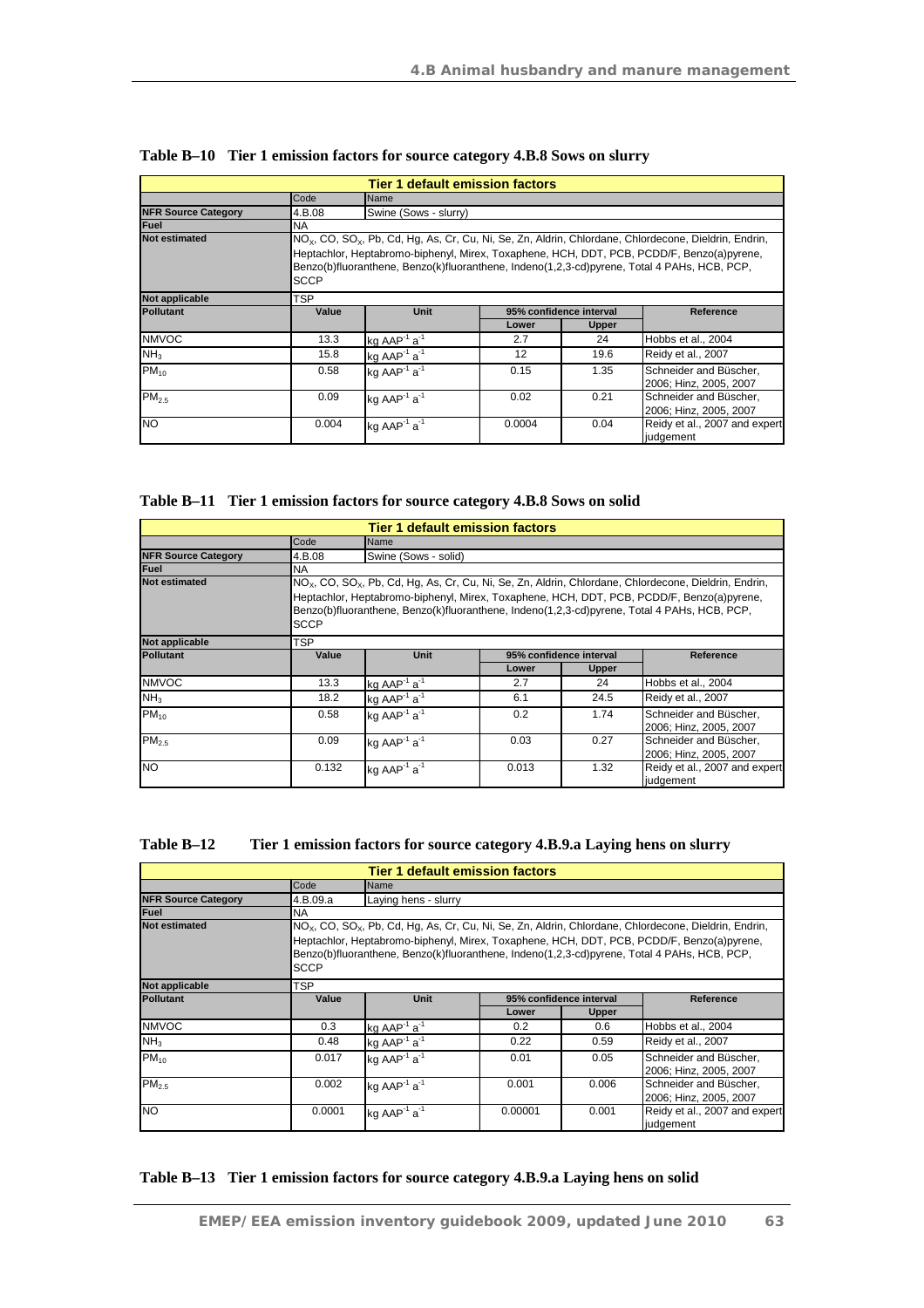| <b>Tier 1 default emission factors</b> |             |                                      |        |                         |                                                                                                                                                                                                                                                                                                                 |  |
|----------------------------------------|-------------|--------------------------------------|--------|-------------------------|-----------------------------------------------------------------------------------------------------------------------------------------------------------------------------------------------------------------------------------------------------------------------------------------------------------------|--|
|                                        | Code        | Name                                 |        |                         |                                                                                                                                                                                                                                                                                                                 |  |
| <b>NFR Source Category</b>             | 4.B.09.a    | Laying hens - solid                  |        |                         |                                                                                                                                                                                                                                                                                                                 |  |
| <b>Fuel</b>                            | <b>NA</b>   |                                      |        |                         |                                                                                                                                                                                                                                                                                                                 |  |
| <b>Not estimated</b>                   | <b>SCCP</b> |                                      |        |                         | $NOx$ , CO, SO <sub>x</sub> , Pb, Cd, Hg, As, Cr, Cu, Ni, Se, Zn, Aldrin, Chlordane, Chlordecone, Dieldrin, Endrin,<br>Heptachlor, Heptabromo-biphenyl, Mirex, Toxaphene, HCH, DDT, PCB, PCDD/F, Benzo(a)pyrene,<br>Benzo(b)fluoranthene, Benzo(k)fluoranthene, Indeno(1,2,3-cd)pyrene, Total 4 PAHs, HCB, PCP, |  |
| Not applicable                         | TSP         |                                      |        |                         |                                                                                                                                                                                                                                                                                                                 |  |
| <b>Pollutant</b>                       | Value       | <b>Unit</b>                          |        | 95% confidence interval | Reference                                                                                                                                                                                                                                                                                                       |  |
|                                        |             |                                      | Lower  | <b>Upper</b>            |                                                                                                                                                                                                                                                                                                                 |  |
| <b>NMVOC</b>                           | 0.3         | kg AAP <sup>-1</sup> $a^{-1}$        | 0.2    | 0.6                     | Hobbs et al., 2004                                                                                                                                                                                                                                                                                              |  |
| NH <sub>3</sub>                        | 0.48        | kg $AAP^{-1}a^{-1}$                  | 0.22   | 0.59                    | Reidy et al., 2007                                                                                                                                                                                                                                                                                              |  |
| $PM_{10}$                              | 0.017       | kg AAP <sup>-1</sup> $a^{-1}$        | 0.01   | 0.05                    | Schneider and Büscher.<br>2006; Hinz, 2005, 2007                                                                                                                                                                                                                                                                |  |
| PM <sub>2.5</sub>                      | 0.002       | kg AAP <sup>-1</sup> $a^{-1}$        | 0.001  | 0.006                   | Schneider and Büscher,<br>2006; Hinz, 2005, 2007                                                                                                                                                                                                                                                                |  |
| <b>NO</b>                              | 0.003       | kg AAP <sup>-1</sup> a <sup>-1</sup> | 0.0003 | 0.03                    | Reidy et al., 2007 and expert<br>judgement                                                                                                                                                                                                                                                                      |  |

## **Table B–14 Tier 1 emission factors for source category 4.B.9.b Broilers**

| <b>Tier 1 default emission factors</b> |             |                                                                                                                                                                                                                                                                                                                 |                         |              |                                                  |  |
|----------------------------------------|-------------|-----------------------------------------------------------------------------------------------------------------------------------------------------------------------------------------------------------------------------------------------------------------------------------------------------------------|-------------------------|--------------|--------------------------------------------------|--|
|                                        | Code        | Name                                                                                                                                                                                                                                                                                                            |                         |              |                                                  |  |
| <b>NFR Source Category</b>             | 4.B.09.b    | <b>Broilers</b>                                                                                                                                                                                                                                                                                                 |                         |              |                                                  |  |
| <b>Fuel</b>                            | <b>NA</b>   |                                                                                                                                                                                                                                                                                                                 |                         |              |                                                  |  |
| <b>Not estimated</b>                   | <b>SCCP</b> | $NOx$ , CO, SO <sub>x</sub> , Pb, Cd, Hg, As, Cr, Cu, Ni, Se, Zn, Aldrin, Chlordane, Chlordecone, Dieldrin, Endrin,<br>Heptachlor, Heptabromo-biphenyl, Mirex, Toxaphene, HCH, DDT, PCB, PCDD/F, Benzo(a)pyrene,<br>Benzo(b)fluoranthene, Benzo(k)fluoranthene, Indeno(1,2,3-cd)pyrene, Total 4 PAHs, HCB, PCP, |                         |              |                                                  |  |
| Not applicable                         | TSP         |                                                                                                                                                                                                                                                                                                                 |                         |              |                                                  |  |
| <b>Pollutant</b>                       | Value       | <b>Unit</b>                                                                                                                                                                                                                                                                                                     | 95% confidence interval |              | <b>Reference</b>                                 |  |
|                                        |             |                                                                                                                                                                                                                                                                                                                 | Lower                   | <b>Upper</b> |                                                  |  |
| <b>NMVOC</b>                           | 0.1         | kg $AAP^{-1}$ a <sup>-1</sup>                                                                                                                                                                                                                                                                                   | < 0.1                   | 0.2          | Hobbs et al., 2004                               |  |
| NH <sub>3</sub>                        | 0.22        | kg AAP <sup>-1</sup> a <sup>-1</sup>                                                                                                                                                                                                                                                                            | 0.08                    | 0.26         | Reidy et al., 2007                               |  |
| $PM_{10}$                              | 0.052       | kg AAP <sup>-1</sup> a <sup>-1</sup>                                                                                                                                                                                                                                                                            | 0.02                    | 0.156        | Schneider and Büscher.<br>2006; Hinz, 2005, 2007 |  |
| PM <sub>2.5</sub>                      | 0.007       | kg AAP <sup>-1</sup> a <sup>-1</sup>                                                                                                                                                                                                                                                                            | 0.002                   | 0.021        | Schneider and Büscher,<br>2006; Hinz, 2005, 2007 |  |
| <b>NO</b>                              | 0.001       | kg AAP <sup>-1</sup> a <sup>-1</sup>                                                                                                                                                                                                                                                                            | 0.0001                  | 0.01         | Reidy et al., 2007 and expert<br>judgement       |  |

#### **Table B–15 Tier 1 emission factors for source category 4.B.9.c and 4.B.9.d Other poultry**

| <b>Tier 1 default emission factors</b> |             |                                      |        |                         |                                                                                                                                                                                                                                                                                                                            |  |  |
|----------------------------------------|-------------|--------------------------------------|--------|-------------------------|----------------------------------------------------------------------------------------------------------------------------------------------------------------------------------------------------------------------------------------------------------------------------------------------------------------------------|--|--|
|                                        | Code        | Name                                 |        |                         |                                                                                                                                                                                                                                                                                                                            |  |  |
| <b>NFR Source Category</b>             | 4.B.09.c    | Turkeys                              |        |                         |                                                                                                                                                                                                                                                                                                                            |  |  |
|                                        | 4.B.09.d    | Other poultry                        |        |                         |                                                                                                                                                                                                                                                                                                                            |  |  |
| <b>Fuel</b>                            | <b>NA</b>   |                                      |        |                         |                                                                                                                                                                                                                                                                                                                            |  |  |
| <b>Not estimated</b>                   | <b>SCCP</b> |                                      |        |                         | INO <sub>X</sub> , CO, SO <sub>X</sub> , Pb, Cd, Hg, As, Cr, Cu, Ni, Se, Zn, Aldrin, Chlordane, Chlordecone, Dieldrin, Endrin,<br>Heptachlor, Heptabromo-biphenyl, Mirex, Toxaphene, HCH, DDT, PCB, PCDD/F, Benzo(a)pyrene,<br>Benzo(b)fluoranthene, Benzo(k)fluoranthene, Indeno(1,2,3-cd)pyrene, Total 4 PAHs, HCB, PCP, |  |  |
| Not applicable                         | TSP         |                                      |        |                         |                                                                                                                                                                                                                                                                                                                            |  |  |
| <b>Pollutant</b>                       | Value       | <b>Unit</b>                          |        | 95% confidence interval | Reference                                                                                                                                                                                                                                                                                                                  |  |  |
|                                        |             |                                      | Lower  | <b>Upper</b>            |                                                                                                                                                                                                                                                                                                                            |  |  |
| <b>NMVOC</b>                           | 0.9         | kg AAP <sup>-1</sup> a <sup>-1</sup> | < 0.1  | 1.4                     | Hobbs et al., 2004                                                                                                                                                                                                                                                                                                         |  |  |
| NH <sub>3</sub>                        | 0.95        | kg $AAP^{-1}a^{-1}$                  | 0.46   | 1.37                    | Reidy et al., 2007                                                                                                                                                                                                                                                                                                         |  |  |
| $PM_{10}$                              | 0.032       | kg AAP <sup>-1</sup> $a^{-1}$        | 0.01   | 0.096                   | Schneider and Büscher,<br>2006; Hinz, 2005, 2007                                                                                                                                                                                                                                                                           |  |  |
| PM <sub>2.5</sub>                      | 0.004       | kg AAP <sup>-1</sup> a <sup>-1</sup> | 0.001  | 0.012                   | Schneider and Büscher,<br>2006; Hinz, 2005, 2007                                                                                                                                                                                                                                                                           |  |  |
| <b>NO</b>                              | 0.004       | kg AAP <sup>1</sup> $a^1$            | 0.0004 | 0.04                    | Reidy et al., 2007 and expert<br>judgement                                                                                                                                                                                                                                                                                 |  |  |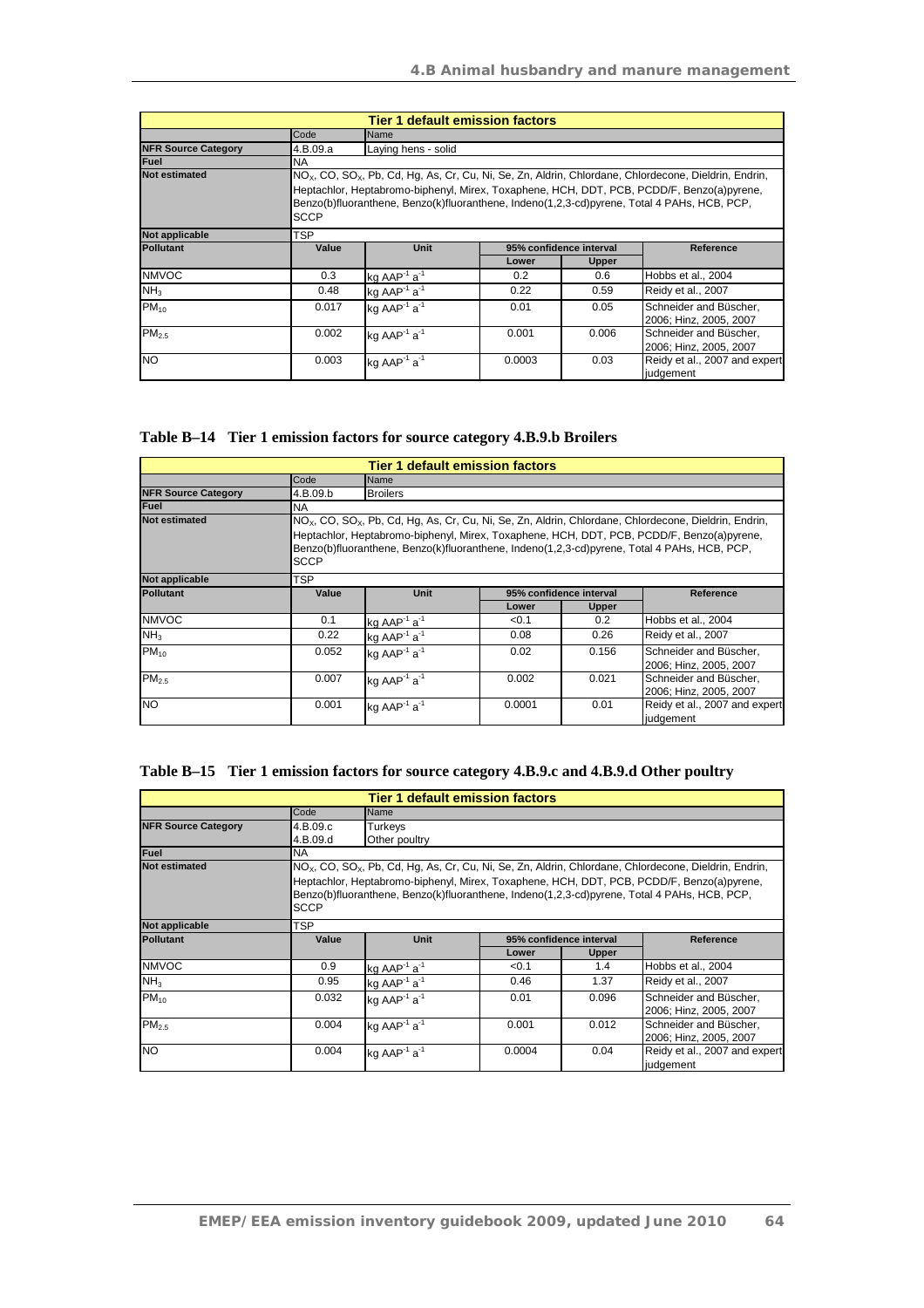| <b>Tier 1 default emission factors</b> |                                                                                                                                                                                                          |                                      |         |                         |                                                                                                                    |
|----------------------------------------|----------------------------------------------------------------------------------------------------------------------------------------------------------------------------------------------------------|--------------------------------------|---------|-------------------------|--------------------------------------------------------------------------------------------------------------------|
|                                        | Code                                                                                                                                                                                                     | <b>Name</b>                          |         |                         |                                                                                                                    |
| <b>NFR Source Category</b>             | 4.B.13                                                                                                                                                                                                   | Other - Fur Animals                  |         |                         |                                                                                                                    |
| Fuel                                   | <b>NA</b>                                                                                                                                                                                                |                                      |         |                         |                                                                                                                    |
| <b>Not estimated</b>                   |                                                                                                                                                                                                          |                                      |         |                         | $NOx$ , CO, NMVOC, SO <sub>x</sub> , Pb, Cd, Hg, As, Cr, Cu, Ni, Se, Zn, Aldrin, Chlordane, Chlordecone, Dieldrin, |
|                                        | Endrin, Heptachlor, Heptabromo-biphenyl, Mirex, Toxaphene, HCH, DDT, PCB, PCDD/F,<br>Benzo(a)pyrene, Benzo(b)fluoranthene, Benzo(k)fluoranthene, Indeno(1,2,3-cd)pyrene, Total 4 PAHs,<br>HCB, PCP, SCCP |                                      |         |                         |                                                                                                                    |
| Not applicable                         | TSP, $PM_{10}$ , $PM_{25}$                                                                                                                                                                               |                                      |         |                         |                                                                                                                    |
| <b>Pollutant</b>                       | Value                                                                                                                                                                                                    | <b>Unit</b>                          |         | 95% confidence interval | Reference                                                                                                          |
|                                        |                                                                                                                                                                                                          |                                      | Lower   | <b>Upper</b>            |                                                                                                                    |
| NH <sub>3</sub>                        | 0.02                                                                                                                                                                                                     | kg $AAP^{-1}a^{-1}$                  | 0.01    | 0.04                    | Reidy et al., 2007                                                                                                 |
| <b>NO</b>                              | 0.0002                                                                                                                                                                                                   | kg AAP <sup>-1</sup> a <sup>-1</sup> | 0.00002 | 0.002                   | Reidy et al., 2007 and expert<br>iudaement                                                                         |

#### **Table B–17 Tier 1 emission factors for source category 4.B.13 Other (camels)**

|                            | <b>Tier 1 default emission factors</b>                                                                                                                                                                                                                                                                                                 |                                              |       |              |                       |  |  |
|----------------------------|----------------------------------------------------------------------------------------------------------------------------------------------------------------------------------------------------------------------------------------------------------------------------------------------------------------------------------------|----------------------------------------------|-------|--------------|-----------------------|--|--|
|                            | Code                                                                                                                                                                                                                                                                                                                                   | Name                                         |       |              |                       |  |  |
| <b>NFR Source Category</b> | 4.B.13                                                                                                                                                                                                                                                                                                                                 | Other - Camels                               |       |              |                       |  |  |
| Fuel                       | <b>NA</b>                                                                                                                                                                                                                                                                                                                              |                                              |       |              |                       |  |  |
| <b>Not estimated</b>       | $NO_x$ , CO, NMVOC, SO <sub>x</sub> , Pb, Cd, Hg, As, Cr, Cu, Ni, Se, Zn, Aldrin, Chlordane, Chlordecone, Dieldrin,<br>Endrin, Heptachlor, Heptabromo-biphenyl, Mirex, Toxaphene, HCH, DDT, PCB, PCDD/F,<br>Benzo(a)pyrene, Benzo(b)fluoranthene, Benzo(k)fluoranthene, Indeno(1,2,3-cd)pyrene, Total 4 PAHs,<br><b>HCB. PCP. SCCP</b> |                                              |       |              |                       |  |  |
| Not applicable             | $TSP, PM_{10}, PM_{2.5}$                                                                                                                                                                                                                                                                                                               |                                              |       |              |                       |  |  |
| <b>Pollutant</b>           | Value                                                                                                                                                                                                                                                                                                                                  | 95% confidence interval<br>Unit<br>Reference |       |              |                       |  |  |
|                            |                                                                                                                                                                                                                                                                                                                                        |                                              | Lower | <b>Upper</b> |                       |  |  |
| NH <sub>3</sub>            | 10.5                                                                                                                                                                                                                                                                                                                                   | ka AAP <sup>-1</sup> a <sup>-1</sup>         | 5.25  | 21           | Bouwman et al. (1997) |  |  |

# **Tier 2 Tables**

## **Table B–18 Tier 2 emission factors for source category 4.B.1.a Manure management, cattle (dairy cattle): slurry**

|                                      |                                                                                                                                                                                                                                                                                                                     |           | <b>Tier 2 emission factors</b>              |       |                         |                                                                                   |  |
|--------------------------------------|---------------------------------------------------------------------------------------------------------------------------------------------------------------------------------------------------------------------------------------------------------------------------------------------------------------------|-----------|---------------------------------------------|-------|-------------------------|-----------------------------------------------------------------------------------|--|
|                                      |                                                                                                                                                                                                                                                                                                                     | Code      | Name                                        |       |                         |                                                                                   |  |
| <b>NFR Source Category</b>           |                                                                                                                                                                                                                                                                                                                     | 4.B.01.a  | Dairy cattle                                |       |                         |                                                                                   |  |
| Fuel                                 |                                                                                                                                                                                                                                                                                                                     | <b>NA</b> |                                             |       |                         |                                                                                   |  |
| <b>SNAP</b> (if applicable)          |                                                                                                                                                                                                                                                                                                                     | 100501    | Dairy cows                                  |       |                         |                                                                                   |  |
| <b>Technologies/Practices</b>        |                                                                                                                                                                                                                                                                                                                     | Slurry    |                                             |       |                         |                                                                                   |  |
| <b>Region or regional conditions</b> |                                                                                                                                                                                                                                                                                                                     | <b>NA</b> |                                             |       |                         |                                                                                   |  |
| <b>Abatement technologies</b>        |                                                                                                                                                                                                                                                                                                                     | <b>NA</b> |                                             |       |                         |                                                                                   |  |
| Not applicable                       |                                                                                                                                                                                                                                                                                                                     |           |                                             |       |                         |                                                                                   |  |
| <b>Not estimated</b>                 | NOx, CO, NMVOC, SOx, TSP, Pb, Cd, Hg, As, Cr, Cu, Ni, Se, Zn, Aldrin, Chlordane,<br>Chlordecone, Dieldrin, Endrin, Heptachlor, Heptabromo-biphenyl, Mirex, Toxaphene, HCH,<br>DDT, PCB, PCDD/F, Benzo(a)pyrene, Benzo(b)fluoranthene, Benzo(k)fluoranthene,<br>Indeno(1,2,3-cd)pyrene, Total 4 PAHs, HCB, PCP, SCCP |           |                                             |       |                         |                                                                                   |  |
| Pollutant                            | <b>Practice</b>                                                                                                                                                                                                                                                                                                     | Value     | Unit                                        |       | 95% confidence interval | Reference                                                                         |  |
|                                      |                                                                                                                                                                                                                                                                                                                     |           |                                             | Lower | Upper                   |                                                                                   |  |
| NH <sub>3</sub>                      | Housing                                                                                                                                                                                                                                                                                                             | 0.20      | $(NH_3-N)$ per year as<br>proportion of TAN | 0.10  | 0.40                    | Reidy et al. (2007) and expert<br>judgement                                       |  |
| NH <sub>3</sub>                      | Yard                                                                                                                                                                                                                                                                                                                | 0.30      | $(NH_3-N)$ per year as<br>proportion of TAN | 0.15  | 0.60                    | Misselbrook et al. (2006),<br>Webb and Misselbrook (2004)                         |  |
| NH <sub>3</sub>                      | Storage                                                                                                                                                                                                                                                                                                             | 0.20      | $(NH_3-N)$ per year as<br>proportion of TAN | 0.10  | 0.40                    | Reidy et al. (2007) and expert<br>judgement                                       |  |
| NH <sub>3</sub>                      | Spreading                                                                                                                                                                                                                                                                                                           | 0.55      | $(NH_3-N)$ per year as<br>proportion of TAN | 0.28  | 0.75                    | Reidy et al. (2007) and expert<br>judgement                                       |  |
| NH <sub>3</sub>                      | Grazing/Outdoor                                                                                                                                                                                                                                                                                                     | 0.10      | $(NH_3-N)$ per year as<br>proportion of TAN | 0.05  | 0.20                    | Reidy et al. (2007) and expert<br>judgement                                       |  |
| $PM_{10}$                            | All                                                                                                                                                                                                                                                                                                                 | 0.70      | kg AAP <sup>-1</sup> a <sup>-1</sup>        | 0.23  | 2.10                    | Schneider and Büscher<br>(2006), Hinz (2005); Hinz and<br>Tamoschat-Depolt (2007) |  |
| PM <sub>2.5</sub>                    | All                                                                                                                                                                                                                                                                                                                 | 0.45      | kg AAP <sup>-1</sup> $a^{-1}$               | 0.15  | 1.35                    | Schneider and Büscher<br>(2006), Hinz (2005); Hinz and<br>Tamoschat-Depolt (2007) |  |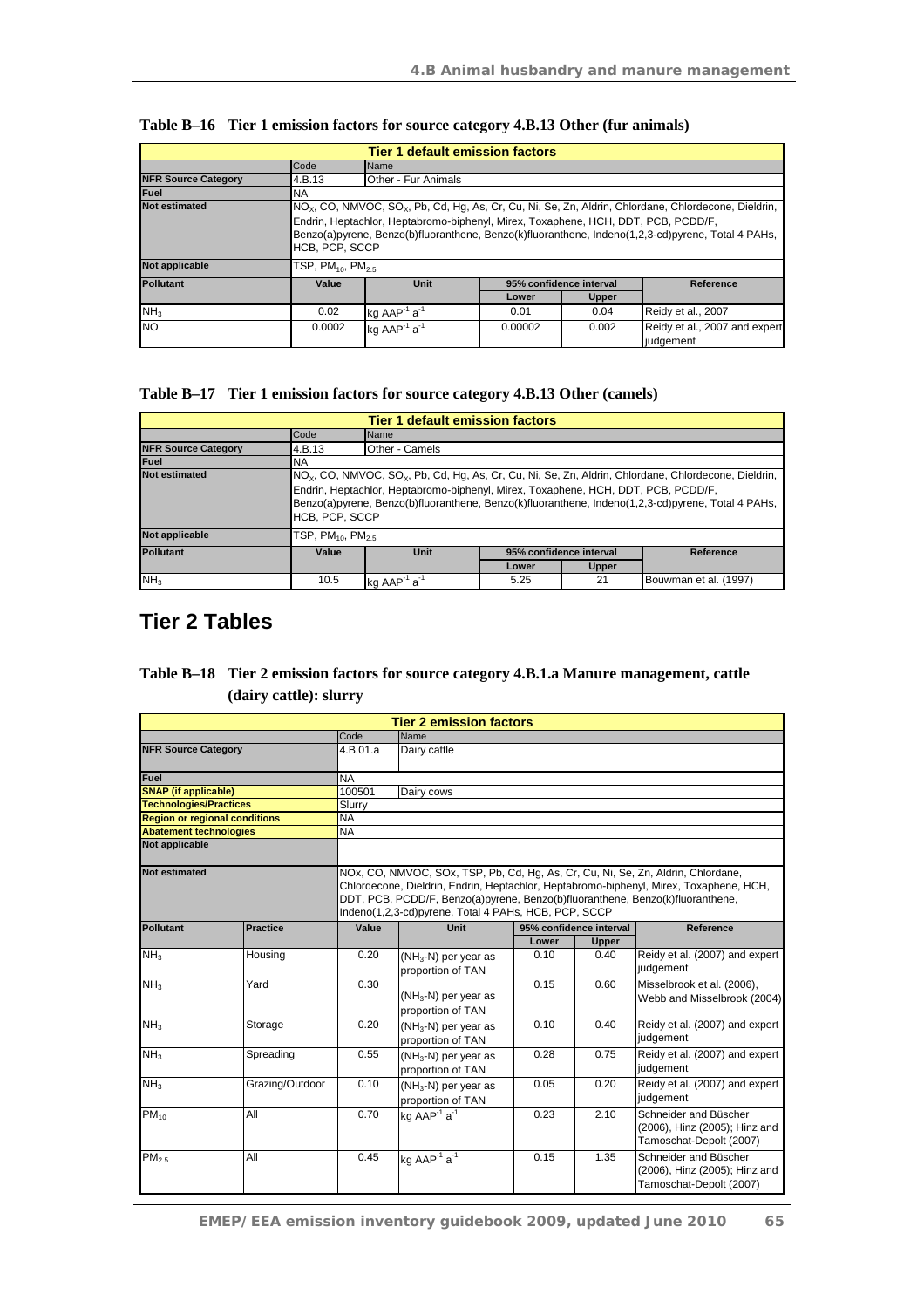|                                      |                                                                                                                                                                                                                                                                                                                     |              | <b>Tier 2 emission factors</b>              |       |                         |                                                                                   |  |  |  |
|--------------------------------------|---------------------------------------------------------------------------------------------------------------------------------------------------------------------------------------------------------------------------------------------------------------------------------------------------------------------|--------------|---------------------------------------------|-------|-------------------------|-----------------------------------------------------------------------------------|--|--|--|
|                                      |                                                                                                                                                                                                                                                                                                                     | Code         | Name                                        |       |                         |                                                                                   |  |  |  |
| <b>NFR Source Category</b>           |                                                                                                                                                                                                                                                                                                                     | 4.B.01.a     | Dairy cattle                                |       |                         |                                                                                   |  |  |  |
| <b>Fuel</b>                          |                                                                                                                                                                                                                                                                                                                     | <b>NA</b>    |                                             |       |                         |                                                                                   |  |  |  |
| <b>SNAP</b> (if applicable)          |                                                                                                                                                                                                                                                                                                                     | 100501       | Dairy cows                                  |       |                         |                                                                                   |  |  |  |
| <b>Technologies/Practices</b>        |                                                                                                                                                                                                                                                                                                                     | Solid Manure |                                             |       |                         |                                                                                   |  |  |  |
| <b>Region or regional conditions</b> |                                                                                                                                                                                                                                                                                                                     | <b>NA</b>    |                                             |       |                         |                                                                                   |  |  |  |
| <b>Abatement technologies</b>        |                                                                                                                                                                                                                                                                                                                     | <b>NA</b>    |                                             |       |                         |                                                                                   |  |  |  |
| Not applicable                       |                                                                                                                                                                                                                                                                                                                     |              |                                             |       |                         |                                                                                   |  |  |  |
| <b>Not estimated</b>                 | NOx, CO, NMVOC, SOx, TSP, Pb, Cd, Hg, As, Cr, Cu, Ni, Se, Zn, Aldrin, Chlordane,<br>Chlordecone, Dieldrin, Endrin, Heptachlor, Heptabromo-biphenyl, Mirex, Toxaphene, HCH,<br>DDT, PCB, PCDD/F, Benzo(a)pyrene, Benzo(b)fluoranthene, Benzo(k)fluoranthene,<br>Indeno(1,2,3-cd)pyrene, Total 4 PAHs, HCB, PCP, SCCP |              |                                             |       |                         |                                                                                   |  |  |  |
| <b>Pollutant</b>                     | <b>Practice</b>                                                                                                                                                                                                                                                                                                     | Value        | Unit                                        |       | 95% confidence interval | Reference                                                                         |  |  |  |
|                                      |                                                                                                                                                                                                                                                                                                                     |              |                                             | Lower | Upper                   |                                                                                   |  |  |  |
| NH <sub>3</sub>                      | Housing                                                                                                                                                                                                                                                                                                             | 0.19         | $(NH_3-N)$ per year as<br>proportion of TAN | 0.10  | 0.38                    | Reidy et al. (2007) and expert<br>judgement                                       |  |  |  |
| NH <sub>3</sub>                      | Yard                                                                                                                                                                                                                                                                                                                | 0.30         | $(NH_3-N)$ per year as<br>proportion of TAN | 0.15  | 0.60                    | Misselbrook et al. (2006),<br>Webb and Misselbrook (2004)                         |  |  |  |
| NH <sub>3</sub>                      | Storage                                                                                                                                                                                                                                                                                                             | 0.27         | $(NH_3-N)$ per year as<br>proportion of TAN | 0.14  | 0.54                    | Reidy et al. (2007) and expert<br>judgement                                       |  |  |  |
| NH <sub>3</sub>                      | Spreading                                                                                                                                                                                                                                                                                                           | 0.79         | $(NH_3-N)$ per year as<br>proportion of TAN | 0.40  | 0.85                    | Reidy et al. (2007) and expert<br>judgement                                       |  |  |  |
| NH <sub>3</sub>                      | Grazing/Outdoor                                                                                                                                                                                                                                                                                                     | 0.10         | $(NH_3-N)$ per year as<br>proportion of TAN | 0.05  | 0.20                    | Reidy et al. (2007) and expert<br>judgement                                       |  |  |  |
| $PM_{10}$                            | All                                                                                                                                                                                                                                                                                                                 | 0.36         | kg AAP <sup>-1</sup> a <sup>-1</sup>        | 0.12  | 1.08                    | Schneider and Büscher<br>(2006), Hinz (2005); Hinz and<br>Tamoschat-Depolt (2007) |  |  |  |
| PM <sub>2.5</sub>                    | All                                                                                                                                                                                                                                                                                                                 | 0.23         | kg AAP <sup>-1</sup> a <sup>-1</sup>        | 0.08  | 0.69                    | Schneider and Büscher<br>(2006), Hinz (2005); Hinz and<br>Tamoschat-Depolt (2007) |  |  |  |

#### **Table B–19 Tier 2 emission factors for source category 4.B.1.a Manure management, cattle (dairy cattle): solid**

## **Table B–20 Tier 2 emission factors for source category 4.B.1.a Manure management, cattle (other cattle: young cattle, beef cattle and suckling cows): slurry**

|                                      | <b>Tier 2 emission factors</b>                                                                                                                                                                                                                                                                                      |           |                                                            |       |                         |                                                                                   |  |  |  |
|--------------------------------------|---------------------------------------------------------------------------------------------------------------------------------------------------------------------------------------------------------------------------------------------------------------------------------------------------------------------|-----------|------------------------------------------------------------|-------|-------------------------|-----------------------------------------------------------------------------------|--|--|--|
|                                      |                                                                                                                                                                                                                                                                                                                     | Code      | Name                                                       |       |                         |                                                                                   |  |  |  |
| <b>NFR Source Category</b>           |                                                                                                                                                                                                                                                                                                                     | 4.B.01.b  | Non-dairy cattle                                           |       |                         |                                                                                   |  |  |  |
| Fuel                                 |                                                                                                                                                                                                                                                                                                                     | <b>NA</b> |                                                            |       |                         |                                                                                   |  |  |  |
| <b>SNAP</b> (if applicable)          |                                                                                                                                                                                                                                                                                                                     | 100502    | Other cattle (young cattle, beef cattle and suckling cows) |       |                         |                                                                                   |  |  |  |
| <b>Technologies/Practices</b>        |                                                                                                                                                                                                                                                                                                                     | Slurry    |                                                            |       |                         |                                                                                   |  |  |  |
| <b>Region or regional conditions</b> |                                                                                                                                                                                                                                                                                                                     | <b>NA</b> |                                                            |       |                         |                                                                                   |  |  |  |
| <b>Abatement technologies</b>        |                                                                                                                                                                                                                                                                                                                     | <b>NA</b> |                                                            |       |                         |                                                                                   |  |  |  |
| Not applicable                       |                                                                                                                                                                                                                                                                                                                     |           |                                                            |       |                         |                                                                                   |  |  |  |
| <b>Not estimated</b>                 | NOx, CO, NMVOC, SOx, TSP, Pb, Cd, Hq, As, Cr, Cu, Ni, Se, Zn, Aldrin, Chlordane,<br>Chlordecone, Dieldrin, Endrin, Heptachlor, Heptabromo-biphenyl, Mirex, Toxaphene, HCH,<br>DDT, PCB, PCDD/F, Benzo(a)pyrene, Benzo(b)fluoranthene, Benzo(k)fluoranthene,<br>Indeno(1,2,3-cd)pyrene, Total 4 PAHs, HCB, PCP, SCCP |           |                                                            |       |                         |                                                                                   |  |  |  |
| Pollutant                            | <b>Practice</b>                                                                                                                                                                                                                                                                                                     | Value     | Unit                                                       |       | 95% confidence interval | Reference                                                                         |  |  |  |
|                                      |                                                                                                                                                                                                                                                                                                                     |           |                                                            | Lower | <b>Upper</b>            |                                                                                   |  |  |  |
| NH <sub>3</sub>                      | Housing                                                                                                                                                                                                                                                                                                             | 0.20      | (NH3-N) per year as<br>proportion of TAN                   | 0.10  | 0.40                    | Reidy et al. (2007) and expert<br>judgement                                       |  |  |  |
| NH <sub>3</sub>                      | Yard                                                                                                                                                                                                                                                                                                                | 0.53      | (NH3-N) per year as<br>proportion of TAN                   | 0.27  | 0.75                    | Misselbrook et al. (2006),<br>Webb and Misselbrook (2004)                         |  |  |  |
| NH <sub>3</sub>                      | Storage                                                                                                                                                                                                                                                                                                             | 0.20      | (NH3-N) per year as<br>proportion of TAN                   | 0.10  | 0.40                    | Reidy et al. (2007) and expert<br>judgement                                       |  |  |  |
| NH <sub>3</sub>                      | Spreading                                                                                                                                                                                                                                                                                                           | 0.55      | (NH3-N) per year as<br>proportion of TAN                   | 0.28  | 0.75                    | Reidy et al. (2007) and expert<br>judgement                                       |  |  |  |
| NH <sub>3</sub>                      | Grazing/Outdoor                                                                                                                                                                                                                                                                                                     | 0.06      | (NH3-N) per year as<br>proportion of TAN                   | 0.03  | 0.12                    | Reidy et al. (2007) and expert<br>judgement                                       |  |  |  |
| $PM_{10}$                            | All                                                                                                                                                                                                                                                                                                                 | 0.32      | kg AAP-1 a-1                                               | 0.11  | 0.96                    | Schneider and Büscher<br>(2006), Hinz (2005); Hinz and<br>Tamoschat-Depolt (2007) |  |  |  |
| PM <sub>2.5</sub>                    | All                                                                                                                                                                                                                                                                                                                 | 0.21      | kg AAP-1 a-1                                               | 0.07  | 0.63                    | Schneider and Büscher<br>(2006), Hinz (2005); Hinz and<br>Tamoschat-Depolt (2007) |  |  |  |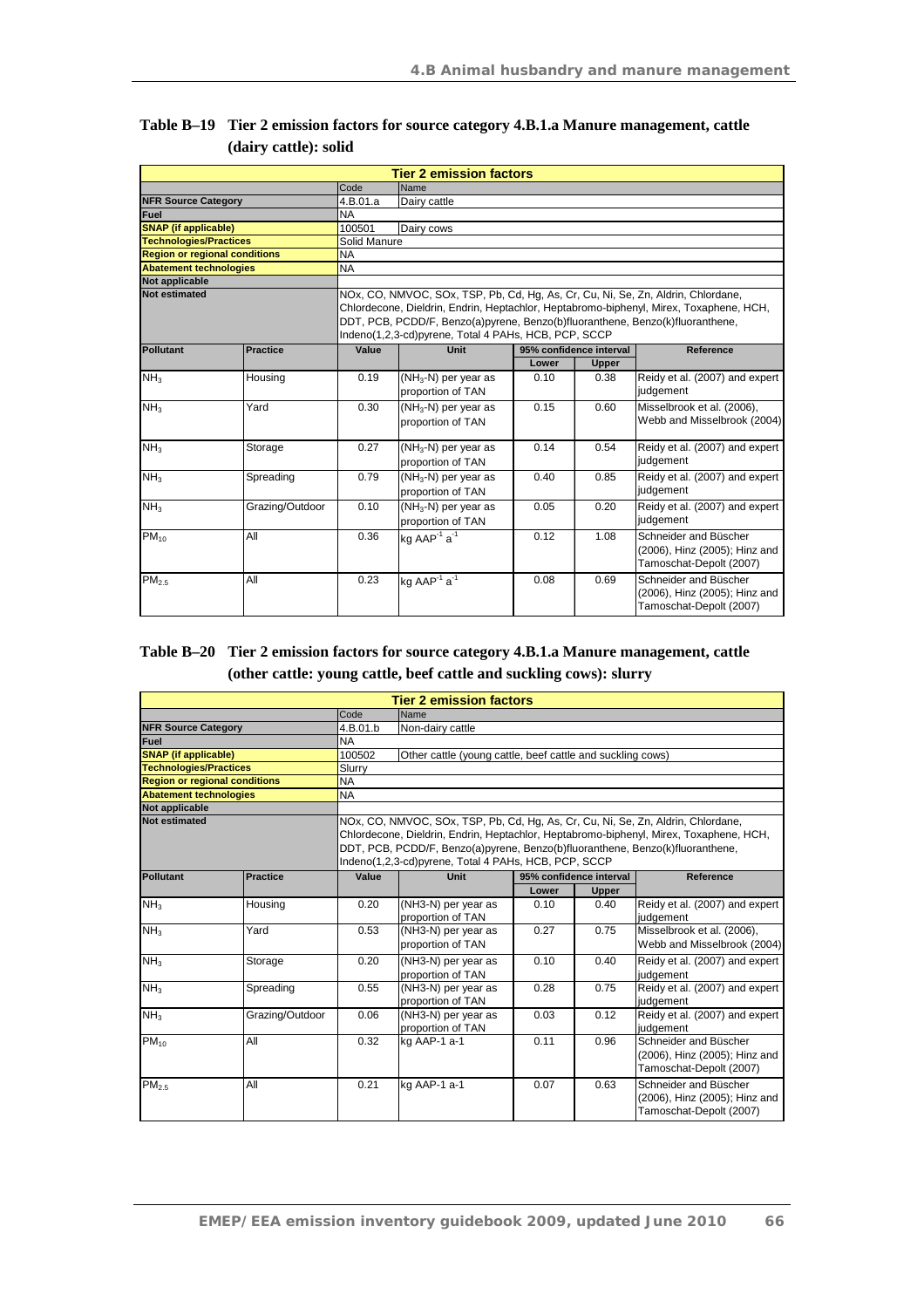|                                      |                 |                                                                                                                                                                                                                                                                                                                     | <b>Tier 2 emission factors</b>                             |                         |              |                                                                                   |
|--------------------------------------|-----------------|---------------------------------------------------------------------------------------------------------------------------------------------------------------------------------------------------------------------------------------------------------------------------------------------------------------------|------------------------------------------------------------|-------------------------|--------------|-----------------------------------------------------------------------------------|
|                                      |                 | Code                                                                                                                                                                                                                                                                                                                | Name                                                       |                         |              |                                                                                   |
| <b>NFR Source Category</b>           |                 | 4.B.01.b                                                                                                                                                                                                                                                                                                            | Non-dairy cattle                                           |                         |              |                                                                                   |
| Fuel                                 |                 | <b>NA</b>                                                                                                                                                                                                                                                                                                           |                                                            |                         |              |                                                                                   |
| <b>SNAP</b> (if applicable)          |                 | 100502                                                                                                                                                                                                                                                                                                              | Other cattle (young cattle, beef cattle and suckling cows) |                         |              |                                                                                   |
| <b>Technologies/Practices</b>        |                 | Solid Manure                                                                                                                                                                                                                                                                                                        |                                                            |                         |              |                                                                                   |
| <b>Region or regional conditions</b> |                 | <b>NA</b>                                                                                                                                                                                                                                                                                                           |                                                            |                         |              |                                                                                   |
| <b>Abatement technologies</b>        |                 | <b>NA</b>                                                                                                                                                                                                                                                                                                           |                                                            |                         |              |                                                                                   |
| Not applicable                       |                 |                                                                                                                                                                                                                                                                                                                     |                                                            |                         |              |                                                                                   |
| <b>Not estimated</b>                 |                 | NOx, CO, NMVOC, SOx, TSP, Pb, Cd, Hg, As, Cr, Cu, Ni, Se, Zn, Aldrin, Chlordane,<br>Chlordecone, Dieldrin, Endrin, Heptachlor, Heptabromo-biphenyl, Mirex, Toxaphene, HCH,<br>DDT, PCB, PCDD/F, Benzo(a)pyrene, Benzo(b)fluoranthene, Benzo(k)fluoranthene,<br>Indeno(1,2,3-cd)pyrene, Total 4 PAHs, HCB, PCP, SCCP |                                                            |                         |              |                                                                                   |
| Pollutant                            | <b>Practice</b> | Value                                                                                                                                                                                                                                                                                                               | Unit                                                       | 95% confidence interval |              | Reference                                                                         |
|                                      |                 |                                                                                                                                                                                                                                                                                                                     |                                                            | Lower                   | <b>Upper</b> |                                                                                   |
| NH <sub>3</sub>                      | Housing         | 0.19                                                                                                                                                                                                                                                                                                                | (NH3-N) per year as<br>proportion of TAN                   | 0.10                    | 0.38         | Reidy et al. (2007) and expert<br>judgement                                       |
| NH <sub>3</sub>                      | Yard            | 0.53                                                                                                                                                                                                                                                                                                                | (NH3-N) per year as<br>proportion of TAN                   | 0.27                    | 0.75         | Misselbrook et al. (2006),<br>Webb and Misselbrook (2004)                         |
| NH <sub>3</sub>                      | Storage         | 0.27                                                                                                                                                                                                                                                                                                                | (NH3-N) per year as<br>proportion of TAN                   | 0.14                    | 0.54         | Reidy et al. (2007) and expert<br>judgement                                       |
| NH <sub>3</sub>                      | Spreading       | 0.79                                                                                                                                                                                                                                                                                                                | $(NH3-N)$ per year as<br>proportion of TAN                 | 0.40                    | 0.90         | Reidy et al. (2007) and expert<br>judgement                                       |
| NH <sub>3</sub>                      | Grazing/Outdoor | 0.06                                                                                                                                                                                                                                                                                                                | (NH3-N) per year as<br>proportion of TAN                   | 0.03                    | 0.12         | Reidy et al. (2007) and expert<br>judgement                                       |
| $PM_{10}$                            | All             | 0.24                                                                                                                                                                                                                                                                                                                | kg AAP-1 a-1                                               | 0.08                    | 0.72         | Schneider and Büscher<br>(2006), Hinz (2005); Hinz and<br>Tamoschat-Depolt (2007) |
| PM <sub>2.5</sub>                    | All             | 0.16                                                                                                                                                                                                                                                                                                                | kg AAP-1 a-1                                               | 0.05                    | 0.48         | Schneider and Büscher<br>(2006), Hinz (2005); Hinz and<br>Tamoschat-Depolt (2007) |

| Table B-21 Tier 2 emission factors for source category 4.B.1.a Manure management, cattle |
|------------------------------------------------------------------------------------------|
| (other cattle: young cattle, beef cattle and suckling cows): solid                       |

## **Table B–22 Tier 2 emission factors for source category 4.B.2 Manure management, buffalo**

|                                      |                  |           | <b>Tier 2 emission factors</b>                                                                                                                                                                           |       |                         |                                                                                                                                                                         |
|--------------------------------------|------------------|-----------|----------------------------------------------------------------------------------------------------------------------------------------------------------------------------------------------------------|-------|-------------------------|-------------------------------------------------------------------------------------------------------------------------------------------------------------------------|
|                                      |                  | Code      | Name                                                                                                                                                                                                     |       |                         |                                                                                                                                                                         |
| <b>NFR Source Category</b>           |                  | 4.B.02    | Manure Management - Buffalo                                                                                                                                                                              |       |                         |                                                                                                                                                                         |
| Fuel                                 |                  | <b>NA</b> |                                                                                                                                                                                                          |       |                         |                                                                                                                                                                         |
| <b>SNAP</b> (if applicable)          |                  | 100514    | <b>Buffalo</b>                                                                                                                                                                                           |       |                         |                                                                                                                                                                         |
| <b>Technologies/Practices</b>        |                  |           |                                                                                                                                                                                                          |       |                         |                                                                                                                                                                         |
| <b>Region or regional conditions</b> |                  | All       |                                                                                                                                                                                                          |       |                         |                                                                                                                                                                         |
| <b>Abatement technologies</b>        |                  |           |                                                                                                                                                                                                          |       |                         |                                                                                                                                                                         |
| <b>Not estimated</b>                 |                  |           | NO <sub>x</sub> , CO, NMVOC, SO <sub>x</sub> , Pb, Cd, Hg, As, Cr, Cu, Ni, Se, Zn, Aldrin, Chlordane,<br>Indeno(1,2,3-cd)pyrene, Total 4 PAHs, HCB, PCP, SCCP, TSP, PM <sub>10</sub> , PM <sub>2.5</sub> |       |                         | Chlordecone, Dieldrin, Endrin, Heptachlor, Heptabromo-biphenyl, Mirex, Toxaphene, HCH,<br>DDT, PCB, PCDD/F, Benzo(a)pyrene, Benzo(b)fluoranthene, Benzo(k)fluoranthene, |
| Not applicable                       |                  |           |                                                                                                                                                                                                          |       |                         |                                                                                                                                                                         |
| <b>Pollutant</b>                     | <b>Practice</b>  | Value     | <b>Unit</b>                                                                                                                                                                                              |       | 95% confidence interval | <b>Reference</b>                                                                                                                                                        |
|                                      |                  |           |                                                                                                                                                                                                          | Lower | <b>Upper</b>            |                                                                                                                                                                         |
| NH <sub>3</sub>                      | Housing          | 0.20      | $(NH_3-N)$ per year<br>as proportion of<br><b>TAN</b>                                                                                                                                                    | 0.10  | 0.40                    | Schneider and Büscher.<br>2006; Hinz, 2005, 2007                                                                                                                        |
| NH <sub>3</sub>                      | Storage          | 0.17      | $(NH_3-N)$ per year<br>as proportion of<br><b>TAN</b>                                                                                                                                                    | 0.09  | 0.34                    | Schneider and Büscher.<br>2006; Hinz, 2005, 2007                                                                                                                        |
| NH <sub>3</sub>                      | Spreading        | 0.55      | $(NH_3-N)$ per year<br>as proportion of<br><b>TAN</b>                                                                                                                                                    | 0.28  | 0.75                    | Schneider and Büscher.<br>2006: Hinz. 2005. 2007                                                                                                                        |
| NH <sub>3</sub>                      | Grazing/ outdoor | 0.13      | $(NH_3-N)$ per year<br>as proportion of<br><b>TAN</b>                                                                                                                                                    | 0.06  | 0.25                    | Schneider and Büscher.<br>2006; Hinz, 2005, 2007                                                                                                                        |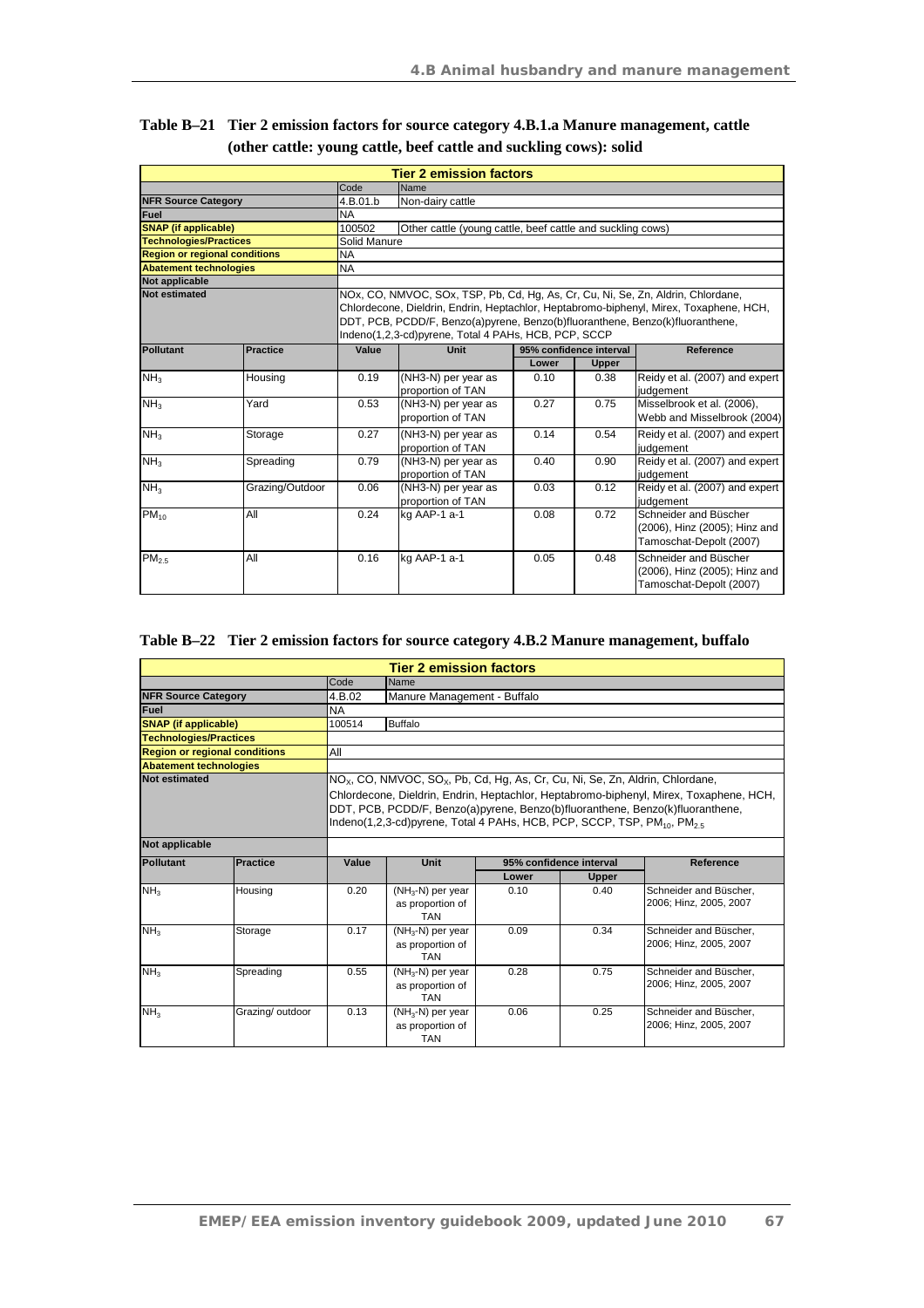|                               |                                      |                  | <b>Tier 2 emission factors</b>                                                                                                                                                                           |       |                         |                                                                                                                                                                         |
|-------------------------------|--------------------------------------|------------------|----------------------------------------------------------------------------------------------------------------------------------------------------------------------------------------------------------|-------|-------------------------|-------------------------------------------------------------------------------------------------------------------------------------------------------------------------|
|                               |                                      | Code             | Name                                                                                                                                                                                                     |       |                         |                                                                                                                                                                         |
| <b>NFR Source Category</b>    |                                      | 4.B.03<br>4.B.04 | Manure Management - Sheep and Goats                                                                                                                                                                      |       |                         |                                                                                                                                                                         |
| Fuel                          |                                      | <b>NA</b>        |                                                                                                                                                                                                          |       |                         |                                                                                                                                                                         |
| <b>SNAP</b> (if applicable)   |                                      | 100505<br>100511 | Sheep<br>Goats                                                                                                                                                                                           |       |                         |                                                                                                                                                                         |
| <b>Technologies/Practices</b> |                                      | Solid            |                                                                                                                                                                                                          |       |                         |                                                                                                                                                                         |
|                               | <b>Region or regional conditions</b> | All              |                                                                                                                                                                                                          |       |                         |                                                                                                                                                                         |
| <b>Abatement technologies</b> |                                      |                  |                                                                                                                                                                                                          |       |                         |                                                                                                                                                                         |
| <b>Not estimated</b>          |                                      |                  | NO <sub>x</sub> , CO, NMVOC, SO <sub>x</sub> , Pb, Cd, Hg, As, Cr, Cu, Ni, Se, Zn, Aldrin, Chlordane,<br>Indeno(1,2,3-cd)pyrene, Total 4 PAHs, HCB, PCP, SCCP, TSP, PM <sub>10</sub> , PM <sub>2.5</sub> |       |                         | Chlordecone, Dieldrin, Endrin, Heptachlor, Heptabromo-biphenyl, Mirex, Toxaphene, HCH,<br>DDT, PCB, PCDD/F, Benzo(a)pyrene, Benzo(b)fluoranthene, Benzo(k)fluoranthene, |
| <b>Not applicable</b>         |                                      |                  |                                                                                                                                                                                                          |       |                         |                                                                                                                                                                         |
| Pollutant                     | <b>Practice</b>                      | Value            | Unit                                                                                                                                                                                                     |       | 95% confidence interval | Reference                                                                                                                                                               |
|                               |                                      |                  |                                                                                                                                                                                                          | Lower | <b>Upper</b>            |                                                                                                                                                                         |
| NH <sub>3</sub>               | Housing                              | 0.22             | $(\overline{\text{NH}_3} \text{-N})$ per year<br>as proportion of<br><b>TAN</b>                                                                                                                          | 0.11  | 0.44                    | Reidy et al., 2007 and expert<br>judgement                                                                                                                              |
| NH <sub>3</sub>               | Yard                                 | 0.75             | $(NH_3-N)$ per year<br>as proportion of<br><b>TAN</b>                                                                                                                                                    | 0.38  | 0.90                    | Misselbrook et al., 2006.<br>Webb and Misselbrook, 2004                                                                                                                 |
| NH <sub>3</sub>               | Storage                              | 0.28             | $(NH_3-N)$ per year<br>as proportion of<br><b>TAN</b>                                                                                                                                                    | 0.14  | 0.56                    | Reidy et al., 2007 and expert<br>judgement                                                                                                                              |
| NH <sub>3</sub>               | Spreading                            | 0.90             | $(NH_3-N)$ per year<br>as proportion of<br><b>TAN</b>                                                                                                                                                    | 0.45  | 0.95                    | Reidy et al., 2007 and expert<br>judgement                                                                                                                              |
| NH <sub>3</sub>               |                                      |                  |                                                                                                                                                                                                          |       |                         |                                                                                                                                                                         |

## **Table B–23 Tier 2 emission factors for source category 4.B.3 and 4.B.4 Manure management, sheep and goats**

## **Table B–24 Tier 2 emission factors for source category 4.B.6 and 4.B.7 Manure management, horses, mules and asses**

|                                        |                 |                                                                                                                                                                                                                                                                                                                     | <b>Tier 2 emission factors</b>       |       |                         |                                |  |
|----------------------------------------|-----------------|---------------------------------------------------------------------------------------------------------------------------------------------------------------------------------------------------------------------------------------------------------------------------------------------------------------------|--------------------------------------|-------|-------------------------|--------------------------------|--|
|                                        |                 | Code                                                                                                                                                                                                                                                                                                                | Name                                 |       |                         |                                |  |
| <b>NFR Source Category</b>             |                 | 4.B.06                                                                                                                                                                                                                                                                                                              | <b>Horses</b>                        |       |                         |                                |  |
|                                        |                 | 4.B.07                                                                                                                                                                                                                                                                                                              | Mules and asses                      |       |                         |                                |  |
| <b>Fuel</b>                            |                 | <b>NA</b>                                                                                                                                                                                                                                                                                                           |                                      |       |                         |                                |  |
| <b>SNAP</b> (if applicable)            |                 | 100506                                                                                                                                                                                                                                                                                                              | <b>Horses</b>                        |       |                         |                                |  |
|                                        |                 | 100512                                                                                                                                                                                                                                                                                                              | Mules and asses                      |       |                         |                                |  |
| <b>Technologies/Practices</b>          |                 | Solid Manure                                                                                                                                                                                                                                                                                                        |                                      |       |                         |                                |  |
| <b>Region or regional conditions</b>   |                 | <b>NA</b>                                                                                                                                                                                                                                                                                                           |                                      |       |                         |                                |  |
| <b>Abatement technologies</b>          |                 | <b>NA</b>                                                                                                                                                                                                                                                                                                           |                                      |       |                         |                                |  |
| Not applicable<br><b>Not estimated</b> |                 |                                                                                                                                                                                                                                                                                                                     |                                      |       |                         |                                |  |
|                                        |                 | NOx, CO, NMVOC, SOx, TSP, Pb, Cd, Hg, As, Cr, Cu, Ni, Se, Zn, Aldrin, Chlordane,<br>Chlordecone, Dieldrin, Endrin, Heptachlor, Heptabromo-biphenyl, Mirex, Toxaphene, HCH,<br>DDT, PCB, PCDD/F, Benzo(a)pyrene, Benzo(b)fluoranthene, Benzo(k)fluoranthene,<br>Indeno(1,2,3-cd)pyrene, Total 4 PAHs, HCB, PCP, SCCP |                                      |       |                         |                                |  |
| <b>Pollutant</b>                       | Practice        | Value                                                                                                                                                                                                                                                                                                               | <b>Unit</b>                          |       | 95% confidence interval | Reference                      |  |
|                                        |                 |                                                                                                                                                                                                                                                                                                                     |                                      | Lower | Upper                   |                                |  |
| NH <sub>3</sub>                        | Housing         | 0.22                                                                                                                                                                                                                                                                                                                | (NH3-N) per year as                  | 0.11  | 0.44                    | Reidy et al. (2007) and expert |  |
|                                        |                 |                                                                                                                                                                                                                                                                                                                     | proportion of TAN                    |       |                         | judgement                      |  |
| NH <sub>3</sub>                        | Storage         | 0.35                                                                                                                                                                                                                                                                                                                | (NH3-N) per year as                  | 0.18  | 0.70                    | Reidy et al. (2007) and expert |  |
|                                        |                 |                                                                                                                                                                                                                                                                                                                     | proportion of TAN                    |       |                         | judgement                      |  |
| NH <sub>3</sub>                        | Spreading       | 0.90                                                                                                                                                                                                                                                                                                                | (NH3-N) per year as                  | 0.45  | 0.95                    | Dämmgen et al. (2006)          |  |
|                                        |                 |                                                                                                                                                                                                                                                                                                                     | proportion of TAN                    |       |                         |                                |  |
| NH <sub>3</sub>                        | Grazing/Outdoor | 0.35                                                                                                                                                                                                                                                                                                                | (NH3-N) per year as                  | 0.18  | 0.70                    | Misselbrook et al. (2006),     |  |
|                                        |                 |                                                                                                                                                                                                                                                                                                                     | proportion of TAN                    |       |                         | Webb and Misselbrook (2004)    |  |
|                                        |                 |                                                                                                                                                                                                                                                                                                                     |                                      |       |                         |                                |  |
| $PM_{10}$                              | All             | 0.18                                                                                                                                                                                                                                                                                                                | kg AAP <sup>-1</sup> $a^{-1}$        | 0.06  | 0.54                    | Schneider and Büscher          |  |
|                                        |                 |                                                                                                                                                                                                                                                                                                                     |                                      |       |                         | (2006), Hinz (2005); Hinz and  |  |
|                                        |                 |                                                                                                                                                                                                                                                                                                                     |                                      |       |                         | Tamoschat-Depolt (2007)        |  |
| PM <sub>2.5</sub>                      | All             | 0.12                                                                                                                                                                                                                                                                                                                | kg AAP <sup>-1</sup> a <sup>-1</sup> | 0.04  | 0.36                    | Schneider and Büscher          |  |
|                                        |                 |                                                                                                                                                                                                                                                                                                                     |                                      |       |                         | (2006), Hinz (2005); Hinz and  |  |
|                                        |                 |                                                                                                                                                                                                                                                                                                                     |                                      |       |                         | Tamoschat-Depolt (2007)        |  |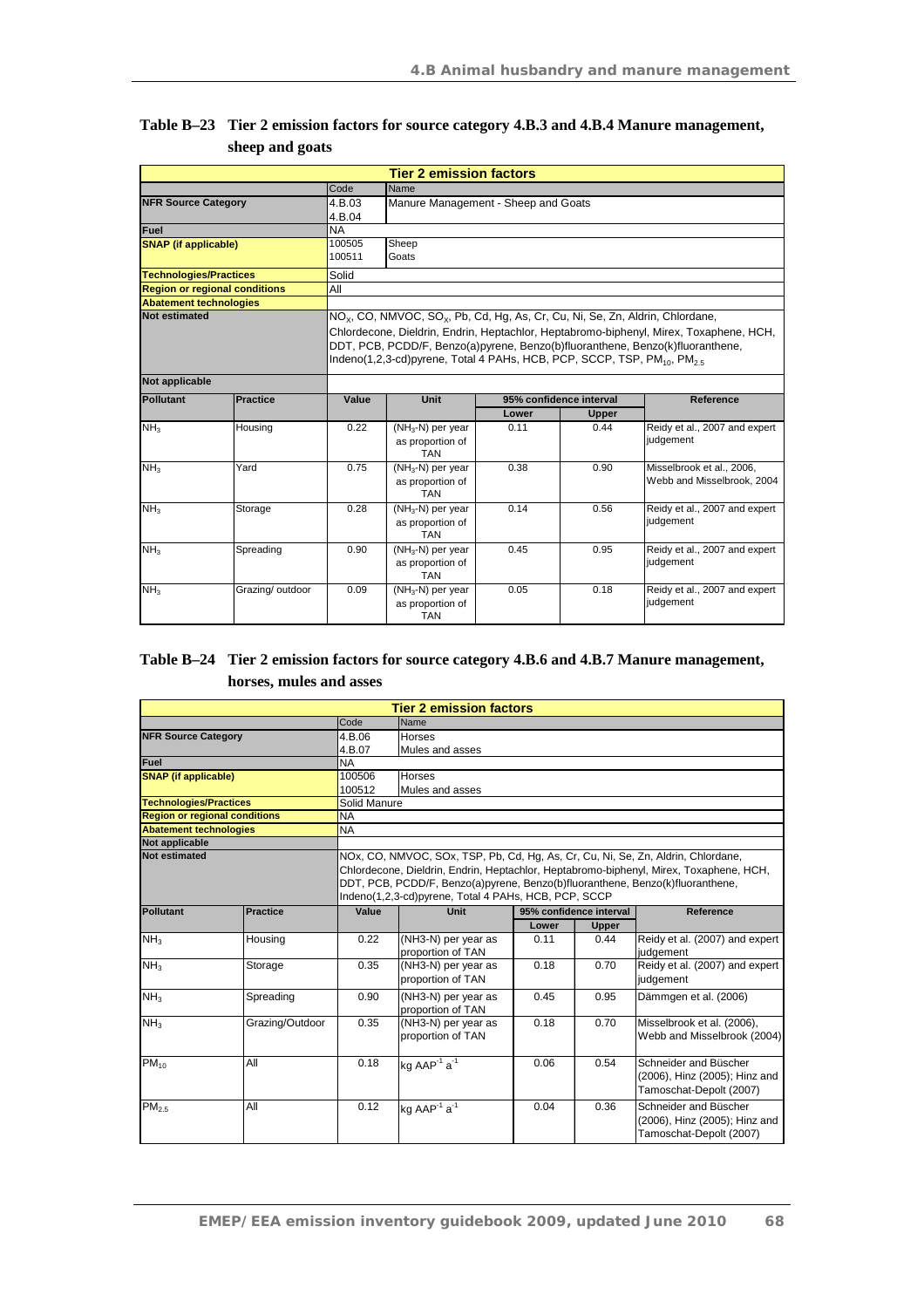|                                      |                 |                                                                                                                                                                                                                                                                                                                     | <b>Tier 2 emission factors</b>           |       |                         |                                                                                   |
|--------------------------------------|-----------------|---------------------------------------------------------------------------------------------------------------------------------------------------------------------------------------------------------------------------------------------------------------------------------------------------------------------|------------------------------------------|-------|-------------------------|-----------------------------------------------------------------------------------|
|                                      |                 | Code                                                                                                                                                                                                                                                                                                                | Name                                     |       |                         |                                                                                   |
| <b>NFR Source Category</b>           |                 | 4.B.08                                                                                                                                                                                                                                                                                                              | Swine                                    |       |                         |                                                                                   |
| Fuel                                 |                 | <b>NA</b>                                                                                                                                                                                                                                                                                                           |                                          |       |                         |                                                                                   |
| <b>SNAP</b> (if applicable)          |                 | 100503                                                                                                                                                                                                                                                                                                              | Fattening pigs                           |       |                         |                                                                                   |
| <b>Technologies/Practices</b>        |                 | Slurry                                                                                                                                                                                                                                                                                                              |                                          |       |                         |                                                                                   |
| <b>Region or regional conditions</b> |                 | <b>NA</b>                                                                                                                                                                                                                                                                                                           |                                          |       |                         |                                                                                   |
| <b>Abatement technologies</b>        |                 | <b>NA</b>                                                                                                                                                                                                                                                                                                           |                                          |       |                         |                                                                                   |
| <b>Not applicable</b>                |                 |                                                                                                                                                                                                                                                                                                                     |                                          |       |                         |                                                                                   |
| <b>Not estimated</b>                 |                 | NOx, CO, NMVOC, SOx, TSP, Pb, Cd, Hq, As, Cr, Cu, Ni, Se, Zn, Aldrin, Chlordane,<br>Chlordecone, Dieldrin, Endrin, Heptachlor, Heptabromo-biphenyl, Mirex, Toxaphene, HCH,<br>DDT, PCB, PCDD/F, Benzo(a)pyrene, Benzo(b)fluoranthene, Benzo(k)fluoranthene,<br>Indeno(1,2,3-cd)pyrene, Total 4 PAHs, HCB, PCP, SCCP |                                          |       |                         |                                                                                   |
| <b>Pollutant</b>                     | <b>Practice</b> | Value                                                                                                                                                                                                                                                                                                               | Unit                                     |       | 95% confidence interval | Reference                                                                         |
|                                      |                 |                                                                                                                                                                                                                                                                                                                     |                                          | Lower | <b>Upper</b>            |                                                                                   |
| NH <sub>3</sub>                      | Housing         | 0.28                                                                                                                                                                                                                                                                                                                | (NH3-N) per year as<br>proportion of TAN | 0.14  | 0.56                    | Reidy et al. (2007) and expert<br>judgement                                       |
| NH <sub>3</sub>                      | Yard            | 0.53                                                                                                                                                                                                                                                                                                                | (NH3-N) per year as<br>proportion of TAN | 0.27  | 0.75                    | Misselbrook et al. (2006),<br>Webb and Misselbrook (2004)                         |
| NH <sub>3</sub>                      | Storage         | 0.14                                                                                                                                                                                                                                                                                                                | (NH3-N) per year as<br>proportion of TAN | 0.07  | 0.28                    | Reidy et al. (2007) and expert<br>judgement                                       |
| NH <sub>3</sub>                      | Spreading       | 0.40                                                                                                                                                                                                                                                                                                                | (NH3-N) per year as<br>proportion of TAN | 0.20  | 0.80                    | Reidy et al. (2007) and expert<br>judgement                                       |
| $PM_{10}$                            | All             | 0.42                                                                                                                                                                                                                                                                                                                | kg AAP <sup>-1</sup> a <sup>-1</sup>     | 0.14  | 1.26                    | Schneider and Büscher<br>(2006), Hinz (2005); Hinz and<br>Tamoschat-Depolt (2007) |
| PM <sub>2.5</sub>                    | All             | 0.07                                                                                                                                                                                                                                                                                                                | kg AAP <sup>-1</sup> a <sup>-1</sup>     | 0.02  | 0.21                    | Schneider and Büscher<br>(2006), Hinz (2005); Hinz and<br>Tamoschat-Depolt (2007) |

|  | Table B-25 Tier 2 emission factors for source category 4.B.8 Swine (fattening pigs): slurry |  |  |  |  |
|--|---------------------------------------------------------------------------------------------|--|--|--|--|
|--|---------------------------------------------------------------------------------------------|--|--|--|--|

## **Table B–26 Tier 2 emission factors for source category 4.B.8 Swine (fattening pigs): solid**

|                                                                                                                                                                                                                                                                                                                                             |                 |              | <b>Tier 2 emission factors</b>              |       |                         |                                                                                   |
|---------------------------------------------------------------------------------------------------------------------------------------------------------------------------------------------------------------------------------------------------------------------------------------------------------------------------------------------|-----------------|--------------|---------------------------------------------|-------|-------------------------|-----------------------------------------------------------------------------------|
|                                                                                                                                                                                                                                                                                                                                             |                 | Code         | Name                                        |       |                         |                                                                                   |
| <b>NFR Source Category</b>                                                                                                                                                                                                                                                                                                                  |                 | 4.B.08       | Swine                                       |       |                         |                                                                                   |
| Fuel                                                                                                                                                                                                                                                                                                                                        |                 | <b>NA</b>    |                                             |       |                         |                                                                                   |
| <b>SNAP</b> (if applicable)                                                                                                                                                                                                                                                                                                                 |                 | 100503       | Fattening pigs                              |       |                         |                                                                                   |
| <b>Technologies/Practices</b>                                                                                                                                                                                                                                                                                                               |                 | Solid Manure |                                             |       |                         |                                                                                   |
| <b>Region or regional conditions</b>                                                                                                                                                                                                                                                                                                        |                 | <b>NA</b>    |                                             |       |                         |                                                                                   |
| <b>Abatement technologies</b>                                                                                                                                                                                                                                                                                                               |                 | <b>NA</b>    |                                             |       |                         |                                                                                   |
| Not applicable                                                                                                                                                                                                                                                                                                                              |                 |              |                                             |       |                         |                                                                                   |
| NOx, CO, NMVOC, SOx, TSP, Pb, Cd, Hg, As, Cr, Cu, Ni, Se, Zn, Aldrin, Chlordane,<br><b>Not estimated</b><br>Chlordecone, Dieldrin, Endrin, Heptachlor, Heptabromo-biphenyl, Mirex, Toxaphene, HCH,<br>DDT, PCB, PCDD/F, Benzo(a)pyrene, Benzo(b)fluoranthene, Benzo(k)fluoranthene,<br>Indeno(1,2,3-cd)pyrene, Total 4 PAHs, HCB, PCP, SCCP |                 |              |                                             |       |                         |                                                                                   |
| Pollutant                                                                                                                                                                                                                                                                                                                                   | <b>Practice</b> | Value        | <b>Unit</b>                                 |       | 95% confidence interval | Reference                                                                         |
|                                                                                                                                                                                                                                                                                                                                             |                 |              |                                             | Lower | <b>Upper</b>            |                                                                                   |
| NH <sub>3</sub>                                                                                                                                                                                                                                                                                                                             | Housing         | 0.27         | $(NH_3-N)$ per year as<br>proportion of TAN | 0.14  | 0.54                    | Reidy et al. (2007) and expert<br>judgement                                       |
| NH <sub>3</sub>                                                                                                                                                                                                                                                                                                                             | Yard            | 0.53         | $(NH_3-N)$ per year as<br>proportion of TAN | 0.27  | 0.75                    | Misselbrook et al. (2006),<br>Webb and Misselbrook (2004)                         |
| NH <sub>3</sub>                                                                                                                                                                                                                                                                                                                             | Storage         | 0.45         | $(NH_3-N)$ per year as<br>proportion of TAN | 0.23  | 0.90                    | Reidy et al. (2007) and expert<br>judgement                                       |
| NH <sub>3</sub>                                                                                                                                                                                                                                                                                                                             | Spreading       | 0.81         | $(NH_3-N)$ per year as<br>proportion of TAN | 0.41  | 0.90                    | Reidy et al. (2007) and expert<br>judgement                                       |
| $PM_{10}$                                                                                                                                                                                                                                                                                                                                   | All             | 0.50         | kg AAP <sup>-1</sup> $a^{-1}$               | 0.17  | 1.50                    | Schneider and Büscher<br>(2006), Hinz (2005); Hinz and<br>Tamoschat-Depolt (2007) |
| PM <sub>2.5</sub>                                                                                                                                                                                                                                                                                                                           | All             | 0.08         | kg AAP <sup>1</sup> $a^{-1}$                | 0.03  | 0.24                    | Schneider and Büscher<br>(2006), Hinz (2005); Hinz and<br>Tamoschat-Depolt (2007) |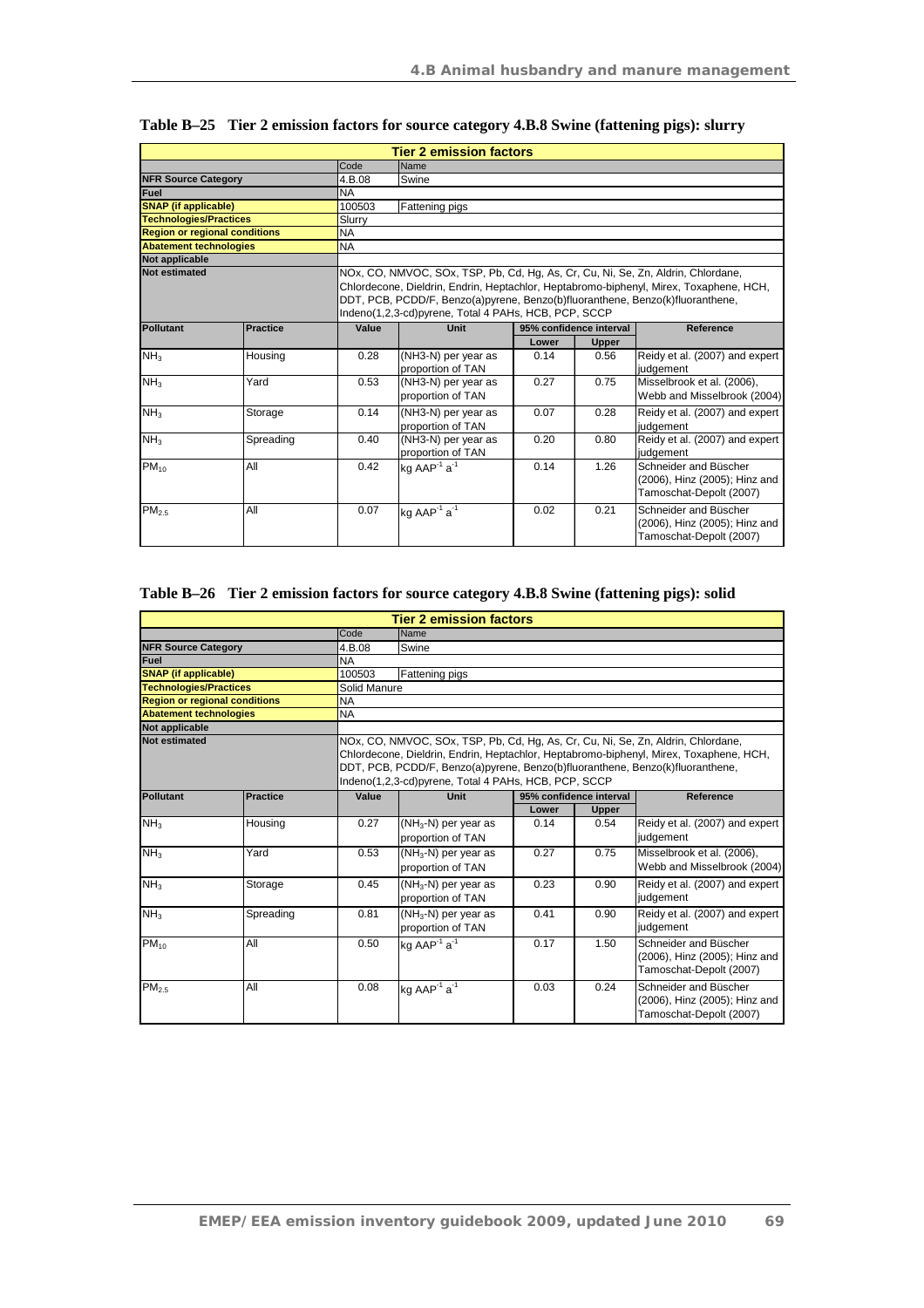| <b>Tier 2 emission factors</b>       |                 |           |                                                                                                                                                                                                                                                                                                                     |       |                         |                                                                                   |  |  |
|--------------------------------------|-----------------|-----------|---------------------------------------------------------------------------------------------------------------------------------------------------------------------------------------------------------------------------------------------------------------------------------------------------------------------|-------|-------------------------|-----------------------------------------------------------------------------------|--|--|
|                                      |                 | Code      | Name                                                                                                                                                                                                                                                                                                                |       |                         |                                                                                   |  |  |
| <b>NFR Source Category</b>           |                 | 4.B.08    | Swine                                                                                                                                                                                                                                                                                                               |       |                         |                                                                                   |  |  |
| Fuel                                 |                 | <b>NA</b> |                                                                                                                                                                                                                                                                                                                     |       |                         |                                                                                   |  |  |
| <b>SNAP</b> (if applicable)          |                 | 100504    | Sows                                                                                                                                                                                                                                                                                                                |       |                         |                                                                                   |  |  |
| <b>Technologies/Practices</b>        |                 | Slurry    |                                                                                                                                                                                                                                                                                                                     |       |                         |                                                                                   |  |  |
| <b>Region or regional conditions</b> |                 | <b>NA</b> |                                                                                                                                                                                                                                                                                                                     |       |                         |                                                                                   |  |  |
| <b>Abatement technologies</b>        |                 | <b>NA</b> |                                                                                                                                                                                                                                                                                                                     |       |                         |                                                                                   |  |  |
| <b>Not applicable</b>                |                 |           |                                                                                                                                                                                                                                                                                                                     |       |                         |                                                                                   |  |  |
| <b>Not estimated</b>                 |                 |           | NOx, CO, NMVOC, SOx, TSP, Pb, Cd, Hg, As, Cr, Cu, Ni, Se, Zn, Aldrin, Chlordane,<br>Chlordecone, Dieldrin, Endrin, Heptachlor, Heptabromo-biphenyl, Mirex, Toxaphene, HCH,<br>DDT, PCB, PCDD/F, Benzo(a)pyrene, Benzo(b)fluoranthene, Benzo(k)fluoranthene,<br>Indeno(1,2,3-cd)pyrene, Total 4 PAHs, HCB, PCP, SCCP |       |                         |                                                                                   |  |  |
| Pollutant                            | <b>Practice</b> | Value     | Unit                                                                                                                                                                                                                                                                                                                |       | 95% confidence interval | Reference                                                                         |  |  |
|                                      |                 |           |                                                                                                                                                                                                                                                                                                                     | Lower | <b>Upper</b>            |                                                                                   |  |  |
| NH <sub>3</sub>                      | Housing         | 0.22      | $(NH_3-N)$ per year as                                                                                                                                                                                                                                                                                              | 0.11  | 0.44                    | Reidy et al. (2007) and expert<br>judgement                                       |  |  |
|                                      |                 |           | proportion of TAN                                                                                                                                                                                                                                                                                                   |       |                         |                                                                                   |  |  |
| NH <sub>3</sub>                      | Storage         | 0.14      | $(NH_3-N)$ per year as<br>proportion of TAN                                                                                                                                                                                                                                                                         | 0.07  | 0.28                    | Reidy et al. (2007) and expert<br>judgement                                       |  |  |
| NH <sub>3</sub>                      | Spreading       | 0.29      | $(NH_3-N)$ per year as<br>proportion of TAN                                                                                                                                                                                                                                                                         | 0.15  | 0.58                    | Reidy et al. (2007) and expert<br>judgement                                       |  |  |
| $PM_{10}$                            | All             | 0.45      | kg $AAP^{-1}a^{-1}$                                                                                                                                                                                                                                                                                                 | 0.15  | 1.35                    | Schneider and Büscher<br>(2006), Hinz (2005); Hinz and<br>Tamoschat-Depolt (2007) |  |  |
| PM <sub>2.5</sub>                    | All             | 0.07      | kg AAP <sup>1</sup> a <sup>1</sup>                                                                                                                                                                                                                                                                                  | 0.02  | 0.21                    | Schneider and Büscher<br>(2006), Hinz (2005); Hinz and<br>Tamoschat-Depolt (2007) |  |  |

**Table B–27 Tier 2 emission factors for source category 4.B.8 Swine (sows): slurry** 

## **Table B–28 Tier 2 emission factors for source category 4.B.8 Swine (sows): solid**

| <b>Tier 2 emission factors</b>       |           |           |                                                                                                                                                                                                                                                                                                                     |       |                         |                                                                                   |  |  |  |
|--------------------------------------|-----------|-----------|---------------------------------------------------------------------------------------------------------------------------------------------------------------------------------------------------------------------------------------------------------------------------------------------------------------------|-------|-------------------------|-----------------------------------------------------------------------------------|--|--|--|
|                                      |           | Code      | Name                                                                                                                                                                                                                                                                                                                |       |                         |                                                                                   |  |  |  |
| <b>NFR Source Category</b>           |           | 4.B.08    | Swine                                                                                                                                                                                                                                                                                                               |       |                         |                                                                                   |  |  |  |
| <b>Fuel</b>                          |           | <b>NA</b> |                                                                                                                                                                                                                                                                                                                     |       |                         |                                                                                   |  |  |  |
| <b>SNAP</b> (if applicable)          |           | 100504    | Sows                                                                                                                                                                                                                                                                                                                |       |                         |                                                                                   |  |  |  |
| <b>Technologies/Practices</b>        |           |           | Solid Manure                                                                                                                                                                                                                                                                                                        |       |                         |                                                                                   |  |  |  |
| <b>Region or regional conditions</b> |           | <b>NA</b> |                                                                                                                                                                                                                                                                                                                     |       |                         |                                                                                   |  |  |  |
| <b>Abatement technologies</b>        |           | NA        |                                                                                                                                                                                                                                                                                                                     |       |                         |                                                                                   |  |  |  |
| <b>Not applicable</b>                |           |           |                                                                                                                                                                                                                                                                                                                     |       |                         |                                                                                   |  |  |  |
| <b>Not estimated</b>                 |           |           | NOx, CO, NMVOC, SOx, TSP, Pb, Cd, Hg, As, Cr, Cu, Ni, Se, Zn, Aldrin, Chlordane,<br>Chlordecone, Dieldrin, Endrin, Heptachlor, Heptabromo-biphenyl, Mirex, Toxaphene, HCH,<br>DDT, PCB, PCDD/F, Benzo(a)pyrene, Benzo(b)fluoranthene, Benzo(k)fluoranthene,<br>Indeno(1,2,3-cd)pyrene, Total 4 PAHs, HCB, PCP, SCCP |       |                         |                                                                                   |  |  |  |
| <b>Pollutant</b>                     | Practice  | Value     | Unit                                                                                                                                                                                                                                                                                                                |       | 95% confidence interval | Reference                                                                         |  |  |  |
|                                      |           |           |                                                                                                                                                                                                                                                                                                                     | Lower | <b>Upper</b>            |                                                                                   |  |  |  |
| NH <sub>3</sub>                      | Housing   | 0.25      | $(NH_3-N)$ per year as                                                                                                                                                                                                                                                                                              | 0.13  | 0.50                    | Reidy et al. (2007) and expert                                                    |  |  |  |
|                                      |           |           | proportion of TAN                                                                                                                                                                                                                                                                                                   |       |                         | judgement                                                                         |  |  |  |
| NH <sub>3</sub>                      | Storage   | 0.45      | $(NH_3-N)$ per year as                                                                                                                                                                                                                                                                                              | 0.23  | 0.90                    | Reidy et al. (2007) and expert                                                    |  |  |  |
|                                      |           |           | proportion of TAN                                                                                                                                                                                                                                                                                                   |       |                         | judgement                                                                         |  |  |  |
| NH <sub>3</sub>                      | Spreading | 0.81      | $(NH_3-N)$ per year as<br>proportion of TAN                                                                                                                                                                                                                                                                         | 0.41  | 0.90                    | Reidy et al. (2007) and expert<br>judgement                                       |  |  |  |
| $PM_{10}$                            | All       | 0.58      | kg $AAP^{-1}a^{-1}$                                                                                                                                                                                                                                                                                                 | 0.19  | 1.74                    | Schneider and Büscher<br>(2006), Hinz (2005); Hinz and<br>Tamoschat-Depolt (2007) |  |  |  |
| PM <sub>2.5</sub>                    | All       | 0.09      | kg AAP <sup>-1</sup> a <sup>-1</sup>                                                                                                                                                                                                                                                                                | 0.03  | 0.27                    | Schneider and Büscher<br>(2006), Hinz (2005); Hinz and<br>Tamoschat-Depolt (2007) |  |  |  |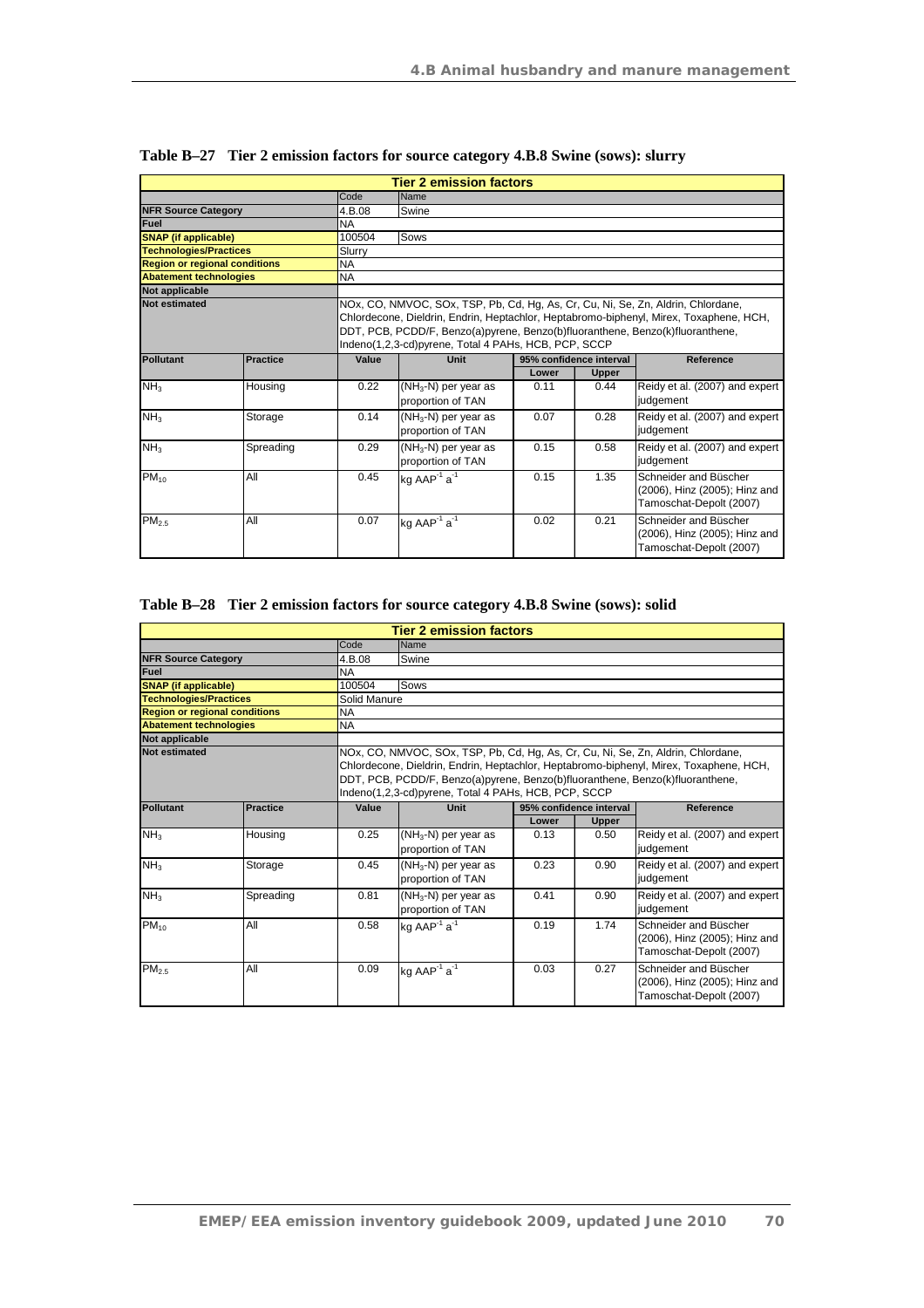|                                      |                 |           | <b>Tier 2 emission factors</b>                                                                                                                                                                                                                                                                                      |       |                         |                                                                                   |  |  |  |
|--------------------------------------|-----------------|-----------|---------------------------------------------------------------------------------------------------------------------------------------------------------------------------------------------------------------------------------------------------------------------------------------------------------------------|-------|-------------------------|-----------------------------------------------------------------------------------|--|--|--|
|                                      |                 | Code      | Name                                                                                                                                                                                                                                                                                                                |       |                         |                                                                                   |  |  |  |
| <b>NFR Source Category</b>           |                 | 4.B.09.a  | Laying hens                                                                                                                                                                                                                                                                                                         |       |                         |                                                                                   |  |  |  |
| Fuel                                 |                 | <b>NA</b> |                                                                                                                                                                                                                                                                                                                     |       |                         |                                                                                   |  |  |  |
| <b>SNAP</b> (if applicable)          |                 | 100507    | Laying hens                                                                                                                                                                                                                                                                                                         |       |                         |                                                                                   |  |  |  |
| <b>Technologies/Practices</b>        |                 | <b>NA</b> |                                                                                                                                                                                                                                                                                                                     |       |                         |                                                                                   |  |  |  |
| <b>Region or regional conditions</b> |                 | <b>NA</b> |                                                                                                                                                                                                                                                                                                                     |       |                         |                                                                                   |  |  |  |
| <b>Abatement technologies</b>        |                 | <b>NA</b> |                                                                                                                                                                                                                                                                                                                     |       |                         |                                                                                   |  |  |  |
| Not applicable                       |                 |           |                                                                                                                                                                                                                                                                                                                     |       |                         |                                                                                   |  |  |  |
| Not estimated                        |                 |           | NOx, CO, NMVOC, SOx, TSP, Pb, Cd, Hg, As, Cr, Cu, Ni, Se, Zn, Aldrin, Chlordane,<br>Chlordecone, Dieldrin, Endrin, Heptachlor, Heptabromo-biphenyl, Mirex, Toxaphene, HCH,<br>DDT, PCB, PCDD/F, Benzo(a)pyrene, Benzo(b)fluoranthene, Benzo(k)fluoranthene,<br>Indeno(1,2,3-cd)pyrene, Total 4 PAHs, HCB, PCP, SCCP |       |                         |                                                                                   |  |  |  |
| Pollutant                            | <b>Practice</b> | Value     | <b>Unit</b>                                                                                                                                                                                                                                                                                                         |       | 95% confidence interval | Reference                                                                         |  |  |  |
|                                      |                 |           |                                                                                                                                                                                                                                                                                                                     | Lower | <b>Upper</b>            |                                                                                   |  |  |  |
| NH <sub>3</sub>                      | Housing         | 0.41      | $(NH_3-N)$ per year as<br>proportion of TAN                                                                                                                                                                                                                                                                         | 0.21  | 0.82                    | Reidy et al. (2007) and expert<br>judgement                                       |  |  |  |
| NH <sub>3</sub>                      | Storage         | 0.14      | $(NH_3-N)$ per year as<br>proportion of TAN                                                                                                                                                                                                                                                                         | 0.07  | 0.28                    | Reidy et al. (2007) and expert<br>judgement                                       |  |  |  |
| NH <sub>3</sub>                      | Spreading       | 0.69      | $(NH_3-N)$ per year as<br>proportion of TAN                                                                                                                                                                                                                                                                         | 0.35  | 0.80                    | Reidy et al. (2007) and expert<br>judgement                                       |  |  |  |
| $PM_{10}$                            | Cages           | 0.017     | kg AAP <sup>-1</sup> a <sup>-1</sup>                                                                                                                                                                                                                                                                                | 0.01  | 0.05                    | Schneider and Büscher<br>(2006), Hinz (2005); Hinz and<br>Tamoschat-Depolt (2007) |  |  |  |
| $PM_{10}$                            | Perchery        | 0.084     | kg AAP <sup>-1</sup> $a^{-1}$                                                                                                                                                                                                                                                                                       | 0.03  | 0.25                    | Schneider and Büscher<br>(2006), Hinz (2005); Hinz and<br>Tamoschat-Depolt (2007) |  |  |  |
| PM <sub>2.5</sub>                    | Cages           | 0.002     | kg AAP <sup>-1</sup> a <sup>-1</sup>                                                                                                                                                                                                                                                                                | 0.00  | 0.01                    | Schneider and Büscher<br>(2006), Hinz (2005); Hinz and<br>Tamoschat-Depolt (2007) |  |  |  |
| $PM_{2.5}$                           | Perchery        | 0.016     | kg AAP $\overline{a^1}$                                                                                                                                                                                                                                                                                             | 0.01  | 0.05                    | Schneider and Büscher<br>(2006), Hinz (2005); Hinz and<br>Tamoschat-Depolt (2007) |  |  |  |

#### **Table B–29 Tier 2 emission factors for source category 4.B.9.a Manure management, poultry (laying hens)**

## **Table B–30 Tier 2 emission factors for source category 4.B.9.b Manure management, poultry (broilers)**

| <b>Tier 2 emission factors</b>       |                 |           |                                                                                                                                                                                                                                                                                                                     |                         |              |                                                                                   |  |  |  |
|--------------------------------------|-----------------|-----------|---------------------------------------------------------------------------------------------------------------------------------------------------------------------------------------------------------------------------------------------------------------------------------------------------------------------|-------------------------|--------------|-----------------------------------------------------------------------------------|--|--|--|
|                                      |                 | Code      | Name                                                                                                                                                                                                                                                                                                                |                         |              |                                                                                   |  |  |  |
| <b>NFR Source Category</b>           |                 | 4.B.09.b  | <b>Broilers</b>                                                                                                                                                                                                                                                                                                     |                         |              |                                                                                   |  |  |  |
| <b>Fuel</b>                          |                 | NA        |                                                                                                                                                                                                                                                                                                                     |                         |              |                                                                                   |  |  |  |
| <b>SNAP</b> (if applicable)          |                 | 100508    | <b>Broilers</b>                                                                                                                                                                                                                                                                                                     |                         |              |                                                                                   |  |  |  |
| <b>Technologies/Practices</b>        |                 | NA        |                                                                                                                                                                                                                                                                                                                     |                         |              |                                                                                   |  |  |  |
| <b>Region or regional conditions</b> |                 | <b>NA</b> |                                                                                                                                                                                                                                                                                                                     |                         |              |                                                                                   |  |  |  |
| <b>Abatement technologies</b>        |                 | NA        |                                                                                                                                                                                                                                                                                                                     |                         |              |                                                                                   |  |  |  |
| <b>Not applicable</b>                |                 |           |                                                                                                                                                                                                                                                                                                                     |                         |              |                                                                                   |  |  |  |
| <b>Not estimated</b>                 |                 |           | NOx, CO, NMVOC, SOx, TSP, Pb, Cd, Hg, As, Cr, Cu, Ni, Se, Zn, Aldrin, Chlordane,<br>Chlordecone, Dieldrin, Endrin, Heptachlor, Heptabromo-biphenyl, Mirex, Toxaphene, HCH,<br>DDT, PCB, PCDD/F, Benzo(a)pyrene, Benzo(b)fluoranthene, Benzo(k)fluoranthene,<br>Indeno(1,2,3-cd)pyrene, Total 4 PAHs, HCB, PCP, SCCP |                         |              |                                                                                   |  |  |  |
| <b>Pollutant</b>                     | <b>Practice</b> | Value     | Unit                                                                                                                                                                                                                                                                                                                | 95% confidence interval |              | Reference                                                                         |  |  |  |
|                                      |                 |           |                                                                                                                                                                                                                                                                                                                     | Lower                   | <b>Upper</b> |                                                                                   |  |  |  |
| NH <sub>3</sub>                      | Housing         | 0.28      | $(NH_3-N)$ per year as<br>proportion of TAN                                                                                                                                                                                                                                                                         | 0.14                    | 0.56         | Reidy et al. (2007) and expert<br>judgement                                       |  |  |  |
| NH <sub>3</sub>                      | Storage         | 0.17      | $(NH_3-N)$ per year as<br>proportion of TAN                                                                                                                                                                                                                                                                         | 0.09                    | 0.34         | Reidy et al. (2007) and expert<br>judgement                                       |  |  |  |
| NH <sub>3</sub>                      | Spreading       | 0.66      | $(NH_3-N)$ per year as<br>proportion of TAN                                                                                                                                                                                                                                                                         | 0.33                    | 0.75         | Reidy et al. (2007) and expert<br>judgement                                       |  |  |  |
| $PM_{10}$                            | All             | 0.052     | kg AAP <sup>-1</sup> a <sup>-1</sup>                                                                                                                                                                                                                                                                                | 0.017                   | 0.156        | Schneider and Büscher<br>(2006), Hinz (2005); Hinz and                            |  |  |  |
| PM <sub>2.5</sub>                    | All             | 0.007     | kg AAP <sup>-1</sup> a <sup>-1</sup>                                                                                                                                                                                                                                                                                | 0.002                   | 0.021        | Schneider and Büscher<br>(2006), Hinz (2005); Hinz and<br>Tamoschat-Depolt (2007) |  |  |  |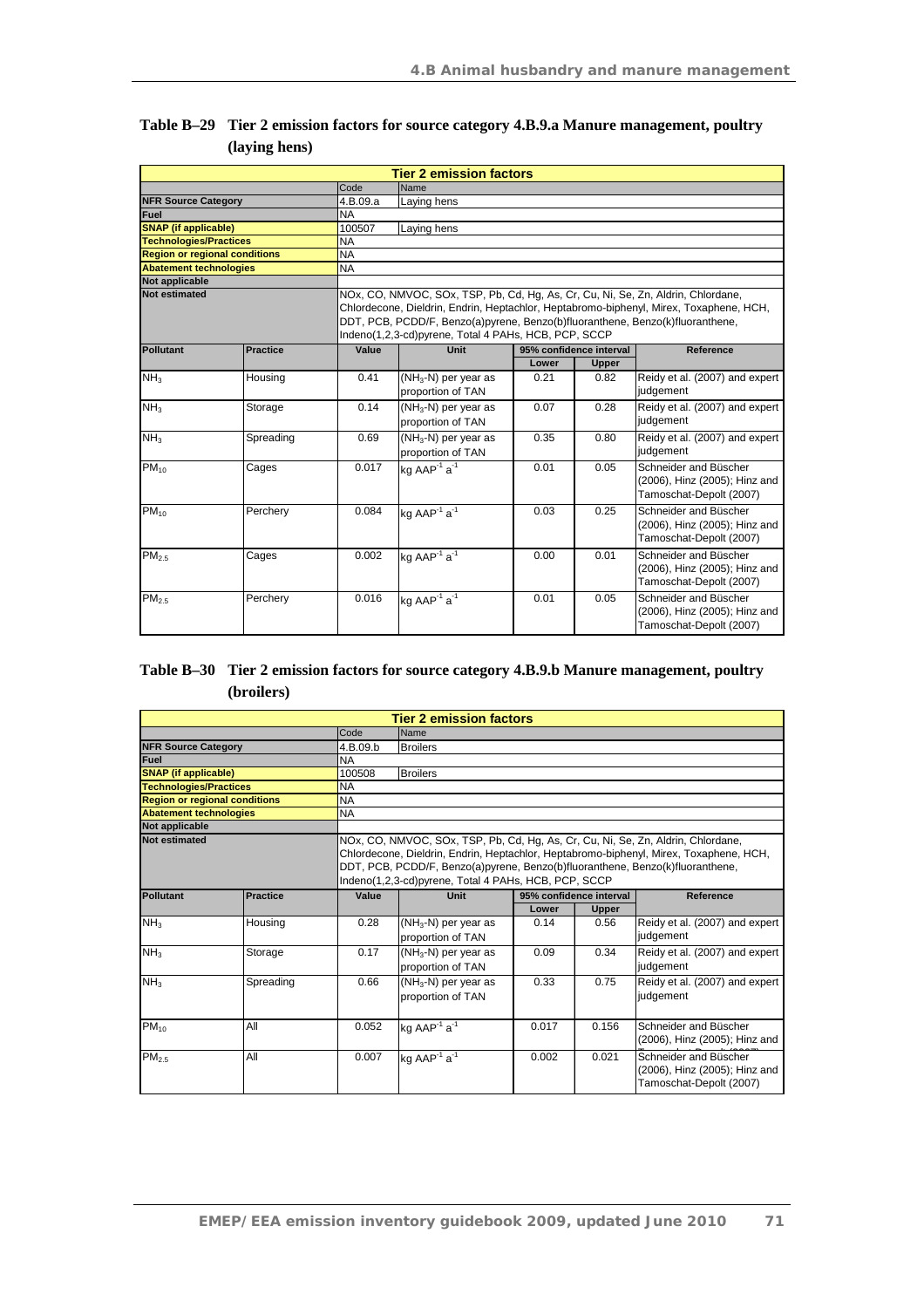| <b>Tier 2 emission factors</b>       |                 |           |                                                                                                                                                                                                                                                                                                                     |       |                         |                                                                                   |  |  |  |
|--------------------------------------|-----------------|-----------|---------------------------------------------------------------------------------------------------------------------------------------------------------------------------------------------------------------------------------------------------------------------------------------------------------------------|-------|-------------------------|-----------------------------------------------------------------------------------|--|--|--|
|                                      |                 | Code      | Name                                                                                                                                                                                                                                                                                                                |       |                         |                                                                                   |  |  |  |
| <b>NFR Source Category</b>           |                 | 4.B.09.c  | Turkeys                                                                                                                                                                                                                                                                                                             |       |                         |                                                                                   |  |  |  |
| <b>Fuel</b>                          |                 | <b>NA</b> |                                                                                                                                                                                                                                                                                                                     |       |                         |                                                                                   |  |  |  |
| <b>SNAP</b> (if applicable)          |                 |           |                                                                                                                                                                                                                                                                                                                     |       |                         |                                                                                   |  |  |  |
| <b>Technologies/Practices</b>        |                 | Turkeys   |                                                                                                                                                                                                                                                                                                                     |       |                         |                                                                                   |  |  |  |
| <b>Region or regional conditions</b> |                 | <b>NA</b> |                                                                                                                                                                                                                                                                                                                     |       |                         |                                                                                   |  |  |  |
| <b>Abatement technologies</b>        |                 | NA        |                                                                                                                                                                                                                                                                                                                     |       |                         |                                                                                   |  |  |  |
| <b>Not applicable</b>                |                 |           |                                                                                                                                                                                                                                                                                                                     |       |                         |                                                                                   |  |  |  |
| <b>Not estimated</b>                 |                 |           | NOx, CO, NMVOC, SOx, TSP, Pb, Cd, Hg, As, Cr, Cu, Ni, Se, Zn, Aldrin, Chlordane,<br>Chlordecone, Dieldrin, Endrin, Heptachlor, Heptabromo-biphenyl, Mirex, Toxaphene, HCH,<br>DDT, PCB, PCDD/F, Benzo(a)pyrene, Benzo(b)fluoranthene, Benzo(k)fluoranthene,<br>Indeno(1,2,3-cd)pyrene, Total 4 PAHs, HCB, PCP, SCCP |       |                         |                                                                                   |  |  |  |
| Pollutant                            | <b>Practice</b> | Value     | Unit                                                                                                                                                                                                                                                                                                                |       | 95% confidence interval | Reference                                                                         |  |  |  |
|                                      |                 |           |                                                                                                                                                                                                                                                                                                                     | Lower | <b>Upper</b>            |                                                                                   |  |  |  |
| NH <sub>3</sub>                      | Housing         | 0.35      | $(NH_3-N)$ per year as<br>proportion of TAN                                                                                                                                                                                                                                                                         | 0.18  | 0.70                    | Reidy et al. (2007) and expert<br>judgement                                       |  |  |  |
| NH <sub>3</sub>                      | Storage         | 0.24      | (NH <sub>3</sub> -N) per year as<br>proportion of TAN                                                                                                                                                                                                                                                               | 0.12  | 0.48                    | Reidy et al. (2007) and expert<br>judgement                                       |  |  |  |
| NH <sub>3</sub>                      | Spreading       | 0.54      | $(NH_3-N)$ per year as<br>proportion of TAN                                                                                                                                                                                                                                                                         | 0.27  | 0.70                    | Reidy et al. (2007) and expert<br>judgement                                       |  |  |  |
| $PM_{10}$                            | All             | 0.032     | kg $AAP^{-1}a^{-1}$                                                                                                                                                                                                                                                                                                 | 0.011 | 0.096                   | Schneider and Büscher<br>(2006), Hinz (2005); Hinz and<br>Tamoschat-Depolt (2007) |  |  |  |
| PM <sub>2.5</sub>                    | All             | 0.004     | kg AAP <sup>-1</sup> $a^{-1}$                                                                                                                                                                                                                                                                                       | 0.001 | 0.012                   | Schneider and Büscher<br>(2006), Hinz (2005); Hinz and<br>Tamoschat-Depolt (2007) |  |  |  |

| Table B-31 Tier 2 emission factors for source category 4.B.9.c Manure management, poultry |
|-------------------------------------------------------------------------------------------|
| (other poultry, turkeys)                                                                  |

## **Table B–32 Tier 2 emission factors for source category 4.B.9.d Manure management, poultry (other poultry, ducks)**

| <b>Tier 2 emission factors</b>       |                 |              |                                                                                                                                                                                                                                                                                                                     |                         |              |                                                                                   |  |  |  |
|--------------------------------------|-----------------|--------------|---------------------------------------------------------------------------------------------------------------------------------------------------------------------------------------------------------------------------------------------------------------------------------------------------------------------|-------------------------|--------------|-----------------------------------------------------------------------------------|--|--|--|
|                                      |                 | Code         | Name                                                                                                                                                                                                                                                                                                                |                         |              |                                                                                   |  |  |  |
| <b>NFR Source Category</b>           |                 | 4.B.09.d     | Other poultry                                                                                                                                                                                                                                                                                                       |                         |              |                                                                                   |  |  |  |
| Fuel                                 |                 | <b>NA</b>    |                                                                                                                                                                                                                                                                                                                     |                         |              |                                                                                   |  |  |  |
| <b>SNAP</b> (if applicable)          |                 |              |                                                                                                                                                                                                                                                                                                                     |                         |              |                                                                                   |  |  |  |
| <b>Technologies/Practices</b>        |                 | <b>Ducks</b> |                                                                                                                                                                                                                                                                                                                     |                         |              |                                                                                   |  |  |  |
| <b>Region or regional conditions</b> |                 | <b>NA</b>    |                                                                                                                                                                                                                                                                                                                     |                         |              |                                                                                   |  |  |  |
| <b>Abatement technologies</b>        |                 | NA           |                                                                                                                                                                                                                                                                                                                     |                         |              |                                                                                   |  |  |  |
| Not applicable                       |                 |              |                                                                                                                                                                                                                                                                                                                     |                         |              |                                                                                   |  |  |  |
| <b>Not estimated</b>                 |                 |              | NOx, CO, NMVOC, SOx, TSP, Pb, Cd, Hg, As, Cr, Cu, Ni, Se, Zn, Aldrin, Chlordane,<br>Chlordecone, Dieldrin, Endrin, Heptachlor, Heptabromo-biphenyl, Mirex, Toxaphene, HCH,<br>DDT, PCB, PCDD/F, Benzo(a)pyrene, Benzo(b)fluoranthene, Benzo(k)fluoranthene,<br>Indeno(1,2,3-cd)pyrene, Total 4 PAHs, HCB, PCP, SCCP |                         |              |                                                                                   |  |  |  |
| <b>Pollutant</b>                     | <b>Practice</b> | Value        | <b>Unit</b>                                                                                                                                                                                                                                                                                                         | 95% confidence interval |              | Reference                                                                         |  |  |  |
|                                      |                 |              |                                                                                                                                                                                                                                                                                                                     | Lower                   | <b>Upper</b> |                                                                                   |  |  |  |
| NH <sub>3</sub>                      | Housing         | 0.24         | $(NH_3-N)$ per year as<br>proportion of TAN                                                                                                                                                                                                                                                                         | 0.12                    | 0.48         | Reidy et al. (2007) and expert<br>judgement                                       |  |  |  |
| NH <sub>3</sub>                      | Storage         | 0.24         | (NH <sub>3</sub> -N) per year as<br>proportion of TAN                                                                                                                                                                                                                                                               | 0.12                    | 0.48         | Reidy et al. (2007) and expert<br>judgement                                       |  |  |  |
| NH <sub>3</sub>                      | Spreading       | 0.54         | $(NH_3-N)$ per year as<br>proportion of TAN                                                                                                                                                                                                                                                                         | 0.27                    | 0.70         | Reidy et al. (2007) and expert<br>judgement                                       |  |  |  |
| $PM_{10}$                            | All             | 0.032        | kg AAP <sup>-1</sup> $a^{-1}$                                                                                                                                                                                                                                                                                       | 0.011                   | 0.096        | Schneider and Büscher<br>(2006), Hinz (2005); Hinz and<br>Tamoschat-Depolt (2007) |  |  |  |
| PM <sub>2.5</sub>                    | All             | 0.004        | kg AAP <sup>-1</sup> a <sup>-1</sup>                                                                                                                                                                                                                                                                                | 0.001                   | 0.012        | Schneider and Büscher<br>(2006), Hinz (2005); Hinz and<br>Tamoschat-Depolt (2007) |  |  |  |